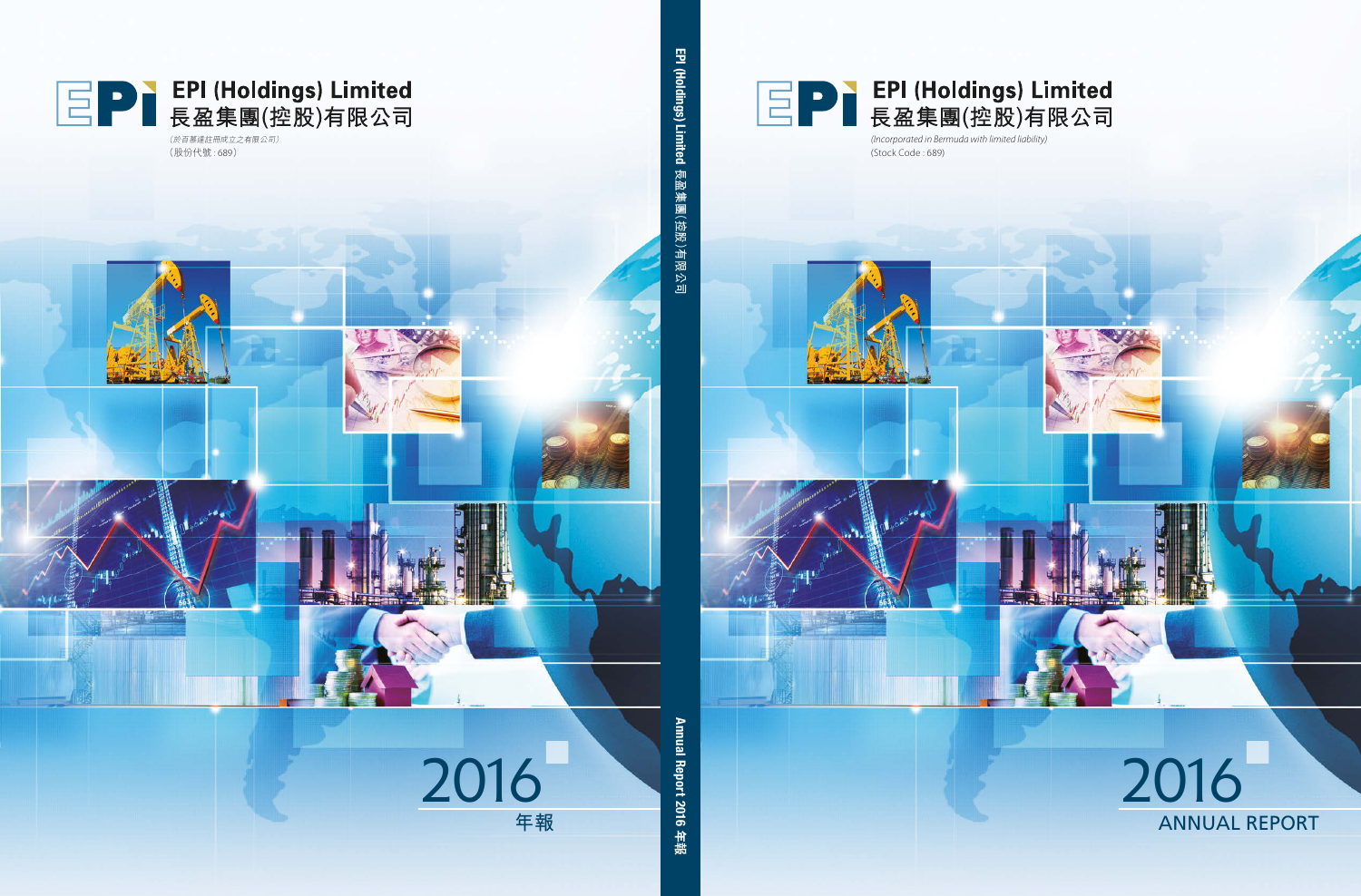

- Notes to the Consolidated Financial Statements
- Five-Year Financial Summary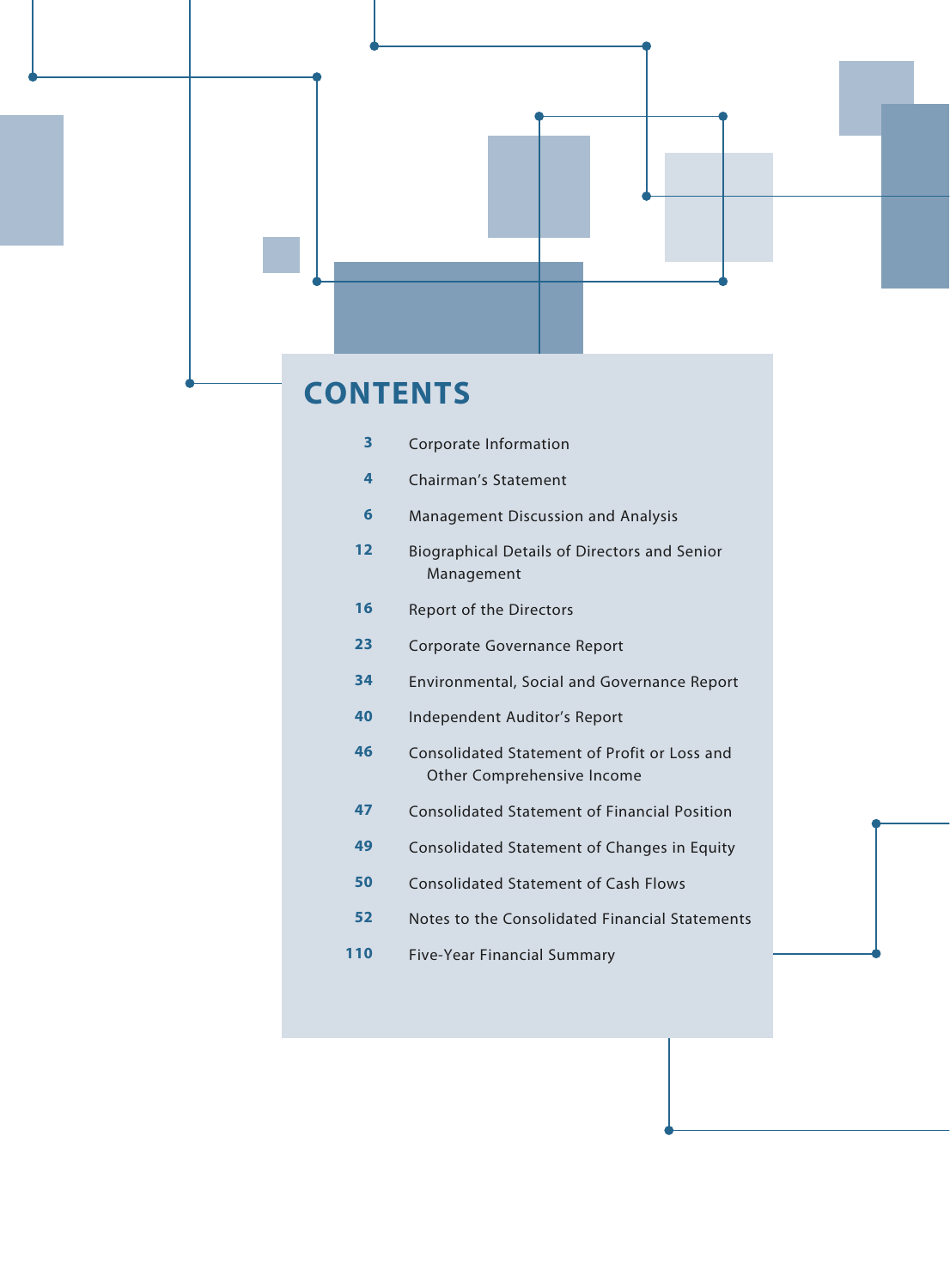# **Abbreviations**

In this annual report, the following abbreviations have the following meanings unless otherwise specified:

| "ARS"                                                                  | Argentina Peso                                                          |
|------------------------------------------------------------------------|-------------------------------------------------------------------------|
| "Board"                                                                | Board of Directors of the Company                                       |
| "Company"                                                              | EPI (Holdings) Limited                                                  |
| "Hong Kong Companies<br>Ordinance"                                     | Companies Ordinance (Chapter 622 of the Laws of Hong Kong)              |
| "Directors"                                                            | directors of the Company                                                |
| "Group"                                                                | the Company and its subsidiaries                                        |
| "Listing Rules"                                                        | Rules Governing the Listing of Securities on the Stock Exchange         |
| "PRC"                                                                  | People's Republic of China                                              |
| "SFO"                                                                  | Securities and Futures Ordinance (Chapter 571 of the Laws of Hong Kong) |
| "Stock Exchange"                                                       | The Stock Exchange of Hong Kong Limited                                 |
| "HK\$" and "HK cent(s)"                                                | Hong Kong dollars and cent(s)                                           |
| "US\$"                                                                 | <b>United States dollars</b>                                            |
| $^{\prime\prime}$ <sup>0</sup> /0 <sup><math>\prime\prime</math></sup> | per cent.                                                               |

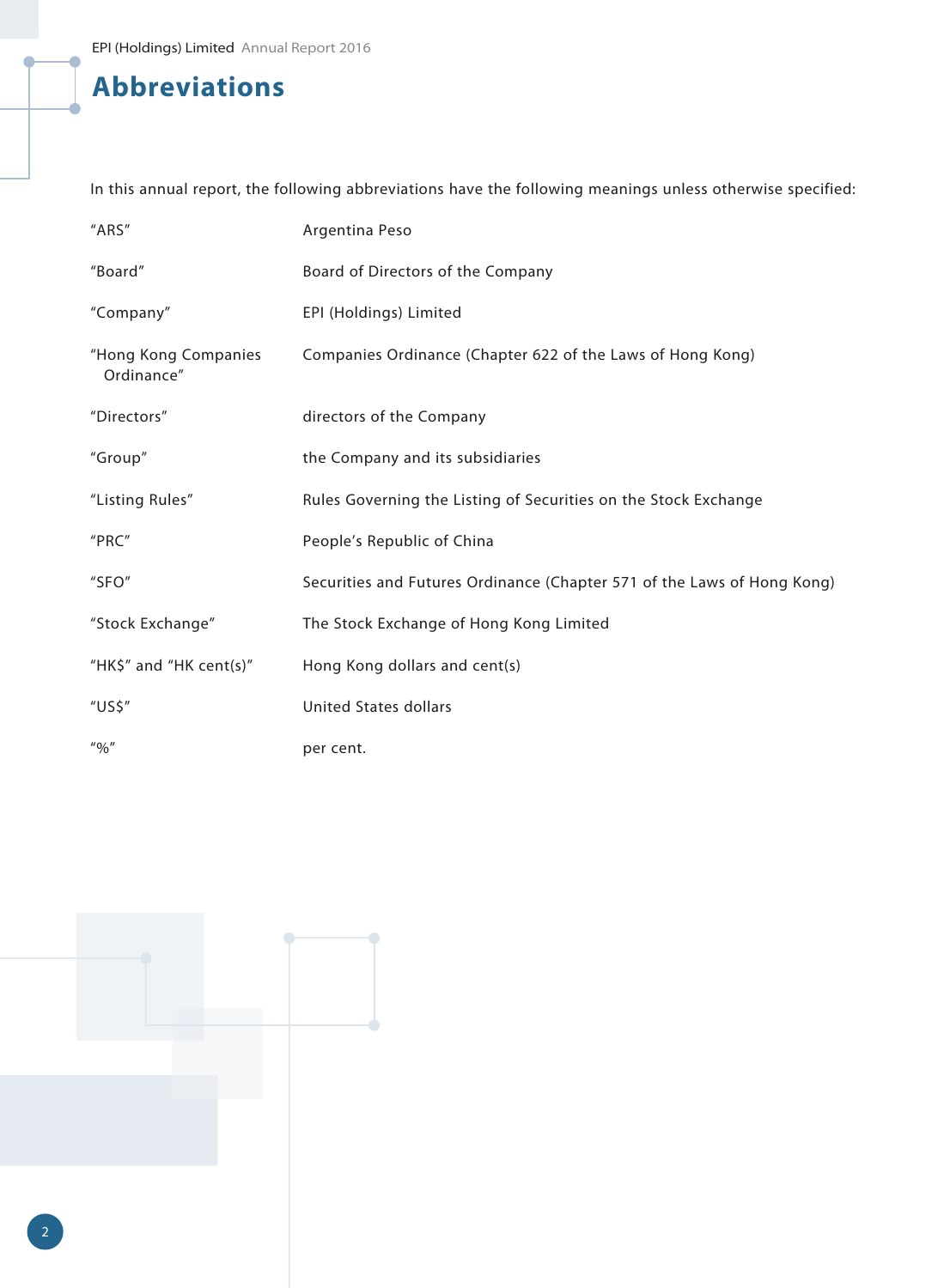# **Corporate Information**

## **BOARD OF DIRECTORS**

**Executive Directors** Mr. Suen Cho Hung, Paul *(Chairman)* Mr. Sue Ka Lok *(Chief Executive Officer)* Ms. Chan Yuk Yee Mr. Yiu Chun Kong Mr. Chan Shui Yuen

## **Independent Non-executive Directors** Mr. To Yan Ming, Edmond Mr. Pun Chi Ping

Ms. Leung Pik Har, Christine

## **AUDIT COMMITTEE**

Mr. To Yan Ming, Edmond *(Chairman)* Mr. Pun Chi Ping Ms. Leung Pik Har, Christine

### **REMUNERATION COMMITTEE**

Mr. Pun Chi Ping *(Chairman)* Mr. To Yan Ming, Edmond Ms. Leung Pik Har, Christine

#### **NOMINATION COMMITTEE**

Ms. Leung Pik Har, Christine *(Chairlady)* Mr. To Yan Ming, Edmond Mr. Pun Chi Ping

## **CORPORATE GOVERNANCE COMMITTEE**

Mr. Sue Ka Lok *(Chairman)* Ms. Chan Yuk Yee Mr. Chan Shui Yuen

## **COMPANY SECRETARY**

Ms. Chan Yuk Yee

### **REGISTERED OFFICE**

Clarendon House 2 Church Street Hamilton HM11 Bermuda

#### **PRINCIPAL PLACE OF BUSINESS IN HONG KONG**

Rooms 1108-09, 11th Floor, Harbour Centre, 25 Harbour Road, Wanchai, Hong Kong

## **PRINCIPAL BANKERS**

The Hongkong and Shanghai Banking Corporation Limited Hang Seng Bank Limited Bank of Communications Co., Ltd., Hong Kong Branch China Citic Bank International Limited

#### **LEGAL ADVISERS**

Troutman Sanders

### **AUDITOR**

Deloitte Touche Tohmatsu *Certified Public Accountants*

## **PRINCIPAL SHARE REGISTRAR AND TRANSFER OFFICE**

MUFG Fund Services (Bermuda) Limited The Belvedere Building 69 Pitts Bay Road Pembroke HM08 Bermuda

## **HONG KONG BRANCH SHARE REGISTRAR AND TRANSFER OFFICE**

Tricor Tengis Limited Level 22, Hopewell Centre 183 Queen's Road East Hong Kong

## **TRADING OF SHARES**

Hong Kong Stock Exchange (Stock Code: 689)

#### **WEBSITE**

http://www.epiholdings.com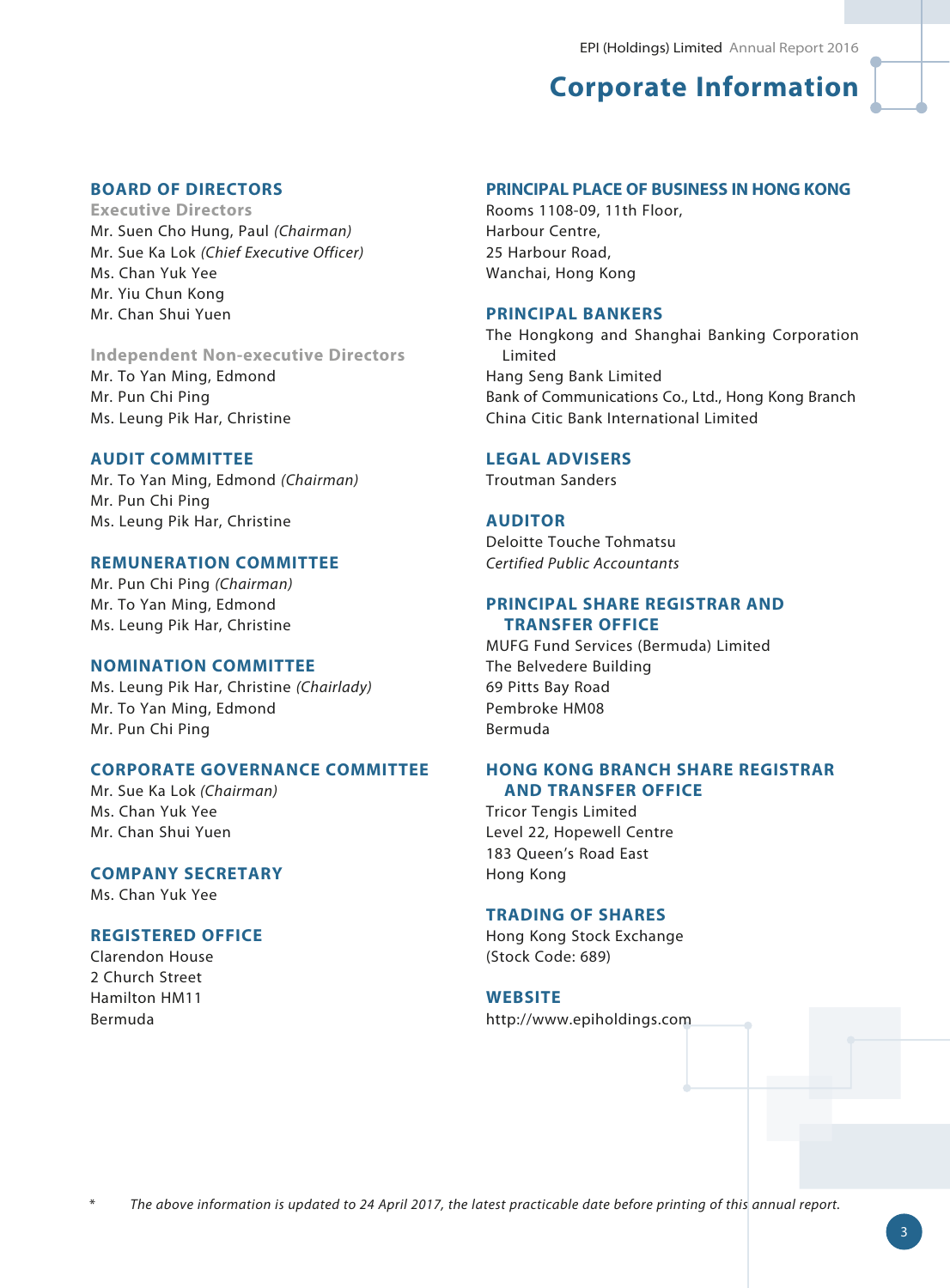## **Chairman's Statement**

On behalf of the Board, I hereby present to the shareholders the results of the Group for the year ended 31 December 2016.

### **RESULTS**

During the year ended 31 December 2016, the Group continued to engage in the business of petroleum exploration and production, and has diversified into the businesses of money lending and investment in securities.

The Group reported a loss and total comprehensive expense attributable to owners of the Company of HK\$31,079,000, representing a significant reduction of 89% from last year (2015: HK\$276,548,000), and basic loss per share of HK0.76 cent (2015: HK27.96 cents). The Group's improved results were mainly attributed to (i) the absence of impairment loss of HK\$115,222,000 recognised in respect of exploration and evaluation assets in 2015; (ii) the decrease of net amount of impairment loss, depreciation and depletion recognised in respect of oil and gas properties to HK\$2,155,000 (2015: HK\$107,866,000); (iii) the absence of effective interest expenses on convertible notes of HK\$6,761,000 recognised in 2015 as the convertible notes were redeemed in June 2015; (iv) the decrease of exchange loss to HK\$3,187,000 (2015: HK\$17,187,000) arising from devaluation of ARS; and (v) the profitable results contributed by the Group's money lending operation.

For the year under review, the Group reported revenue of HK\$62,253,000 which represented a decrease of 6% from last year (2015: HK\$66,571,000). The decline of the Group's revenue was mainly due to the drop in average selling price and volume of the crude oil produced by the Group, though such decrease in revenue was partly compensated by the revenue attributed to the money lending and investment in securities businesses which were newly commenced during the year.

Overall speaking, the Group's petroleum exploration and production business recorded a small loss of HK\$466,000 compared to previous year (2015: HK\$205,146,000), the money lending business posted an encouraging profitable result of HK\$9,920,000, and the investment in securities business booked a loss of HK\$4,099,000 which mainly represented the net unrealised loss on securities investments held by the Group at year end.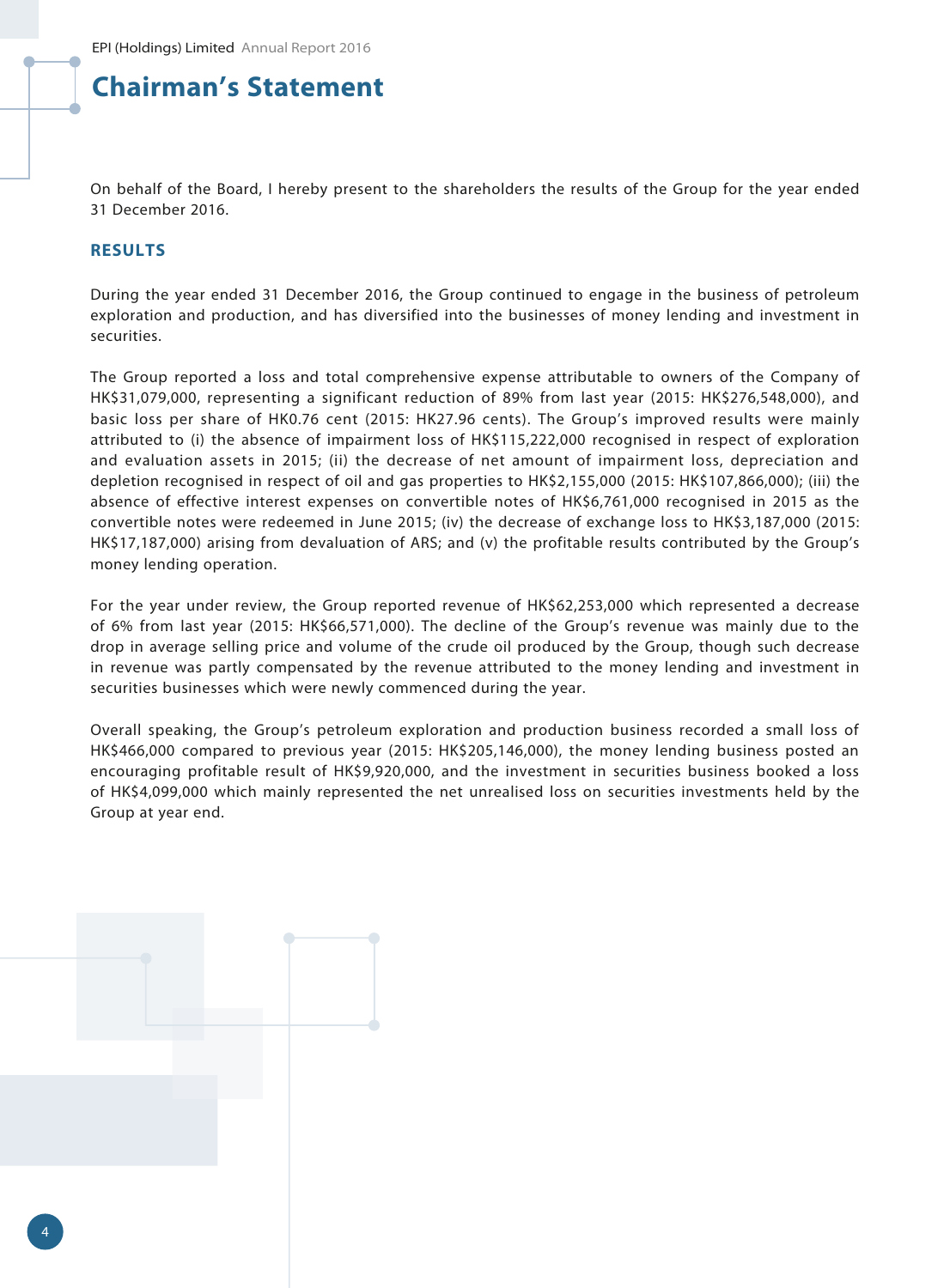## **Chairman's Statement**

## **PROSPECTS**

The Group's petroleum exploration and production operation continued to record loss, though small, of HK\$466,000 in 2016 as business conditions of the operation remained challenging where Argentina local oil selling price remained hovering at low levels at an average of about US\$57.0 per barrel. This price pattern is expected to continue in 2017 as there are no clear signs that local oil selling price in Argentina will rebound in the near term.

As for the newly commenced money lending business, the Group will continue to develop this business under prudent credit management by allocating sufficient financial resources to it so as to achieve the corporate goal that this business will continue to contribute a stable income stream and favourable returns to the Group in future years.

The investment and stock market in Hong Kong was volatile in 2016 and the Group has taken a more cautious approach in managing its securities investments portfolio, which currently comprises of equity shares listed on the Stock Exchange and equity-linked notes.

The Company had successfully enlarged its capital base by completing a rights issue in January 2016 and raised net proceeds of approximately HK\$501,846,000. The Company had applied the proceeds for repayment of bank borrowings as referred to in the Company's announcement dated 8 November 2016, and for development of its businesses in money lending and investment in securities and as general working capital as intended.

Looking forward, the management will continue to develop the Group's existing businesses and will step up its effort to improve the Group's financial performance. The management will also seize business and investment opportunities with good prospects aiming to enhance value to shareholders.

### **APPRECIATION**

On behalf of the Board, I would like to take this opportunity to thank all shareholders, investors, bankers, business associates and customers for their continuing support to the Group, and to my fellow directors and all staff members for their contributions and hard work during the past year.

**Suen Cho Hung, Paul** *Chairman*

Hong Kong, 30 March 2017

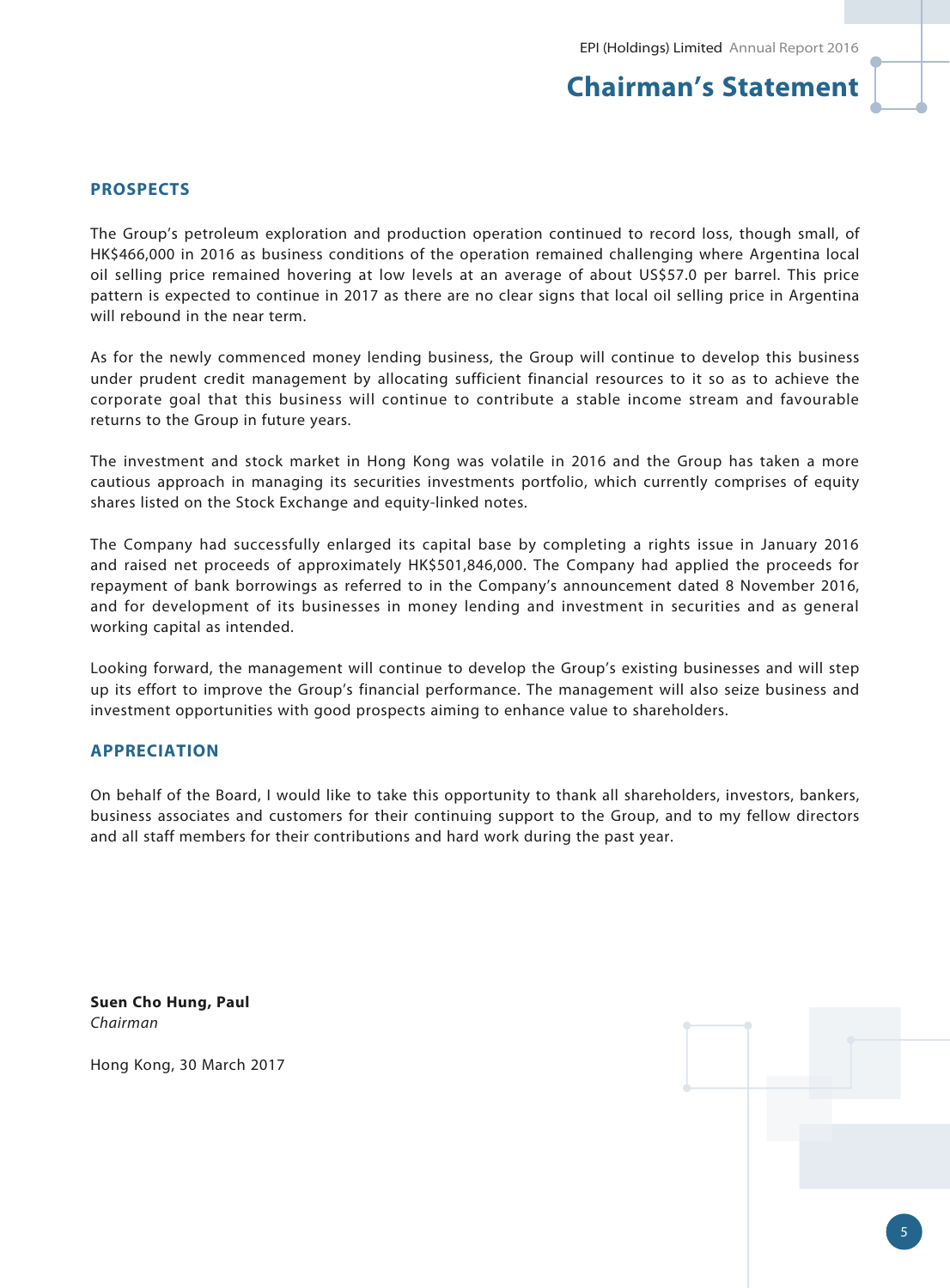#### **BUSINESS REVIEW**

For the year ended 31 December 2016, the Group continued to engage in the business of petroleum exploration and production, and has diversified into the money lending and investment in securities businesses during the year.

For the year under review, the Group reported revenue of HK\$62,253,000, decreased by 6% from last year (2015: HK\$66,571,000) that was mainly due to the drop in average selling price and volume of the crude oil produced by the Group, though such decrease in revenue was partly compensated by the revenue attributed to the money lending and investment in securities businesses which were newly commenced during the year.

#### **Petroleum Exploration and Production**

During year ended 31 December 2016, the Group continued to engage in petroleum exploration and production in the Puesto Pozo Cercado Concession and Chañares Herrados Concession (together, the "Concessions") in the Cuyana Basin, Mendoza Province of Argentina. The Group continued to focus on investment to improve production of and had performed maintenance works for the 10 existing producing oil wells. At 31 December 2016, the Group had finished drilling of 10 oil wells in the Chañares Herrados Concession Area in Mendoza. All the 10 oil wells are in production and the Group is entitled to 51% interest on the production of 5 oil wells and 72% interest on the production of the other 5 oil wells.

The contingent oil resources in certain shallow reservoirs in the Concessions as at 31 December 2016 and 31 December 2015 are as follows:

|                                 | <b>Million barrels*</b> |       |
|---------------------------------|-------------------------|-------|
| <b>Contingent Oil Resources</b> | 2016                    | 2015  |
| Category Gross (100%)           |                         |       |
| Low Estimate (1C)               | 79.4                    | 80.3  |
| Best Estimate (2C)              | 137.7                   | 138.6 |
| High Estimate (3C)              | 236.3                   | 237.2 |

\* *According to the Technical Review Report issued by Global Resources & Infrastructure Pty Ltd on 30 March 2017 on the Chañares Herrados and Puesto Pozo Cercado Oil Project in Mendoza Province, Argentina*

For the year under review, the Group's petroleum exploration and production business generated revenue of HK\$51,320,000 (2015: HK\$66,571,000) and recorded a loss of HK\$466,000 (2015: HK\$205,146,000). The decline of the operation's revenue was partly due to the drop in production volume of crude oil by about 10% when compared with last year, and also due to the decrease in crude oil sales price offered by YPF S.A., an Argentina state-owned oil company and the sole buyer of the operation's output, from on average US\$66.4 per barrel in 2015 to US\$57.0 per barrel in 2016. Mainly as a result of the drop in operation's revenue, the business recorded a loss of HK\$1,951,000 (before impairment loss) in contrast to the profitable result of HK\$2,740,000 (before impairment loss) in 2015. Nevertheless, the Group had performed an impairment review on the exploration and evaluation assets, the oil and gas properties of the Concessions at 31 December 2016 and other tax recoverables and determined that there was no reversal of impairment loss on the exploration and evaluation assets but there was a reversal of impairment loss of HK\$2,282,000 on the oil and gas properties of the Concessions and a provision of impairment loss of other tax recoverables of HK\$797,000. As a result, the business recorded a small loss of HK\$466,000 after including the net reversal of impairment loss mentioned and is in contrast to the significant loss incurred last year which included impairment losses of HK\$207,886,000.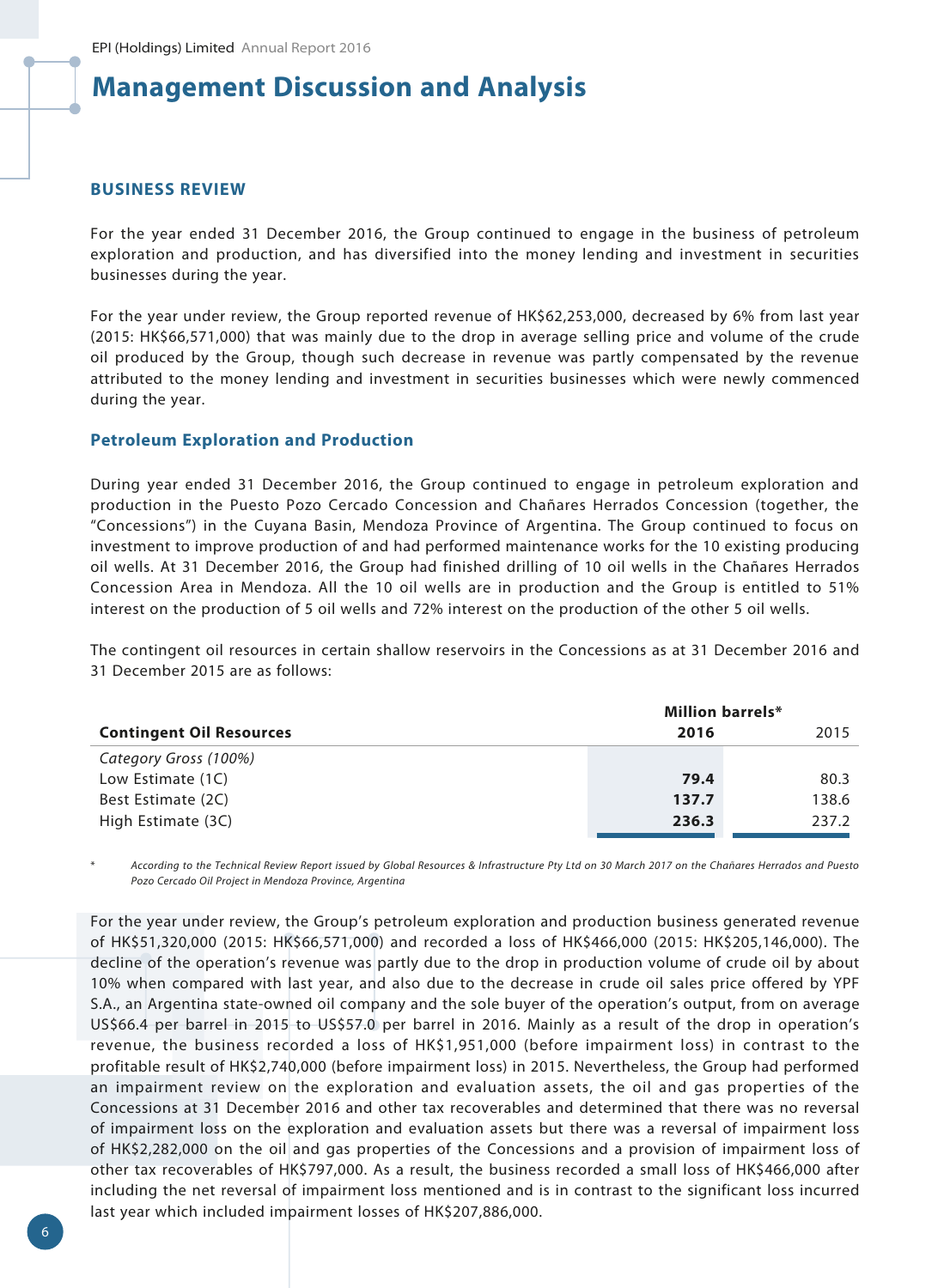As referred to in the announcement of the Company dated 25 August 2016, the Group was notified by the Concessionaire (as defined in the announcement) that the department of hydrocarbons of the government of Mendoza has been reviewing the fulfilment of the terms and conditions of the 10-year extension of the Concessions till 2027 (the "Extension") previously awarded to the Concessionaire, particularly the status of the investment commitment of the Concessionaire. The Group has been making enquiries with the Concessionaire to understand the situation and seeking legal advice on the matter to assess the impact on the Group's interest in the operations of the Concessions. Up to the date of this report, the Group has not yet received any formal update from the Concessionaire on the government's review of the Extension. The Company will make further announcement(s) when there is any material development on the Extension.

## **Money Lending**

The Group has commenced to engage in money lending business during the year and reported revenue of HK\$10,133,000 and encouraging profitable result of HK\$9,920,000. The Group had applied part of the new funds raised from the rights issue completed in January 2016 to expand the scale of activities of this operation.

At 31 December 2016, the loans portfolio held by the Group amounted to HK\$102,000,000 with details as follows:

| Approximate<br>weighting to<br>the value of<br>the Group's<br>loan portfolio | Interest rate<br>per annum | <b>Maturity</b> |
|------------------------------------------------------------------------------|----------------------------|-----------------|
| $\%$                                                                         | $\%$                       |                 |
| 54.90                                                                        | 8                          | Within one year |
| 45.10                                                                        | $15 - 18$                  | Within one year |
| 100.00                                                                       |                            |                 |
|                                                                              |                            |                 |

### **Investment in Securities**

The Group has also commenced to engage in the business of investment in securities during the year. The Group generally acquires securities listed on the Stock Exchange or other recognised stock exchanges and over-the-counter markets with good liquidity that can facilitate swift execution of securities transactions. For making investment or divestment decision on securities of individual target company, references will usually be made to the latest financial information, news and announcements issued by the target company, investment analysis reports that the Company has access to, as well as industry or macroeconomic news. When deciding on acquiring securities to be held for long-term purpose, particular emphasis will be placed on the past financial performance of the target company including its sales and profit growth, financial healthiness, dividend policy, business prospect, industry and macro-economic outlook. When deciding on acquiring securities to be held other than for long-term purpose, in addition to the factors mentioned, reference will also be made to prevailing market sentiments on different sectors of the investment markets. In terms of return, for long-term securities investments, the Company mainly emphasises on return of investment in form of capital appreciation and dividend/interest income. For securities investment other than for long-term holding, the Company mainly emphasises on return of investment in form of trading gains.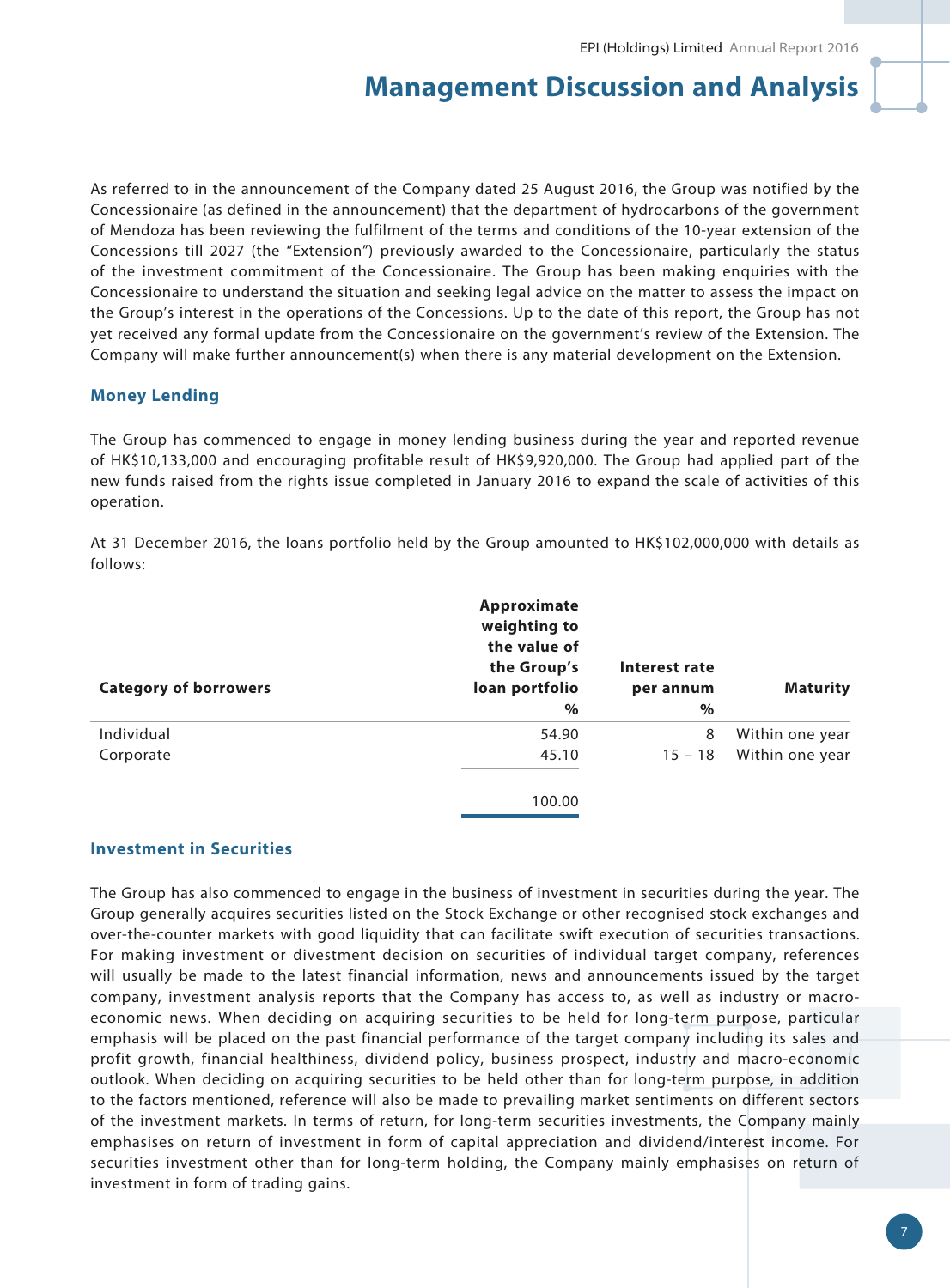For the year under review, the Group's securities investment operation recorded revenue of HK\$800,000 representing dividend income from its investments in equity securities listed on the Stock Exchange. As a whole, the operation reported a loss of HK\$4,099,000 which comprised net unrealised loss of HK\$3,313,000 on securities held by the Group at year end and net realised loss on disposal of securities of HK\$1,031,000. Such loss on securities investments was due primarily to the volatile Hong Kong stock market during 2016 and there were notable price decreases of certain securities held by/disposed of by the Group.

At 31 December 2016, the Group's investment in securities operation held a securities portfolio comprising listed equity securities and unlisted equity-linked notes totalling HK\$27,454,000.

#### **Overall Results**

As a whole, the Group reported a loss and total comprehensive expense attributable to owners of the Company for the year of HK\$31,079,000 which represented a significant reduction of loss by 89% from last year (2015: HK\$276,548,000). The Group's improved results were mainly attributed to (i) the absence of impairment loss of HK\$115,222,000 recognised in respect of exploration and evaluation assets in 2015; (ii) the decrease of net amount of impairment loss, depreciation and depletion recognised in respect of oil and gas properties to HK\$2,155,000 (2015: HK\$107,866,000); (iii) the absence of effective interest expenses on convertible notes of HK\$6,761,000 recognised in 2015 as the convertible notes were redeemed in June 2015; (iv) the decrease of exchange loss to HK\$3,187,000 (2015: HK\$17,187,000) arising from devaluation of ARS; and (v) the profitable results contributed by the Group's money lending operation.

### **FINANCIAL REVIEW**

### **Liquidity, Financial Resources and Capital Structure**

The Company had successfully enlarged its capital base by completing a rights issue in January 2016 and raised net proceeds of approximately HK\$501,846,000. As referred to in the Company's announcement dated 8 November 2016, the Company had changed the use of such proceeds and had applied approximately HK\$191,837,000 for repayment of bank borrowings; with the remaining balance being designated for development of its newly commenced businesses in money lending and investment in securities and as general working capital.

During the year ended 31 December 2016, the Group financed its operation mainly by shareholders' funds and bank borrowings (before the full repayments). At year end, the Group had current assets of HK\$325,119,000 (2015: HK\$46,459,000) and liquid assets comprising bank balances and cash as well as short-term securities investments totalling HK\$209,658,000 (2015: HK\$13,230,000). The Group's current ratio, calculated based on current assets over current liabilities of HK\$21,892,000 (2015: HK\$108,628,000), was at a very strong ratio of about 14.9 (2015: 0.4). The significant improvement in current ratio was mainly due to the proceeds raised by the Company in the rights issue completed in January 2016. At 31 December 2016, the Group's trade and other receivables and prepayments amounted to HK\$11,996,000 (2015: HK\$26,864,000), which mainly comprised deposit placed as escrow for the petroleum exploration and production operation and interest receivables from debtors of the Group's money lending business.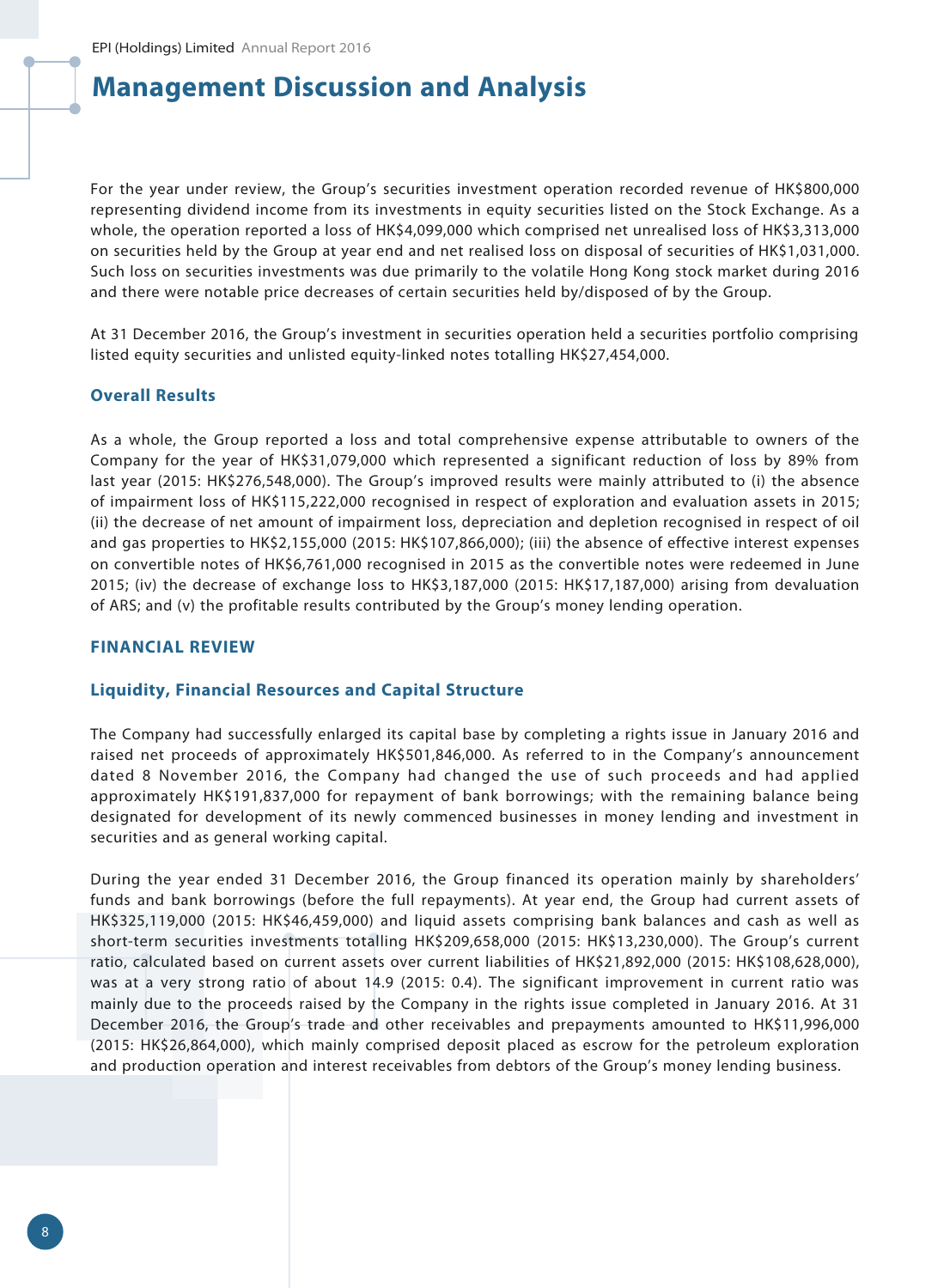At 31 December 2016, the net assets of the Group amounted to HK\$345,842,000 and is in contrast to the net liabilities position of HK\$124,925,000 in last year. The turnaround of Group's financial position was primarily due to the proceeds raised by the Company from the rights issue completed in January 2016. The Group's gearing ratio, calculated on the basis of total liabilities of HK\$21,892,000 (2015: HK\$217,828,000) divided by total assets of HK\$367,734,000 (2015: HK\$92,903,000), was at a very low ratio of about 6% (2015: 234%). The finance costs for the year amounted to HK\$6,788,000 (2015: HK\$16,826,000), representing mainly interests on bank borrowings which had been fully repaid in November 2016. With the amount of liquid assets on hand, the management is of the view that the Group has sufficient financial resources to meet its ongoing operational requirements.

### **Foreign Currency Management**

The monetary assets and liabilities as well as business transactions of the Group are mainly denominated in HK\$, US\$ and ARS. During the year under review, the Group had not experienced any significant exchange rate exposure to US\$ as HK\$ and US\$ exchange rate is pegged. As for the Group's petroleum operation in Argentina, the oil selling proceeds are quoted at US\$ and converted into ARS for settlement at official exchange rate on a monthly basis, and a majority of the investment and operating costs including infrastructure and equipment, drilling costs, completion costs and workover jobs are based on US\$ and converted into ARS for payments. The Group currently does not have a formal foreign currency hedging policy for ARS, however, the management regularly monitors foreign exchange exposure of ARS and will undertake appropriate hedging measures should significant exposures arise.

## **Contingent Liability**

At 31 December 2016, the Group had no significant contingent liability (2015: nil).

## **Pledge of Assets**

At 31 December 2015, the followings were pledged to secure the Group's bank loan:

- (i) the entire issued share capital of EP Energy S.A. ("EP Energy"), an indirect wholly owned subsidiary of the Company;
- (ii) the entire issued share capital of Have Result Investments Limited, an indirect wholly owned subsidiary of the Company; and
- (iii) the entire issued share capital of two direct wholly owned subsidiaries of the Company which together hold the entire stock capital of EP Energy.

At 31 December 2016, the Group had fully repaid the bank loan. As the release of the security charged was still in process, the above were still recorded as pledged assets of the Group.

### **Capital Commitment**

At 31 December 2016, the Group had no significant capital commitment (2015: nil).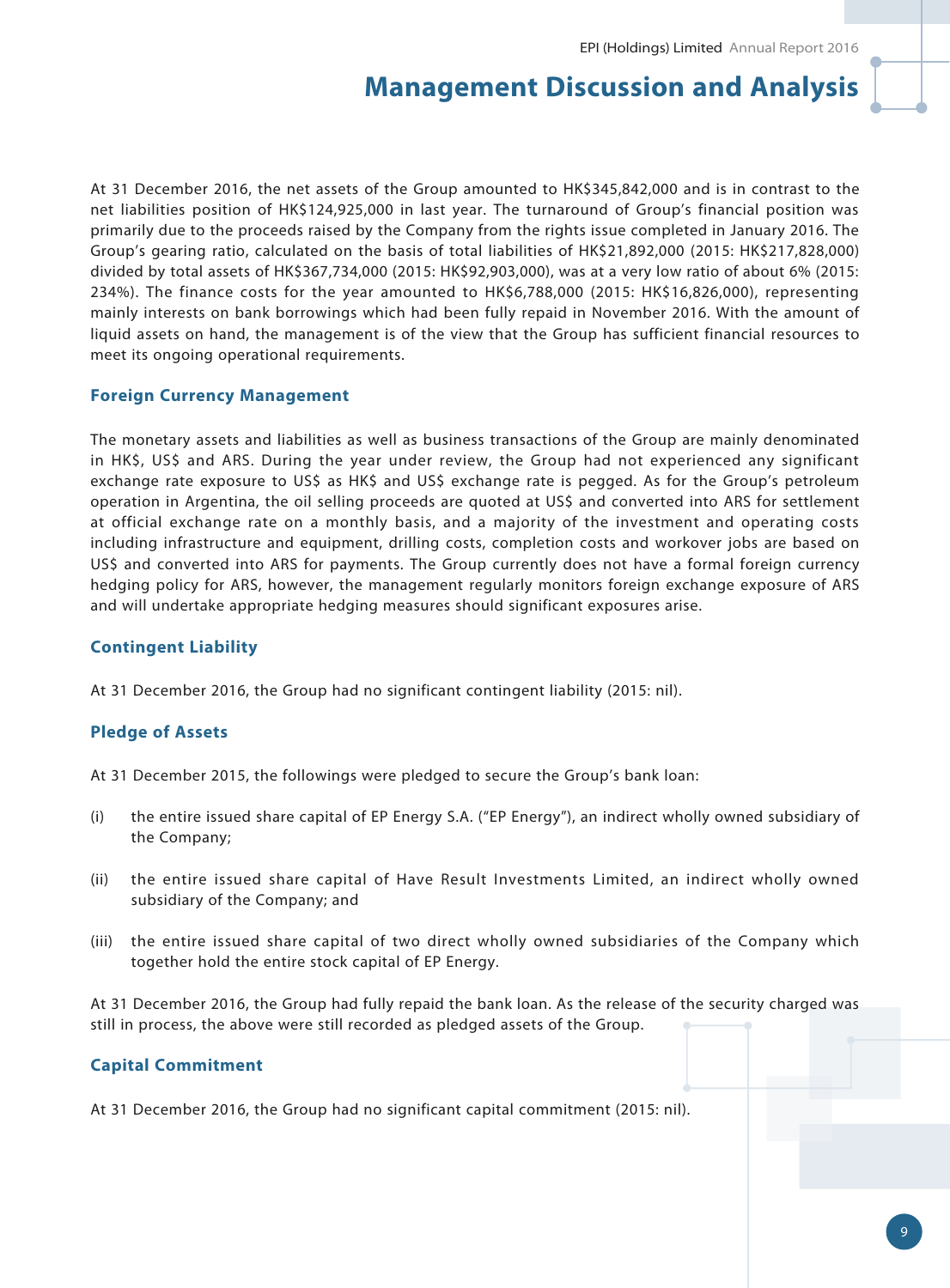#### **HUMAN RESOURCES AND REMUNERATION POLICY**

At 31 December 2016, the Group had a total 17 (2015: 33) employees including directors of the Company with 9 (2015: 25) employees in Hong Kong and 8 (2015: 8) employees in Argentina and staff costs (including directors' emoluments) amounted to HK\$17,767,000 (2015: HK\$21,949,000) for the year. The remuneration packages for directors and staff are normally reviewed annually and are structured by reference to prevailing market terms and individual competence, performance and experience. The Group operates a Mandatory Provident Fund Scheme for employees in Hong Kong and operates employees' pension schemes for employees in Argentina. In addition, the Group provides other employee benefits which include medical insurance, share option scheme and discretionary bonus.

### **PRINCIPAL RISK AND UNCERTAINTIES**

The Group is principally engaged in the business of petroleum exploration and production, money lending and investment in securities. The financial position, operations, businesses and prospects of the Group and its individual business segment are affected by the following significant risk and uncertainty factors:

### **Business Risk**

The global economic conditions and the state of international financial and investment markets, including the economy, financial and investment markets of the United States, Mainland China and Hong Kong, of which the Group has no control, have significant influences on the business and financial performance of the Group. The management policy to mitigate this risk is to diversify the Group's business and to diversify its investments (where possible) within the same business, as in the case of the Group's investment in securities business.

#### **Market Risk**

The Group's money lending business is operating in a very competitive environment that put pressure on the revenue and profitability of this business. The management policy to mitigate this risk is to continue to put effort in enlarging the market share and enhancing the market competitiveness of this business by various means.

#### **Environmental Risk**

The Group's petroleum exploration and production business is constantly exposed to inherent risks such as pollution, mechanical breakdown of machinery, adverse weather conditions, fire or other calamity. During the petroleum exploration and production, the Group would expose to potential risks such as pollution, adverse weather conditions or earthquake etc. Any of these factors may cause disruptions to the Group's operations. The Group may also be liable for compensation payable as a result which may adversely affect its financial performance.

### **Financial Risk**

The Group is exposed to financial risks relating to interest rate, foreign currency, equity price, credit and liquidity risk in its ordinary course of business. For further details of such risks and relevant management policies, please refer to Note 35 to the consolidated financial statements for details.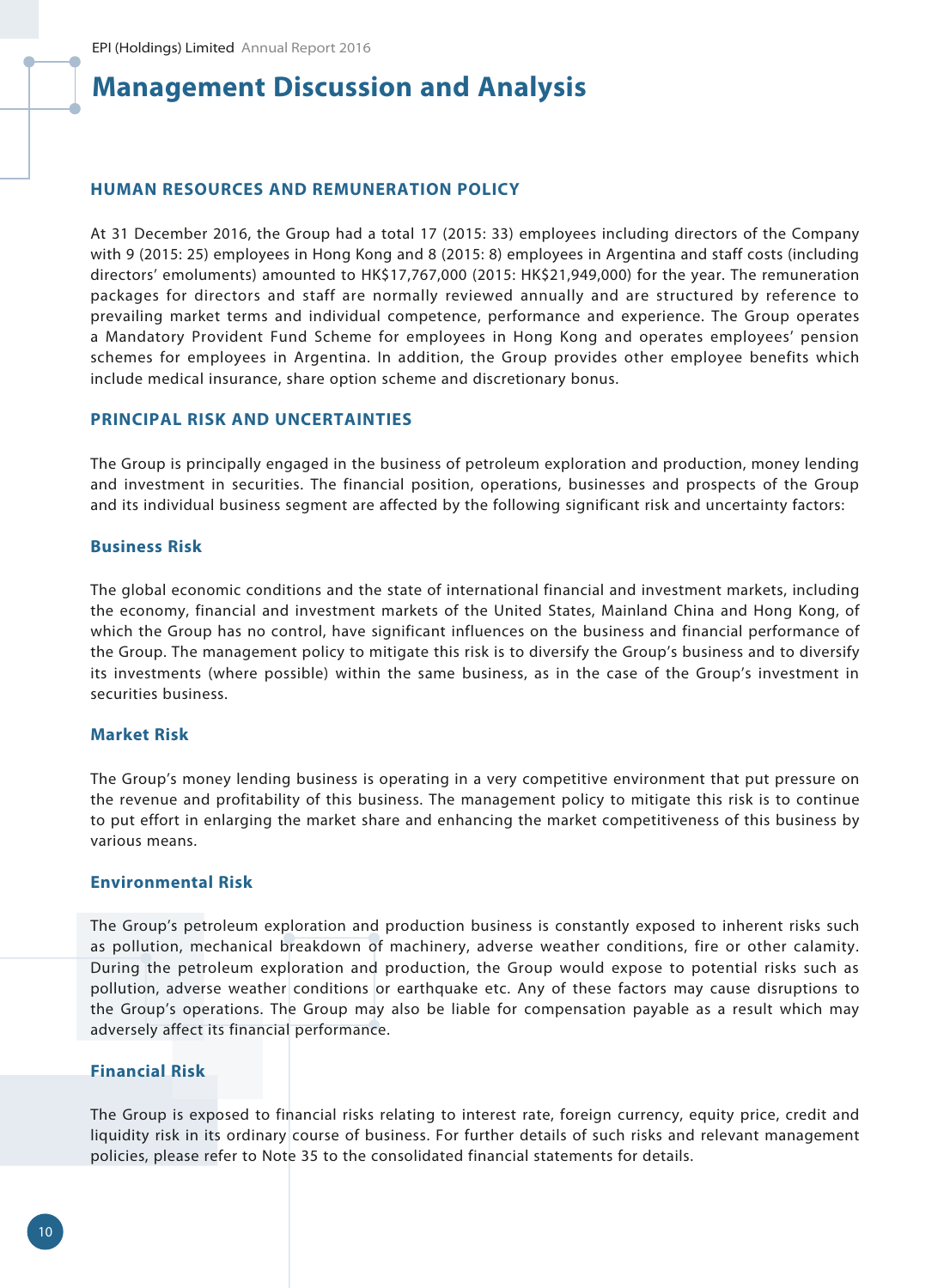### **COMPLIANCE WITH THE RELEVANT LAWS AND REGULATIONS**

As far as the Board and management are aware, the Group has complied in material respects with the relevant laws and regulations that have a significant impact on the business and operation of the Group. During the year under review, there was no material breach of or non-compliance with the applicable laws and regulations by the Group.

### **RELATIONSHIP WITH EMPLOYEES, CUSTOMERS AND SUPPLIERS**

The Group understands the importance of maintaining a good relationship with its employees, customers and suppliers to meet its immediate and long-term business goals. During the year ended 31 December 2016, there were no significant dispute between the Group and its employees, customers and suppliers.

### **ENVIRONMENTAL POLICIES AND PERFORMANCE**

The Group encourages environmental protection and adopts measures to promote environmental awareness of its employees. The Group implements green office practices by encouraging employees to make use of e-statements or scanning copies, double-sided printing and copying and setting up of recycle boxes for reducing and disposing of waste. The Group also reduces green-house emissions by switching off idle lightings and other office equipments after normal working hours. When developing the Group's business, the Group strictly complies with the local law, rules and guidance in relation to environmental protection. The Group regularly review its environmental practices for further improvements.

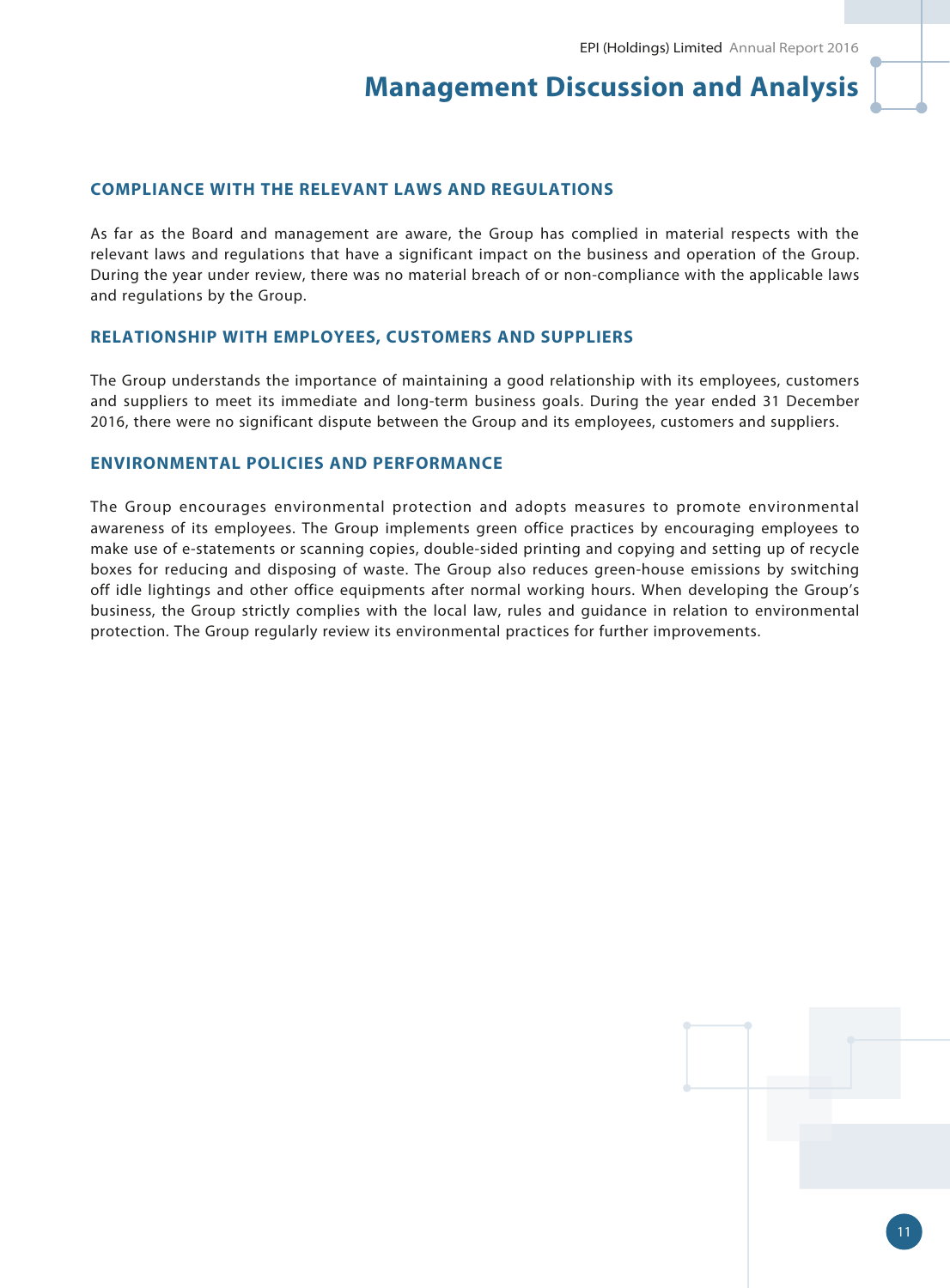The biographical details of Directors and senior management as at 30 March 2017, the date of this annual report, are set out below:

### **EXECUTIVE DIRECTORS**

#### **Mr. Suen Cho Hung, Paul,** *Chairman*

Aged 56, joined the Company as an Executive Director and the Chairman of the Company in October 2016. Mr. Suen holds a Master of Business Administration degree from the University of South Australia. He has extensive experience in strategic planning and corporate management of business enterprises in Hong Kong and the PRC. Mr. Suen is deemed to be the controlling shareholder of the Company as disclosed in the section headed "Interests and Short Positions of Shareholders Discloseable Under the SFO" in the Report of the Directors. Mr. Suen is the chairman and an executive director of Enviro Energy International Holdings Limited (Hong Kong stock code: 1102) ("Enviro Energy"); and the chairman, the managing director and an executive director of ITC Corporation Limited (Hong Kong stock code: 372) ("ITC Corporation"). Both companies are listed on the Main Board of Stock Exchange.

#### **Mr. Sue Ka Lok,** *Chief Executive Officer*

Aged 51, joined the Company as an Executive Director and the Chief Executive Officer in October 2016. Mr. Sue is the chairman of the Corporate Governance Committee. He is also a director of certain subsidiaries of the Company. Mr. Sue holds a Bachelor of Economics degree from The University of Sydney in Australia and a Master of Science in Finance degree from the City University of Hong Kong. Mr. Sue is a fellow of the Hong Kong Institute of Certified Public Accountants, a certified practising accountant of the CPA Australia and a fellow of The Hong Kong Institute of Chartered Secretaries, the Institute of Chartered Secretaries and Administrators and the Hong Kong Securities and Investment Institute. He has extensive experience in corporate management, finance, accounting and company secretarial practice. Mr. Sue is an executive director of Birmingham International Holdings Limited (Hong Kong stock code: 2309) ("Birmingham International"); an executive director and the company secretary of China Strategic Holdings Limited (Hong Kong stock code: 235) ("China Strategic"); the chairman and an executive director of Courage Marine Group Limited (Hong Kong stock code: 1145 and Singapore stock code: ATL.SI) ("Courage Marine"); an executive director of ITC Corporation; and a non-executive director of Tianli Holdings Group Limited (Hong Kong stock code: 117) ("Tianli Holdings"). All of the aforementioned companies with Hong Kong stock code are listed on the Main Board of the Stock Exchange and Courage Marine is primarily listed on the Main Board of the Stock Exchange and secondarily listed on the Singapore Exchange Securities Trading Limited (the "SGX-ST").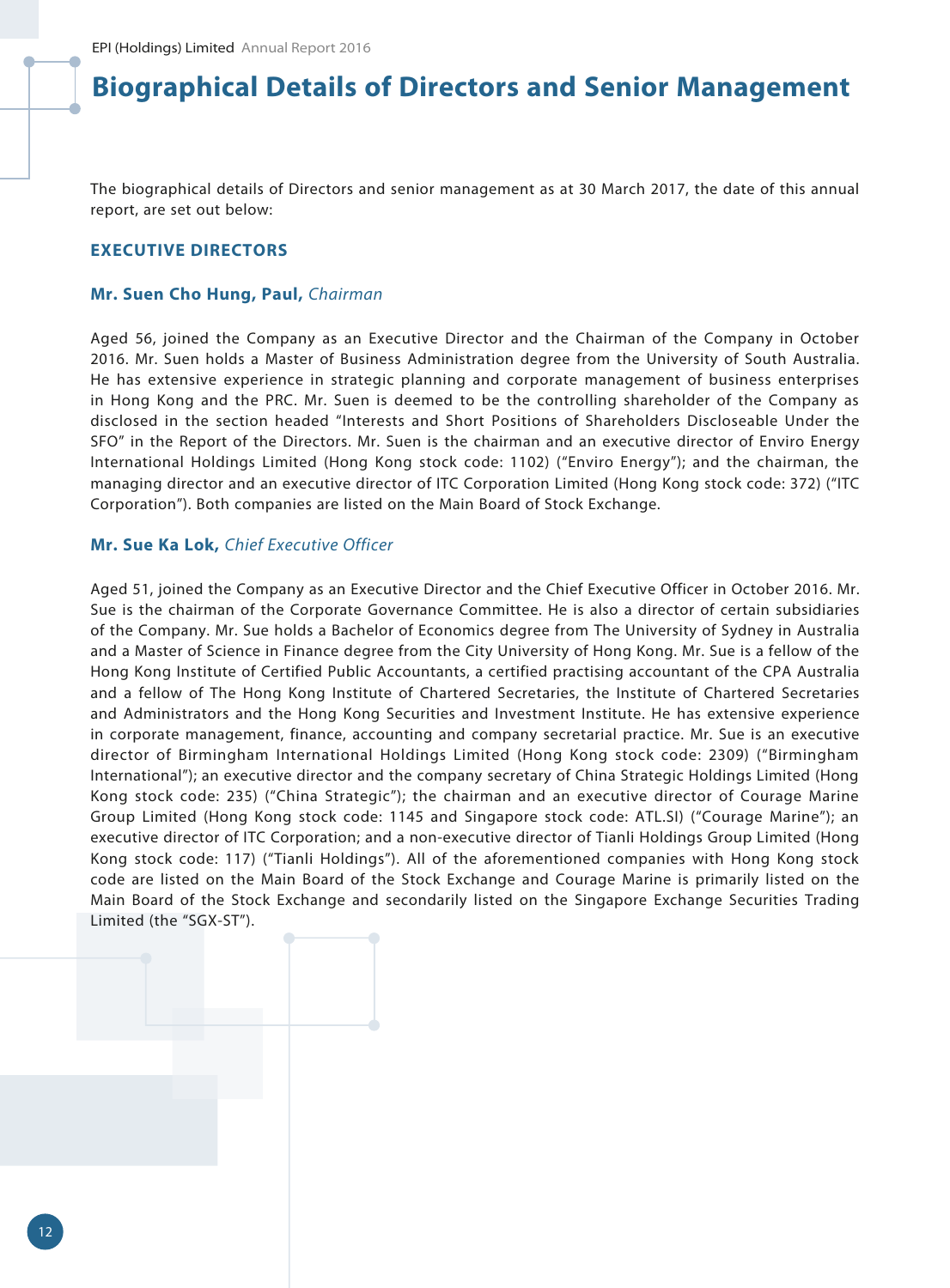## **Ms. Chan Yuk Yee**

Aged 48, joined the Company as an Executive Director and the Company Secretary in October 2016. Ms. Chan is a member of the Corporate Governance Committee. She is also a director of certain subsidiaries of the Company. Ms. Chan holds a Master of Business Law degree from Monash University in Australia and is an associate of both The Hong Kong Institute of Chartered Secretaries and the Institute of Chartered Secretaries and Administrators. She has extensive experience in corporate administration and company secretarial practice. Ms. Chan is an executive director and the company secretary of Birmingham International; an executive director of Courage Marine; and the company secretary of Enviro Energy, Hailiang International Holdings Limited (Hong Kong stock code: 2336) and ITC Corporation. All of the aforementioned companies with Hong Kong stock code are listed on the Main Board of the Stock Exchange and Courage Marine is primarily listed on the Main Board of the Stock Exchange and secondarily listed on the SGX-ST.

#### **Mr. Yiu Chun Kong**

Aged 32, joined the Company as an Executive Director in October 2016. Mr. Yiu is also a director of certain subsidiaries of the Company. He holds a Bachelor of Business Administration in Accountancy degree from The Hong Kong Polytechnic University. Mr. Yiu has experience in auditing, accounting and finance. He is an executive director of Birmingham International.

#### **Mr. Zhu Kai**

Aged 30, joined the Company as an Executive Director in October 2016. Mr. Zhu holds a Bachelor of Science in Actuarial Science degree from Heriot-Watt University in the United Kingdom. He has experience in business and market research and analysis. Mr. Zhu is an executive director of Birmingham International.

#### **Mr. Chan Shui Yuen**

Aged 36, joined the Company as an Executive Director in October 2016. Mr. Chan is a member of the Corporate Governance Committee. He holds a Bachelor of Business Administration (Honours) in Accountancy degree from City University of Hong Kong and a Master of Financial Analysis degree from The University of New South Wales. Mr. Chan is a fellow of the Association of Chartered Certified Accountants, a member of the Hong Kong Institute of Certified Public Accountants and a certified practising accountant of the CPA Australia. He has experience in auditing, accounting and finance.

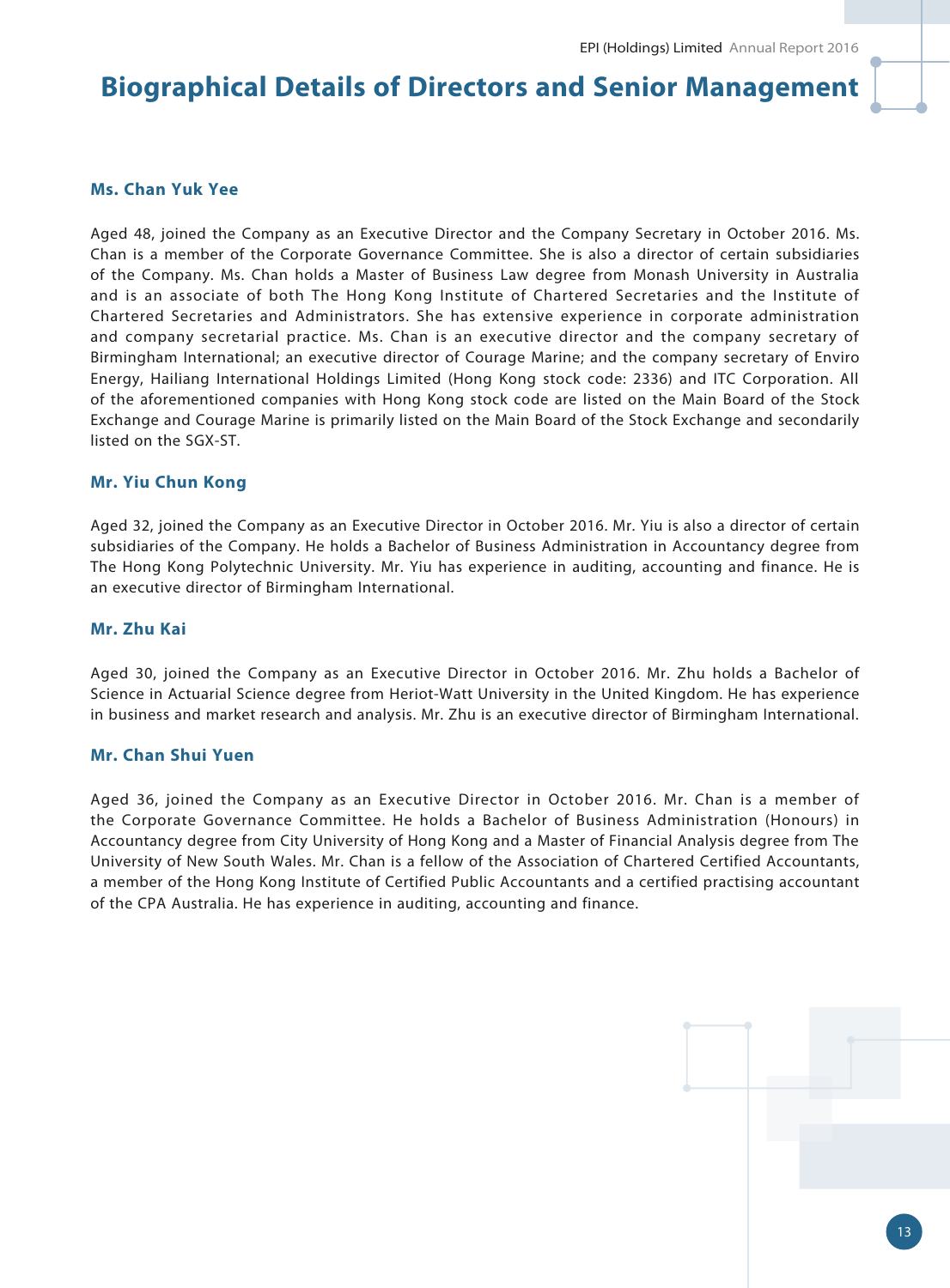#### **INDEPENDENT NON-EXECUTIVE DIRECTORS**

#### **Mr. To Yan Ming, Edmond**

Aged 45, joined the Company as an Independent Non-executive Director in October 2016. Mr. To is the chairman of the Audit Committee and a member of the Remuneration Committee and the Nomination Committee. He holds a Bachelor of Commerce Accounting degree from Curtin University of Technology in Western Australia. Mr. To is a Certified Public Accountant (Practising) in Hong Kong, a certified practising accountant of the CPA Australia and an associate of the Hong Kong Institute of Certified Public Accountants. He had worked for Deloitte Touche Tohmatsu, an international accounting firm, and has extensive experience in auditing, accounting, initial public offerings and taxation matters. Mr. To is also a director of Edmond To CPA Limited, R.C.W. (HK) CPA Limited and Asian Alliance (HK) CPA Limited. Mr. To is an independent non-executive director of Asian Grocery Distribution Limited (Hong Kong stock code: 8413) ("Asian Grocery"), Birmingham International, China Vanguard Group Limited (Hong Kong stock code: 8156), Courage Marine, SH Group (Holdings) Limited (Hong Kong stock code: 1637) ("SH Group"), Tianli Holdings, Wai Chun Group Holdings Limited (Hong Kong stock code: 1013) and Wai Chun Mining Industry Group Company Limited (Hong Kong stock code: 660). All of the aforementioned companies with Hong Kong stock code are listed on the Main Board/Growth Enterprise Market of the Stock Exchange and Courage Marine is primarily listed on the Main Board of the Stock Exchange and secondarily listed on the SGX-ST.

#### **Mr. Pun Chi Ping**

Aged 50, joined the Company as an Independent Non-executive Director in October 2016. Mr. Pun is the chairman of the Remuneration Committee and a member of the Audit Committee and the Nomination Committee. He holds a Master of Science in Finance degree from the City University of Hong Kong and a Bachelor of Arts in Accountancy degree from the City Polytechnic of Hong Kong (now known as the City University of Hong Kong). Mr. Pun is a fellow of the Association of Chartered Certified Accountants and an associate of the Hong Kong Institute of Certified Public Accountants. He is an independent nonexecutive director of Birmingham International and Huajun Holdings Limited (Hong Kong stock code: 377) and the financial controller of Poly Property Group Co., Limited (Hong Kong stock code: 119). All of the aforementioned companies are listed on the Main Board of the Stock Exchange.

#### **Ms. Leung Pik Har, Christine**

Aged 47, joined the Company as an Independent Non-executive Director in October 2016. Ms. Leung is the chairlady of the Nomination Committee and a member of the Audit Committee and the Remuneration Committee. She holds a Bachelor of Business Administration degree from The Chinese University of Hong Kong. Ms. Leung has extensive experience in banking and financial services industries and had worked at several international financial institutions including Citibank, N.A. Hong Kong, Bank of America, Industrial and Commercial Bank of China (Asia) Limited and Fubon Bank (Hong Kong) Limited. She is an independent non-executive director of Birmingham International and Enviro Energy.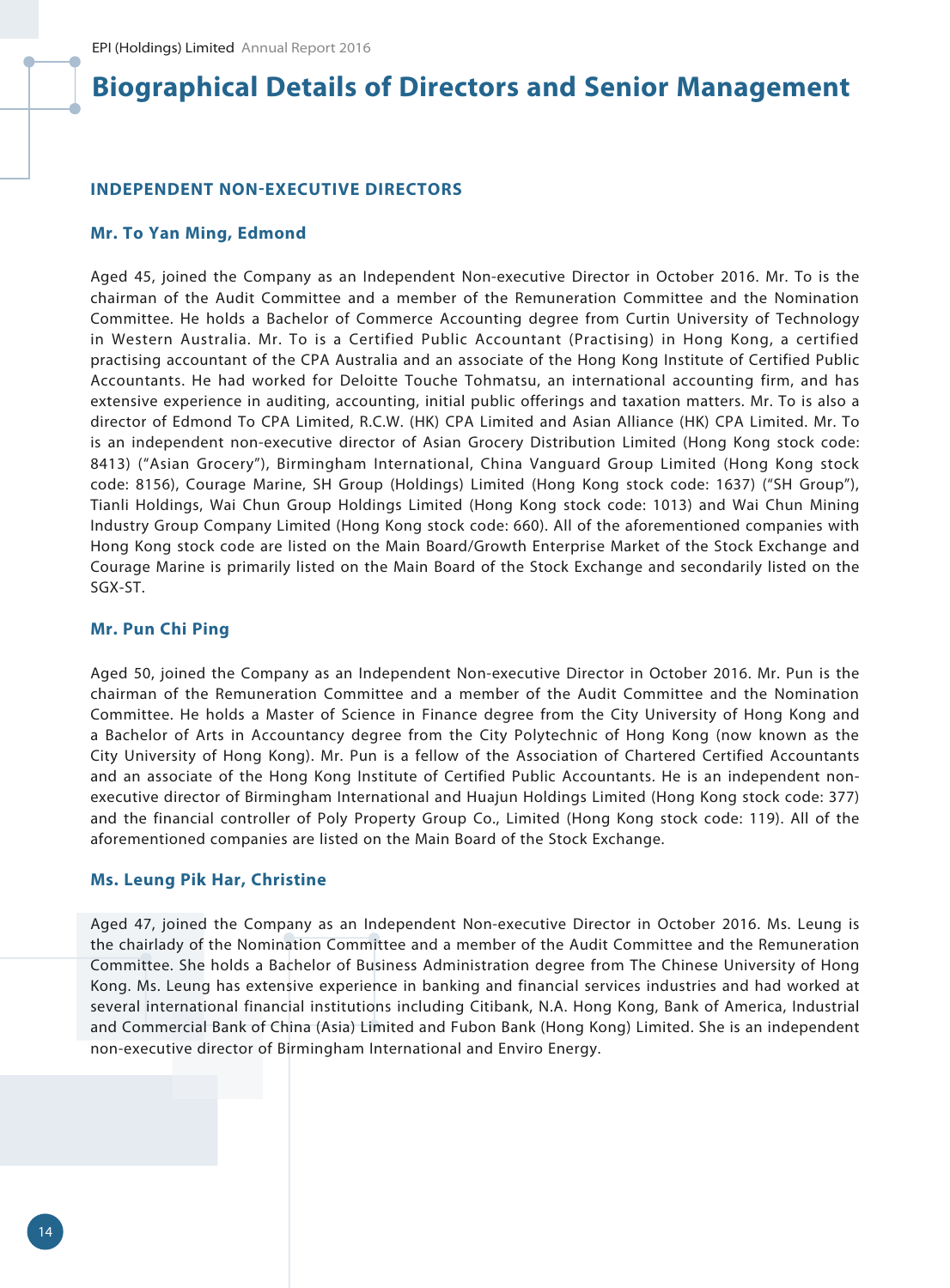### **SENIOR MANAGEMENT**

#### **Mr. Pak Ka Kei,** *Financial Controller*

Aged 46, joined the Company as Financial Controller in November 2009. Mr. Pak graduated from City University of Hong Kong with a Bachelor of Arts in Accounting degree. Mr. Pak has extensive experience in the fields of audit, internal control, accountancy, taxation and treasury. Prior to joining the Company, he had worked for Ernst & Young, an international accounting firm, and TCL Multimedia Technology Holdings Limited in its finance departments in Hong Kong, Emerging Markets and Europe as deputy internal control director and deputy financial controller.

#### **Mr. Quiroga Daniel Federico,** *General Manager, Argentina*

Aged 52, joined the Company as the General Manager of the Argentina operation in December 2010. Mr. Quiroga oversees the Company's oil projects in Argentina. He has extensive experience in operations, exploration and production management of oil field projects in Argentina and Mexico. Mr. Quiroga had been employed by Tecpetrol S.A. since 1991 and the last position held by Mr. Quiroga in 2000 was the head of secondary recovery division. During his work in Tecpetrol S.A., Mr. Quiroga was appointed as operation engineer, production manager, field operation manager and had gained experiences in operations, production management for various oil fields in Argentina. During 2002 to 2006, Mr. Quiroga was the operation superintendent and field manager who was in charge of field operations in oil fields located in Neuquina Basin and S.J. Gulf Basin, Argentina for Pioneer NRA S.A.. After that, Mr. Quiroga also worked for Apache Corp Argentina and Petrolera El Trebol. Before joining the Company, Mr. Quiroga had worked for Weatherford Regional Mexico as the operation coordinator. He was in charge of field operations for oil field in Mexico. Mr. Quiroga graduated from the National University of Cuyo in Mendoza Province, Argentina majoring in Petroleum Engineer in 1991. Mr. Quiroga was a postgraduate in Business & Finance at National University of Cuyo in Mendoza Province, Argentina.

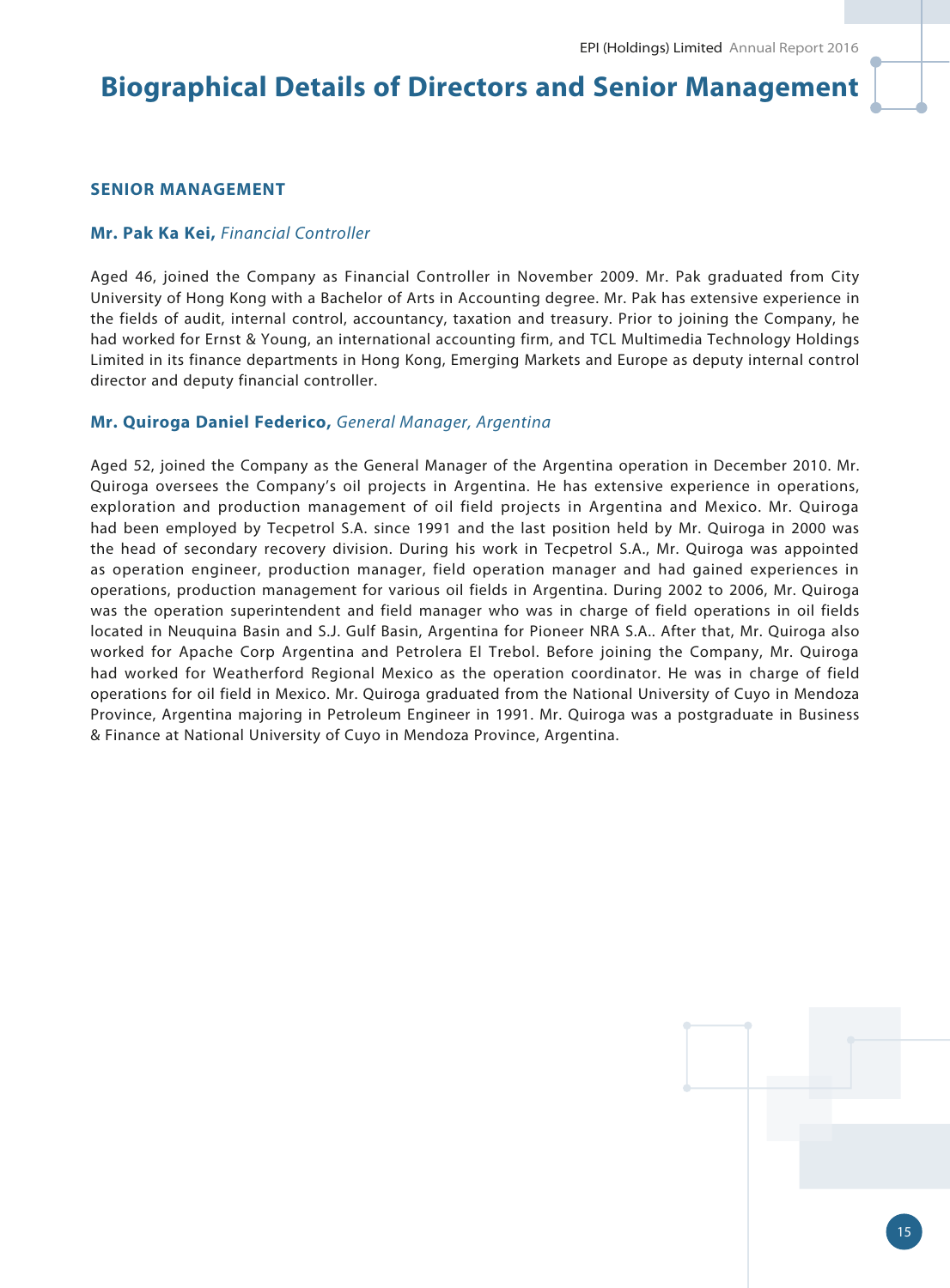The Directors are pleased to present their report and the audited consolidated financial statements of the Group for the year ended 31 December 2016.

#### **PRINCIPAL ACTIVITIES AND BUSINESS REVIEW**

The Company acts as an investment holding company. The principal activities of its principal subsidiaries are set out in Note 36 to the consolidated financial statements.

Further discussion and analysis of the Group's activities as required by Schedule 5 to the Hong Kong Companies Ordinance, including a discussion of the principal risks and uncertainties facing the Group, particulars of important events affecting the Group that have occurred since the end of the financial year and an indication of likely future developments in the Group's business, can be found in the "Chairman's Statement" and "Management Discussion and Analysis" sections set out on pages 4 to 11 of this annual report. This discussion forms part of this directors' report.

#### **RESULTS**

The results of the Group for the year ended 31 December 2016 are set out in the consolidated statement of profit or loss and other comprehensive income on page 46.

#### **FINAL DIVIDEND**

The Board does not recommend the payment of a final dividend for the year ended 31 December 2016 (2015: nil).

#### **FIVE-YEAR FINANCIAL SUMMARY**

A summary of the published results and assets and liabilities of the Group for the last five financial years, as extracted from the audited consolidated financial statements of the Company, is set out on page 110. This summary does not form part of the audited consolidated financial statements.

#### **PROPERTY, PLANT AND EQUIPMENT**

Details of movement in the property, plant and equipment of the Group during the year are set out in Note 18 to the consolidated financial statements.

#### **SHARE CAPITAL AND SHARE OPTIONS**

Details of movements in the Company's share capital and share options during the year are set out in Notes 27 and 28 to the consolidated financial statements, respectively.

#### **PRE-EMPTIVE RIGHTS**

There is no provision for pre-emptive rights under the Company's Bye-laws or the applicable laws of Bermuda which would oblige the Company to offer new shares on a pro-rata basis to existing shareholders.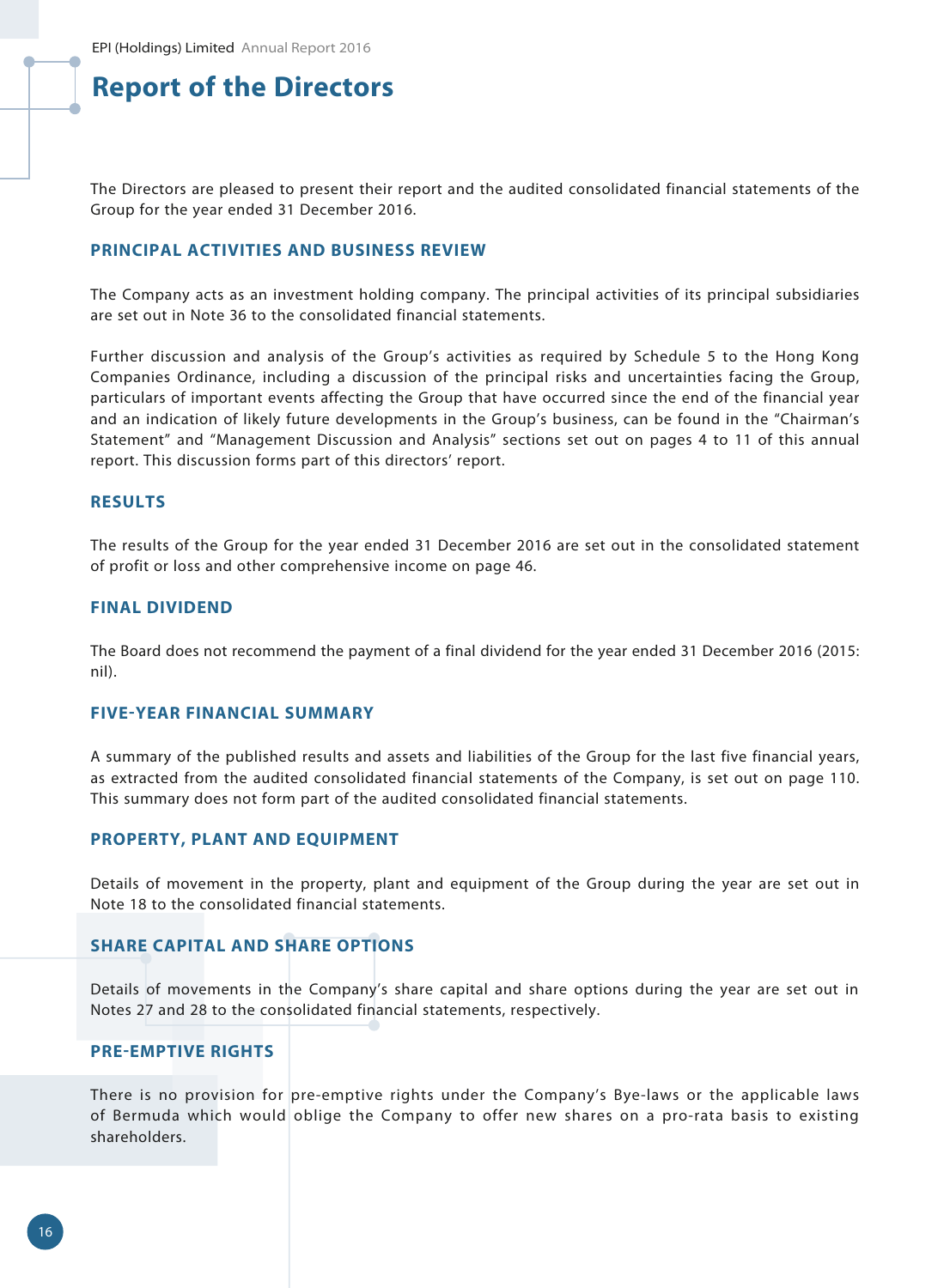### **PURCHASE, SALE OR REDEMPTION OF THE COMPANY'S LISTED SECURITIES**

During the year ended 31 December 2016, neither the Company, nor any of its subsidiaries purchased, sold or redeemed any of the Company's listed securities.

## **RESERVES**

Details of movements in the reserves of the Company and of the Group during the year are set out in Note 37 to the consolidated financial statements and in the consolidated statement of changes in equity, respectively.

### **DISTRIBUTABLE RESERVES**

At 31 December 2016, the Company had no reserve available for distribution as computed in accordance with the Companies Act 1981 of Bermuda. The Company's share premium account, in the amount of approximately HK\$581,404,000 may be distributed in the form of fully paid bonus shares.

#### **MAJOR CUSTOMERS AND SUPPLIERS**

During the year, sales to the Group's five largest customers accounted for approximately 92.3% of the total sales for the year and sales to the largest customer accounted for approximately 82.4%. Purchases from the Group's five largest suppliers accounted for 100.0% of the total purchases for the year and purchases from the largest supplier accounted for 100.0%.

None of the directors or any of their associates or any shareholders (which, to the best knowledge of the directors, own more than 5% of the Company's issued shares) had any beneficial interest in the Group's five largest customers or suppliers during the year.



17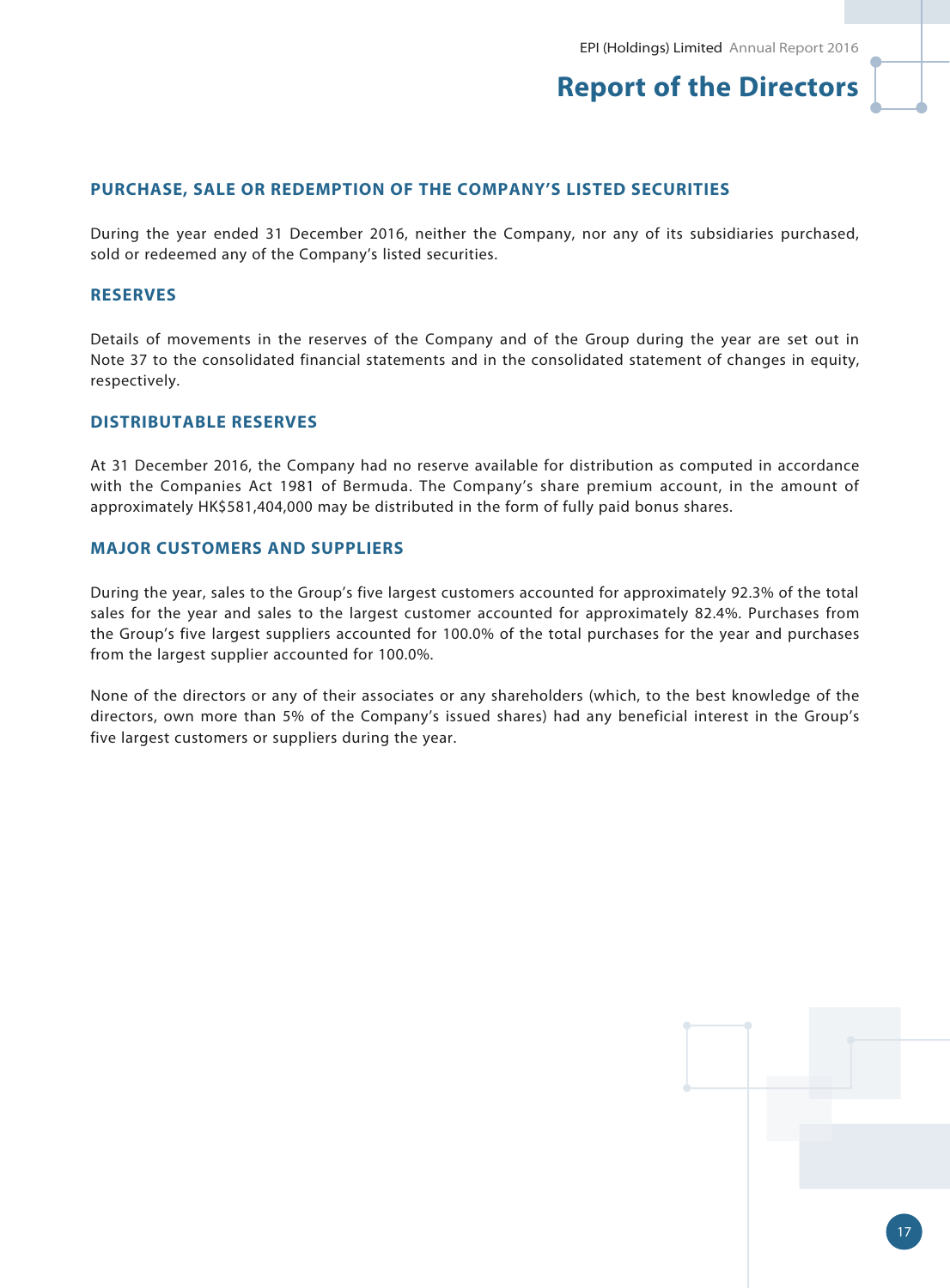#### **DIRECTORS**

The directors of the Company during the year and up to the date of this report were:

#### **Executive Directors:**

Mr. Suen Cho Hung, Paul (appointed on 18 October 2016) Mr. Sue Ka Lok (appointed on 18 October 2016) Ms. Chan Yuk Yee (appointed on 18 October 2016) Mr. Yiu Chun Kong (appointed on 18 October 2016) Mr. Zhu Kai (appointed on 18 October 2016) Mr. Chan Shui Yuen (appointed on 18 October 2016) Mr. Tse Kwok Fai, Sammy (resigned on 19 October 2016) Mr. Chan Chi Hung, Anthony (resigned on 19 October 2016) Mr. Zou Feng (appointed on 7 March 2016 and resigned on 19 October 2016)

#### **Non-Executive Directors**

Mr. Ho King Fung, Eric (resigned on 19 October 2016) Mr. Phen Chun Shing Vincent (appointed on 15 February 2016 and resigned on 19 October 2016)

#### **Independent Non-executive Directors:**

Mr. To Yan Ming, Edmond (appointed on 18 October 2016) Mr. Pun Chi Ping (appointed on 18 October 2016) Ms. Leung Pik Har, Christine (appointed on 18 October 2016) Mr. Qian Zhi Hui (resigned on 19 October 2016) Mr. Teoh Chun Ming (resigned on 19 October 2016) Mr. Zhu Tiansheng (resigned on 19 October 2016)

In accordance with bye-law 103(B) of the Company's Bye-laws, Mr. Suen Cho Hung, Paul, Mr. Sue Ka Lok, Ms. Chan Yuk Yee, Mr. Yiu Chun Kong, Mr. Zhu Kai, Mr. Chan Shui Yuen, Mr. To Yan Ming, Edmond, Mr. Pun Chi Ping and Ms. Leung Pik Har, Christine will hold office until the forthcoming annual general meeting of the Company (the "2017 AGM") and, being eligible, offer themselves for re-election at the 2017 AGM.

## **PERMITTED INDEMNITY PROVISION**

Pursuant to the Company's Bye-laws, subject to the statutes, the Directors for the time being of the Company shall be indemnified and secured harmless out of the assets of the Company from and against all actions, costs, charges, losses, damages and expenses which they or any of them, shall or may incur or sustain by reason of any act done, concurred in or omitted in or about the execution of their duty or supposed duty in their respective offices or trusts or otherwise in relation thereto except through their own wilful neglect or default, fraud and dishonesty. The Company has arranged appropriate directors' and officers' liability insurance coverage for the directors and other officers of the Company during the year.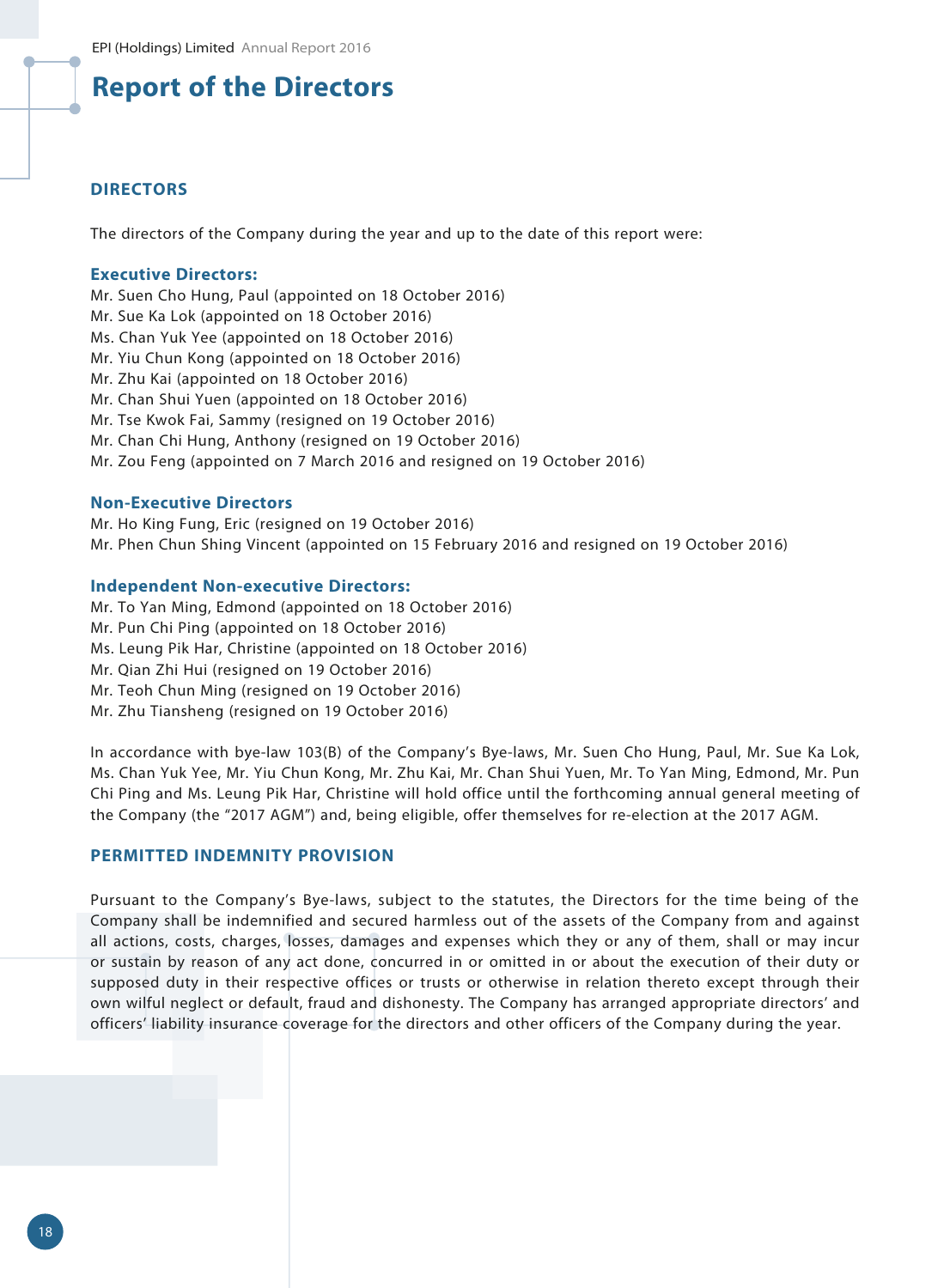## **DIRECTORS' SERVICE CONTRACTS**

None of the directors being proposed for re-election at the 2017 AGM has a service contract with the Company or any of its subsidiaries which is not determinable by the Group within one year without payment of compensation, other than statutory compensation.

### **DIRECTORS' REMUNERATION**

Details of the directors' remuneration are set out in Note 13 to the consolidated financial statements.

### **UPDATES ON DIRECTORS' INFORMATION**

The following is updated information of directors of the Company required to be disclosed pursuant to Rule 13.51B(1) of the Listing Rules:

- 1. Mr. Suen Cho Hung, Paul has been appointed as an executive director; and the chairman and the managing director of ITC Corporation on 8 March 2017 and 28 March 2017 respectively.
- 2. Mr. Sue Ka Lok was redesignated as a non-executive director of Tianli Holdings on 8 November 2016; and has been appointed as an executive director of ITC Corporation on 8 March 2017.
- 3. Ms. Chan Yuk Yee has been appointed as the company secretary of ITC Corporation on 8 March 2017.
- 4. Mr. To Yan Ming, Edmond has been appointed as an independent non-executive director of SH Group and Asian Grocery on 6 December 2016 and 27 March 2017 respectively.

#### **DIRECTORS' INTERESTS IN TRANSACTIONS, ARRANGEMENTS OR CONTRACTS**

Save for the related party disclosures as disclosed in the Note 33 to the consolidated financial statements, no other transactions, arrangements or contracts of significance to which the Company or any of its subsidiaries was a party and in which a director of the Company and the director's connected entity had a material interest, whether directly or indirectly, subsisted at the end of the year or at any time during the year.

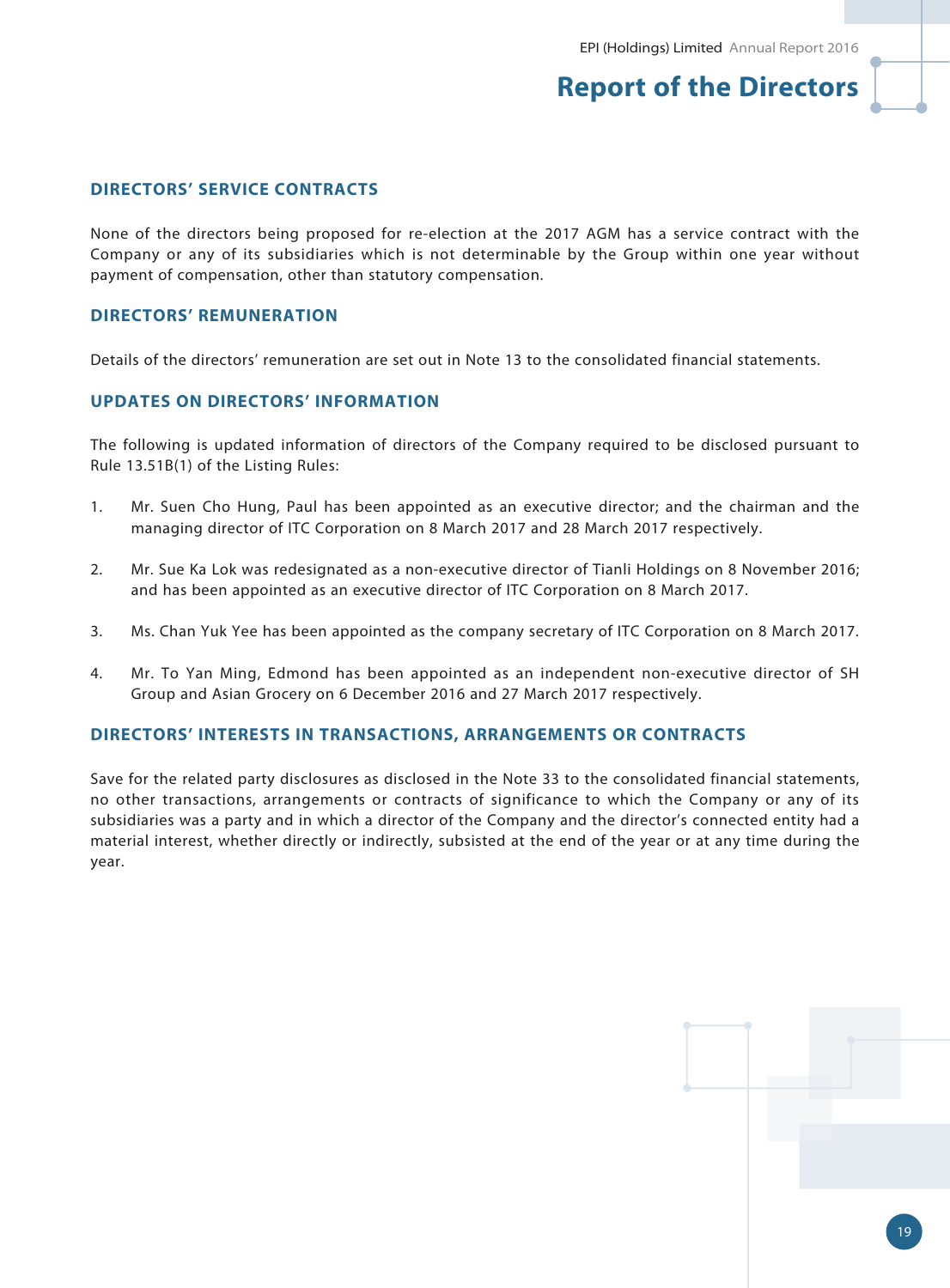## **DIRECTORS' INTERESTS AND SHORT POSITIONS IN SHARES, UNDERLYING SHARES AND DEBENTURES**

As at 31 December 2016, the interests and short positions of the directors and chief executive of the Company in the shares, underlying shares and debentures of the Company or its associated corporations (within the meaning of Part XV of the SFO) as recorded in the register required to be kept by the Company under section 352 of the SFO, or as otherwise notified to the Company and the Stock Exchange pursuant to the Model Code for Securities Transactions by Directors of Listed Issuers (the "Model Code") contained in the Listing Rules, were as follows:

#### **Long positions in the shares of the Company:**

| <b>Name of Director</b>             | <b>Capacity and</b><br>nature of interest | Number of<br>shares held | Approximate<br>percentage of<br>the Company's<br>issued share<br>capital |
|-------------------------------------|-------------------------------------------|--------------------------|--------------------------------------------------------------------------|
| Suen Cho Hung, Paul<br>("Mr. Suen") | Interests of controlled corporation       | 2,535,285,620<br>(Note)  | 58.05%                                                                   |

*Note:* These interests were held by Billion Expo International Limited ("Billion Expo"), which was a wholly owned subsidiary of Premier United Group Limited ("Premier United") which in turn was wholly owned by Mr. Suen. Mr. Suen is the sole director of Billion Expo and Premier United. Accordingly, Mr. Suen was deemed to be interested in 2,535,285,620 shares of the Company under the SFO.

Save as disclosed above, as at 31 December 2016, none of the directors or chief executive of the Company had registered an interest or short positions in the shares, underlying shares and debentures of the Company or any of its associated corporations (within the meaning of Part XV of the SFO) that was required to be recorded pursuant to section 352 of the SFO, or as otherwise notified to the Company and the Stock Exchange pursuant to the Model Code.

#### **DIRECTORS' RIGHTS TO ACQUIRE SHARES OR DEBENTURES**

Save as disclosed in the section headed "Directors' Interests and Short Positions in Share, Underlying Shares and Debentures" above and in the "Share Option Scheme" disclosure in Note 28 to the consolidated financial statements, at no time during the year was the Company or any of its subsidiaries a party to any arrangements to enable the directors of the Company to acquire benefits by means of the acquisition of shares in, or debentures of, the Company or any other body corporate, and none of the directors of the Company or their spouse or minor children had any rights to subscribe for the securities of the Company, or had exercised any such rights during the year.

#### **SHARE OPTION SCHEME**

Details of the share option scheme of the Company are set out in Note 28 to the consolidated financial statements.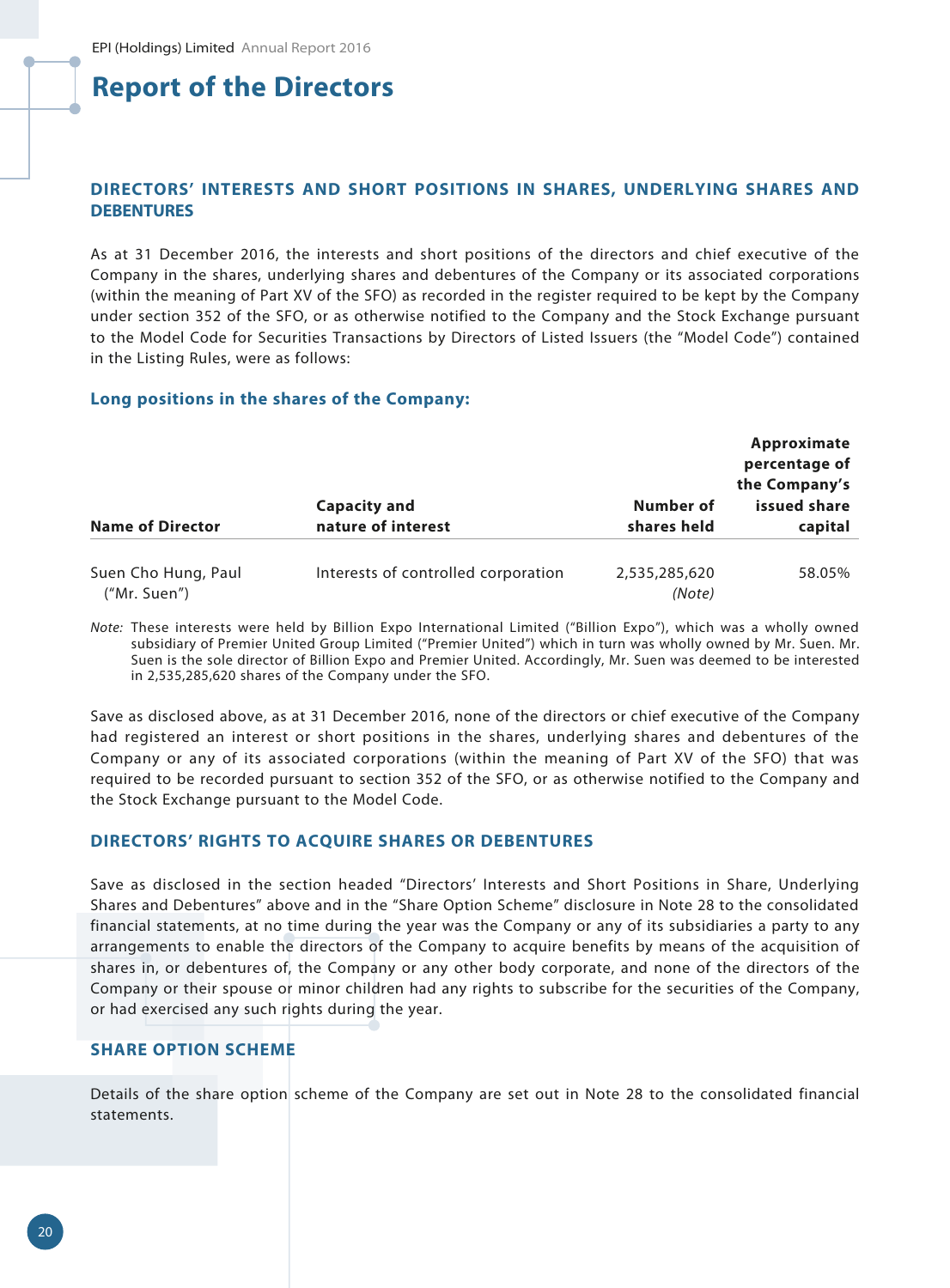## **INTERESTS AND SHORT POSITIONS OF SHAREHOLDERS DISCLOSEABLE UNDER THE SFO**

As at 31 December 2016, the following interests of more than 5% of the issued share capital of the Company were recorded in the register of interests required to be kept by the Company pursuant to section 336 of the SFO.

#### **Long positions in the shares of the Company:**

| <b>Name of shareholder</b> | <b>Capacity and</b><br>nature of interest | Number of<br>shares held | Approximate<br>percentage of<br>the Company's<br>issued share<br>capital |
|----------------------------|-------------------------------------------|--------------------------|--------------------------------------------------------------------------|
| Mr. Suen                   | Interest of controlled corporation        | 2,535,285,620<br>(Note)  | 58.05%                                                                   |
| <b>Premier United</b>      | Interest of controlled corporation        | 2,535,285,620<br>(Note)  | 58.05%                                                                   |
| <b>Billion Expo</b>        | Beneficial owner                          | 2,535,285,620<br>(Note)  | 58.05%                                                                   |

*Note:* These interests were held by Billion Expo, which was a wholly owned subsidiary of Premier United which in turn was wholly owned by Mr. Suen. Mr. Suen is the sole director of Billion Expo and Premier United. Accordingly, Mr. Suen was deemed to be interested in 2,535,285,620 shares of the Company under the SFO.

The interests of Mr. Suen, Premier United and Billion Expo in 2,535,285,620 shares of the Company referred to in the note above related to the same parcel of shares.

Save as disclosed above, the Company had not been notified of any other relevant interests or short positions in the shares and underlying shares of the Company as at 31 December 2016 as required pursuant to section 336 of the SFO.

## **CONNECTED TRANSACTIONS**

The related party disclosures as disclosed in Note 33 to the consolidated financial statements fall under the scope of "Connected Transactions" or "Continuing Connected Transactions" under Chapter 14A of the Listing Rules but are exempted from reporting, annual review, announcement or independent shareholders' approval requirements.

#### **REMUNERATION POLICY**

The Group remunerates its employees based on their competence, performance, experience and prevailing market terms. Other employee benefits included provident fund scheme, medical insurance, share option scheme as well as discretionary bonus.

## **DIRECTORS' INTERESTS IN COMPETING BUSINESS**

During the year and up to the date of this annual report, none of the directors, or any of their respective associates (as defined in the Listing Rules) had any material interest in a business that competes or may compete with the business of the Group.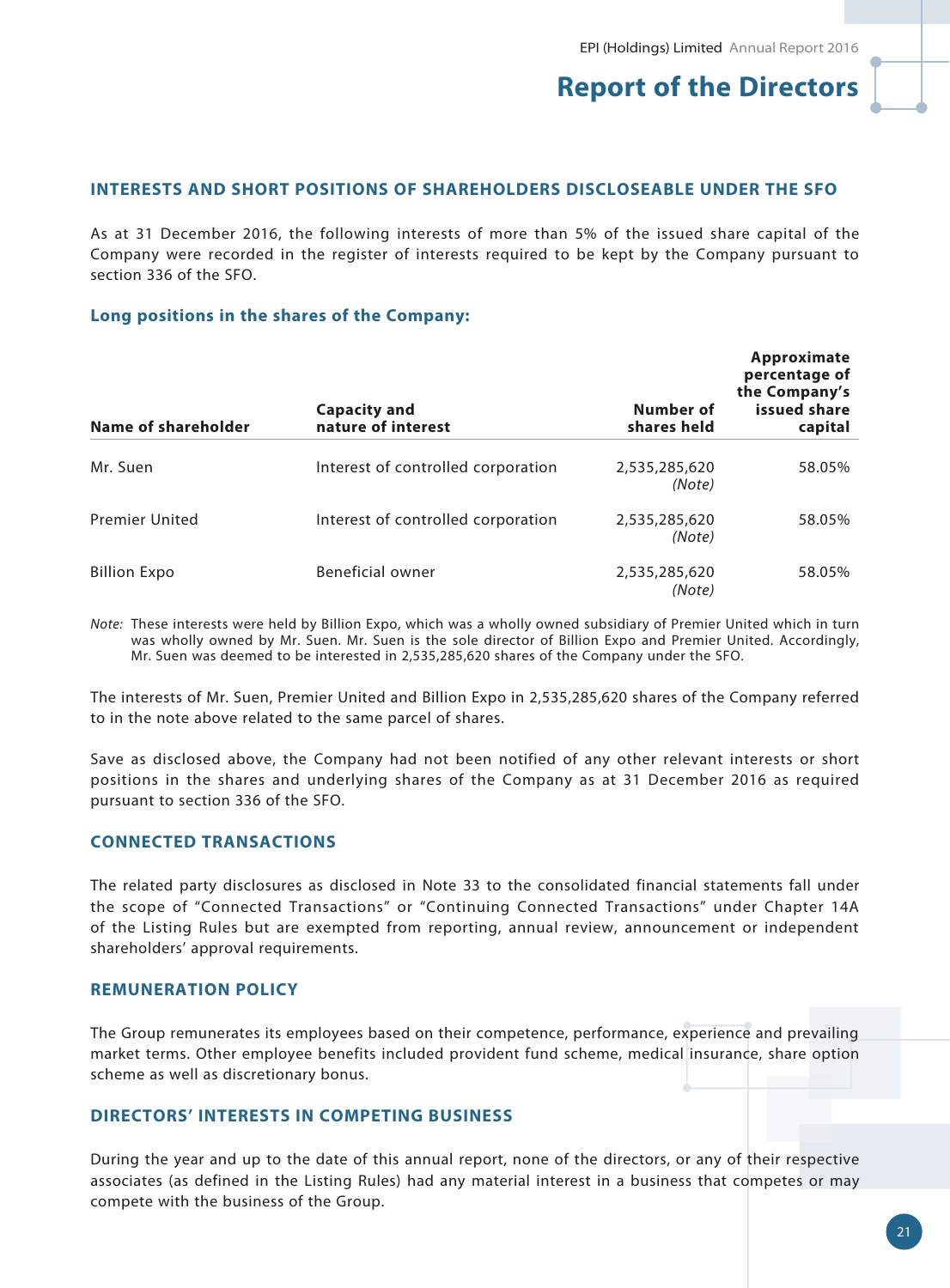### **EQUITY-LINKED AGREEMENTS**

Save for the share option scheme of the Company as disclosed in Note 28 to the consolidated financial statements, no equity-linked agreements were entered into by the Group, or existed during the year.

#### **MANAGEMENT CONTRACTS**

No contract concerning the management and administration of the whole or any substantial part of any business of the Company was entered into or existed during the year.

## **SUFFICIENCY OF PUBLIC FLOAT**

Based on information that is publicly available to the Company and within the knowledge of the directors, at least 25% of the Company's total issued shares is held by the public as at the date of this report.

### **AUDIT COMMITTEE**

The audited consolidated financial statements of the Company for the year ended 31 December 2016 have been reviewed by the Audit Committee before they are duly approved by the Board under the recommendation of the Audit Committee.

#### **AUDITOR**

The consolidated financial statements of the Company for the year ended 31 December 2016 have been audited by Deloitte Touche Tohmatsu.

A resolution will be proposed at the 2017 AGM to re-appoint Deloitte Touche Tohmatsu as auditor of the Company.

Deloitte Touche Tohmatsu has been appointed as auditor of the Company with effect from 24 December 2015 to fill the casual vacancy arising from the resignation of PricewaterhouseCoopers on 15 December 2015.

Save for the above, there has been no other change of the auditor of the Company in the preceding three years.



Hong Kong, 30 March 2017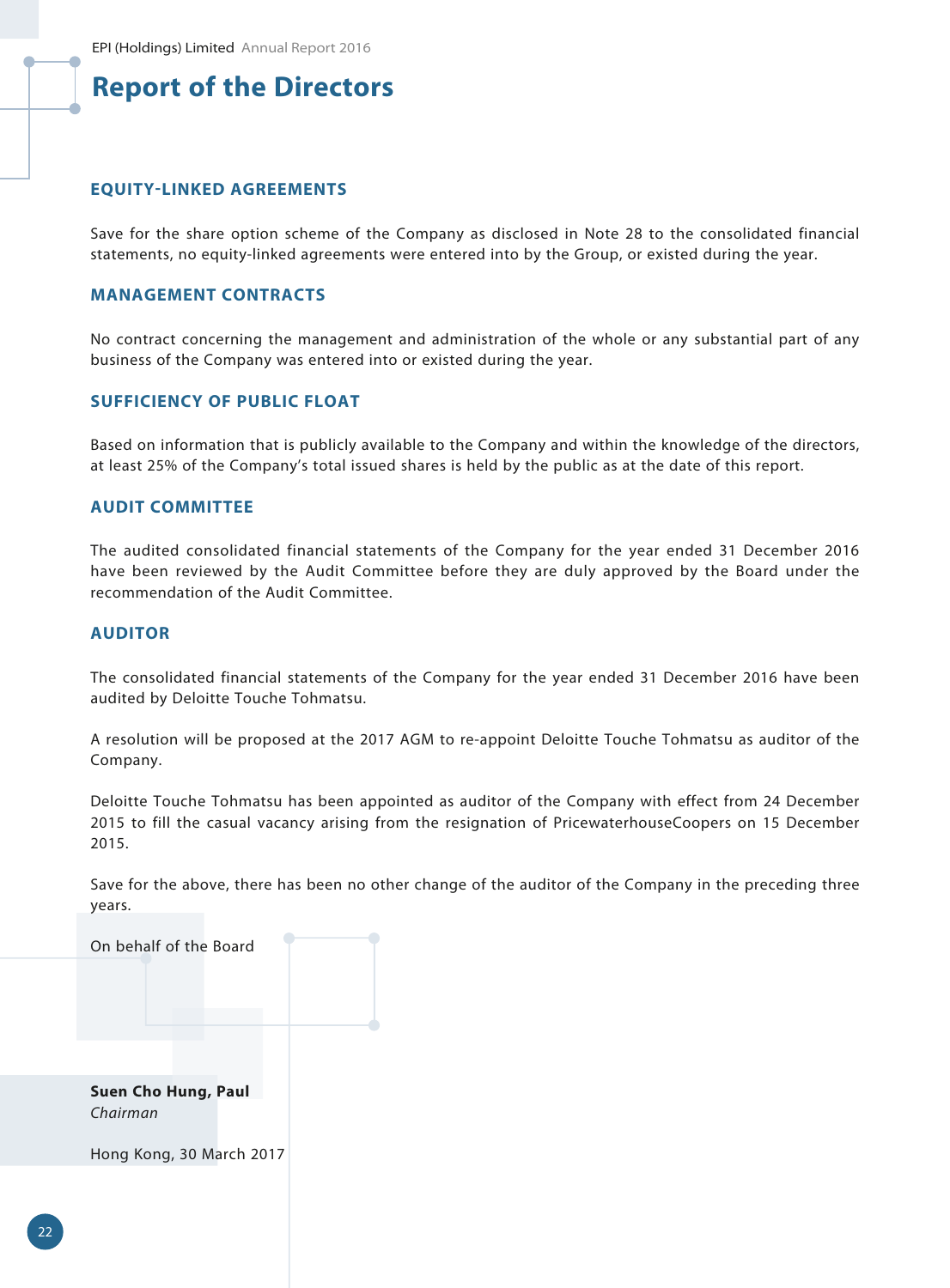The Company has recognised the importance of transparency and accountability, and believes that shareholders can benefit from good corporate governance. The Company aims to achieve good standard of corporate governance.

#### **CORPORATE GOVERNANCE**

The Company has complied with all the applicable provisions of the Corporate Governance Code (the "CG Code") as set out in Appendix 14 to the Listing Rules for the year ended 31 December 2016, except for the following deviations with reasons as explained:

#### **Appointments, re-election and removal**

#### *Code Provision A.4.1*

Code provision A.4.1 of the CG Code stipulates that non-executive directors should be appointed for a specific term, subject to re-election.

#### *Deviation*

Prior to 1 November 2016, the non-executive directors of the Company, including the independent nonexecutive directors of the Company, are not appointed for a specific term but subject to retirement by rotation in accordance with the Company's Bye-laws. However, the aforesaid deviation was rectified and code provision A.4.1 has been complied with commencing from 1 November 2016 as the Company has entered into an appointment letter with each of the existing independent non-executive directors of the Company and according to their respective appointment letter, the term of service of each of the existing independent non-executive directors of the Company be fixed at a term of twelve-month period which automatically renews for successive twelve-month periods unless terminated by either party in writing prior to the expiry of the term. The directorship of each of the existing independent non-executive directors of the Company is also subject to retirement by rotation in accordance with the Company's Byelaws.

#### **Responsibilities of directors**

#### *Code Provision A.6.7*

Code provision A.6.7 of the CG Code stipulates that independent non-executive directors and other nonexecutive directors should attend general meetings and develop a balanced understanding of the views of shareholders.

#### *Deviation*

One independent non-executive director of the Company was unable to attend the annual general meeting of the Company held on 22 June 2016 (the "2016 AGM") due to personal reasons. However, there were two executive directors, two non-executive directors and two independent non-executive directors of the Company present at the 2016 AGM to enable the Board to develop a balanced understanding of the views of shareholders of the Company.

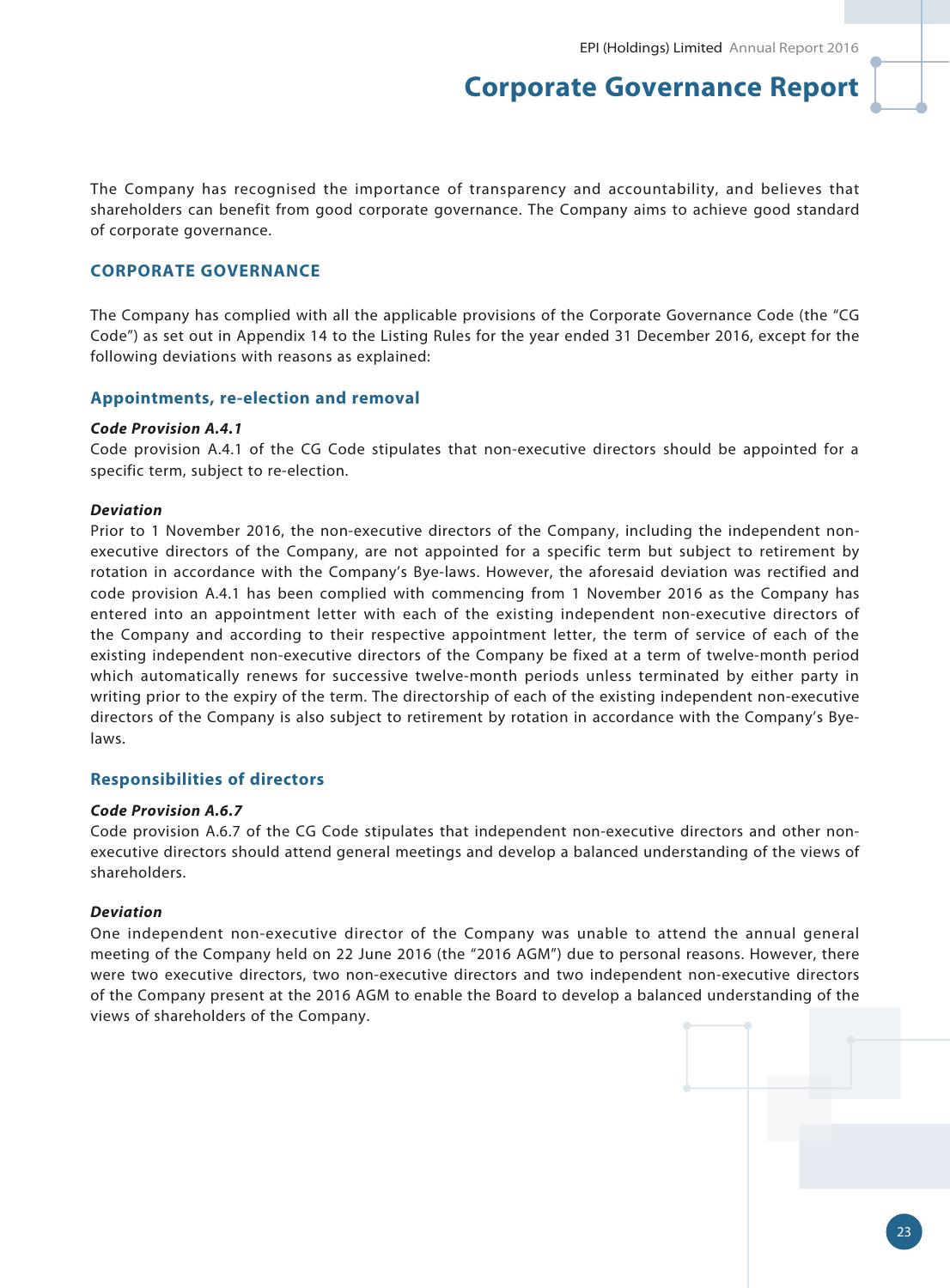### **DIRECTORS' SECURITIES TRANSACTIONS**

The Company has adopted the Model Code as set out in Appendix 10 to the Listing Rules as its own code of conduct regarding securities transactions by directors of the Company. Having made specific enquiry with the directors, all of them confirmed that they have complied with the required standards set out in the Model Code during the year ended 31 December 2016.

## **BOARD OF DIRECTORS**

The Board formulates overall strategy of the Group, monitors its financial performance and maintains effective oversight over the management. The Board members are fully committed to their roles and have acted in good faith to maximize the shareholders' value in the long run, and have aligned the Group's goal and directions with the prevailing economic and market conditions. Daily operations and administration are delegated to the management.

The Board met regularly throughout the year to discuss the overall strategy as well as the operation and financial performance of the Group. The directors are kept informed on timely basis of major changes that may affect the Group's business, including relevant rules and regulations. The directors can, upon reasonable request, seek independent professional advice in appropriate circumstances, at the Company's expenses. The Board shall resolve to provide separate appropriate independent professional advice to the directors to assist the relevant directors to discharge their duties.

As at 30 March 2017, the date of this annual report, the Board comprises nine directors, six of which are Executive Directors, namely Mr. Suen Cho Hung, Paul ("Mr. Suen") (Chairman), Mr. Sue Ka Lok ("Mr. Sue") (Chief Executive Officer (the "CEO")), Ms. Chan Yuk Yee ("Ms. Chan"), Mr. Yiu Chun Kong ("Mr. Yiu"), Mr. Zhu Kai ("Mr. Zhu") and Mr. Chan Shui Yuen, and three are Independent Non-executive Directors, namely Mr. To Yan Ming, Edmond ("Mr. To"), Mr. Pun Chi Ping ("Mr. Pun") and Ms. Leung Pik Har, Christine ("Ms. Leung"). The directors are considered to have a balance of skill and experience appropriate for the requirements of the business of the Company. The Company has received from each of the independent non-executive directors an annual confirmation of his/her independence pursuant to Rule 3.13 of the Listing Rules. The Company considers all the independent non-executive directors are independent in accordance with the independence guidelines set out in the Listing Rules. Biographical details of the directors are set out under the section headed "Biographical Details of Directors and Senior Management"on pages 12 to 15 of this annual report.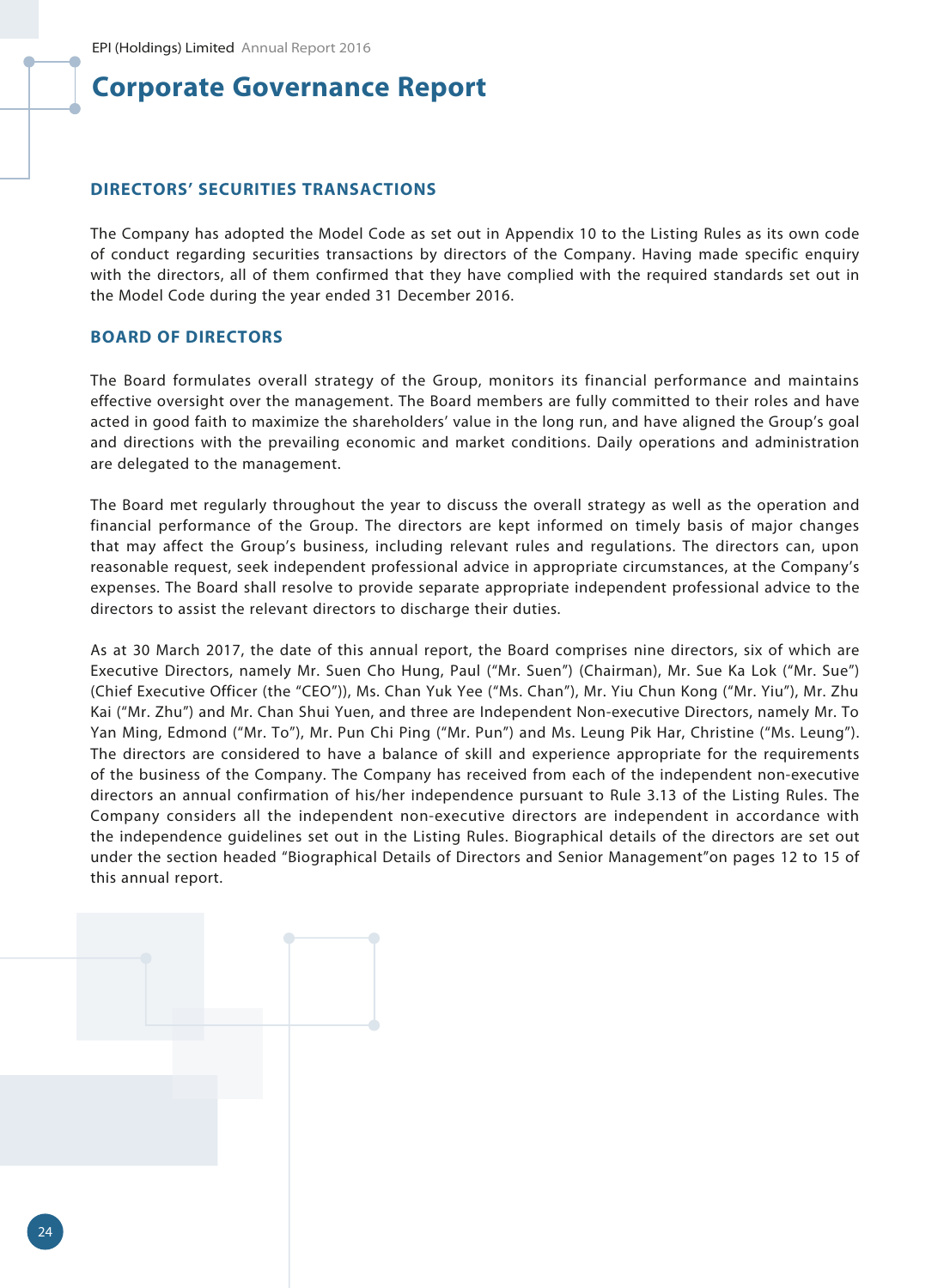### **BOARD OF DIRECTORS (continued)**

As disclosed in that section, Mr. Suen is the controlling shareholder of Birmingham International of which Mr. Sue, Mr. Yiu and Mr. Zhu are executive directors, Ms. Chan is an executive director and the company secretary, and Mr. To, Mr. Pun and Ms. Leung are independent non-executive directors. Mr. Suen is a shareholder of China Strategic of which Mr. Sue is an executive director and the company secretary. Mr. Suen is a substantial shareholder of Courage Marine of which Mr. Sue is the chairman and an executive director, Ms. Chan is an executive director and Mr. To is an independent non-executive director. Mr. Suen is a substantial shareholder, the chairman and an executive director of Enviro Energy of which Ms. Chan is the company secretary and Ms. Leung is an independent non-executive director. Mr. Suen is the controlling shareholder, the chairman, the managing director and an executive director of ITC Corporation of which Mr. Sue is an executive director and Ms. Chan is the company secretary. Mr. Sue is a nonexecutive director of Tianli Holdings of which Mr. To is an independent non-executive director. Save for the aforesaid, there is no other financial, business, family or other material/relevant relationship between Mr. Suen, the Chairman and Mr. Sue, the Chief Executive Officer, and senior management and members of the Board.

The Company will provide a comprehensive, formal and tailored induction to each newly appointed director on his/her first appointment in order to enable him/her to have appropriate understanding of the business and operations of the Company and that he/she is fully aware of his/her responsibilities and obligations under the Listing Rules and relevant regulatory requirements.

All directors are encouraged to participate in continuous professional development to develop and refresh their knowledge and skills. Directors are continually updated on developments in the statutory and regulatory regime and the business environment to facilitate the discharge of their responsibilities. The Company has provided timely technical updates, including the briefing on the amendments on the Listing Rules and the news release published by the Stock Exchange to the directors. Continuing briefing and professional development for directors are arranged where necessary.

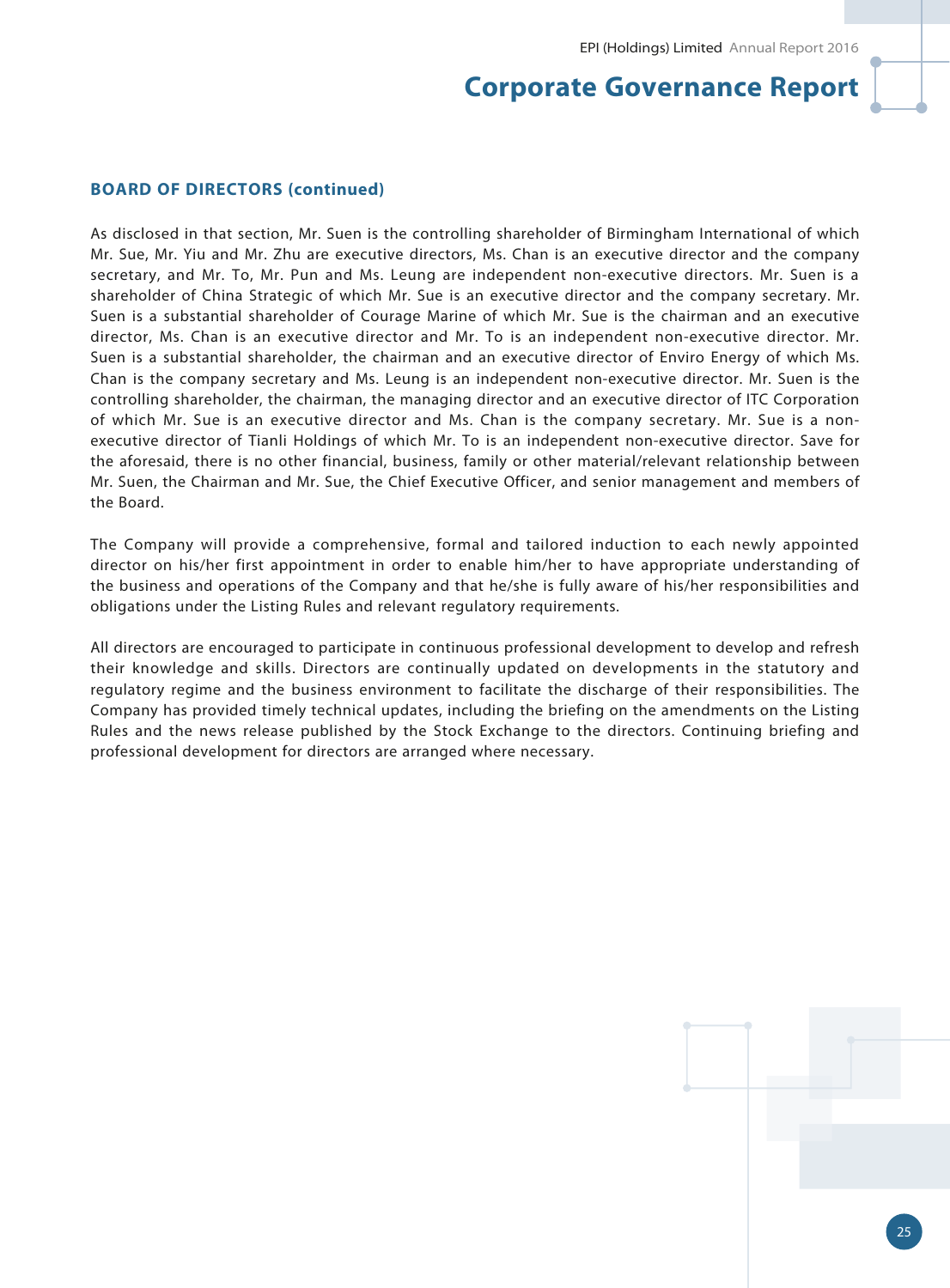## **BOARD OF DIRECTORS (continued)**

During the year ended 31 December 2016, four regular Board meetings and 2016 AGM were held and the attendance of each director is set out as follows:

|                                                                | <b>Number of attendance</b> |                 |
|----------------------------------------------------------------|-----------------------------|-----------------|
|                                                                | <b>Board Meetings</b>       | <b>2016 AGM</b> |
| <b>Executive Directors</b>                                     |                             |                 |
| Mr. Suen Cho Hung, Paul (appointed on 18 October 2016)         | 1/1                         | N/A             |
| Mr. Sue Ka Lok (appointed on 18 October 2016)                  | 1/1                         | N/A             |
| Ms. Chan Yuk Yee (appointed on 18 October 2016)                | 1/1                         | N/A             |
| Mr. Yiu Chun Kong (appointed on 18 October 2016)               | 1/1                         | N/A             |
| Mr. Zhu Kai (appointed on 18 October 2016)                     | 1/1                         | N/A             |
| Mr. Chan Shui Yuen (appointed on 18 October 2016)              | 1/1                         | N/A             |
| Mr. Tse Kwok Fai, Sammy (resigned on 19 October 2016)          | 3/3                         | 1/1             |
| Mr. Chan Chi Hung, Anthony (resigned on 19 October 2016)       | 3/3                         | 1/1             |
| Mr. Zou Feng (appointed on 7 March 2016 and resigned on        |                             |                 |
| 19 October 2016)                                               | 2/3                         | 0/1             |
| <b>Non-executive Directors</b>                                 |                             |                 |
| Mr. Ho King Fung, Eric (resigned on 19 October 2016)           | 3/3                         | 1/1             |
| Mr. Phen Chun Shing Vincent (appointed on 15 February 2016 and |                             |                 |
| resigned on 19 October 2016)                                   | 2/3                         | 1/1             |
| <b>Independent Non-executive Directors</b>                     |                             |                 |
| Mr. To Yan Ming, Edmond (appointed on 18 October 2016)         | 1/1                         | N/A             |
| Mr. Pun Chi Ping (appointed on 18 October 2016)                | 1/1                         | N/A             |
| Ms. Leung Pik Har, Christine (appointed on 18 October 2016)    | 1/1                         | N/A             |
| Mr. Qian Zhi Hui (resigned on 19 October 2016)                 | 3/3                         | 1/1             |
| Mr. Teoh Chun Ming (resigned on 19 October 2016)               | 3/3                         | 1/1             |
| Mr. Zhu Tiansheng (resigned on 19 October 2016)                | 3/3                         | 0/1             |

### **CHAIRMAN AND CHIEF EXECUTIVE**

The Group adopts a dual leadership structure in which the role of the Chairman is separated from that of the CEO. The Chairman is responsible for overseeing all Board functions, while the executive directors and senior management are under the leadership of the CEO to oversee the day-to-day operations of the Group and implement the strategies and policies approved by the Board.

The position of the Chairman of the Board is currently held by Mr. Suen Cho Hung, Paul and the position of the CEO is currently held by Mr. Sue Ka Lok.

## **TERM OF APPOINTMENT OF NON-EXECUTIVE DIRECTORS**

Each of the Independent Non-executive Directors is appointed for a term of twelve-month period which automatically renews for successive twelve-month periods unless terminated by either party in writing prior to the expiry of the term. All the Independent Non-executive Directors are also subject to retirement by rotation and re-election at least once every three years at the annual general meetings of the Company in accordance with the Company's Bye-laws.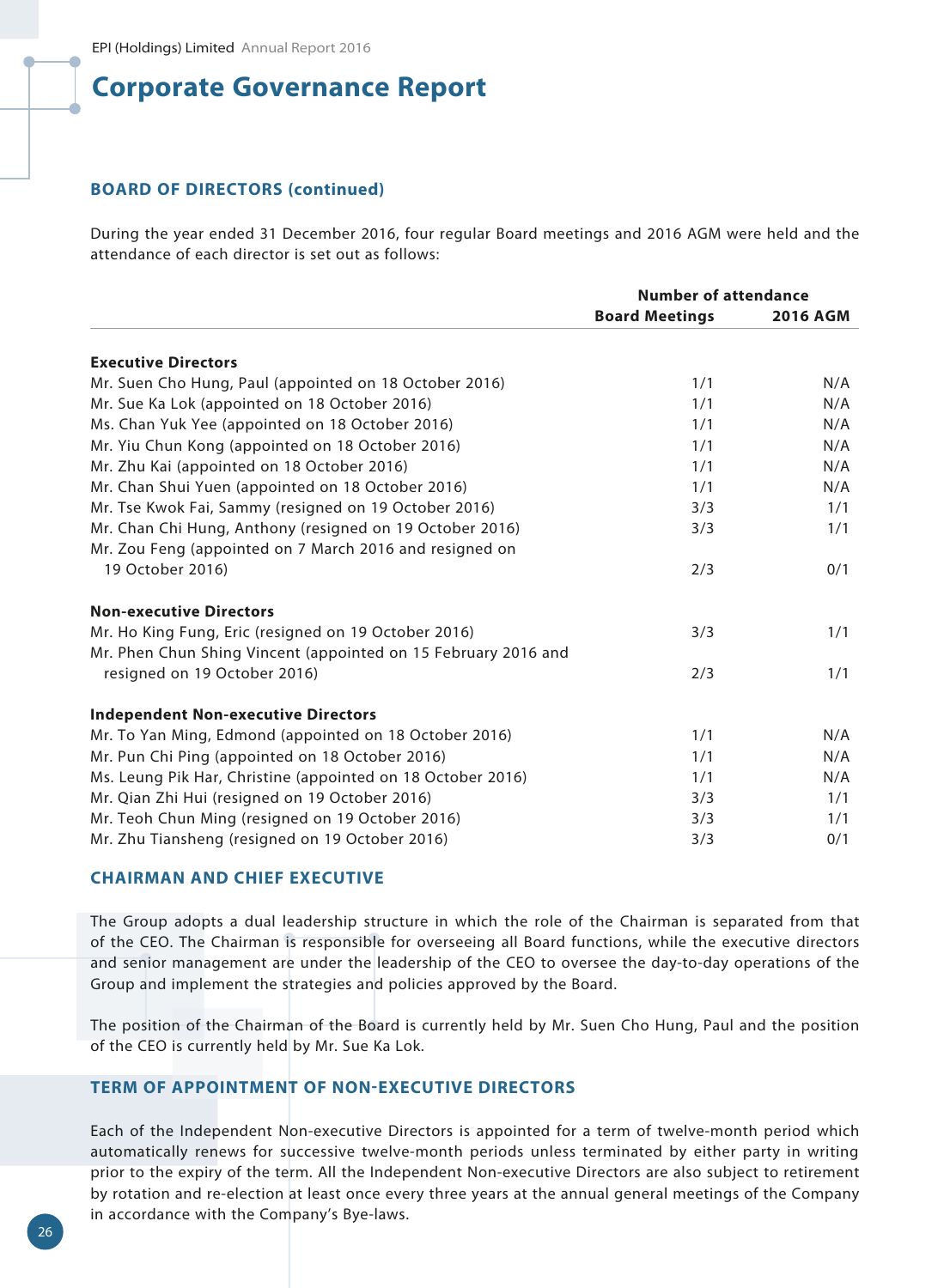### **REMUNERATION COMMITTEE**

The Remuneration Committee has specific written terms of reference that is in compliance with the CG Code. As at the date of this annual report, the Remuneration Committee comprises three Independent Non-executive Directors, namely Mr. To Yan Ming, Edmond, Mr. Pun Chi Ping and Ms. Leung Pik Har, Christine. Mr. Pun Chi Ping is the Chairman of the Remuneration Committee.

The Remuneration Committee is mainly responsible for formulating the remuneration policy, reviewing and recommending to the Board the annual remuneration policy and the remuneration of the directors. The overriding objective of the remuneration policy is to ensure that the Group is able to attract, retain and motivate a high-caliber team which is essential to the success of the Group. The full terms of reference are available on the Company's website and the Stock Exchange's website.

The Remuneration Committee met one time during the year ended 31 December 2016 to review and make recommendations to the Board on the remuneration packages for directors. The attendance of each member is set out as follows:

| <b>Members</b>                                              | <b>Number of attendance</b> |  |
|-------------------------------------------------------------|-----------------------------|--|
| Mr. Pun Chi Ping (appointed on 18 October 2016)             | 1/1                         |  |
| Mr. To Yan Ming, Edmond (appointed on 18 October 2016)      | 1/1                         |  |
| Ms. Leung Pik Har, Christine (appointed on 18 October 2016) | 1/1                         |  |
| Mr. Qian Zhi Hui (resigned on 19 October 2016)              | N/A                         |  |
| Mr. Ho King Fung, Eric (resigned on 19 October 2016)        | N/A                         |  |
| Mr. Tse Kwok Fai, Sammy (resigned on 19 October 2016)       | N/A                         |  |
| Mr. Zhu Tiansheng (resigned on 19 October 2016)             | N/A                         |  |

In addition to the Remuneration Committee meeting, the Remuneration Committee also reviewed and recommended to the Board on the remuneration packages for directors by way of circulation during 2016.

#### **NOMINATION COMMITTEE**

The Nomination Committee has specific written terms of reference that is in compliance with the CG Code. As at the date of this annual report, the Nomination Committee comprises three members, including three Independent Non-executive Directors, namely Mr. To Yan Ming, Edmond, Mr. Pun Chi Ping and Ms. Leung Pik Har, Christine. Ms. Leung Pik Har, Christine is the Chairlady of the Nomination Committee.

The Nomination Committee is mainly responsible for identifying potential directors and making recommendations to the Board on the appointment or re-appointment of directors of the Company. Potential new directors are selected on the basis of their qualifications, skills and experience that he/she could add value to the management through his/her contributions in the relevant strategic business areas. The full terms of reference are available on the Company's website and the Stock Exchange's website.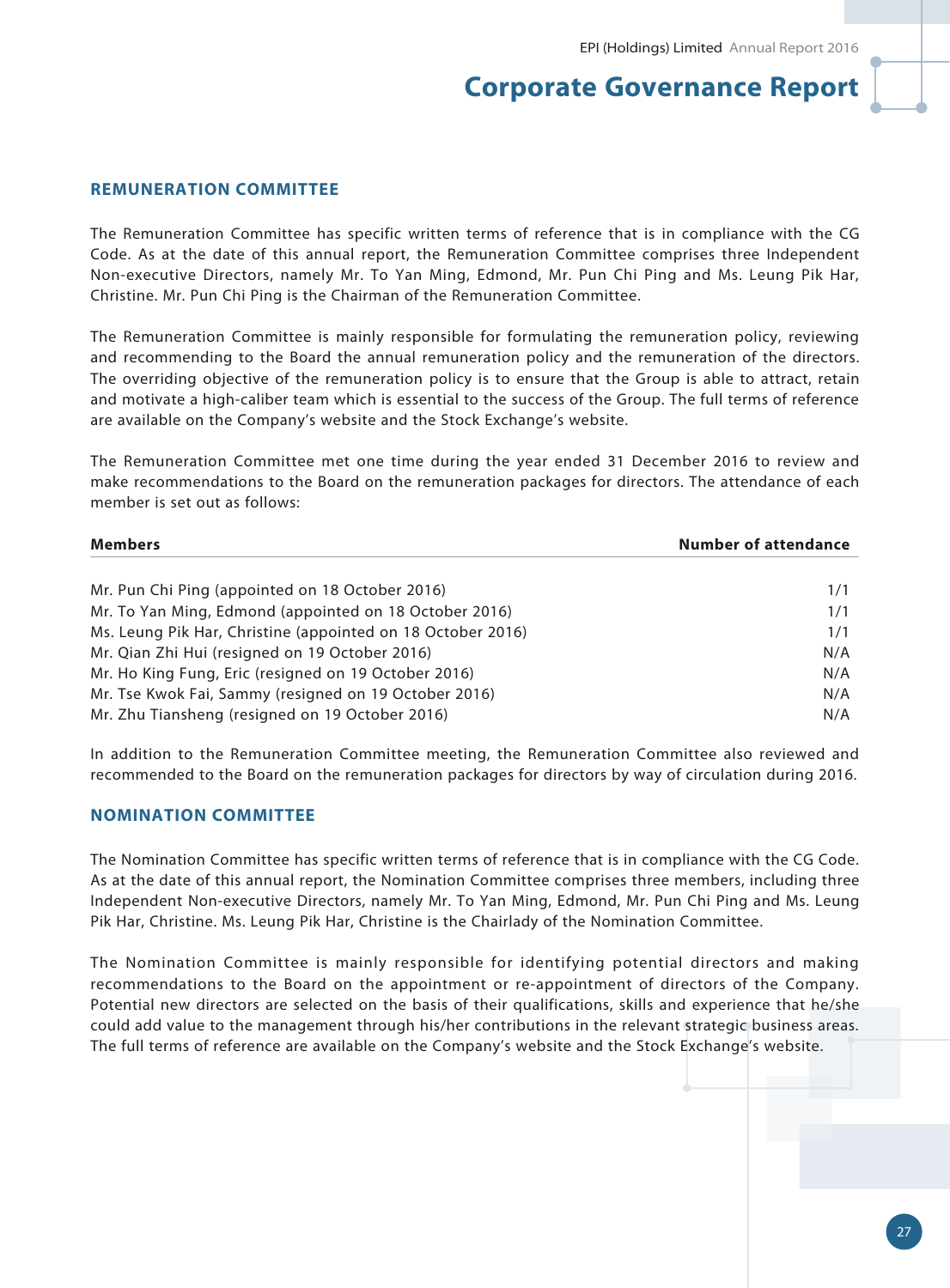### **NOMINATION COMMITTEE (continued)**

The Nomination Committee met one time during the year ended 31 December 2016 to review the structure, size and composition of the Board; and review and make recommendation to the Board on the appointment of directors. The attendance of each member is set out as follows:

| <b>Members</b>                                              | <b>Number of attendance</b> |
|-------------------------------------------------------------|-----------------------------|
|                                                             |                             |
| Ms. Leung Pik Har, Christine (appointed on 18 October 2016) | N/A                         |
| Mr. Pun Chi Ping (appointed on 18 October 2016)             | N/A                         |
| Mr. To Yan Ming, Edmond (appointed on 18 October 2016)      | N/A                         |
| Mr. Qian Zhi Hui (resigned on 19 October 2016)              | 1/1                         |
| Mr. Ho King Fung, Eric (resigned on 19 October 2016)        | 1/1                         |
| Mr. Tse Kwok Fai, Sammy (resigned on 19 October 2016)       | 1/1                         |
| Mr. Zhu Tiansheng (resigned on 19 October 2016)             | 1/1                         |

In addition to the Nomination Committee meeting, the Nomination Committee also reviewed and recommended to the Board on the appointment of directors by way of circulation during 2016.

The Company recognises the benefits of having a diverse Board to enhance the quality of its performance and adopted the board diversity policy of the Company (the "Board Diversity Policy"). The Board Diversity Policy sets out that in determining the optimum composition of the Board, differences in skills, regional and industry experience, background, race, gender and other qualities of directors shall be considered. All Board appointments are made on merits, in the context of skills and experience the Board as a whole requires, with due regard for the benefits of diversity on the Board, and the Nomination Committee shall review and assess the Board composition and its effectiveness on an annual basis. When there is vacancy on Board, the Nomination Committee will recommend suitable candidates for appointment to the Board on merits, based on the terms of reference of the Nomination Committee, with due regard to the Company's own circumstances.

The Nomination Committee will review the Board Diversity Policy from time to time to ensure that the policy will be implemented effectively.

## **AUDITOR AND AUDITOR'S REMUNERATION**

The statement of the external auditor of the Company about their responsibilities on the Company's consolidated financial statements for the year ended 31 December 2016 is set out in the "Independent Auditor's Report"on pages 40 to 45 of this annual report.

For the year ended 31 December 2016, remuneration payable to the Company's auditor, Deloitte Touche Tohmatsu, for the provision of audit services was HK\$2,400,000. During the year, HK\$282,000 was paid as remuneration to Deloitte Touche Tohmatsu for the provision of non-audit related services.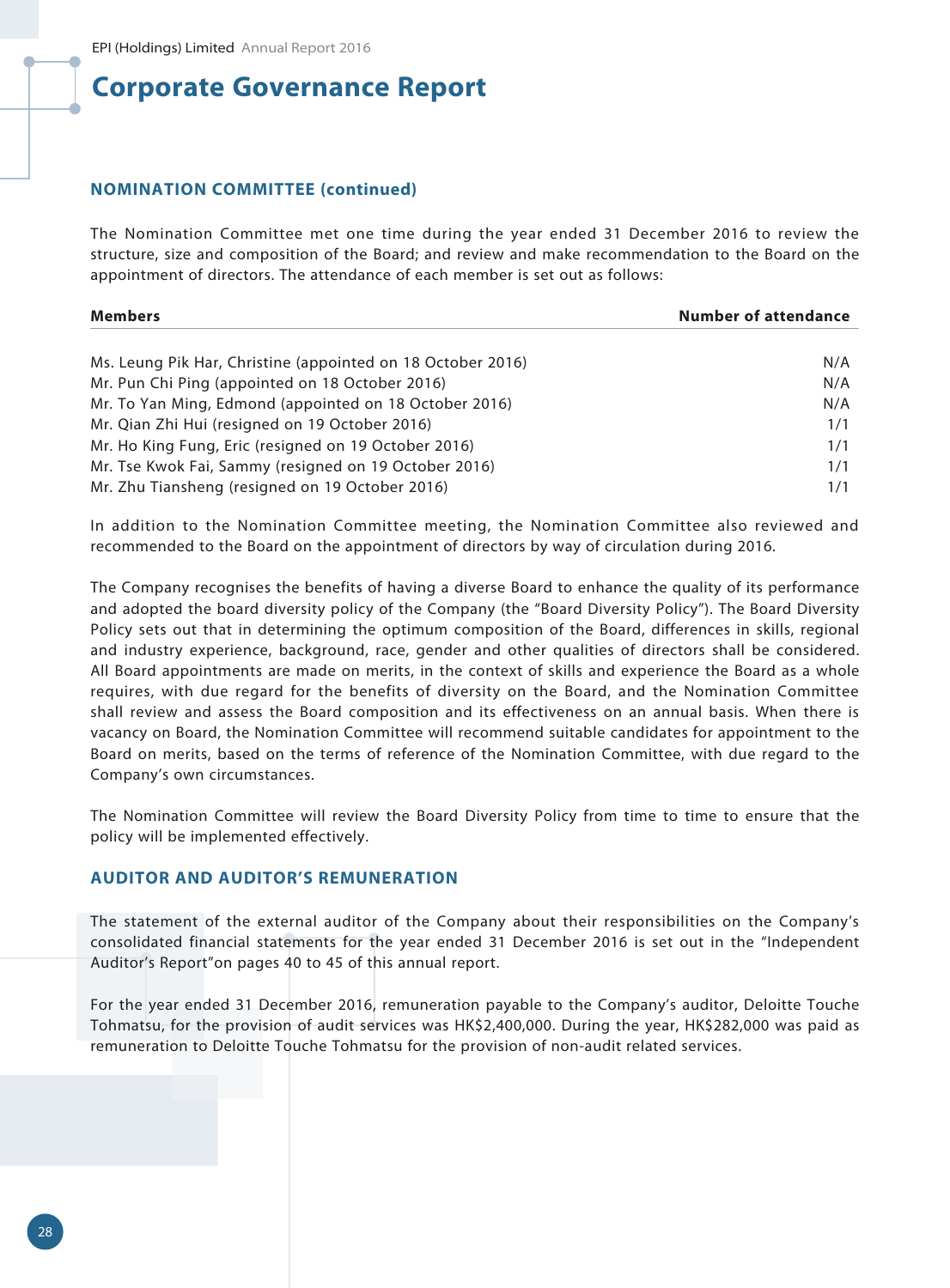## **AUDIT COMMITTEE**

The Audit Committee has specific written terms of reference that is in compliance with the CG Code. As at the date of this annual report, the Audit Committee comprises three Independent Non-executive Directors, namely Mr. To Yan Ming, Edmond, Mr. Pun Chi Ping and Ms. Leung Pik Har, Christine, who among themselves possess a wealth of management experience in the accounting profession and in commercial fields. Mr. To Yan Ming, Edmond is the Chairman of the Audit Committee.

The Audit Committee is mainly responsible for reviewing financial statements of the Company, discussing the risk management and internal control of the Group and meeting with the auditor of the Company. Any findings and recommendations of the Audit Committee will be submitted to the Board for consideration.

The Audit Committee is authorised by the Board to investigate any activity within its terms of reference. It is authorised to seek any information it requires from any employee. It is also authorised to obtain outside legal or other independent professional advice and to secure the attendance of outsiders with relevant experience and expertise if it considers necessary. The full terms of reference are available on the Company's website and the Stock Exchange's website.

The Audit Committee met two times during the year ended 31 December 2016 and the attendance of each member is set out as follows:

| <b>Members</b>                                              | <b>Number of attendance</b> |  |
|-------------------------------------------------------------|-----------------------------|--|
|                                                             |                             |  |
| Mr. To Yan Ming, Edmond (appointed on 18 October 2016)      | N/A                         |  |
| Ms. Leung Pik Har, Christine (appointed on 18 October 2016) | N/A                         |  |
| Mr. Pun Chi Ping (appointed on 18 October 2016)             | N/A                         |  |
| Mr. Teoh Chun Ming (resigned on 19 October 2016)            | 2/2                         |  |
| Mr. Qian Zhi Hui (resigned on 19 October 2016)              | 2/2                         |  |
| Mr. Zhu Tiansheng (resigned on 19 October 2016)             | 2/2                         |  |

The following is a summary of work performed by the Audit Committee during the year:

- 1. reviewed and discussed the audited consolidated financial statements of the Company for the year ended 31 December 2015 and recommended to the Board for approval;
- 2. reviewed and discussed the unaudited condensed consolidated financial statements of the Company for the six months ended 30 June 2016 and recommended to the Board for approval;
- 3. reviewed and discussed with the management and the auditor of the Company the accounting policies and practices which may affect the Group and the scope of the audit;
- 4. reviewed reports from the auditor of the Company regarding their audit on the Company's consolidated financial statements for the year ended 31 December 2015 and their review on the Company's condensed consolidated financial statements for the six months ended 30 June 2016;
- 5. reviewed the effectiveness of the internal control system of the Group; and
- 6. reviewed and approved the remuneration and the terms of engagement of the Company's auditor; and reviewed and made recommendations to the Board on the re-appointment of the Company's auditor.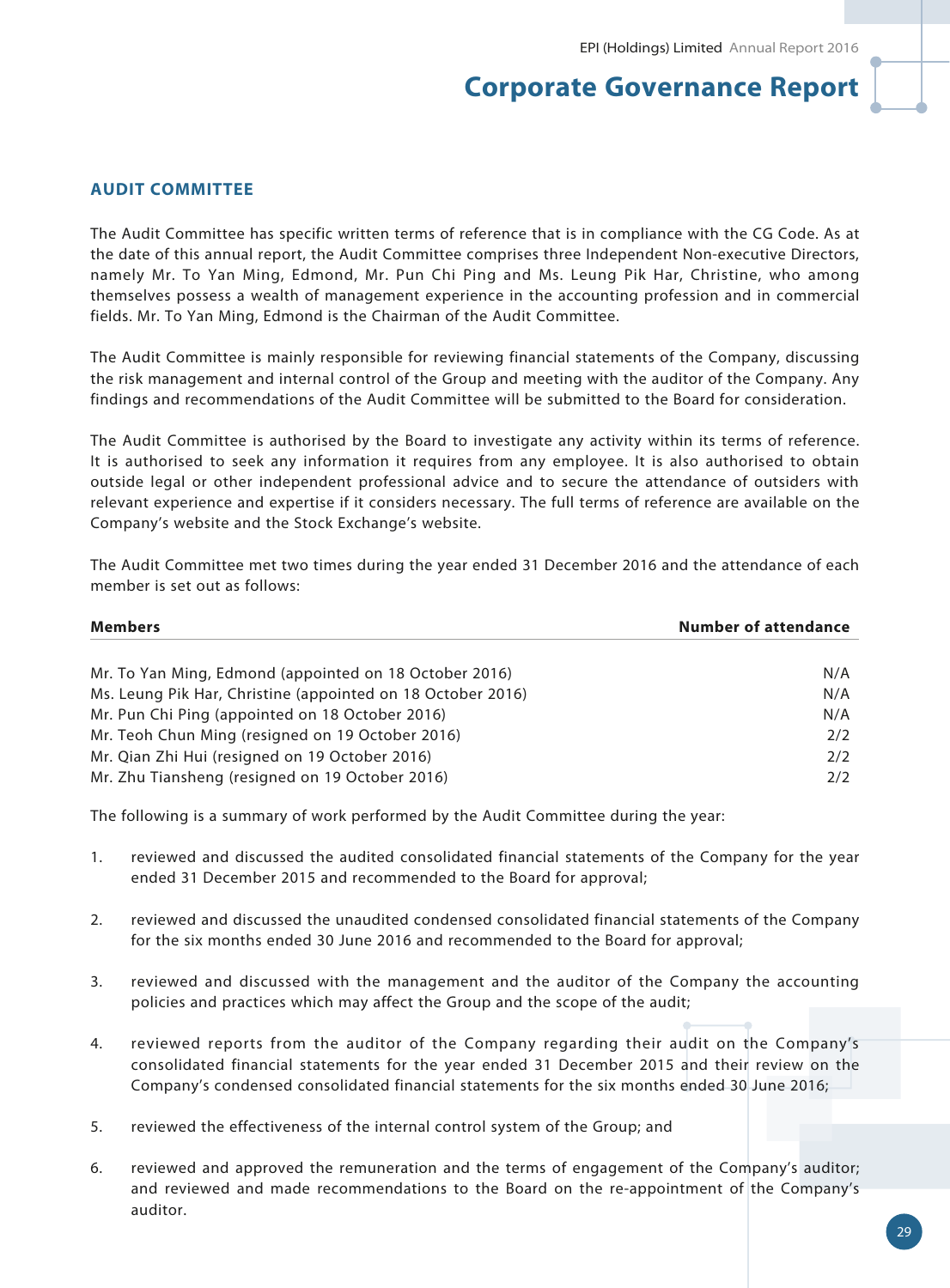## **CORPORATE GOVERNANCE COMMITTEE**

The Board has delegated the corporate governance duties to the Corporate Governance Committee. The Corporate Governance Committee has specific written terms of reference that includes the corporate governance functions as set out in the CG Code. As at the date of this annual report, the Corporate Governance Committee comprises three Executive Directors, namely Mr. Sue Ka Lok, Ms. Chan Yuk Yee and Mr. Chan Shui Yuen. Mr. Sue Ka Lok is the Chairman of the Corporate Governance Committee.

The main responsibilities of the Corporate Governance Committee are (i) to develop and review the Group's policies and practices on corporate governance and make recommendations to the Board; (ii) to review and monitor the training and continuous professional development of directors and senior management; (iii) to review and monitor the Group's policies and practices on compliance with legal and regulatory requirements; (iv) to develop, review and monitor the code of conduct and compliance manual applicable to the employees and directors of the Group; and (v) to review the Group's compliance with the CG Code and disclosure requirements in the Corporate Governance Report. The full terms of reference are available on the Company's website and the Stock Exchange's website.

The Corporate Governance Committee met one time during the year ended 31 December 2016 to review the training and continuous professional development of directors; and the Group's compliance with the CG Code. The attendance of each member is set out as follows:

| <b>Members</b>                                           | <b>Number of attendance</b> |
|----------------------------------------------------------|-----------------------------|
|                                                          |                             |
| Mr. Sue Ka Lok (appointed on 18 October 2016)            | N/A                         |
| Ms. Chan Yuk Yee (appointed on 18 October 2016)          | N/A                         |
| Mr. Chan Shui Yuen (appointed on 18 October 2016)        | N/A                         |
| Mr. Ho King Fung, Eric (resigned on 19 October 2016)     | 1/1                         |
| Mr. Chan Chi Hung, Anthony (resigned on 19 October 2016) | 1/1                         |

#### **DIRECTORS' RESPONSIBILITIES FOR THE CONSOLIDATED FINANCIAL STATEMENTS**

The Board is responsible for presenting a balanced, clear and understandable assessment of the Company's annual and interim reports, price-sensitive announcements and other financial disclosures required under the Listing Rules and other regulatory requirements.

The directors acknowledge their responsibility for preparing the consolidated financial statements of the Company for the year ended 31 December 2016.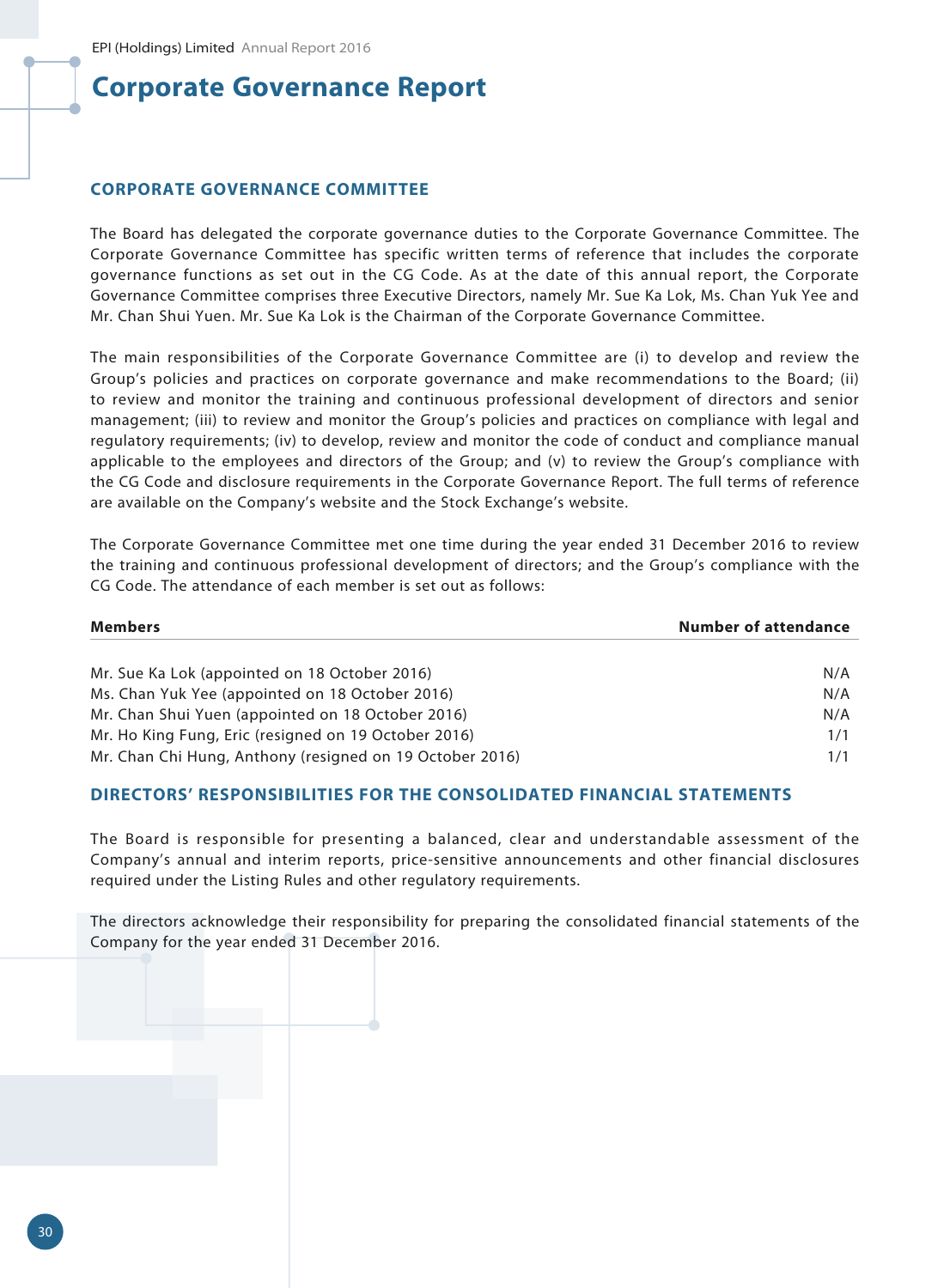#### **RISK MANAGEMENT AND INTERNAL CONTROL**

The Board has maintained appropriate and effective risk management and internal control system in order to safeguard the assets of the Group and interests of the shareholders. The Group's risk management and internal control systems can only provide reasonable and not absolute assurance against material misstatement or loss, as they are designed to manage and mitigate, rather than eliminate the risk of failure to achieve business objectives.

Effective risk management is essential in the long-term growth and sustainability of the Group's business. The Board monitored the risk management and internal control systems on an ongoing basis. It has evaluated and determined the nature and extent of the risks it is willing to take in achieving the strategic objectives. An annual review of effectiveness of the Group's risk management and internal control systems has been conducted. The annual review ensured the adequacy of resources, staff qualifications and experience, training programmes and budget of the Group's accounting, internal audit and financial reporting functions.

The process used to identify, evaluate and manage the significant risks of the Group is embedded in the Group's normal business operations. Organisational structure is well established with clearly defined authorities and responsibilities, and the Group has developed various risk management and internal control policies and procedures for each business unit to follow. Business units are responsible for identifying, assessing and monitoring risks associated with their respective units regularly. The results of assessment are reported to the management which subsequently assesses the likelihood of risk occurrence, provides remedial plan and monitors the progress of rectification with the assistance of the head of the business units. The results and effectiveness of the Group's risk management and internal controls have been reported to the Audit Committee.

Guidelines have been provided to the directors, officers, management and relevant staff in handling and disseminating sensitive and confidential inside information with due care. Only personnel at appropriate level can get reach of the sensitive and confidential inside information.

The Group does not have an internal audit function due to the size of the Group and consideration for cost effectiveness. Instead, the Company has engaged an external consultant to conduct review on the Group's risk management and internal control systems to identify and evaluate significant risks of the business operations. The Board believes that the involvement of the external consultant could enhance the objectivity and transparency of evaluation process. The external consultant has conducted an annual review to assess the adequacy and effectiveness of the systems for the year ended 31 December 2016. The review covered all material controls, including financial, operational and compliance controls. After the review, a report of findings and recommendations for improvement in relation to the systems has been provided to the Audit Committee and management. The internal audit report has been endorsed by the Audit Committee and the management is required to establish remedial plans and take required actions to rectify those internal control deficiencies identified (which are all at low to medium risk level) according to the respective risk level and priorities. Subsequent review will be performed by the external consultant to monitor the implementation of those agreed recommendations and to report the results of the followup review to the Audit Committee.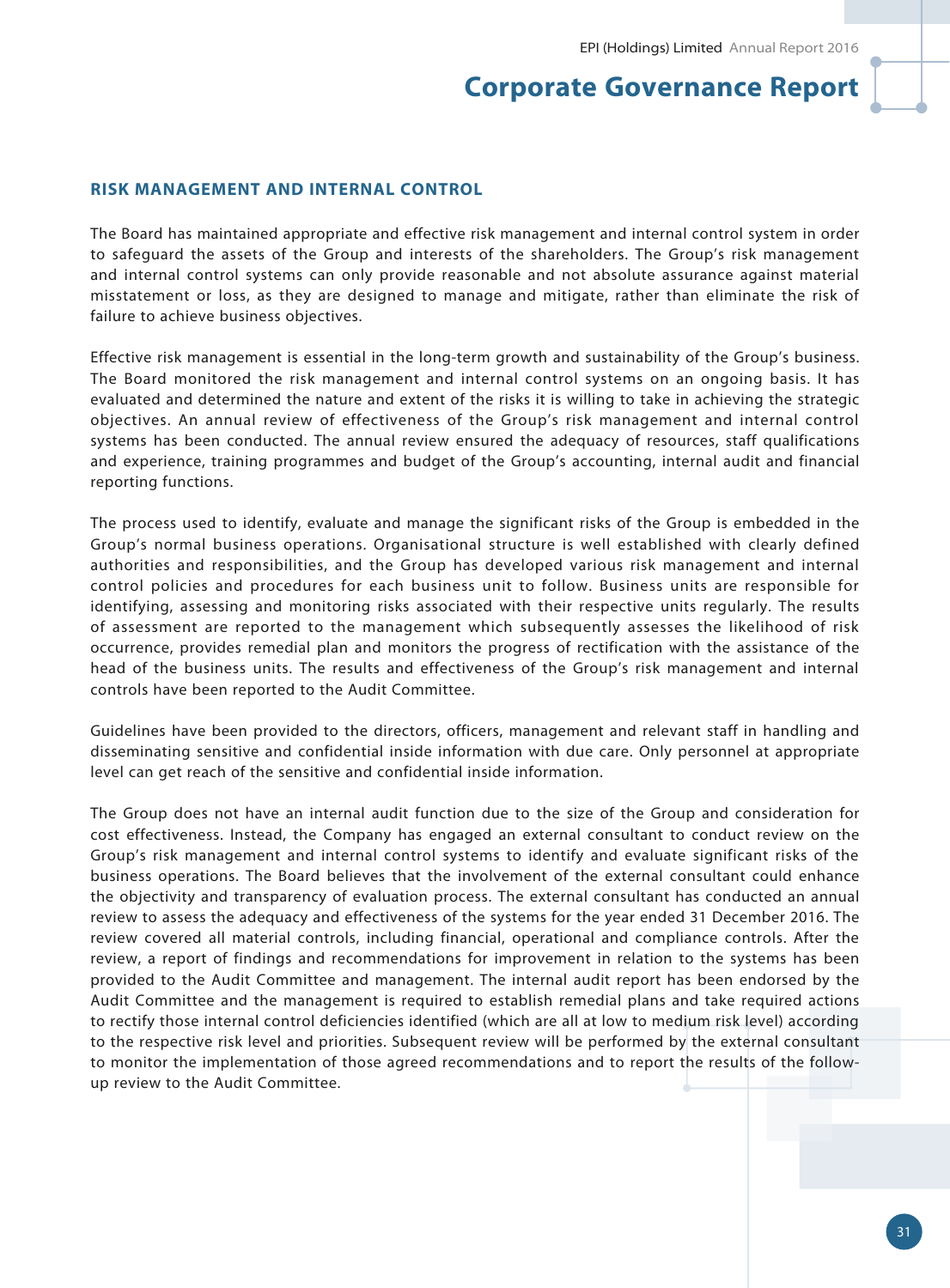#### **COMPANY SECRETARY**

Following the resignation of Mr. Tsang Wing Hung as the Company Secretary, Ms. Chan Yuk Yee ("Ms. Chan"), an Executive Director of the Company, has been appointed as the Company Secretary with effect from 19 October 2016. The biographical details of Ms. Chan are set out under the section headed "Biographical Details of Directors and Senior Management" on pages 12 to 15 of this annual report. Ms. Chan has taken no less than 15 hours of the relevant professional training during the year ended 31 December 2016.

## **SHAREHOLDER RIGHTS**

#### **Procedures for shareholders to convene a special general meeting**

In accordance with the Company's bye-law 64, the Board may, whenever it thinks fit, convene a special general meeting, and special general meetings shall also be convened on requisition, as provided by the Companies Act 1981 of Bermuda (the "Companies Act"), and, in default, may be convened by the requisitionists. Pursuant to the Companies Act, shareholders holding at the date of deposit of the requisition not less than one-tenth of the paid up capital of the Company carrying the right of voting at general meetings of the Company shall at all times have the right, by written requisition to the Board or the Company Secretary of the Company, to require a special general meeting to be called by the Board for the transaction of any business specified in such requisition. If the Board do not within twenty-one days from the date of the deposit of the requisition proceed duly to convene a meeting, the requisitionists, or any of them representing more than one half of the total voting rights of all of them, may themselves convene a meeting, but any meeting so convened shall not be held after the expiration of three months from the said date in accordance with the provisions of Section 74(3) of the Companies Act.

### **Procedures for shareholders to put forward proposals at general meetings**

Pursuant to the Companies Act, any number of shareholders representing not less than one-twentieth of the total voting rights of all the shareholders having at the date of the requisition a right to vote at the meeting to which the requisition relates; or not less than one hundred shareholders, can request the Company in writing to:

- (a) give to shareholders of the Company entitled to receive notice of the next annual general meeting notice of any resolution which may properly be moved and is intended to be moved at that meeting;
- (b) circulate to shareholders of the Company entitled to have notice of any general meeting send to them any statement of not more than one thousand words with respect to the matter referred to in any proposed resolution or the business to be dealt with at that meeting.

The requisition must be deposited to the Company not less than six weeks before the meeting in case of a requisition requiring notice of a resolution or not less than one week before the meeting in case of any other requisition.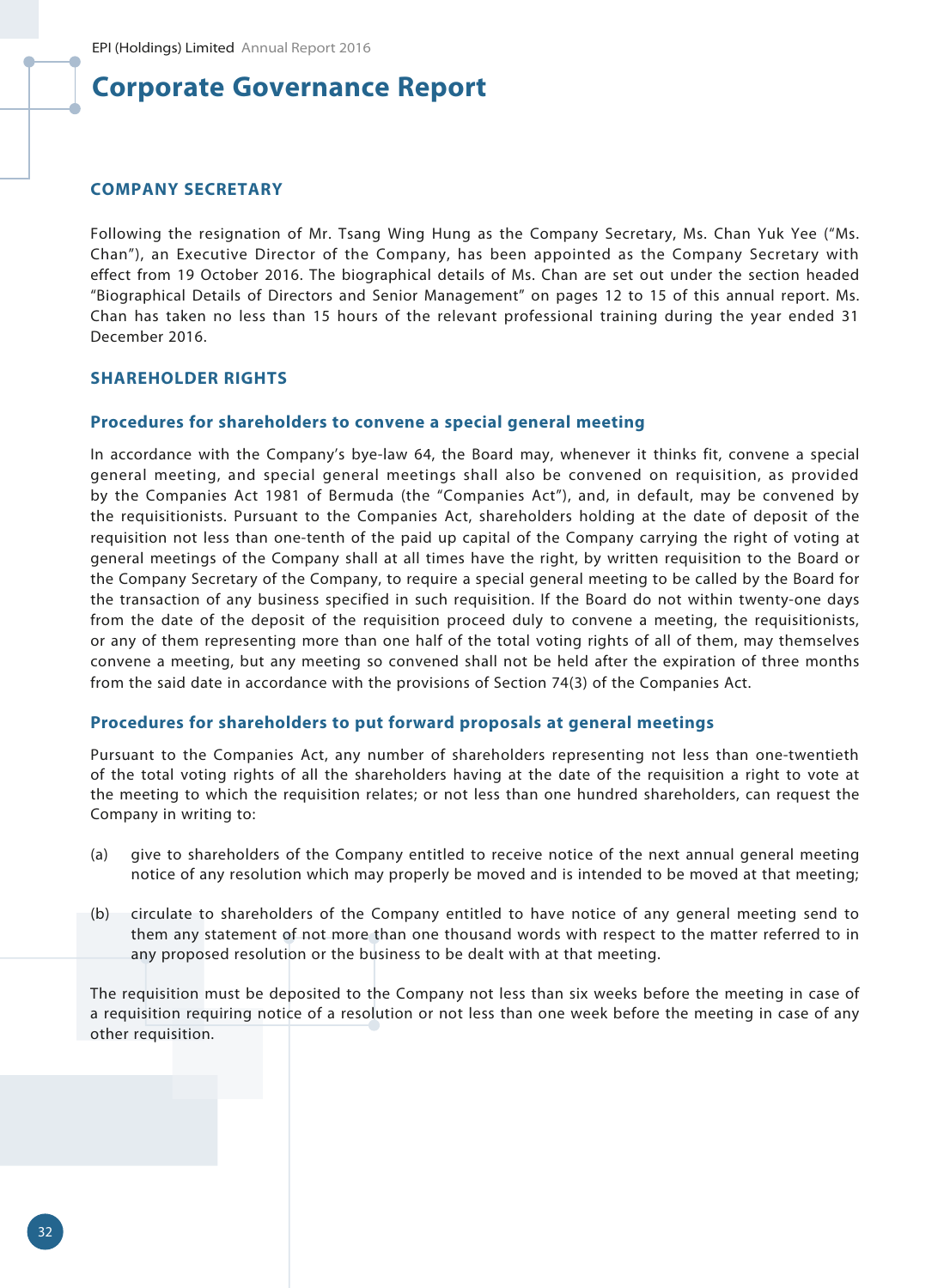#### **SHAREHOLDER RIGHTS (continued)**

#### **Procedures for shareholders to propose a person for election as a director of the Company**

According to bye-law 104 of the Company's Bye-laws, no person other than a Director retiring at the general meeting of the Company shall, unless recommended by the Directors for election, be eligible for election as a Director at any general meeting of the Company unless a notice signed by a shareholder of the Company (other than the person to be proposed) duly qualified to attend and vote at the general meeting of the Company for which such notice is given of his/her intention to propose such person for election and also a notice signed by the person to be proposed of his/her willingness to be elected shall have been lodged at the Company's principal place of business in Hong Kong or at the Company's branch share registrar and transfer office in Hong Kong, Tricor Tengis Limited provided that the minimum length of the period, during which such notice(s) are given, shall be at least seven days and that the period for lodgement of such notice(s) shall commence no earlier than the day after the despatch of the notice of the general meeting appointed for such election and end no later than seven days prior to the date of such general meeting.

#### **Procedures for directing shareholders' enquiries to the Board**

Shareholders may at any time send their enquiries and concerns in writing to the Company Secretary of the Company at the Company's principal place of business in Hong Kong at Rooms 1108-09, 11th Floor, Harbour Centre, 25 Harbour Road, Wanchai, Hong Kong.

## **INVESTOR RELATIONS**

The Company has established a range of communication channels between itself and its shareholders, investors and other stakeholders. These include the annual general meetings, the annual and interim reports, notices, announcements and circulars and the Company's website at www.epiholdings.com.

#### **SIGNIFICANT CHANGES IN CONSTITUTIONAL DOCUMENTS**

The existing Bye-laws of the Company was adopted by a special resolution passed at the 2016 AGM. Summary of the major changes to the Bye-laws are set out in the circular of the Company dated 19 May 2016.

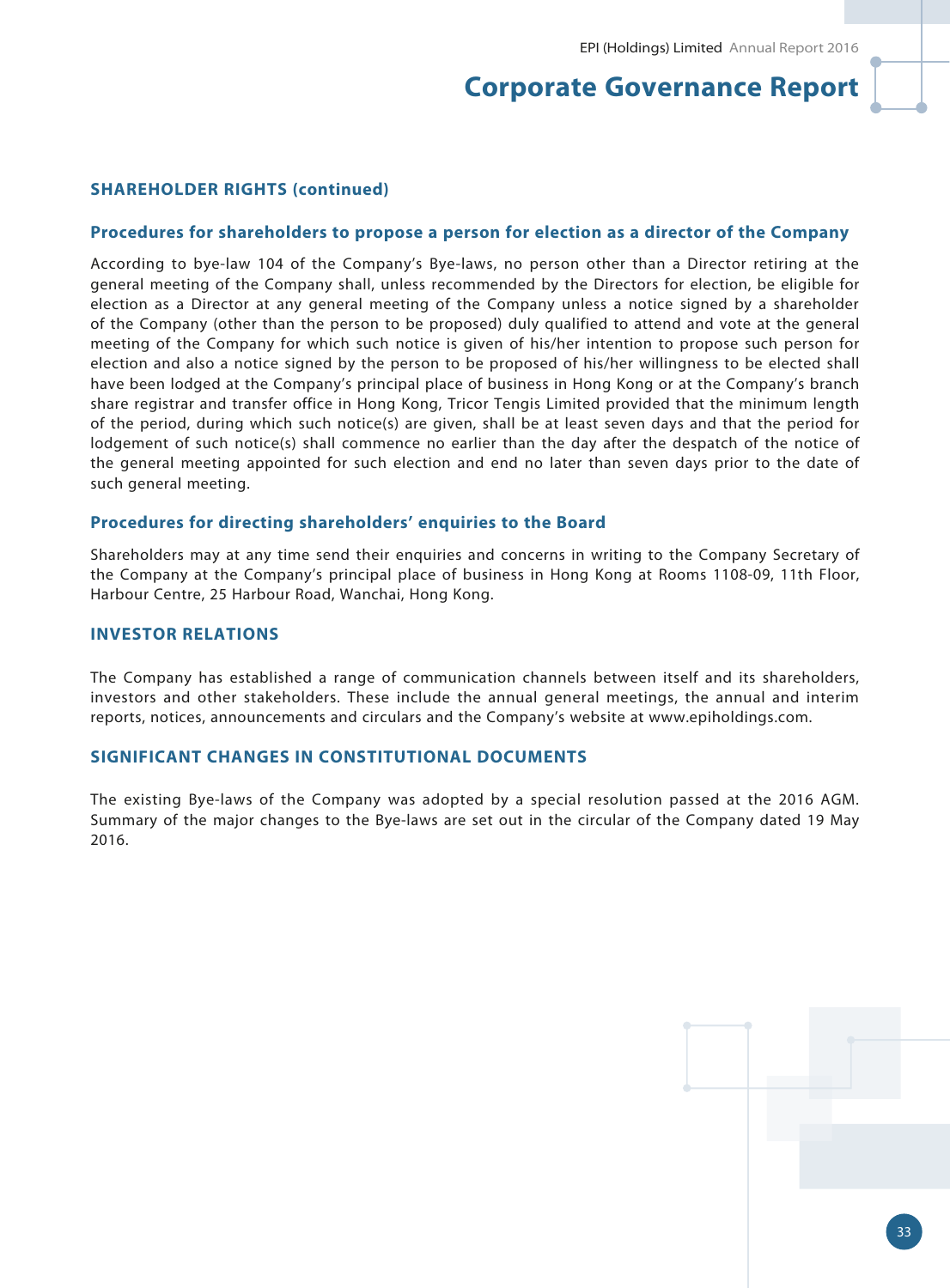## **Environmental, Social and Governance Report**

This is the first Environment, Social and Governance (hereinafter referred to as "ESG") report prepared by EPI (Holdings) Limited (hereinafter referred to as "EPI" or the "Group" or "we" or "our") for the year ended 31 December 2016. It covers the Group's major businesses which include the petroleum exploration and production, and money lending, operating in Argentina and Hong Kong respectively.

To comply with the disclosure requirements of the Listing Rules and in accordance with Appendix 27 – Environmental, Social and Governance Reporting Guide to the Listing Rules (the "ESG Guide"), the Group disclosed the relevant ESG information below for the reporting year beginning on 1 January 2016, information on the governance section is set out in the Corporate Governance Report on pages 23 to 33. During the year ended 31 December 2016, the Company has complied with the "comply and explain" provisions set out in the ESG Guide.

As a responsible and visionary corporate, we hope that the Group develops its business objectives and creates shareholder/investor value, and at the same time, protects the ecological environment by fully utilizing resources. For the sustainable development of the globe, human being and our business, we always balance the relationship between our operations and environment by continuously optimizing our operations management, business strategies and policies on environmental protection, talent development, and community investment.

## **A. ENVIRONMENTAL PROTECTION**

EPI has commenced its petroleum exploration and production business since the end of 2009. The Group acquired the exploitation rights in two oil concessions, Puesto Pozo Cercado concession ("PPC") and Chañares Herrados concession ("CHE") located in Cuyana Basin, Mendoza Province of Argentina, of which Chañares Energy S.A. (hereinafter referred to as "CHESA") is the concessionaire of the exploitation concessions granted by the Government of Argentina. According to the UTE agreements and operation agreement signed between EPI and CHESA, EPI has the right to drill new wells and perform workover on our existing own wells or wells owned by CHESA. CHESA also act as the operator of the concessions. Once EPI has completed the newly drilled well into ready to produce conditions, CHESA will check to confirm the conditions and be responsible for the crude oil production and field operation.

As the concessionaire and operator of the concession, CHESA is responsible to follow the rules and regulations on environmental protection, labour, hydrocarbon, and any other rules and regulations concerning the oil industry in Argentina and to maintain the operation to comply with the abovesaid rules and regulations.

Currently, crude oil after treatment is then delivered to the collection point and sold to our sole customer, YPF S.A. (a state-owned petroleum company). CHESA was handling the above sales process for EPI, EPI paid handling charges to CHESA.

Our daily works in the oilfield mainly include, monitoring and controlling the production process performed by CHESA, and recording the quantity and quality of crude oil produced and sold.

A summary of material ESG issues, which are covered in this report, are analysed below: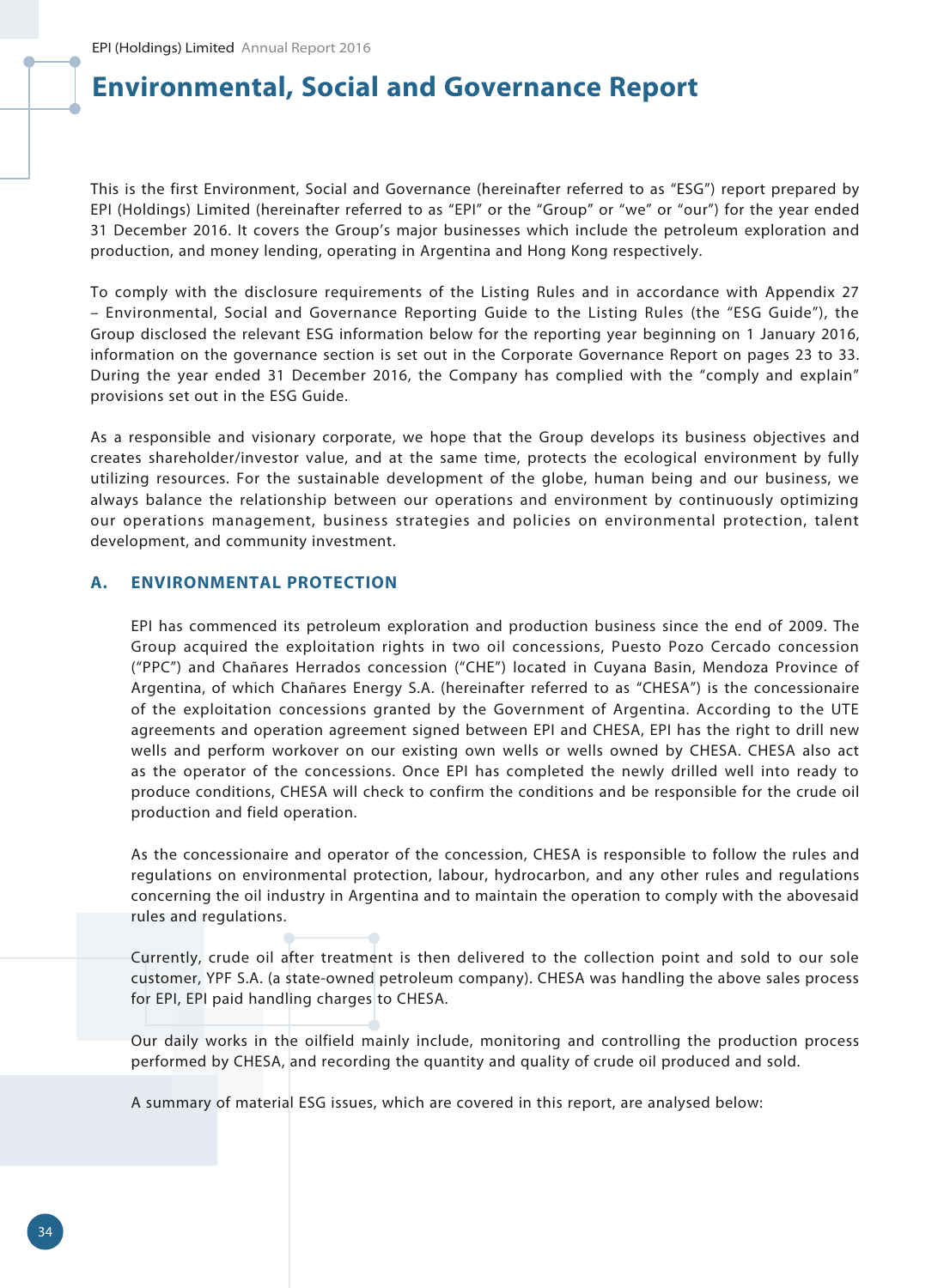## **Environmental, Social and Governance Report**

## **1. Emissions**

Greenhouse gas emissions are mainly come from energy consumption. Therefore, we focus on carrying out various energy saving measures (refer to "Use of Resources" below for details). Waste management of our operation mainly involves the collection of waste paper for recycling. No hazardous waste and air emission was generated in connection with our business. Our impact of water discharges on the environment is not significant during the reporting year.

In 2016, there were no confirmed non-compliance incidents in relation to environmental protection that have a significant impact on the Group.

## **2. Use of Resources**

The Group conducts its business activities carefully and stays aware of any environmental impacts that might result therefrom.

#### **a. Electricity**

All staff members are encouraged to switch off the power of light, air conditioners and computers, personal electronic devices and common office equipment when they are not in use. We endeavor to keep all electronic appliances well-maintained and set to energy saving mode for all computers.

#### **b. Water**

We raise staff consciousness in saving water, including potable water by posting "save water" sign in the pantry.

#### **c. Paper**

Staff are encouraged to read documents in electronic format, rather than paper copies. Internal memos and announcement are dispatched by emails instead of paper memos and faxes. Internal documents are circulated (if in paper format) or communicated electronically. We remind our employees to do print preview to check space and margin prior to printing and duplex printing is suggested. Single-sided printed copies are collected for printing drafts. To avoid unnecessary wastage and promote effective usage of paper, all staff are educated to implement "think before printing" principle. Recycling bins are provided and clearly labelled to collect waste paper for recycling.

#### **d. Business Travel**

Our business travel policies require employees to consider using teleconferencing or emails as alternatives to travelling.

#### **3. Significant Impact on the Environment and Natural Resources**

During the reporting year, we have not drilled new well nor performed workover on any existing well and thus does not have any significant impact on the environment.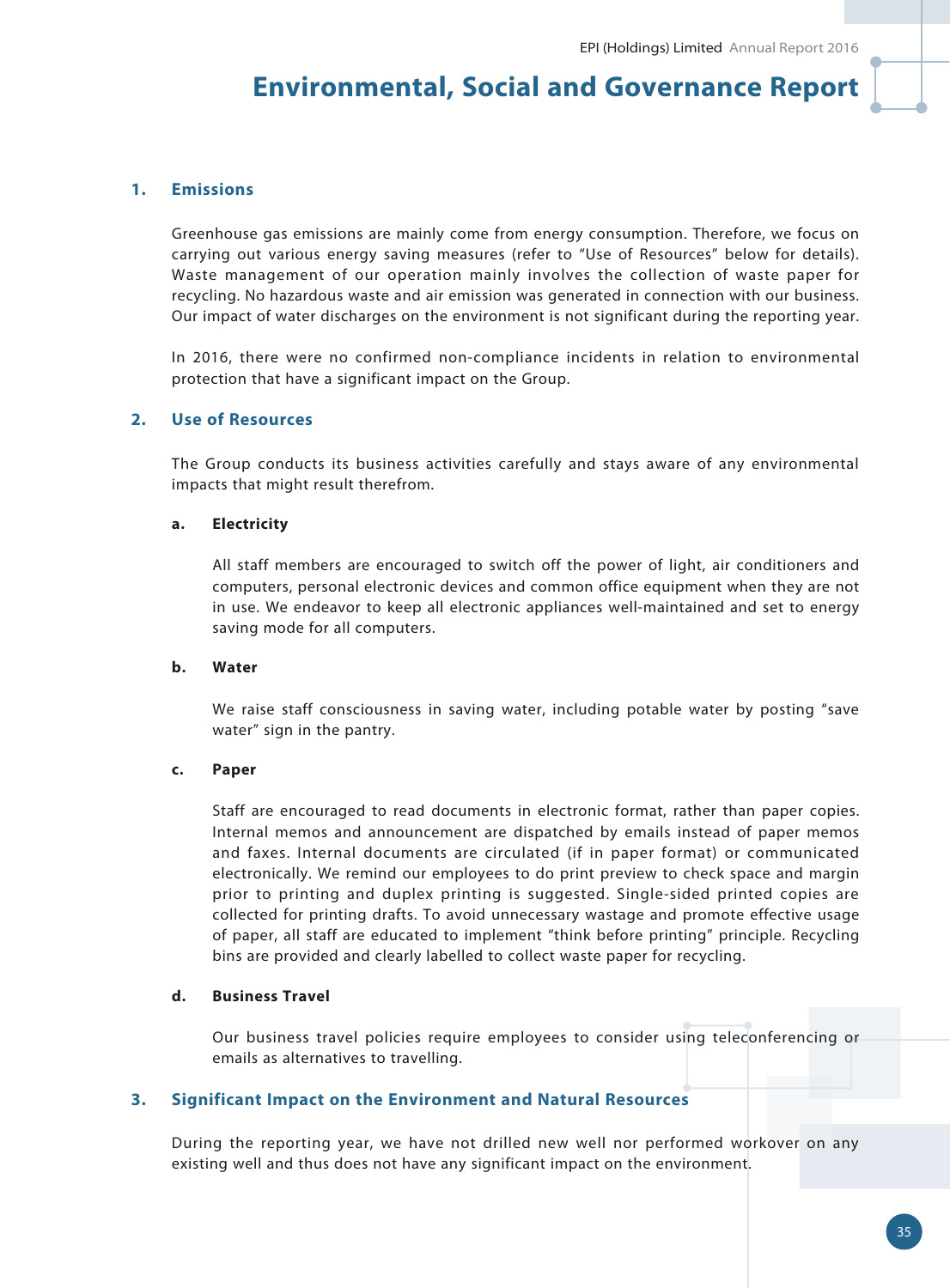### **B. SOCIAL**

#### **Employment and Labour Practices**

#### **1. Employment**

We always believe that employees are the greatest assets of our Group and playing key roles in the long-term development. When we formulate human resources strategies, we devote to create an equitable, non-discriminatory and safe work environment. We aim at building harmonious relationship with employees based on mutual respect, trust, impartiality, transparency and truthfulness, dynamism, and teamwork to encourage creativity, flexibility and commitment to accomplish our corporate mission. We provide equal opportunities to employees to capture, promote and retain the talent and promote personal and professional growth by offering them attractive and commensurate remuneration packages, and providing various career development training.

#### *Talent Selection*

We devote to build a fair, comprehensive, diverse and equal corporate culture. We select the best qualified candidate by considering various criteria such as education background, relevant work experiences, demonstrated knowledge, competencies and skills, desirable personal traits, physical fitness, and potential during recruitment and promotion. We provide equal opportunities to employees in promotion, training and career development, and they are not discriminated against or denied any opportunity because of their age, sex, race, religion, politics or nationality. Our employees can understand and accept each other and it has positive impact to the Group's sustainable development.

We always comply with the relevant labor laws and regulations actively and strictly and any unethical hiring standards are prohibited, including child labor and forced labor.

#### *Compensation and Welfare*

To retain quality staff, we establish competitive remuneration scheme. The remuneration scheme varies from the operations in different nations. Staff salaries are based on their knowledge, skills, experiences and education background relevant to their job requirements. Basic remuneration of staff includes fixed salary, bonuses, paid holidays etc. We pay retirement plan (social insurance in Argentina and mandatory provident fund in Hong Kong) for employees in compliance with local law requirements. We provide in-patient health care for our employees, and offer them to undergo annual medical examination. In addition to national mandatory holidays, employees are entitled to annual leave, marriage leave, funeral leave, examination leave, sick leave, maternity leave, adoption leave, family leave, compensated leave, etc. Those employees who have demonstrable experience in the oil industry, are entitled additional holidays under the laws in Argentina. All staffs are expected to discharge their job responsibilities within a reasonable work hours. We implement five-day work system with 40 working hours per week. We dismiss employees and compensate them in accordance with the relevant national laws and regulations.

#### *Compliance*

In 2016, there were no confirmed non-compliance incidents in relation to human rights and labor practices that have a significant impact on the Group.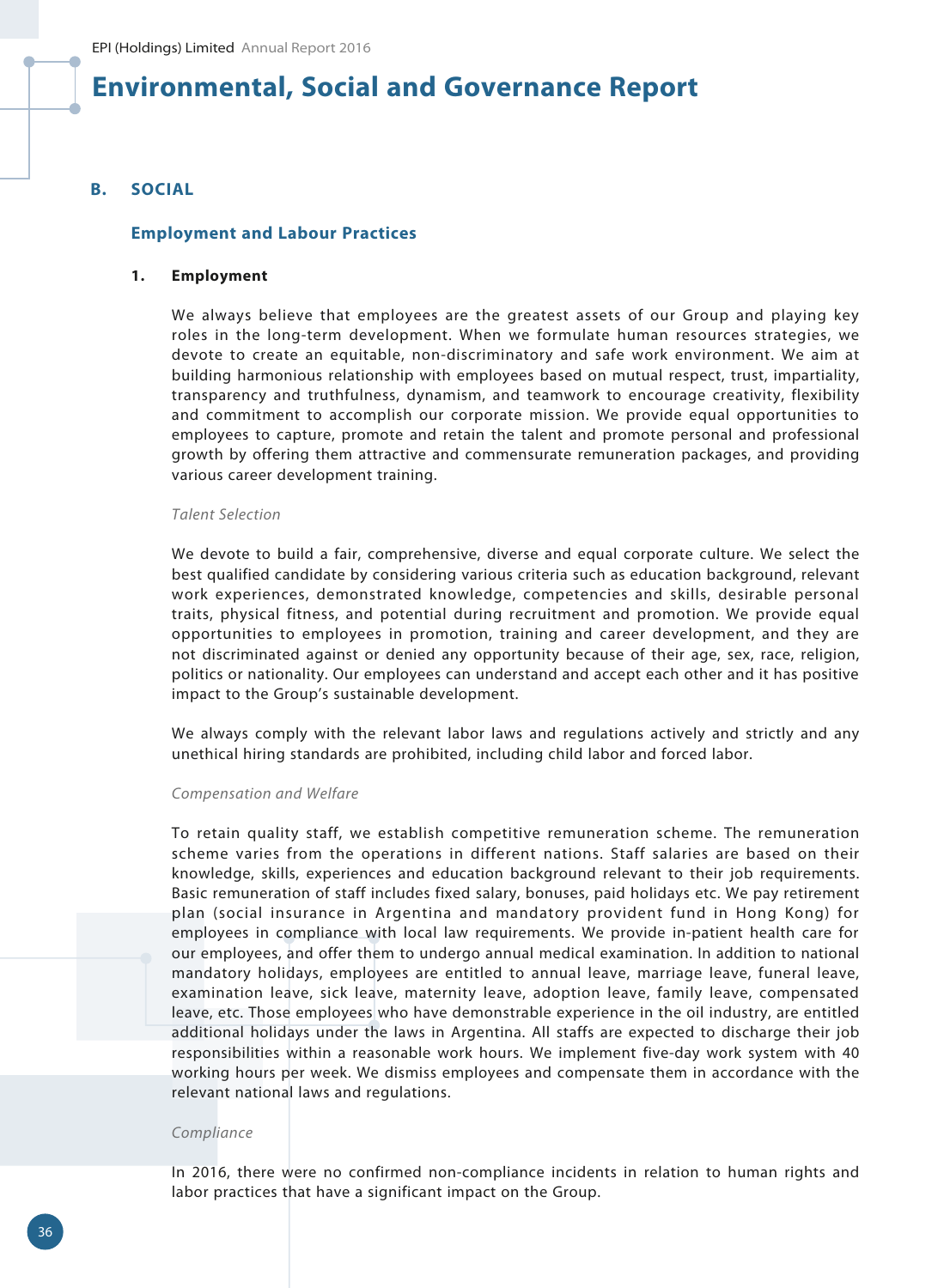### **2. Health and Safety**

The Group always puts health and safety of employees as their first priority, prevention is especially important as a part of management practices. We establish strict risk assessment and management policies and procedures to identify and minimize potential hazard that might lead to injury, illness or human loss by providing staff training and planning in advance for the coordinated action in case of emergency. It provides clear and identified guidelines for staff to identify and assess risks, delineates the procedures for handling situations involving security and safety of workers and facilities, carefully planned for business operations (including tools required for eliminating or controlling risks) and promotes good working atmosphere. We believe that good working relationship among staff can minimize hazards within the operation site. We also set up comprehensive contingency plan detailing the handling procedures for different types of contingencies (fires, earthquakes, etc.). A responsible personnel is designated for coordinating and supervising the work necessary during and after the incident. We establish and optimize our occupational health management system to protect our workers and their rights. We provide all site workers with safety protective equipment such as gloves drumstick, shock-proof glasses, hearing protectors, flame-proof overlock, helmet, boots with fingers and ankles protection, working clothes, etc. in sufficient quantity and quality, and also monitor and educate our staff to use and wear them as required. We provide in-patient health care for our employees, and offer them to undergo annual medical check.

We attach great importance to hazard prevention and control, in order to effectively improve the intrinsic safety. Operations department is responsible for monitoring the daily conditions of our own wells, well fluid collection tanks and pipelines, and the works performed by the operator on our own wells. In case of problem detected, they have to report to the operator and managements immediately. Records of works performed on our own wells are properly documented and filed.

In 2016, there were no confirmed non-compliance incidents in relation to occupational health and safety that have a significant impact on the Group.

#### **3. Development and Training**

We believe that professional, well-trained and responsible employees contribute mostly to our business steady growth and success. We focus on deploying our human resources effectively by encouraging our people to continue education and training. We developed a training plan, with both internal and external training programs, to enhance their skills and capabilities with an aim to build great teams and offer them career development opportunities. New hires have to participate in induction orientation introducing our corporate culture, business, organisational structure, operational safety, etc.

We provide all staff with environmental, occupational health and safety education to help them understanding of our approach and increase their awareness in these areas. The training topics covered operational procedures, risks assessment and management policies and contingency plan, and they are subsidized to attend physical training whenever necessary to their work.

We arranged English training sessions two times a week to those non-English speaking employees and hope to improve their written and oral English for better internal communication. Financial subsidies are also given to selected staff for further study. For example, our General Manager of Argentina operation is subsidized to study Master of Business Administration during the reporting period.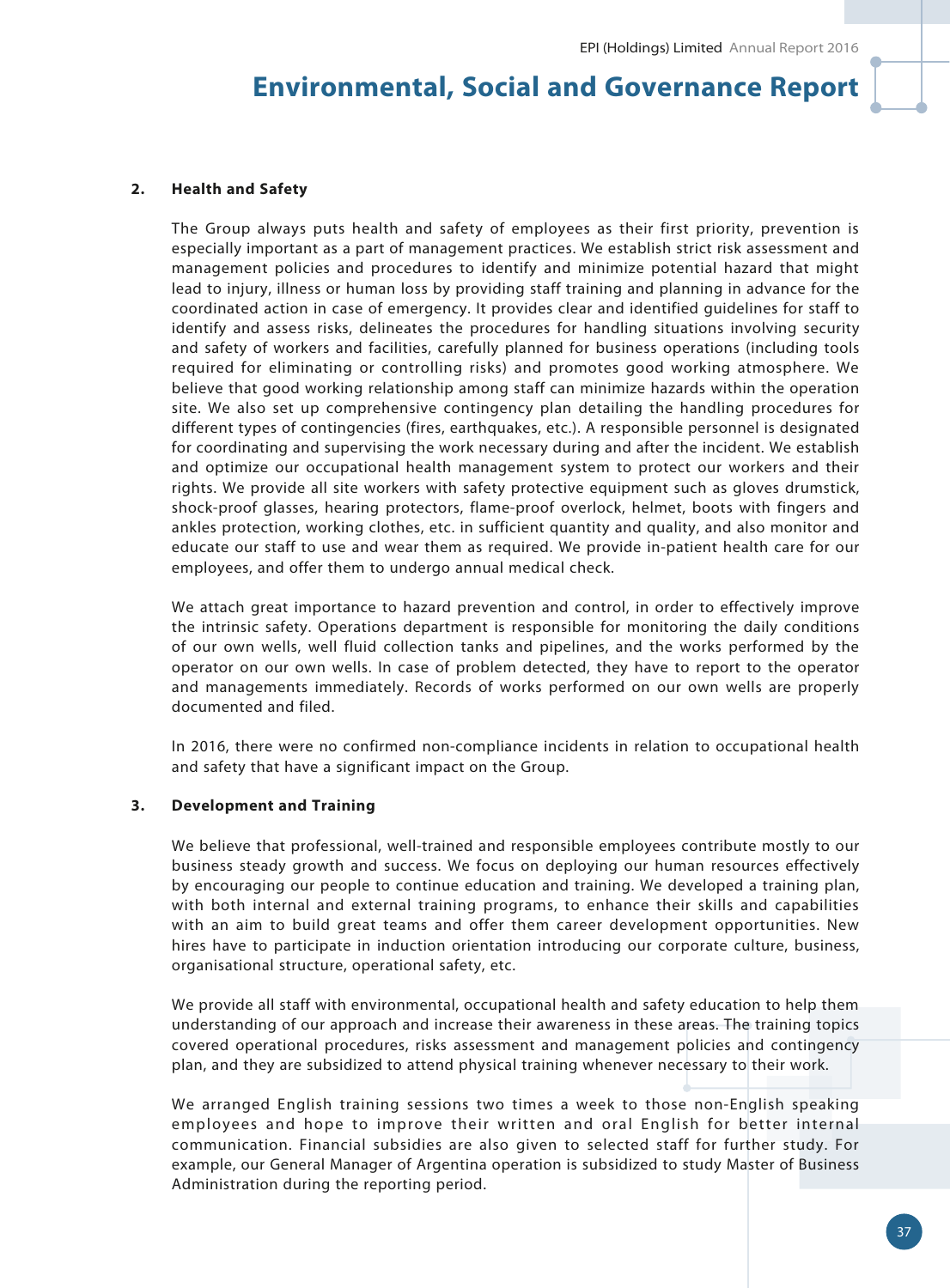### **C. OPERATING PRACTICES**

### **1. Supply Chain Management**

We establish stringent standards in supply chain management and provided multiple channels for our employees, suppliers and other business parties to report any violations of laws and regulations. During the reporting period, the Group did not involve in any illegal issues.

As abovementioned, EPI has the right to drill new well and perform workover on our own wells or wells owned by CHESA. We are responsible to select and appoint experts including company man, service provider and suppliers, and to monitor the works performed by these experts. The expert must have the necessary qualification and be familiar with the basin where the oilfield located. We have also established strict policy in selecting vendors. Periodic vendor performance evaluation is conducted to better control and assure good quality of parts, components or service. Defect parts or components might lead to oil spill and environmental issues.

In order to establish an efficient and green supply chain, we maintain long-term strategic and co-operative relationships with companies of good credit history, solid reputation, high product or service quality, proven track records of environmental compliance and sound commitment to social responsibility.

### **2. Product Responsibility**

API gravity is a measure of how heavy or light a petroleum liquid is compared to water, and it determines the grade of the crude oil. Crude oil extracted underground are treated through oil/ water separation process before selling to the customer. Our sole customer, YPF S.A. (a stateowned petroleum company) checks the API gravity before oil is delivered from the treatment plant of CHESA. So, the quality problem does not exist.

For the money lending business, we handle confidential information of our clients with integrity and discretion and in accordance with applicable laws. Confidential information may be subject to disclosure requirements according to the applicable laws and regulations and shall be exchanged internally and exclusively on a "need-to-know" basis.

During the reporting period, there were neither concluded legal cases regarding our products brought against us nor complaints received concerning breaches of customer privacy and loss of data.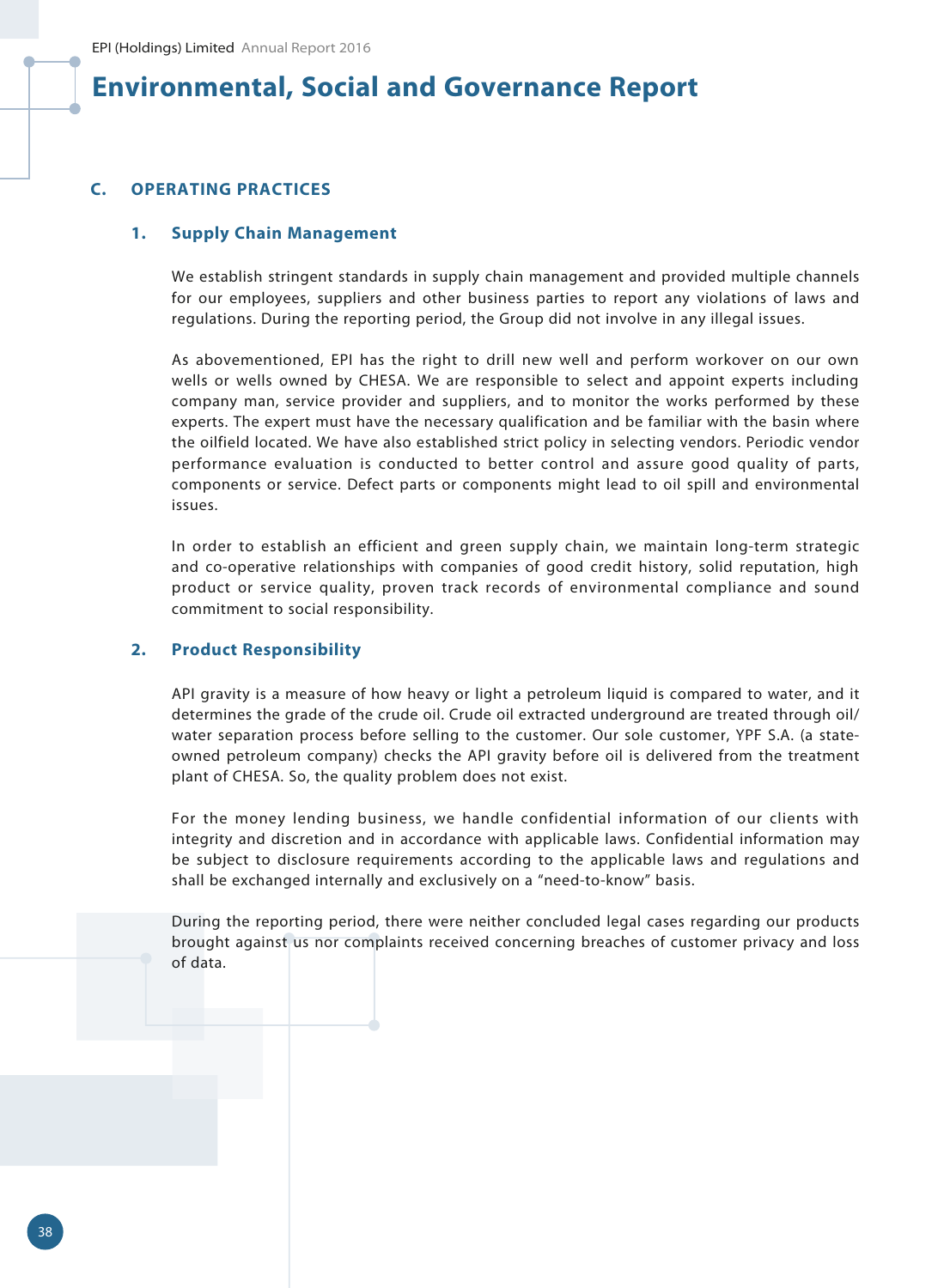#### **3. Anti-corruption**

We always attach importance to creating a harmonious and honest working environment and we commit in achieving and maintaining high integrity and accountability standards with great emphasis in corporate governance, moral culture and staff quality. All employees should act in upright, impartial and honest manner, strictly follow the Group's policies and procedures and applicable laws and regulations. For employees who violate the code of conduct, disciplinary actions or dismissal will be inflicted as punishment. We provide different channels for reporting employee illegal acts in obtaining personal benefits, briberies, extortion, frauds and money laundering and so forth, with strict confidence. Employees who hide traces, evidence or avoid investigation of suspicious transactions may be considered as illegal. We will keep on improving our whistle-blowing system. By all means, we are determined against corruption and contribute in building a clean society.

During the reporting period, the Group and our employees did not involve in any litigation cases of corruptions.

### **D. COMMUNITY**

#### **Community Investment**

Ever since our establishment of the Argentina operation we are a responsible tax payer and employer. We offer job opportunities to ease the local employment pressure. We establish good practices in running our business, and actively promote green energy-saving and environmental friendly concepts with a hope to be the role model within the industry. To a certain extent, we have contributed to social stability and building a harmonious community.



39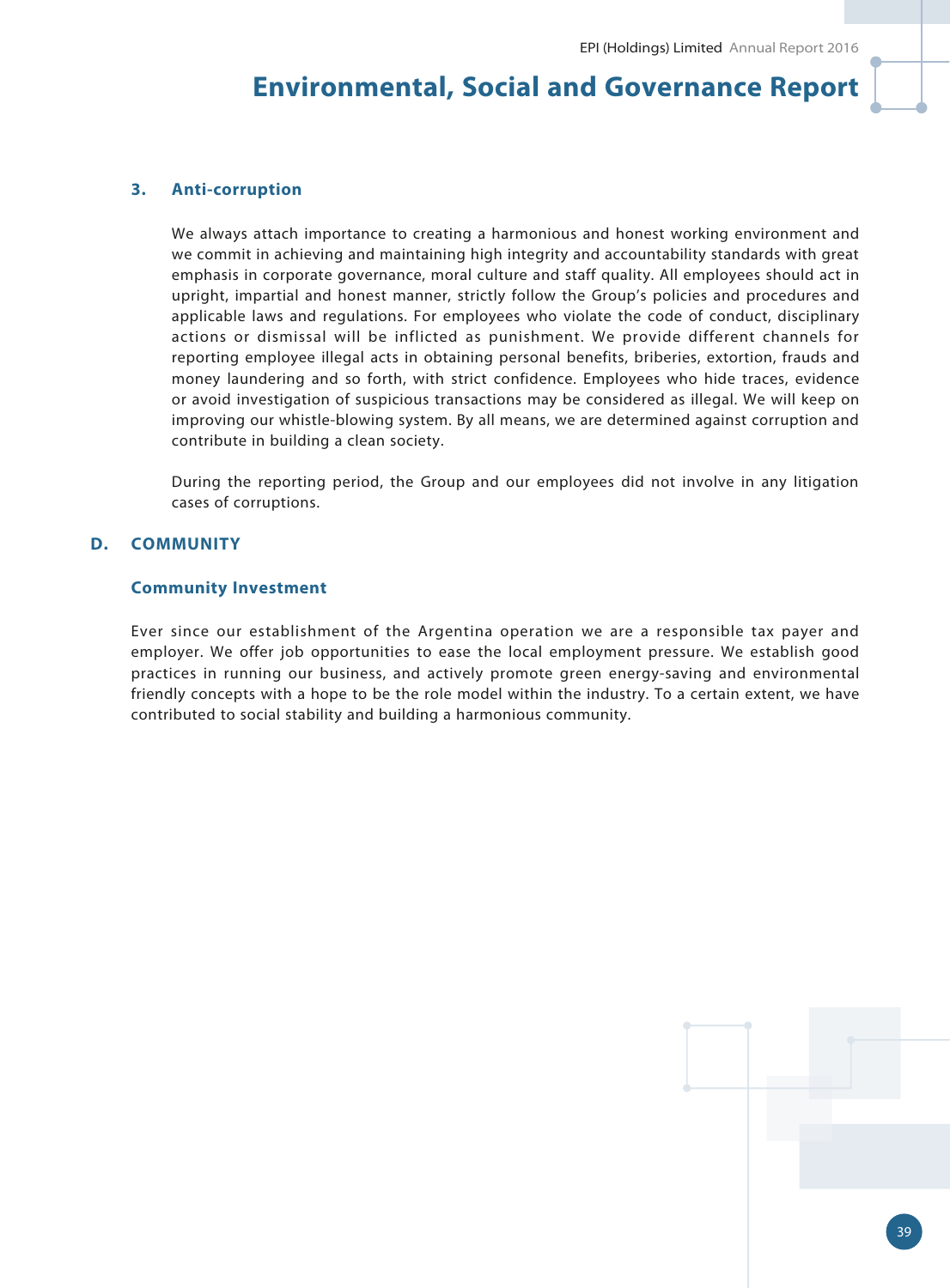



#### **OPINION**

We have audited the consolidated financial statements of EPI (Holdings) Limited (the "Company") and its subsidiaries (collectively referred to as the "Group") set out on pages 46 to 109, which comprise the consolidated statement of financial position as at 31 December 2016, and the consolidated statement of profit or loss and other comprehensive income, consolidated statement of changes in equity and consolidated statement of cash flows for the year then ended, and notes to the consolidated financial statements, including a summary of significant accounting policies.

In our opinion, the consolidated financial statements give a true and fair view of the consolidated financial position of the Group as at 31 December 2016, and of its consolidated financial performance and its consolidated cash flows for the year then ended in accordance with Hong Kong Financial Reporting Standards ("HKFRSs") issued by the Hong Kong Institute of Certified Public Accountants ("HKICPA") and have been properly prepared in compliance with the disclosure requirements of Hong Kong Companies Ordinance.

#### **BASIS FOR OPINION**

We conducted our audit in accordance with Hong Kong Standards on Auditing ("HKSAs") issued by the HKICPA. Our responsibilities under those standards are further described in the Auditor's Responsibilities for the Audit of the Consolidated Financial Statements section of our report. We are independent of the Group in accordance with the HKICPA's Code of Ethics for Professional Accountants (the "Code"), and we have fulfilled our other ethical responsibilities in accordance with the Code. We believe that the audit evidence we have obtained is sufficient and appropriate to provide a basis for our opinion.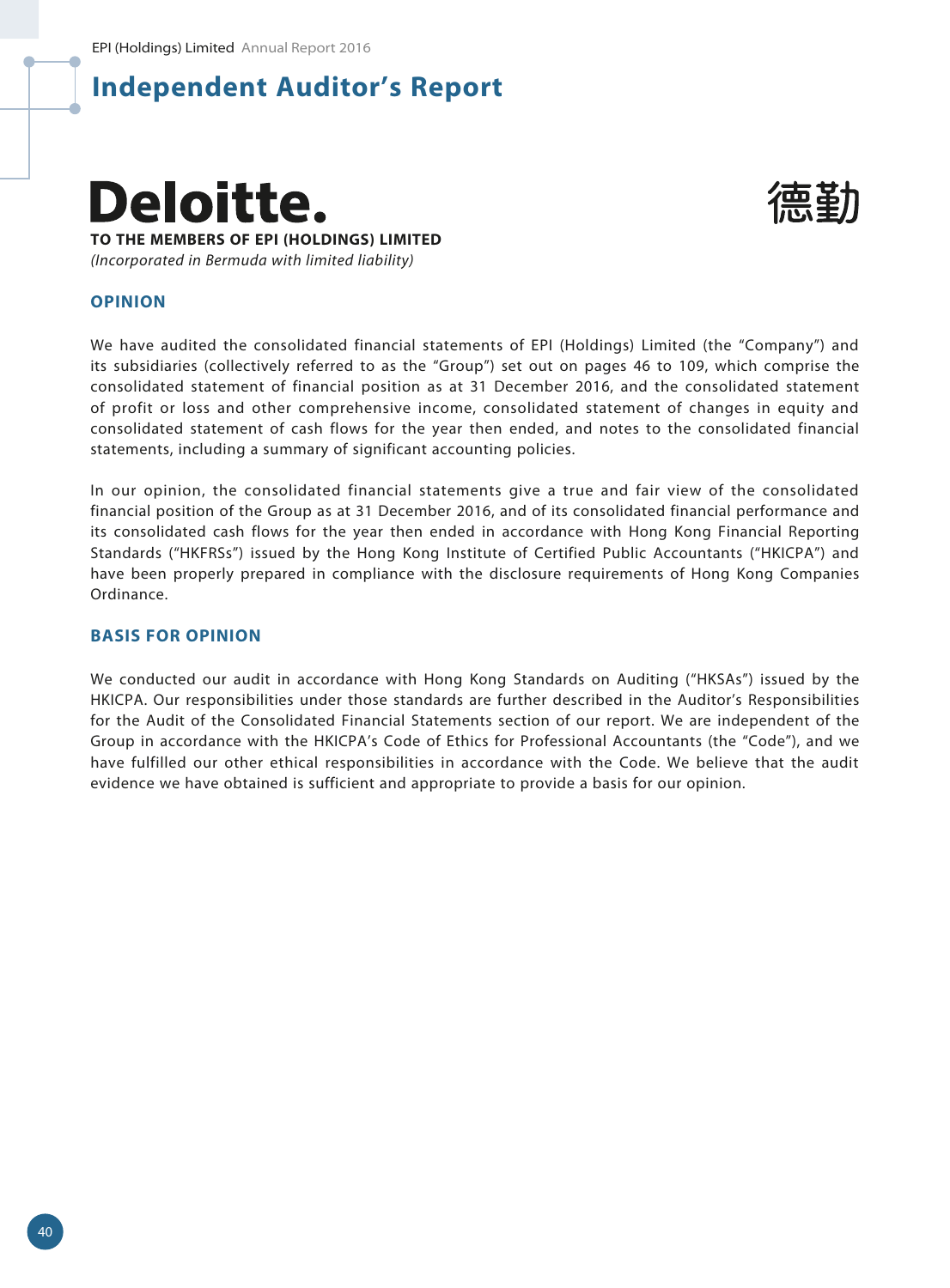### **KEY AUDIT MATTERS**

Key audit matters are those matters that, in our professional judgment, were of most significance in our audit of the consolidated financial statements of the current year. These matters were addressed in the context of our audit of the consolidated financial statements as a whole, and in forming our opinion thereon, and we do not provide a separate opinion on these matters.

#### **Key audit matter How our audit addressed the key audit matter**

#### *Impairment assessment of oil and gas properties*

We identified the impairment of oil and gas properties as a key audit matter due to the significant judgement involved. The carrying value of oil and gas properties reported under property, plant and equipment as at 31 December 2016 was HK\$37,393,000 (Note 18 to the consolidated financial statements).

As detailed in Note 4 to the consolidated financial statements, the determination of an impairment is highly subjective as significant judgement is required by the directors of the Company in determining the recoverable amounts of the oil and gas properties in the oil field in Mendoza, Argentina. The recoverable amount was determined using a value in use calculation based on the cash flow projections in which key assumptions such as discount rate used, future oil price and the estimated oil to be produced can significantly affect the cash flow projection. The Group relies on experts to assess the geological prospects for the discovery of oil in the oil field and estimates the value of oil to be produced in the future at a suitable discount rate in order to calculate the present value.

The management of the Group determines that there was a reversal of impairment loss being recognised in profit or loss amounting to HK\$2,282,000 on the oil and gas properties during the year ended 31 December 2016.

Our procedures in relation to impairment of oil and gas properties included:

- Understanding the Group's impairment assessment process, including the valuation model adopted, assumptions used and involvement of independent valuer appointed by the Group;
- Working with independent component auditor in Argentina to evaluate the cash flow projections prepared by the management, and assess the validity of the geological prospects for the discovery of oil in the oil field prepared by the Group's internal experts and the value of oil to be produced in the future with reference to the local and international oil prices study based on market research at a reasonable discount rate;
- Evaluating the historical accuracy of the cash flow projections prepared by the management by comparing the historical cash flow projections with the actual performance; and
- Assessing the extent of disclosure of impairment assessment in the consolidated financial statements.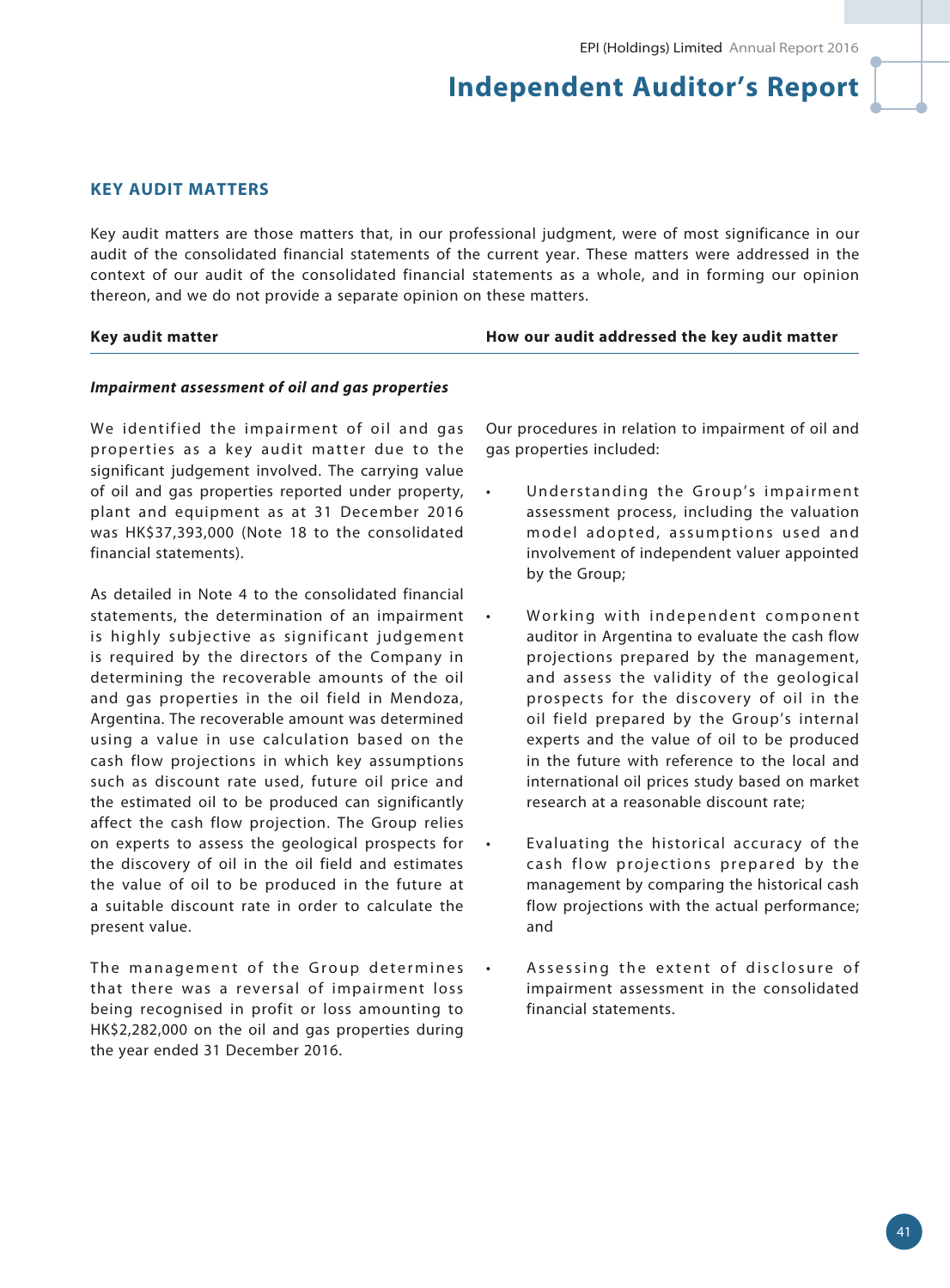### **KEY AUDIT MATTERS (continued)**

**Key audit matter How our audit addressed the key audit matter**

#### *Recoverability of loan receivables*

We identified the recoverability of loan receivables as a key audit matter due to the estimation uncertainty on whether the loan receivables can be recovered in the future.

As detailed in Note 4 to the consolidated financial statements, in determining the recoverability of the loan receivables, the assessment includes evaluation of collectability and ageing analysis of accounts, including the current creditworthiness and past collection history of interest receivables of each borrower. The Group also considers any change in the credit quality of the loan receivables from the date of credit initially granted up to the reporting date, including assessing the credit history of the borrowers, such as financial difficulties or default in payments, and current market conditions.

The carrying amount of the loan receivables is HK\$102,000,000 as at 31 December 2016 (consolidated statement of financial position and Note 21 thereto). The management of the Group determined that there was no impairment on the loan receivables during the year ended 31 December 2016.

Our procedures in relation to recoverability of loan receivables included:

- Understanding the Group's policy on granting loans to its borrowers and the related credit control including loan monitoring process;
- Checking the ageing of outstanding loan receivables against the loan agreement for term of loan to identify any significant past due loan receivables; and
- Assessing the information in respect of the current creditworthiness and checking the past collection history and subsequent settlement of interest and loan receivables of each borrower provided by the management of the Group to assess the recoverability of loan receivables.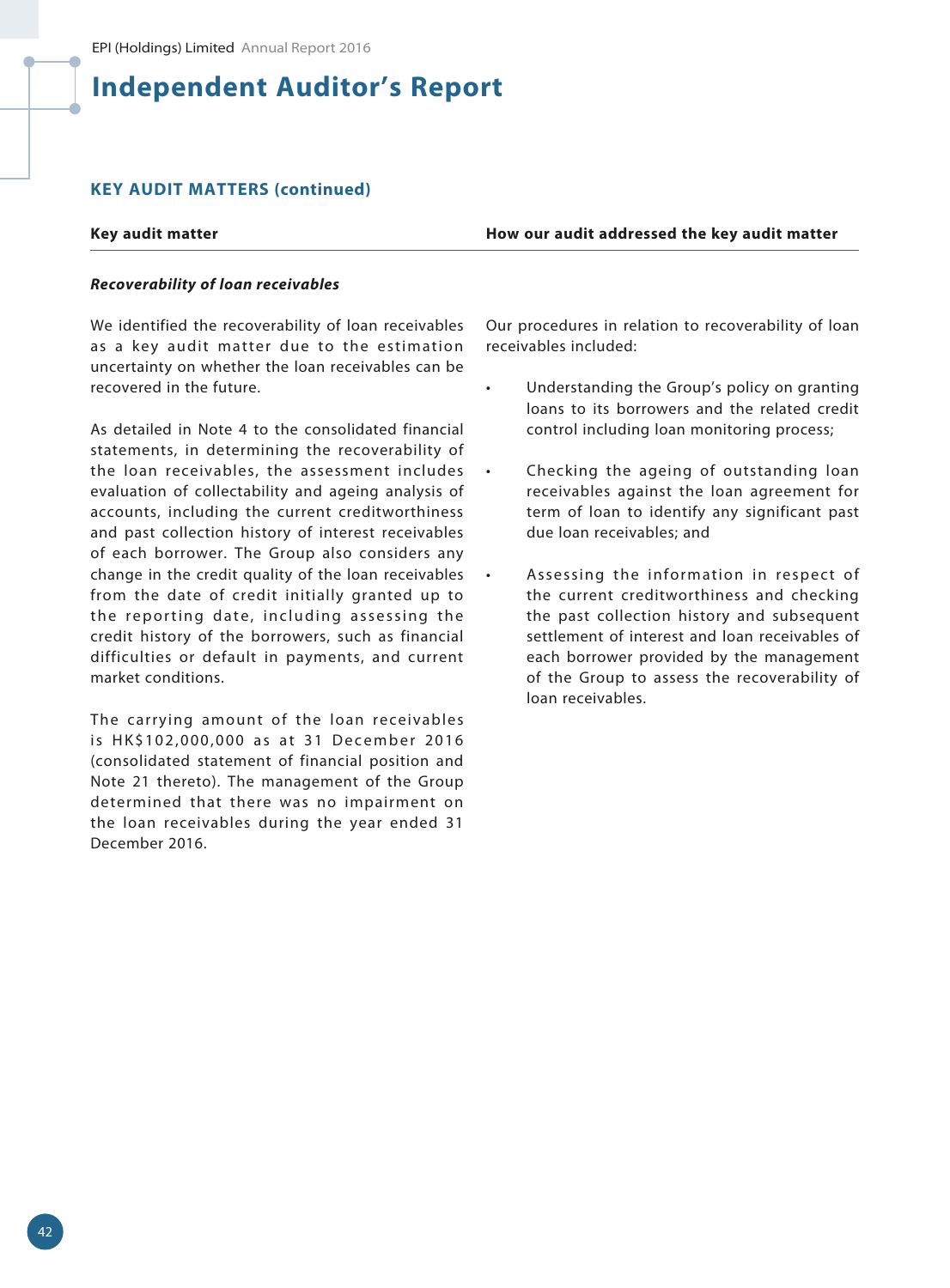### **KEY AUDIT MATTERS (continued)**

**Key audit matter How our audit addressed the key audit matter**

#### *Recoverability of other tax recoverables*

We identified the recoverability of other tax recoverables as a key audit matter due to the estimation uncertainty on whether the other tax recoverables can be recovered in the future.

As detailed in Note 4 to the consolidated financial statements, significant judgement is involved in determining the recoverable amount of the valueadded tax by the Group based on the future revenue which the Group expects will be generated from sales of petroleum, with reference to the current oil production from existing wells and the future oil price.

The aggregate carrying amount of the other tax recoverables is HK\$5,896,000 as at 31 December 2016 (consolidated statement of financial position and Note 19 thereto). The management of the Group determines that an impairment loss of HK\$797,000 was recognised in profit or loss on the other tax recoverables during the year ended 31 December 2016.

Our procedures in relation to recoverability of other tax recoverables included:

- Obtaining an understanding of basis of the estimation of the other tax recoverables prepared by the management and evaluating its underlying assumptions such as reasonableness of the future revenue to be generated from sales of petroleum and the future oil price; and
- Working with independent component auditor in Argentina to evaluate the key assumptions such as reasonableness of the future revenue to be generated and the future oil price with reference to the local and international oil prices study based on market research and the recoverability of other tax recoverables.

#### **OTHER INFORMATION**

The directors of the Company are responsible for the other information. The other information comprises the information included in the annual report, but does not include the consolidated financial statements and our auditor's report thereon.

Our opinion on the consolidated financial statements does not cover the other information and we do not express any form of assurance conclusion thereon.

In connection with our audit of the consolidated financial statements, our responsibility is to read the other information and, in doing so, consider whether the other information is materially inconsistent with the consolidated financial statements or our knowledge obtained in the audit or otherwise appears to be materially misstated. If, based on the work we have performed, we conclude that there is a material misstatement of this other information, we are required to report that fact. We have nothing to report in this regard.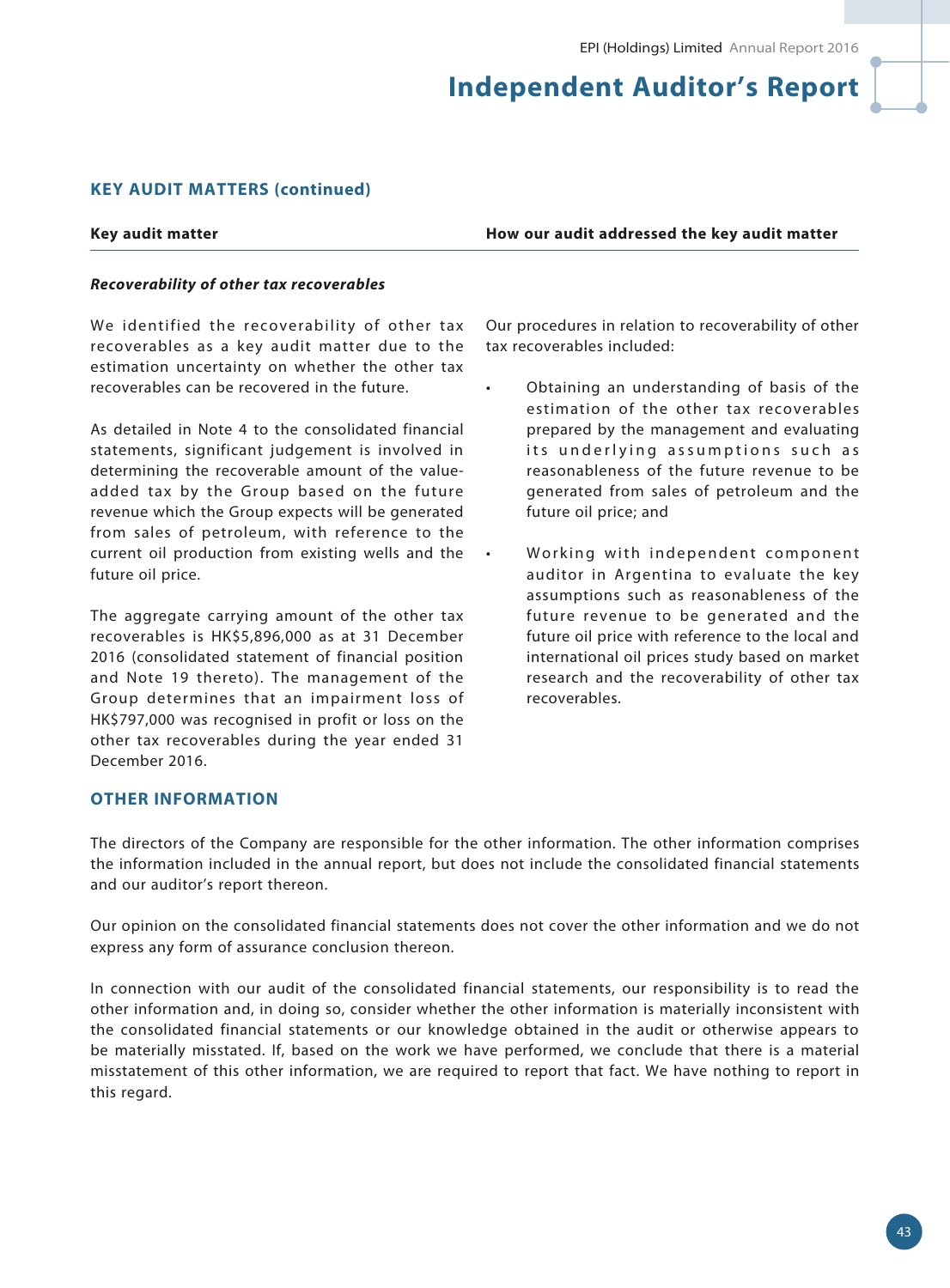# **RESPONSIBILITIES OF DIRECTORS AND THOSE CHARGED WITH GOVERNANCE FOR THE CONSOLIDATED FINANCIAL STATEMENTS**

The directors of the Company are responsible for the preparation of the consolidated financial statements that give a true and fair view in accordance with HKFRSs issued by the HKICPA and the disclosure requirements of the Hong Kong Companies Ordinance, and for such internal control as the directors determine is necessary to enable the preparation of consolidated financial statements that are free from material misstatement, whether due to fraud or error.

In preparing the consolidated financial statements, the directors are responsible for assessing the Group's ability to continue as a going concern, disclosing, as applicable, matters related to going concern and using the going concern basis of accounting unless the directors either intend to liquidate the Group or to cease operations, or have no realistic alternative but to do so.

Those charged with governance are responsible for overseeing the Group's financial reporting process.

# **AUDITOR'S RESPONSIBILITIES FOR THE AUDIT OF THE CONSOLIDATED FINANCIAL STATEMENTS**

Our objectives are to obtain reasonable assurance about whether the consolidated financial statements as a whole are free from material misstatement, whether due to fraud or error, and to issue an auditor's report that includes our opinion solely to you, as a body, in accordance with section 90 of the Bermuda Companies Act, and for no other purpose. We do not assume responsibility towards or accept liability to any other person for the contents of this report. Reasonable assurance is a high level of assurance, but is not a guarantee that an audit conducted in accordance with HKSAs will always detect a material misstatement when it exists. Misstatements can arise from fraud or error and are considered material if, individually or in the aggregate, they could reasonably be expected to influence the economic decisions of users taken on the basis of these consolidated financial statements.

As part of an audit in accordance with HKSAs, we exercise professional judgment and maintain professional skepticism throughout the audit. We also:

- Identify and assess the risks of material misstatement of the consolidated financial statements, whether due to fraud or error, design and perform audit procedures responsive to those risks, and obtain audit evidence that is sufficient and appropriate to provide a basis for our opinion. The risk of not detecting a material misstatement resulting from fraud is higher than for one resulting from error, as fraud may involve collusion, forgery, intentional omissions, misrepresentations, or the override of internal control.
- Obtain an understanding of internal control relevant to the audit in order to design audit procedures that are appropriate in the circumstances, but not for the purpose of expressing an opinion on the effectiveness of the Group's internal control.
- Evaluate the appropriateness of accounting policies used and the reasonableness of accounting estimates and related disclosures made by the directors.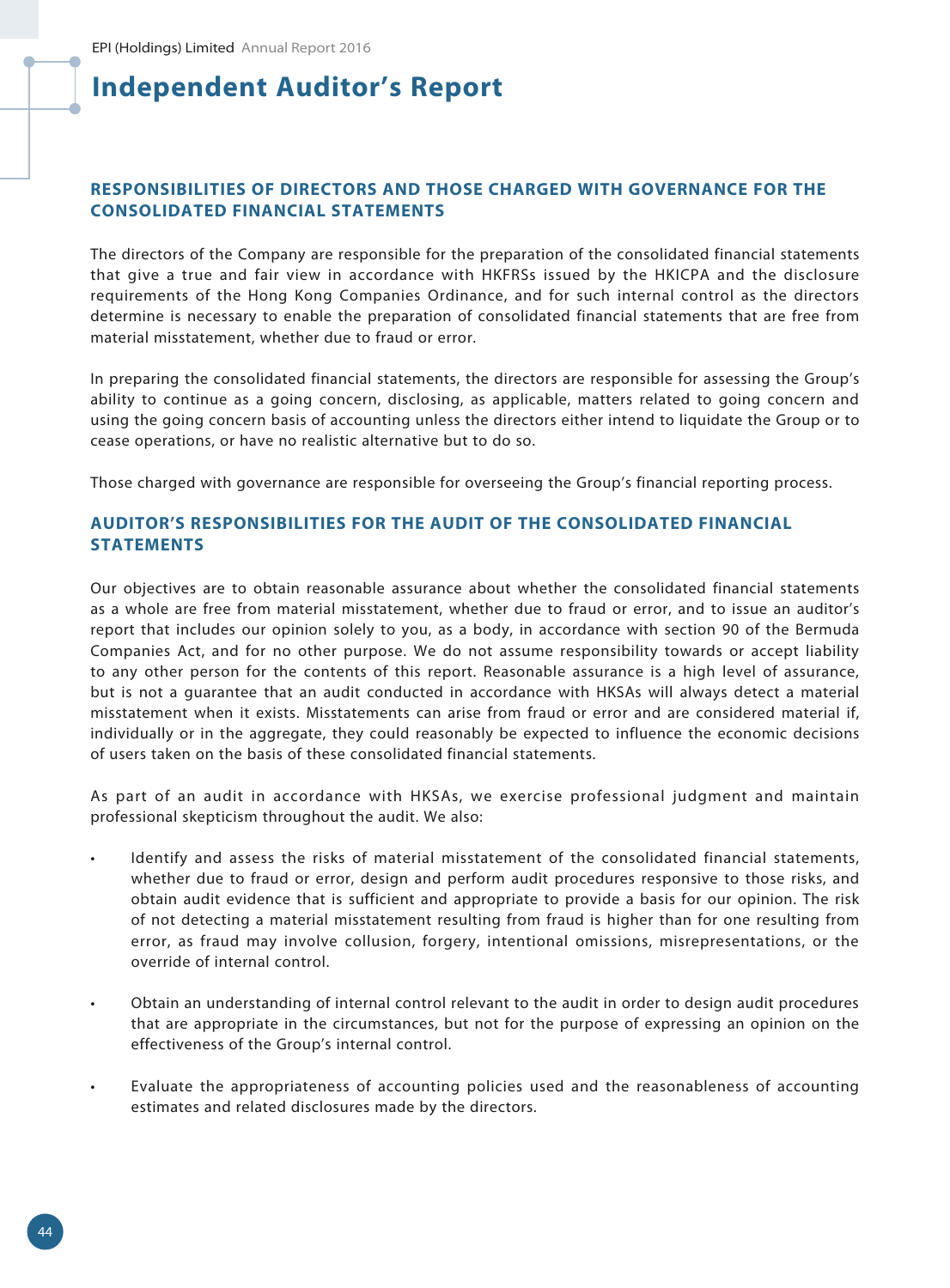# **AUDITOR'S RESPONSIBILITIES FOR THE AUDIT OF THE CONSOLIDATED FINANCIAL STATEMENTS (continued)**

- Conclude on the appropriateness of the directors' use of the going concern basis of accounting and, based on the audit evidence obtained, whether a material uncertainty exists related to events or conditions that may cast significant doubt on the Group's ability to continue as a going concern. If we conclude that a material uncertainty exists, we are required to draw attention in our auditor's report to the related disclosures in the consolidated financial statements or, if such disclosures are inadequate, to modify our opinion. Our conclusions are based on the audit evidence obtained up to the date of our auditor's report. However, future events or conditions may cause the Group to cease to continue as a going concern.
- Evaluate the overall presentation, structure and content of the consolidated financial statements, including the disclosures, and whether the consolidated financial statements represent the underlying transactions and events in a manner that achieves fair presentation.
- Obtain sufficient appropriate audit evidence regarding the financial information of the entities or business activities within the Group to express an opinion on the consolidated financial statements. We are responsible for the direction, supervision and performance of the group audit. We remain solely responsible for our audit opinion.

We communicate with those charged with governance regarding, among other matters, the planned scope and timing of the audit and significant audit findings, including any significant deficiencies in internal control that we identify during our audit.

We also provide those charged with governance with a statement that we have complied with relevant ethical requirements regarding independence, and to communicate with them all relationships and other matters that may reasonably be thought to bear on our independence, and where applicable, related safeguards.

From the matters communicated with those charged with governance, we determine those matters that were of most significance in the audit of the consolidated financial statements of the current period and are therefore the key audit matters. We describe these matters in our auditor's report unless law or regulation precludes public disclosure about the matter or when, in extremely rare circumstances, we determine that a matter should not be communicated in our report because the adverse consequences of doing so would reasonably be expected to outweigh the public interest benefits of such communication.

The engagement partner on the audit resulting in the independent auditor's report is Yen Sau Yin, Emily.

**Deloitte Touche Tohmatsu** *Certified Public Accountants*

Hong Kong 30 March 2017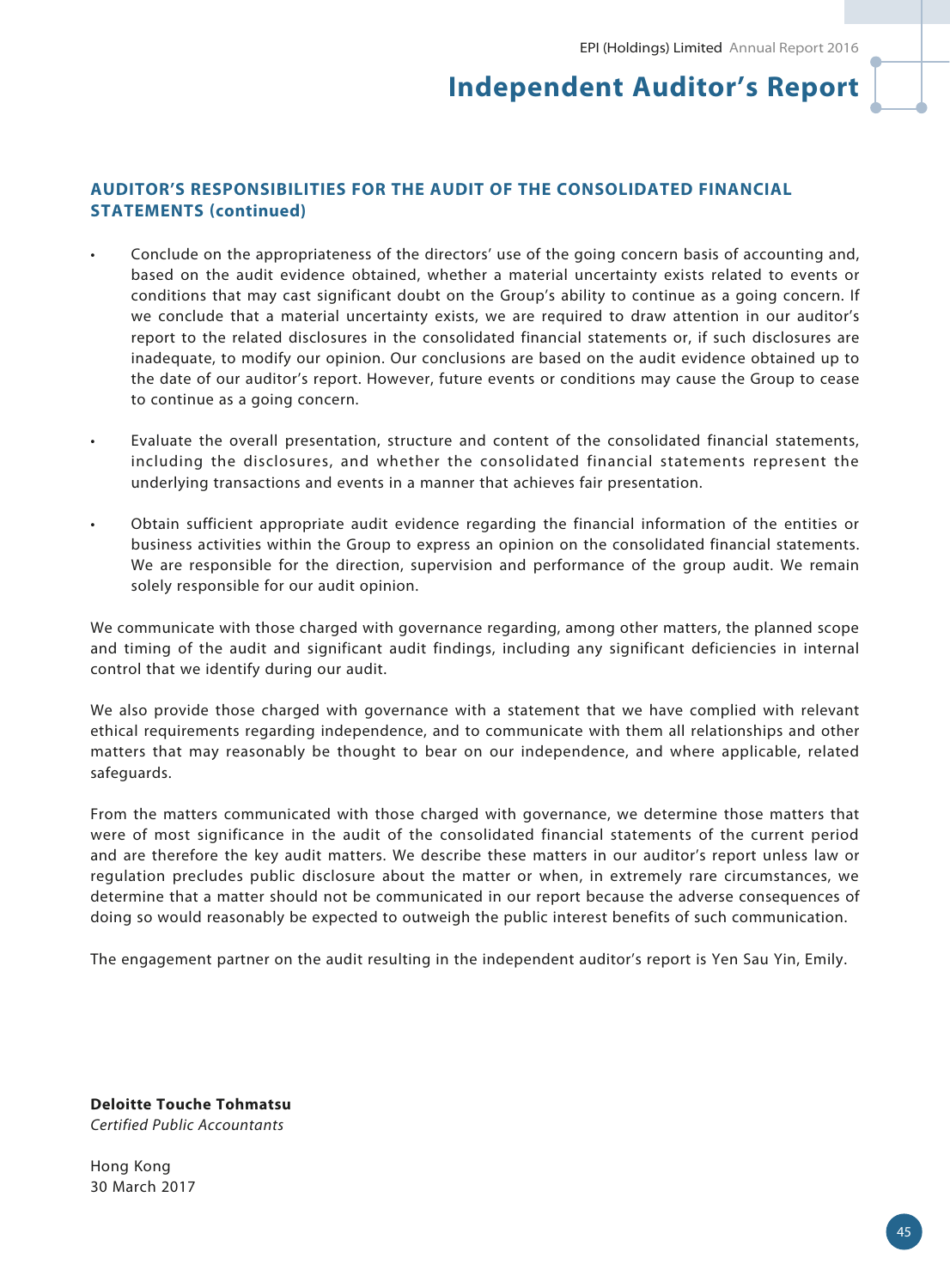# **Consolidated Statement of Profit or Loss and Other Comprehensive Income**

For the year ended 31 December 2016

|                                                           |              | 2016                 | 2015            |
|-----------------------------------------------------------|--------------|----------------------|-----------------|
|                                                           | <b>Notes</b> | <b>HK\$'000</b>      | HK\$'000        |
|                                                           |              |                      |                 |
| <b>Revenue</b>                                            | 5            | 62,253               | 66,571          |
| Purchases, processing and related expenses                |              | (39, 820)            | (39, 146)       |
| Other losses, net                                         | 7            | (3,083)              | (15,617)        |
| Wages, salaries and other benefits                        |              | (17, 767)            | (21, 949)       |
| Depreciation and depletion                                |              | (4,730)              | (17, 118)       |
| Reversal (provision) of impairment losses                 | 8            | 1,485                | (215, 686)      |
| Net (loss) gain on financial assets at fair value through |              |                      |                 |
| profit or loss                                            | 9            | (4, 344)             | 12,351          |
| Expenses incurred in exploring potential investment       |              |                      |                 |
| opportunities                                             |              | (276)                | (330)           |
| Other expenses                                            |              | (17, 918)            | (28, 798)       |
| Finance costs                                             | 10           | (6,788)              | (16, 826)       |
|                                                           |              |                      |                 |
| Loss before tax                                           |              | (30, 988)            | (276, 548)      |
| Income tax expense                                        | 11           | (91)                 |                 |
|                                                           |              |                      |                 |
| Loss and total comprehensive expense for the year         |              |                      |                 |
| attributable to owners of the Company                     | 12           | (31, 079)            | (276, 548)      |
|                                                           |              |                      |                 |
|                                                           |              |                      | (Restated)      |
| Loss per share attributable to owners of the Company      | 16           |                      |                 |
| - Basic                                                   |              | <b>HK(0.76) cent</b> | HK(27.96) cents |
|                                                           |              |                      |                 |
| - Diluted                                                 |              | <b>HK(0.76)</b> cent | HK(28.78) cents |
|                                                           |              |                      |                 |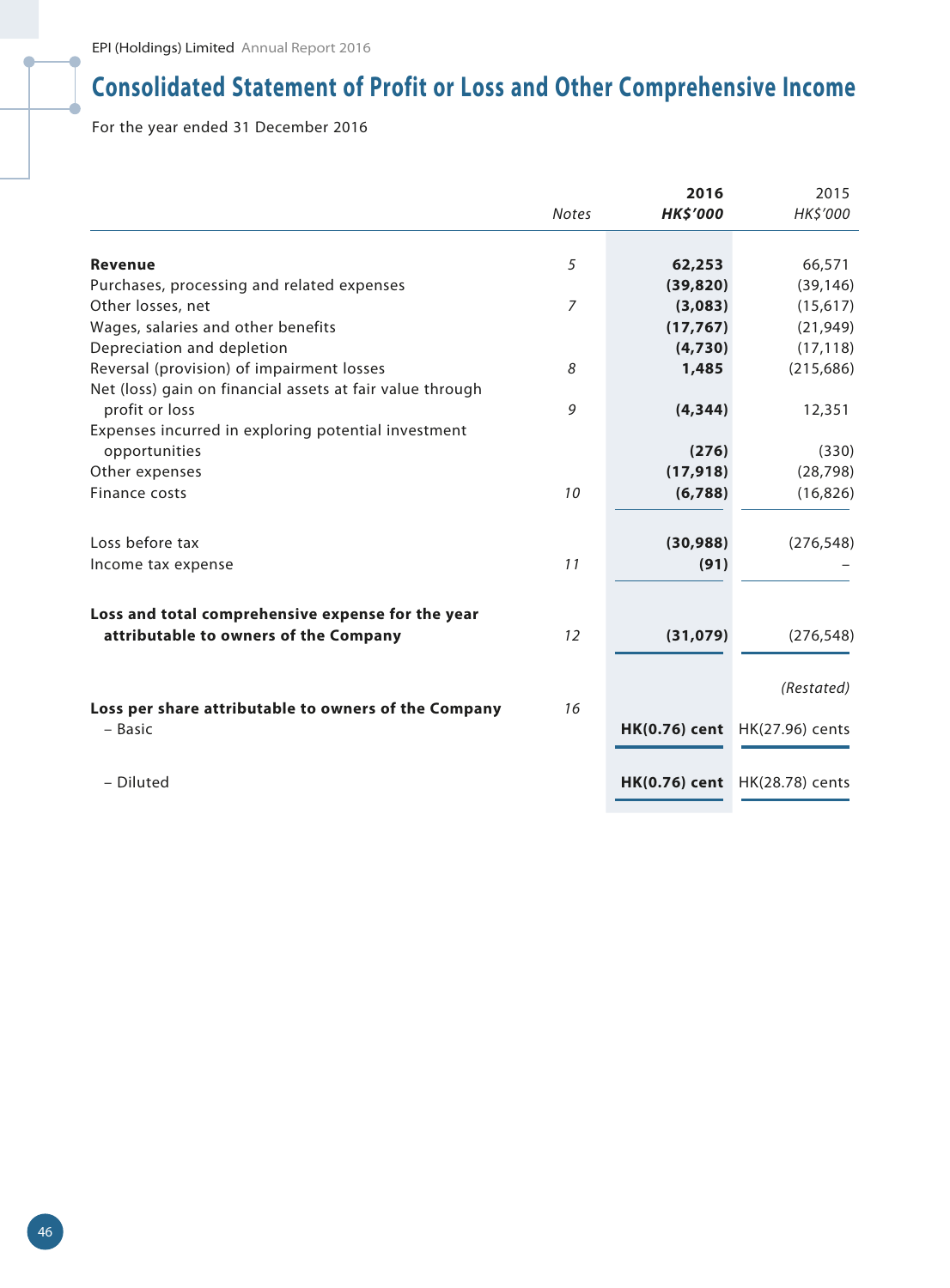# **Consolidated Statement of Financial Position**

At 31 December 2016

|                                                       |              | 2016            | 2015      |
|-------------------------------------------------------|--------------|-----------------|-----------|
|                                                       | <b>Notes</b> | <b>HK\$'000</b> | HK\$'000  |
| <b>Non-current assets</b>                             |              |                 |           |
| Exploration and evaluation assets                     | 17           |                 |           |
| Property, plant and equipment                         | 18           | 38,184          | 38,723    |
| Other tax recoverables                                | 19           | 4,431           | 7,721     |
|                                                       |              |                 |           |
| Total non-current assets                              |              | 42,615          | 46,444    |
| <b>Current assets</b>                                 |              |                 |           |
| Trade and other receivables and prepayments           | 20           | 11,996          | 26,864    |
| Loan receivables                                      | 21           | 102,000         |           |
| Other tax recoverables                                | 19           | 1,465           | 6,365     |
| Financial assets at fair value through profit or loss | 22           | 27,454          | 62        |
| Bank balances and cash                                | 23           | 182,204         | 13,168    |
| Total current assets                                  |              |                 | 46,459    |
|                                                       |              | 325,119         |           |
| <b>Current liabilities</b>                            |              |                 |           |
| Trade and other payables                              | 24           | 21,801          | 34,028    |
| Income tax payable                                    |              | 91              |           |
| <b>Borrowings</b>                                     | 25           |                 | 74,600    |
| <b>Total current liabilities</b>                      |              | 21,892          |           |
|                                                       |              |                 | 108,628   |
| <b>Net current assets (liabilities)</b>               |              | 303,227         | (62, 169) |
|                                                       |              |                 |           |
| <b>Total assets less current liabilities</b>          |              | 345,842         | (15, 725) |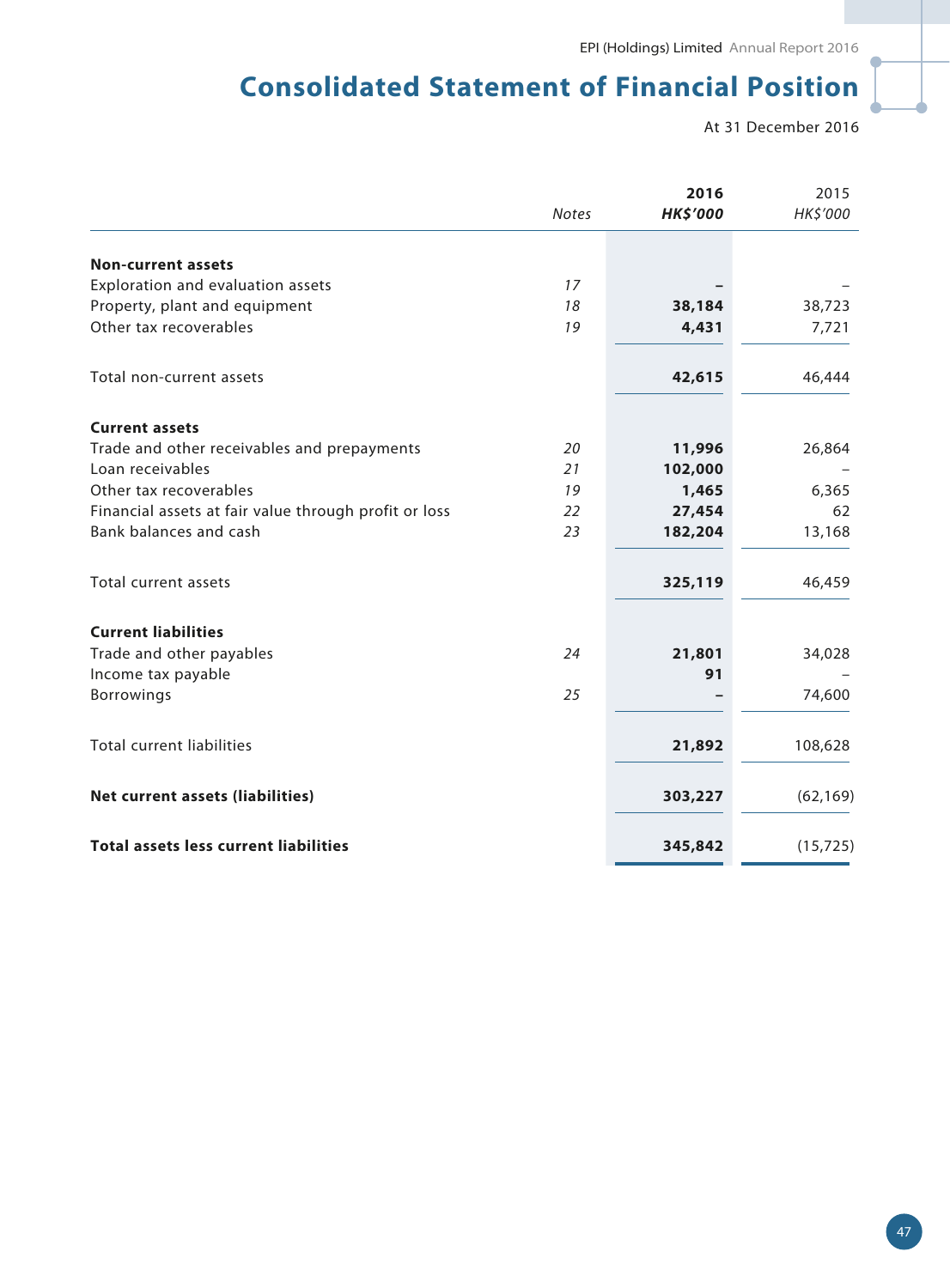# **Consolidated Statement of Financial Position**

At 31 December 2016

|                                                     | <b>Notes</b> | 2016<br><b>HK\$'000</b> | 2015<br>HK\$'000 |
|-----------------------------------------------------|--------------|-------------------------|------------------|
| <b>Capital and reserves</b>                         |              |                         |                  |
| Share capital                                       | 27           | 43,671                  | 7,279            |
| Reserves                                            |              | 302,171                 | (132, 204)       |
| <b>Total equity (capital deficiency)</b>            |              | 345,842                 | (124, 925)       |
| <b>Non-current liabilities</b><br><b>Borrowings</b> | 25           | -                       | 109,200          |
|                                                     |              | 345,842                 | (15, 725)        |

The consolidated financial statements on pages 46 to 109 together with the Company's statement of financial position set out in Note 37 to the consolidated financial statements were approved and authorised for issue by the Board of Directors on 30 March 2017 and are signed on its behalf by:

> **Suen Cho Hung, Paul Sue Ka Lok** *Director Director*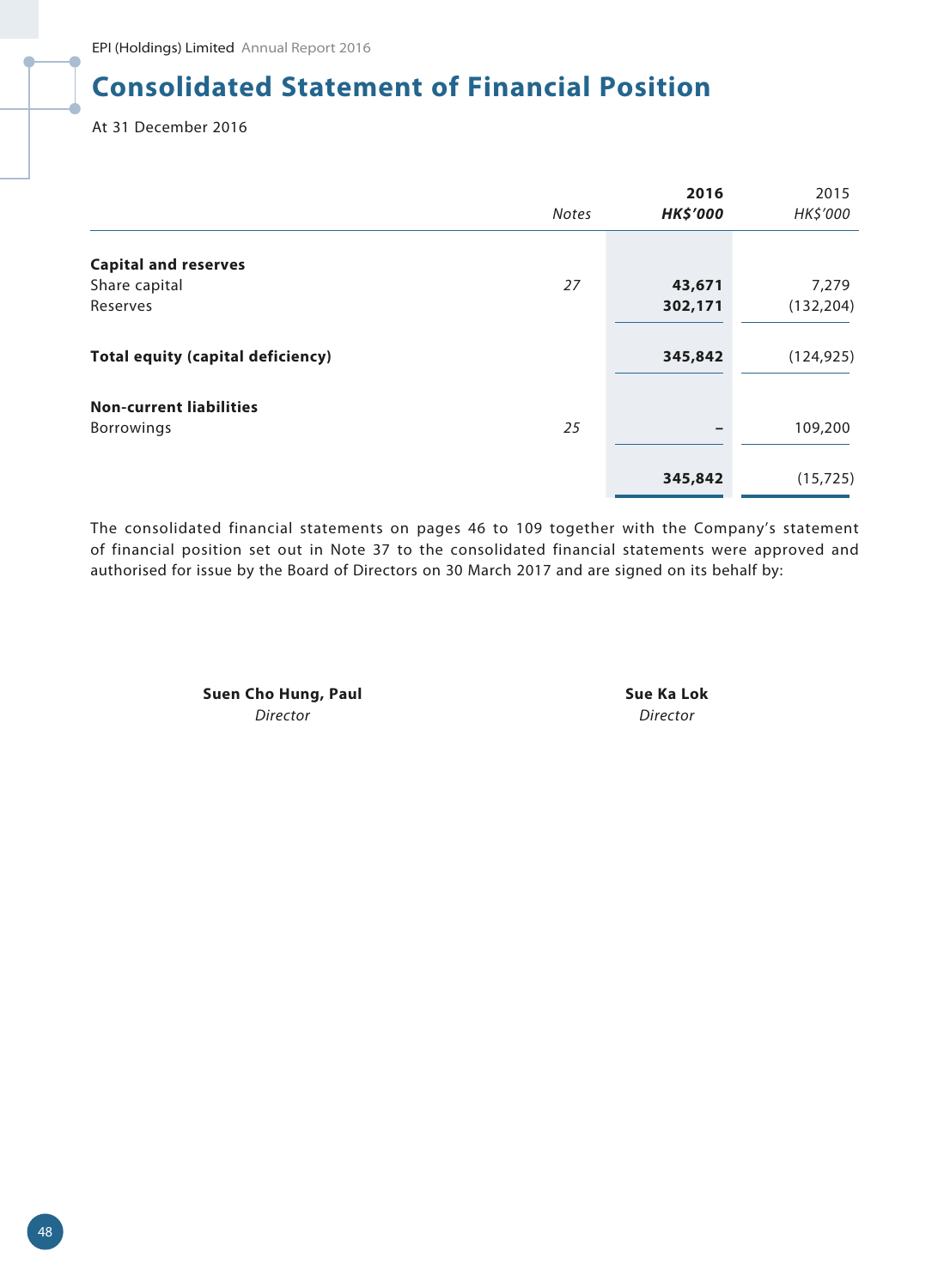# **Consolidated Statement of Changes in Equity**

For the year ended 31 December 2016

|                                                                                               | Attributable to owners of the Company      |                                            |                                                                    |                                            |                                                  |                                 |
|-----------------------------------------------------------------------------------------------|--------------------------------------------|--------------------------------------------|--------------------------------------------------------------------|--------------------------------------------|--------------------------------------------------|---------------------------------|
|                                                                                               | <b>Share</b><br>capital<br><b>HK\$'000</b> | <b>Share</b><br>premium<br><b>HK\$'000</b> | Contributed<br>surplus<br>reserve<br><b>HK\$'000</b><br>(Note (i)) | <b>Share</b><br>reserve<br><b>HK\$'000</b> | options Accumulated<br>losses<br><b>HK\$'000</b> | <b>Total</b><br><b>HK\$'000</b> |
| At 1 January 2015                                                                             | 485,236                                    | 4,181,798                                  | 60,322                                                             | 125,826                                    | (4,822,497)                                      | 30,685                          |
| Loss and total comprehensive expense<br>for the year                                          |                                            |                                            |                                                                    |                                            | (276, 548)                                       | (276, 548)                      |
| Share consolidation<br>Capital reorganisation (Note (i))                                      | (480, 383)                                 | (4, 181, 798)                              | 480,383<br>(540, 705)                                              |                                            | 4,722,503                                        |                                 |
| Share consolidation and capital<br>reorganisation expenses<br>Issue of shares upon open offer |                                            | (387)                                      |                                                                    |                                            |                                                  | (387)                           |
| (Note (ii))<br>Transaction costs attributable to issue                                        | 2,426                                      | 118,883                                    |                                                                    |                                            |                                                  | 121,309                         |
| of shares upon open offer<br>Recognition of equity-settled share-                             |                                            | (2, 546)                                   |                                                                    |                                            |                                                  | (2, 546)                        |
| based payments                                                                                |                                            |                                            |                                                                    | 2,562                                      |                                                  | 2,562                           |
| At 31 December 2015                                                                           | 7,279                                      | 115,950                                    | $\overline{\phantom{0}}$                                           | 128,388                                    | (376, 542)                                       | (124, 925)                      |
| Loss and total comprehensive expense<br>for the year                                          |                                            |                                            |                                                                    |                                            | (31,079)                                         | (31,079)                        |
| Issue of shares upon rights issue<br>(Note (iii))                                             | 36,392                                     | 473,105                                    |                                                                    |                                            |                                                  | 509,497                         |
| Transaction costs attributable to issue<br>of shares upon rights issue (Note (iii))           |                                            | (7,651)                                    |                                                                    |                                            |                                                  | (7,651)                         |
| At 31 December 2016                                                                           | 43,671                                     | 581,404                                    |                                                                    | 128,388                                    | (407, 621)                                       | 345,842                         |

*Notes:*

- *(i)* The contributed surplus reserve represents the credit arising from the capital reduction in 2006 and the credit transferred from the share premium account of the Company together with the application to set off the accumulated losses of the Company in May 2015 (Note 27 (i)).
- *(ii)* During the year ended 31 December 2015, the Company completed an open offer by which a total of 242,617,879 shares of the Company were issued. Details of the open offer are set out in Note 27 (ii).
- *(iii)* During the year ended 31 December 2016, the Company completed a rights issue by which a total of 3,639,268,185 shares of the Company were issued. Details of the rights issue are set out in Note 27 (iii).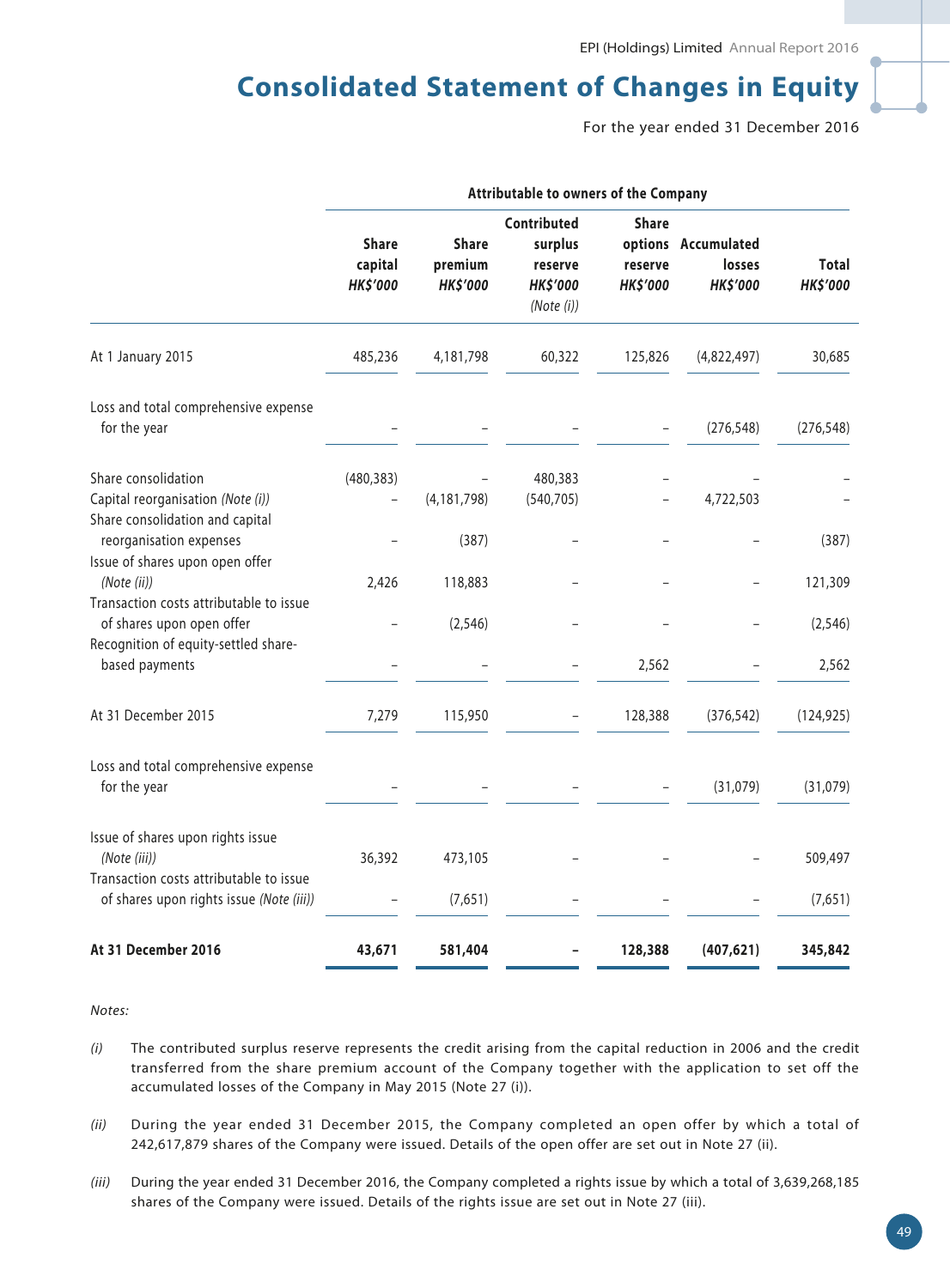# **Consolidated Statement of Cash Flows**

For the year ended 31 December 2016

|                                                                   | <b>Notes</b> | 2016<br><b>HK\$'000</b> | 2015<br>HK\$'000 |
|-------------------------------------------------------------------|--------------|-------------------------|------------------|
| <b>Cash flows from operating activities</b>                       |              |                         |                  |
| Loss before tax                                                   |              | (30, 988)               | (276, 548)       |
| Adjustments for:                                                  |              |                         |                  |
| Depreciation and depletion of property, plant and                 |              |                         |                  |
| equipment                                                         |              | 4,730                   | 17,118           |
| Provision of impairment loss of exploration and evaluation        |              |                         |                  |
| assets                                                            | 8            |                         | 115,222          |
| (Reversal) provision of impairment loss of property, plant        |              |                         |                  |
| and equipment                                                     | 8            | (2, 282)                | 91,093           |
| Provision of impairment loss of other tax recoverables            | 8            | 797                     | 1,571            |
| Provision of impairment loss of other receivables                 | 8            |                         | 7,800            |
| Loss on disposal of property, plant and equipment                 |              | 16                      |                  |
| Net loss (gain) on financial assets at fair value through         |              |                         |                  |
| profit or loss                                                    | 9            | 4,344                   | (12, 351)        |
| Bank and other interest income                                    |              | (57)                    | (234)            |
| Interest expense                                                  |              | 6,788                   | 16,769           |
| Equity-settled share-based payment expense                        | 28           |                         | 2,562            |
|                                                                   |              |                         |                  |
| Operating cash flows before movements in working capital          |              | (16, 652)               | (36,998)         |
| Decrease in trade and other receivables and prepayments           |              | 14,924                  | 11,370           |
| Decrease in other tax recoverables                                |              | 7,393                   | 18,046           |
| Decrease in trade and other payables                              |              | (10, 644)               | (9,993)          |
| Increase in loan receivables                                      |              | (102,000)               |                  |
| Increase in financial assets at fair value through profit or loss |              | (31, 736)               |                  |
|                                                                   |              |                         |                  |
| Net cash outflow from operating activities                        |              | (138, 715)              | (17, 575)        |
|                                                                   |              |                         |                  |
| <b>Cash flows from investing activities</b>                       |              |                         |                  |
| Purchase of property, plant and equipment                         |              | (1, 925)                | (8, 512)         |
| Bank and other interest received                                  |              | 1                       | 234              |
| Net cash outflow from investing activities                        |              | (1,924)                 | (8, 278)         |
|                                                                   |              |                         |                  |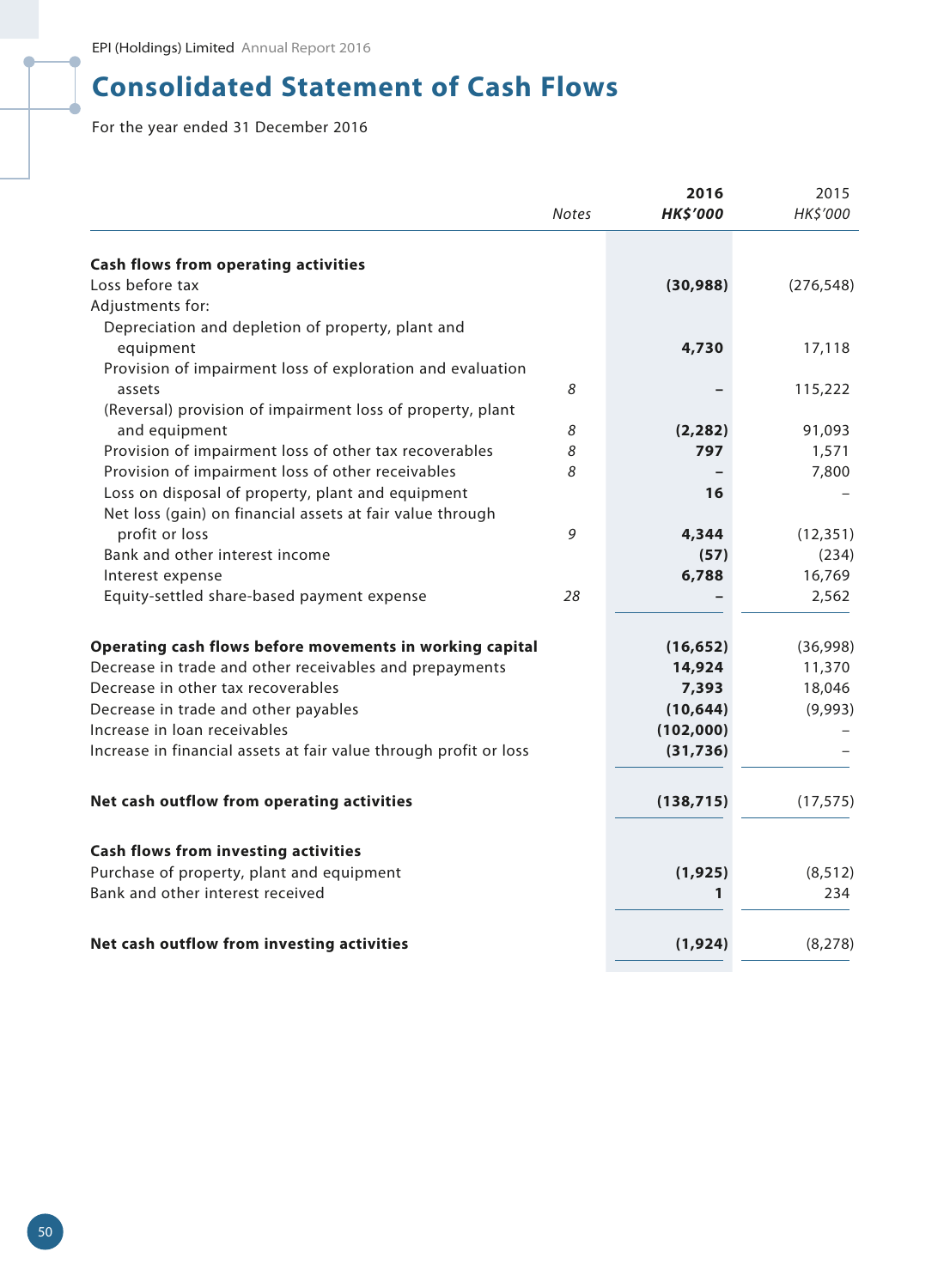# **Consolidated Statement of Cash Flows**

For the year ended 31 December 2016

|                                                                                        |              | 2016            | 2015      |
|----------------------------------------------------------------------------------------|--------------|-----------------|-----------|
|                                                                                        | <b>Notes</b> | <b>HK\$'000</b> | HK\$'000  |
|                                                                                        |              |                 |           |
| <b>Cash flows from financing activities</b>                                            |              |                 |           |
| Other loans raised                                                                     | 25           |                 | 20,000    |
| Repayment of borrowings                                                                | 25           | (183, 800)      | (54,600)  |
| Proceeds from issue of shares                                                          | 27           | 509,497         | 121,309   |
| Transaction costs attributable to issue of shares                                      | 27           | (7,651)         | (2, 546)  |
| Expenses of share consolidation and capital reorganisation                             |              |                 | (387)     |
| Redemption of convertible notes                                                        |              |                 | (60,000)  |
| Interest paid                                                                          |              | (8, 371)        | (13, 320) |
| Net cash inflow from financing activities                                              |              | 309,675         | 10,456    |
| Net increase (decrease) in cash and cash equivalents                                   |              | 169,036         | (15, 397) |
| Cash and cash equivalents at beginning of the year                                     |              | 13,168          | 28,565    |
| Cash and cash equivalents at end of the year, represented<br>by bank balances and cash |              | 182,204         | 13,168    |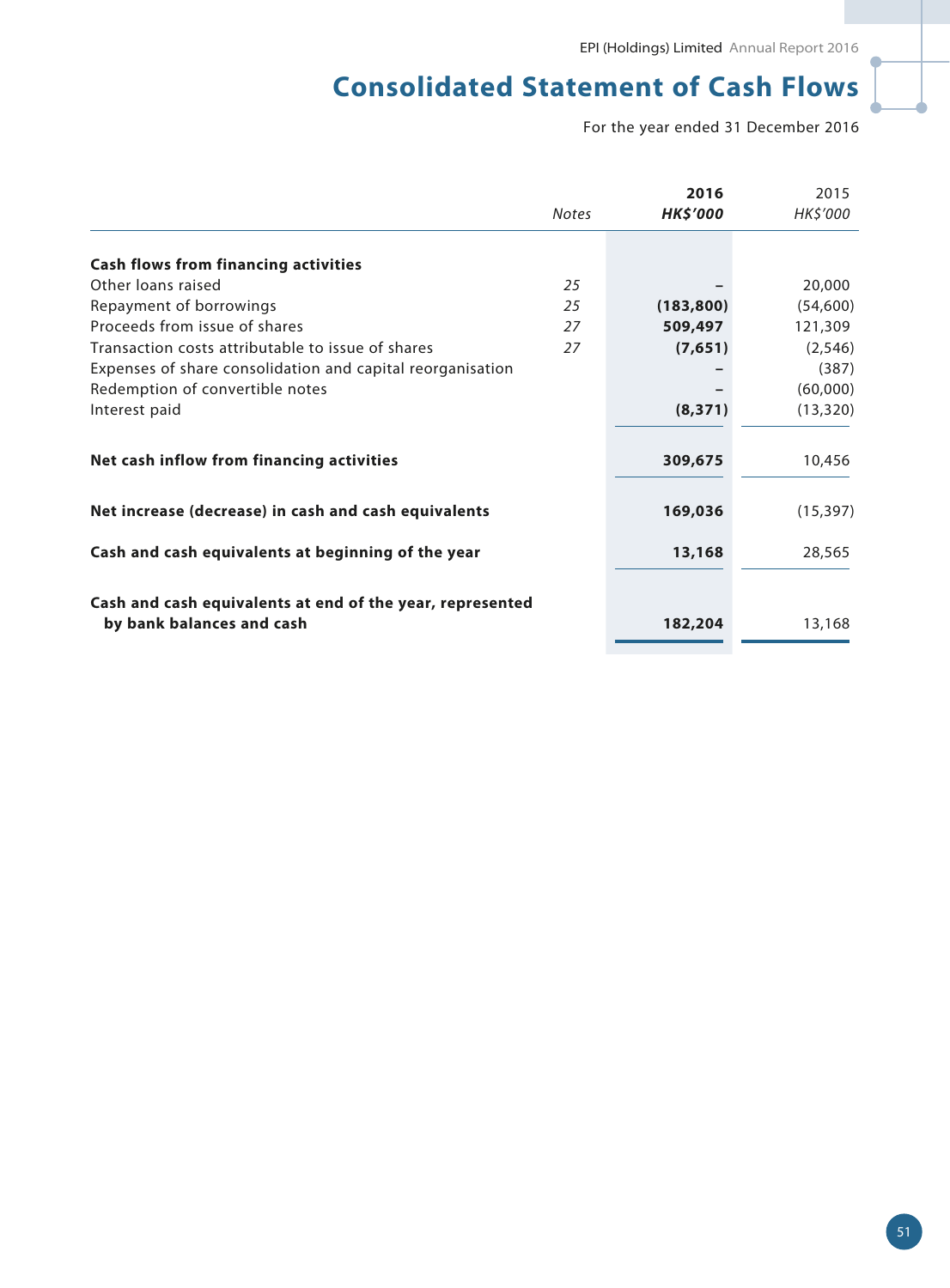For the year ended 31 December 2016

### **1. GENERAL**

The Company is a public limited company incorporated in Bermuda and its shares are listed on the Main Board of The Stock Exchange of Hong Kong Limited (the "Stock Exchange"). The address of the registered office of the Company is located at Clarendon House, 2 Church Street, Hamilton HM11, Bermuda. The address of the principal place of business of the Company is Room 1108-09, 11/F, Harbour Centre, 25 Harbour Road, Wanchai, Hong Kong.

The Company is an investment holding company. The principal activities of its subsidiaries are set out in Note 36.

In November 2016, the directors of the Company determined that the functional currency of the Company has changed from United States dollars ("US\$") to Hong Kong dollars ("HK\$") as the Company's source of income and funds are primarily transacted in HK\$, which is also adopted as the Group's presentation currency in the preparation of the consolidated financial statements.

### **2. APPLICATION OF NEW AND AMENDMENTS TO HONG KONG FINANCIAL REPORTING STANDARDS ("HKFRSs")**

#### **Amendments to HKFRSs that are mandatorily effective for the current year**

The Group has applied the following amendments to HKFRSs issued by the Hong Kong Institute of Certified Public Accountants ("HKICPA") for the first time in the current year:

| Amendments to HKAS 1    | Disclosure initiative                                        |
|-------------------------|--------------------------------------------------------------|
| Amendments to HKAS 16   | Clarification of acceptable methods of depreciation and      |
| and HKAS 38             | amortisation                                                 |
| Amendments to HKAS 16   | Agriculture: Bearer plants                                   |
| and HKAS 41             |                                                              |
| Amendments to HKAS 27   | Equity method in separate financial statements               |
| Amendments to HKFRS 10, | Investment entities: Applying the consolidation exception    |
| HKFRS 12 and HKAS 28    |                                                              |
| Amendments to HKFRS 11  | Accounting for acquisitions of interests in joint operations |
| Amendments to HKFRSs    | Annual improvements to HKFRSs 2012 - 2014 cycle              |

The application of the above amendments to HKFRSs in the current year has had no material impact on the Group's financial performance and position for the current and prior years and/or the disclosures set out in these consolidated financial statements.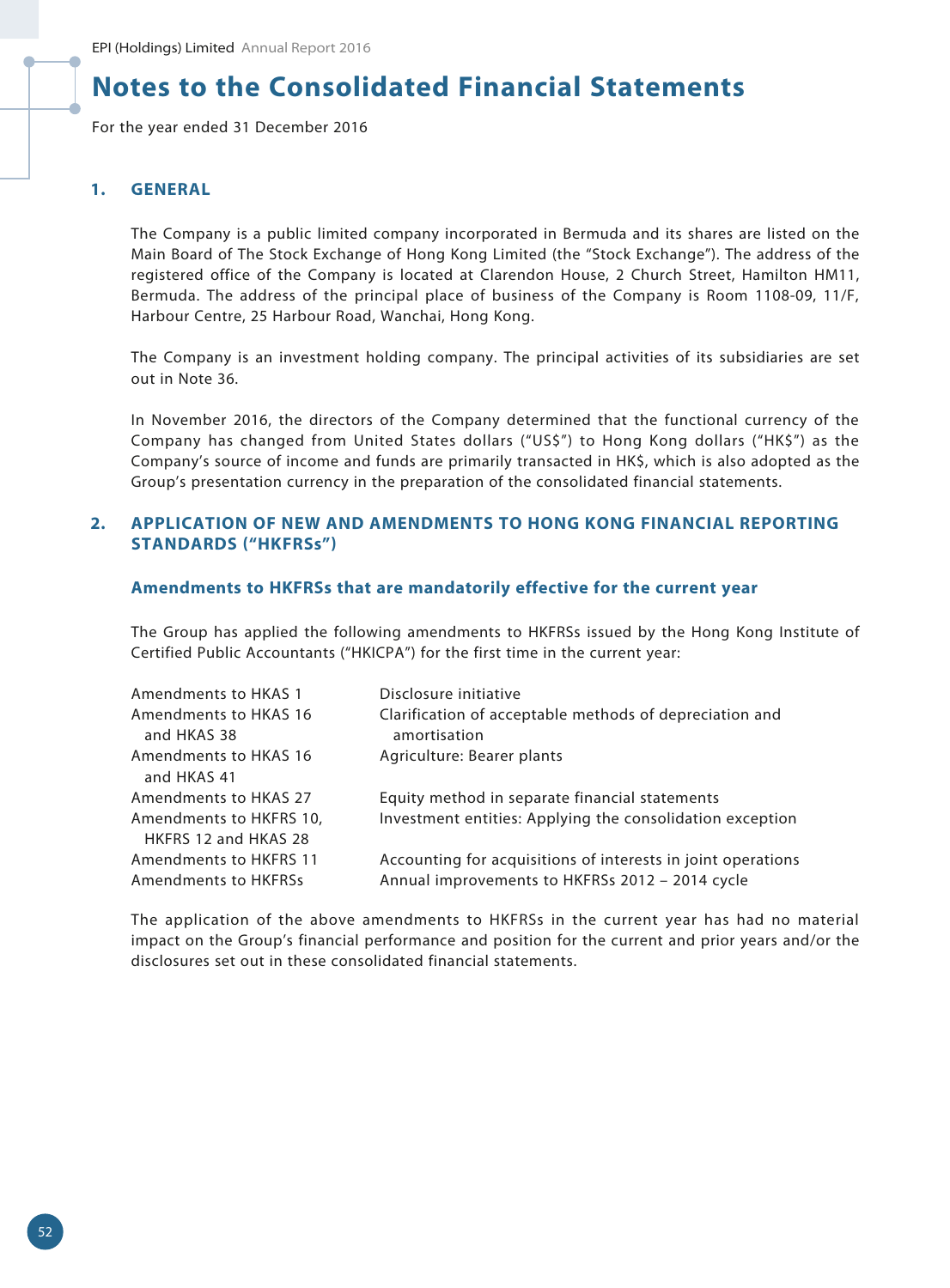For the year ended 31 December 2016

# **2. APPLICATION OF NEW AND AMENDMENTS TO HONG KONG FINANCIAL REPORTING STANDARDS ("HKFRSs") (continued)**

#### **New and amendments to HKFRSs in issue but not yet effective**

The Group has not early applied the following new and amendments to HKFRSs that have been issued but are not yet effective:

| <b>HKFRS 9</b>                        | Financial instruments <sup>1</sup>                                                                    |
|---------------------------------------|-------------------------------------------------------------------------------------------------------|
| HKFRS 15                              | Revenue from contracts with customers and the related<br>amendements <sup>1</sup>                     |
|                                       |                                                                                                       |
| HKFRS 16                              | Leases $2$                                                                                            |
| Amendments to HKAS 7                  | Disclosure initiative <sup>4</sup>                                                                    |
| Amendments to HKAS 12                 | Recognition of deferred tax assets for unrealised losses <sup>4</sup>                                 |
| <b>Amendments to HKFRS 2</b>          | Classification and measurement of share-based payment<br>transactions <sup>1</sup>                    |
| Amendments to HKFRS 4                 | Applying HKFRS 9 "Financial instruments" with HKFRS 4 "Insurance<br>contracts"                        |
| Amendments to HKFRS 10 and<br>HKAS 28 | Sale or contribution of assets between an investor and<br>its associate or joint venture <sup>3</sup> |
| <b>Amendments to HKFRSs</b>           | Annual improvements to HKFRSs 2014 - 2016 cycle <sup>1</sup>                                          |

- <sup>1</sup> Effective for annual periods beginning on or after 1 January 2018.
- <sup>2</sup> Effective for annual periods beginning on or after 1 January 2019.
- <sup>3</sup> Effective for annual periods beginning on or after a date to be determined.
- <sup>4</sup> Effective for annual periods beginning on or after 1 January 2017.

### **HKFRS 9 "Financial instruments"**

HKFRS 9 introduces new requirements for the classification and measurement of financial assets, financial liabilities, general hedge accounting and impairment requirements for financial assets.

Key requirements of HKFRS 9:

• All recognised financial assets that are within the scope of HKFRS 9 are subsequently measured at amortised cost or fair value. Specifically, debt investments that are held within a business model whose objective is to collect the contractual cash flows, and that have contractual cash flows that are solely payments of principal and interest on the principal outstanding are generally measured at amortised cost at the end of subsequent accounting periods. Debt instruments that are held within a business model whose objective is achieved both by collecting contractual cash flows and selling financial assets, and that have contractual terms that give rise on specified dates to cash flows that are solely payments of principal and interest on the principal amount outstanding, are generally measured at fair value through other comprehensive income. All other debt investments and equity investments are measured at their fair value at the end of subsequent accounting periods. In addition, under HKFRS 9, entities may make an irrevocable election to present subsequent changes in the fair value of an equity investment (that is not held for trading) in other comprehensive income, with only dividend income generally recognised in profit or loss.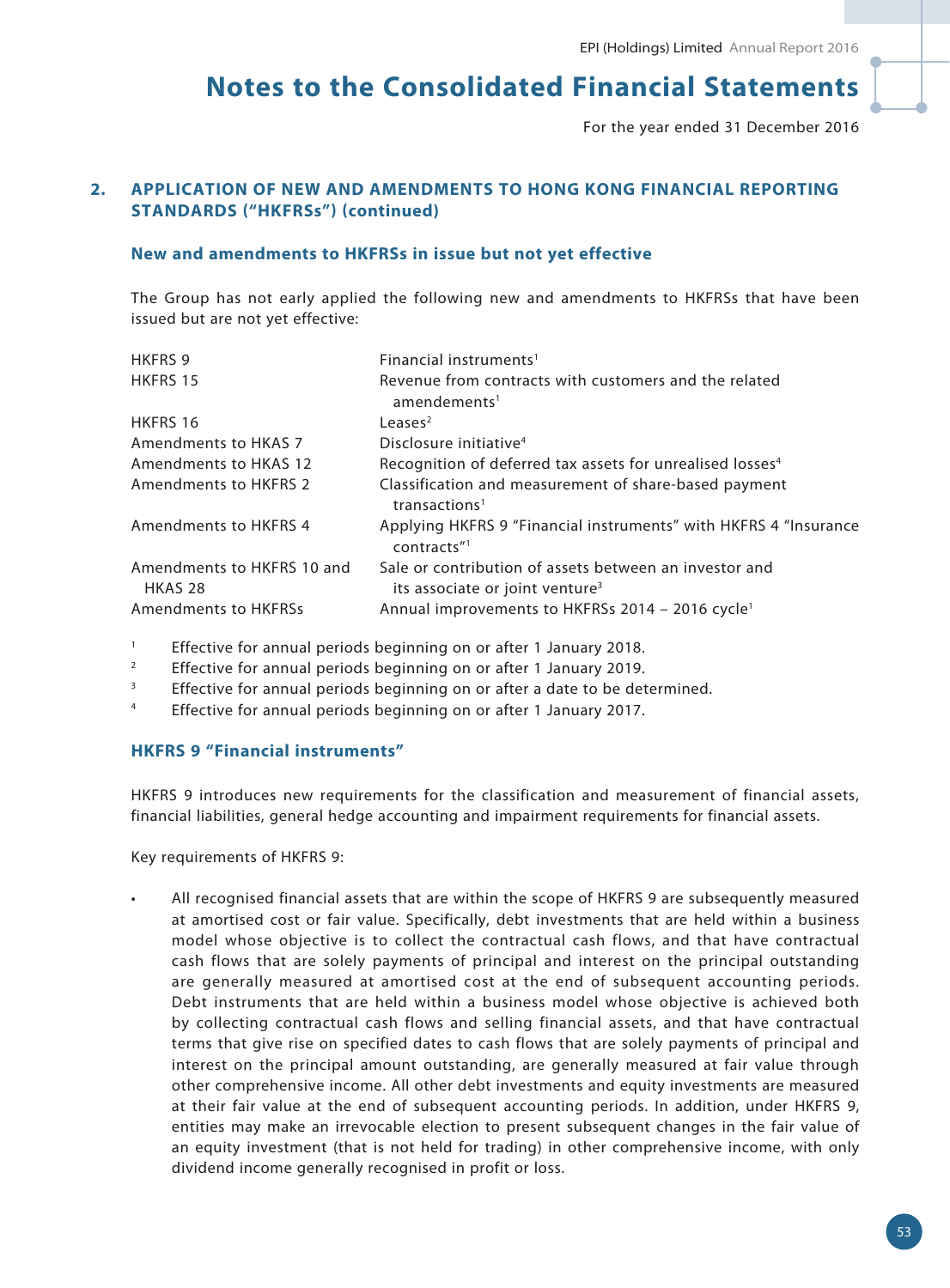For the year ended 31 December 2016

# **2. APPLICATION OF NEW AND AMENDMENTS TO HONG KONG FINANCIAL REPORTING STANDARDS ("HKFRSs") (continued)**

### **HKFRS 9 "Financial instruments" (continued)**

- With regard to the measurement of financial liabilities designated as at fair value through profit or loss, HKFRS 9 requires that the amount of change in the fair value of the financial liability that is attributable to changes in the credit risk of that liability is presented in other comprehensive income, unless the recognition of the effects of changes in the liability's credit risk in other comprehensive income would create or enlarge an accounting mismatch in profit or loss. Changes in fair value attributable to a financial liability's credit risk are not subsequently reclassified to profit or loss. Under HKAS 39, the entire amount of the change in the fair value of the financial liability designated as fair value through profit or loss is presented in profit or loss.
- In relation to the impairment of financial assets, HKFRS 9 requires an expected credit loss model, as opposed to an incurred credit loss model under HKAS 39. The expected credit loss model requires an entity to account for expected credit losses and changes in those expected credit losses at each reporting date to reflect changes in credit risk since initial recognition. In other words, it is no longer necessary for a credit event to have occurred before credit losses are recognised.
- The new general hedge accounting requirements retain the three types of hedge accounting mechanisms currently available in HKAS 39. Under HKFRS 9, greater flexibility has been introduced to the types of transactions eligible for hedge accounting, specifically broadening the types of instruments that qualify for hedging instruments and the types of risk components of non-financial items that are eligible for hedge accounting. In addition, the retrospective quantitative effectiveness test has been removed. Enhanced disclosure requirements about an entity's risk management activities have also been introduced.

The directors of the Company anticipate that the application of HKFRS 9 in the future may have a material impact on the classification and measurement of the Group's financial assets. In addition, the excepted credit loss model may result in early provision of credit losses which are not yet incurred in relation to the Group's financial assets measured at amortised cost.

#### **HKFRS 15 "Revenue from contracts with customers"**

HKFRS 15 was issued which establishes a single comprehensive model for entities to use in accounting for revenue arising from contracts with customers. HKFRS 15 will supersede the current revenue recognition guidance including HKAS 18 "Revenue", HKAS 11 "Construction contracts" and the related interpretations when it becomes effective.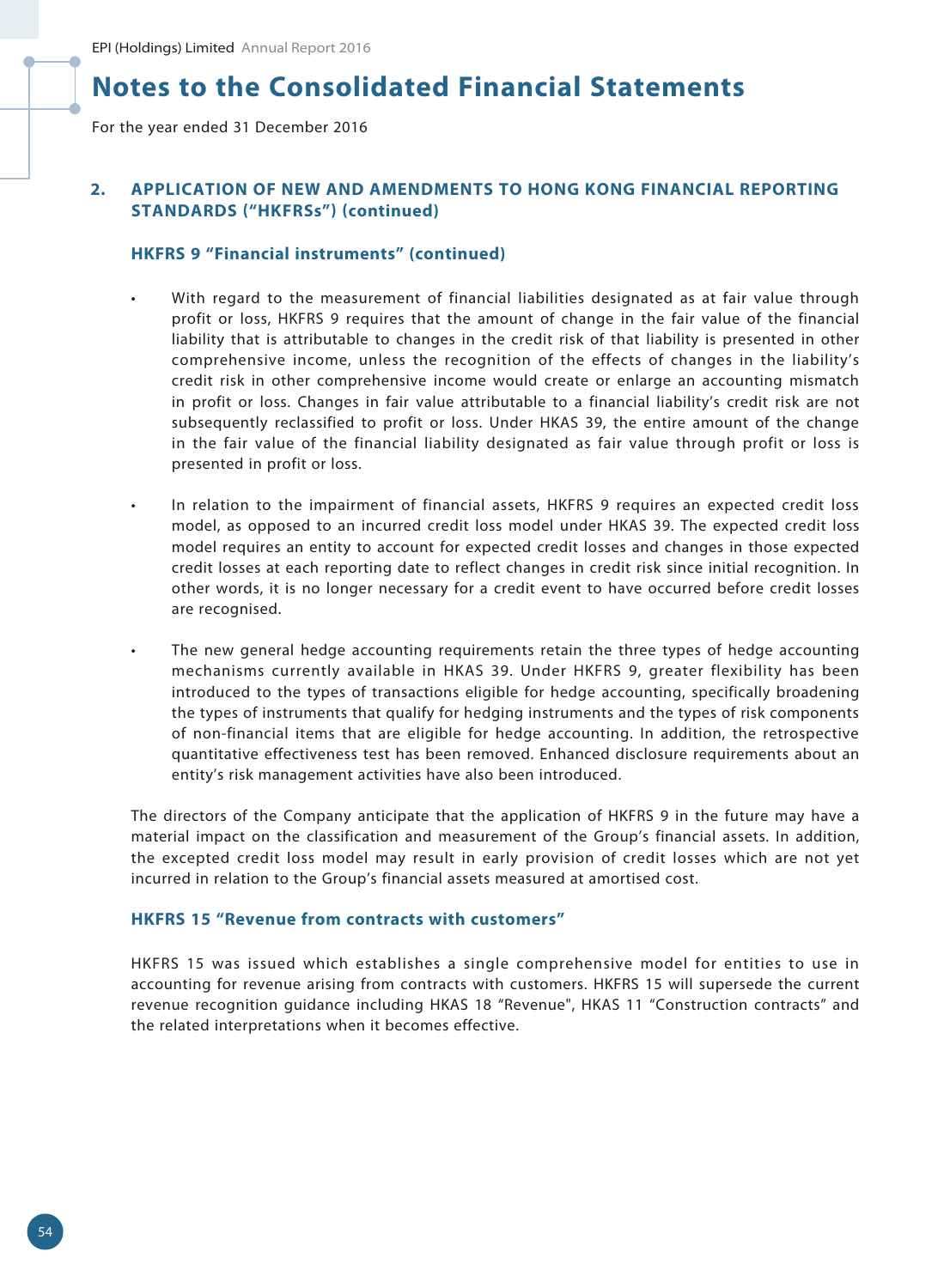For the year ended 31 December 2016

# **2. APPLICATION OF NEW AND AMENDMENTS TO HONG KONG FINANCIAL REPORTING STANDARDS ("HKFRSs") (continued)**

### **HKFRS 15 "Revenue from contracts with customers" (continued)**

The core principle of HKFRS 15 is that an entity should recognise revenue to depict the transfer of promised goods or services to customers in an amount that reflects the consideration to which the entity expects to be entitled in exchange for those goods or services. Specifically, the standard introduces a 5-step approach to revenue recognition:

- Step 1: Identify the contract(s) with a customer
- Step 2: Identify the performance obligations in the contract
- Step 3: Determine the transaction price
- Step 4: Allocate the transaction price to the performance obligations in the contract
- Step 5: Recognise revenue when (or as) the entity satisfies a performance obligation

Under HKFRS 15, an entity recognises revenue when (or as) a performance obligation is satisfied, i.e. when 'control' of the goods or services underlying the particular performance obligation is transferred to the customer. Far more prescriptive guidance has been added in HKFRS 15 to deal with specific scenarios. Furthermore, extensive disclosures are required by HKFRS 15.

In 2016, the HKICPA issued Clarifications to HKFRS 15 in relation to the identification of performance obligations, principal versus agent considerations, as well as licensing application guidance.

The directors of the Company anticipate that the application of HKFRS 15 in the future may result in more disclosures, however, the directors of the Company do not anticipate that the application of HKFRS 15 will have a material impact in the timing and amounts of revenue recognised in the respective reporting periods.

### **HKFRS 16 "Leases"**

HKFRS 16 introduces a comprehensive model for the identification of lease arrangements and accounting treatments for both lessors and lessees. HKFRS 16 will supersede HKAS 17 "Leases" and the related interpretations when it becomes effective.

HKFRS 16 distinguishes lease and service contracts on the basis of whether an identified asset is controlled by a customer. Distinctions of operating leases and finance leases are removed for lessee accounting, and is replaced by a model where a right-of-use asset and a corresponding liability have to be recognised for all leases by lessees, except for short-term leases and leases of low value assets.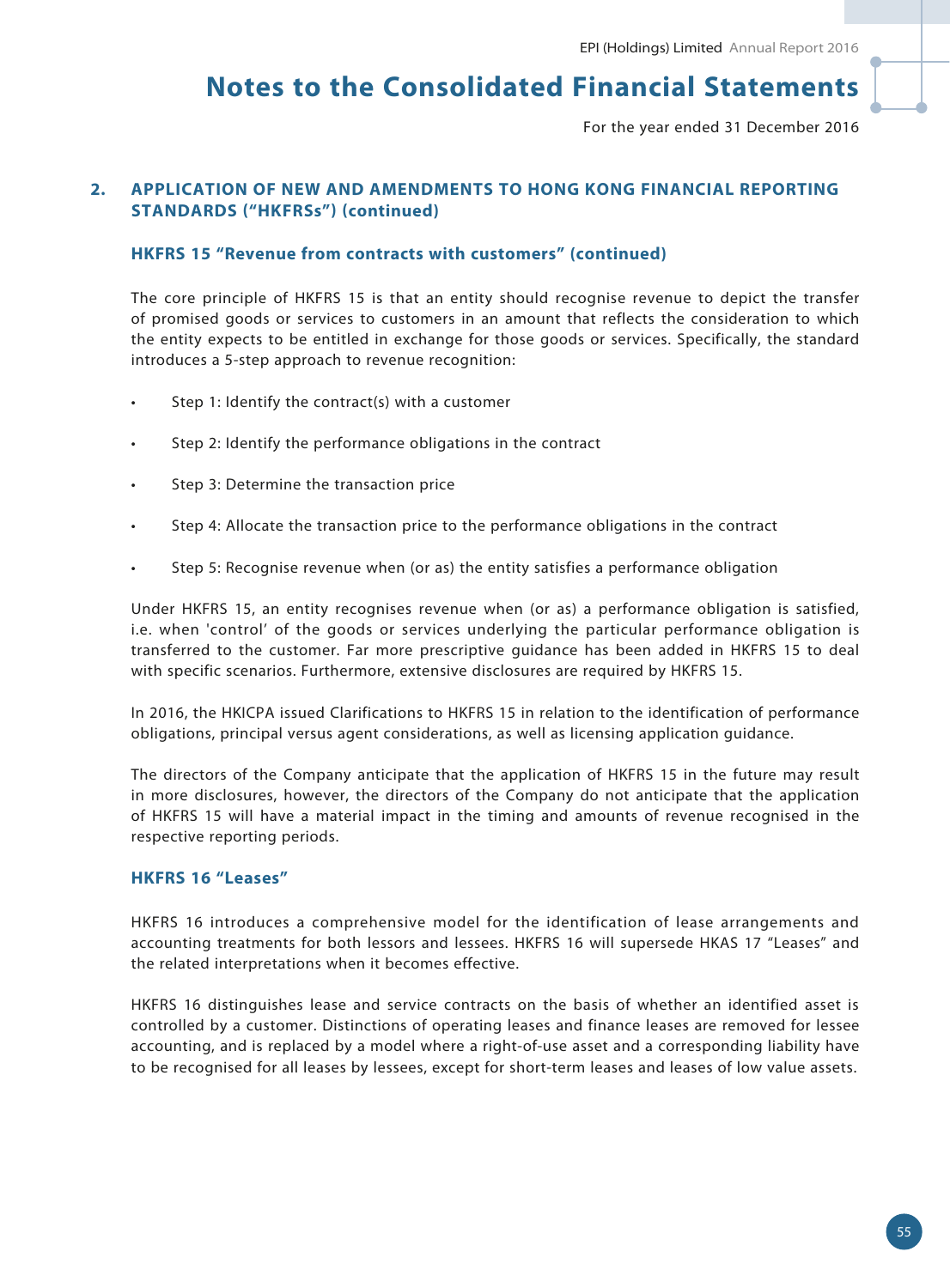For the year ended 31 December 2016

# **2. APPLICATION OF NEW AND AMENDMENTS TO HONG KONG FINANCIAL REPORTING STANDARDS ("HKFRSs") (continued)**

#### **HKFRS 16 "Leases" (continued)**

The right-of-use asset is initially measured at cost and subsequently measured at cost (subject to certain exceptions) less accumulated depreciation and impairment losses, adjusted for any remeasurement of the lease liability. The lease liability is initially measured at the present value of the lease payments that are not paid at that date. Subsequently, the lease liability is adjusted for interest and lease payments, as well as the impact of lease modifications, amongst others. For the classification of cash flows, operating lease payments are presented as operating cash flows. Under HKFRS 16, lease payments in relation to lease liability will be allocated into a principal and an interest portion which will be presented as financing cash flows.

Under HKAS 17, the Group shall recognise an asset and a related finance lease liability for finance lease arrangement and prepaid lease payments for leasehold lands where the Group is a lessee. The application of HKFRS 16 may result in potential changes in classification of these assets depending on whether the Group presents right-of-use assets separately or within the same line item at which the corresponding underlying assets would be presented if they were owned.

In contrast to lessee accounting, HKFRS 16 substantially carries forward the lessor accounting requirements in HKAS 17, and continues to require a lessor to classify a lease either as an operating lease or a finance lease.

Furthermore, extensive disclosures are required by HKFRS 16.

As at 31 December 2016, the Group has non-cancellable operating lease commitments of HK\$1,911,000 as disclosed in Note 31. A preliminary assessment indicates that these arrangements will meet the definition of a lease under HKFRS 16, and hence the Group will recognise a right-of-use asset and a corresponding liability in respect of all these leases unless they qualify for low value or short-term leases upon the application of HKFRS 16. In addition, the application of new requirements may result in changes in measurement, presentation and disclosure as indicated above. However, it is not practicable to provide a reasonable estimate of the financial effect until the directors of the Company complete a detailed review.

The Directors do not anticipate that the application of the other new and amendments to HKFRSs will have material impact on the results and financial position of the Group.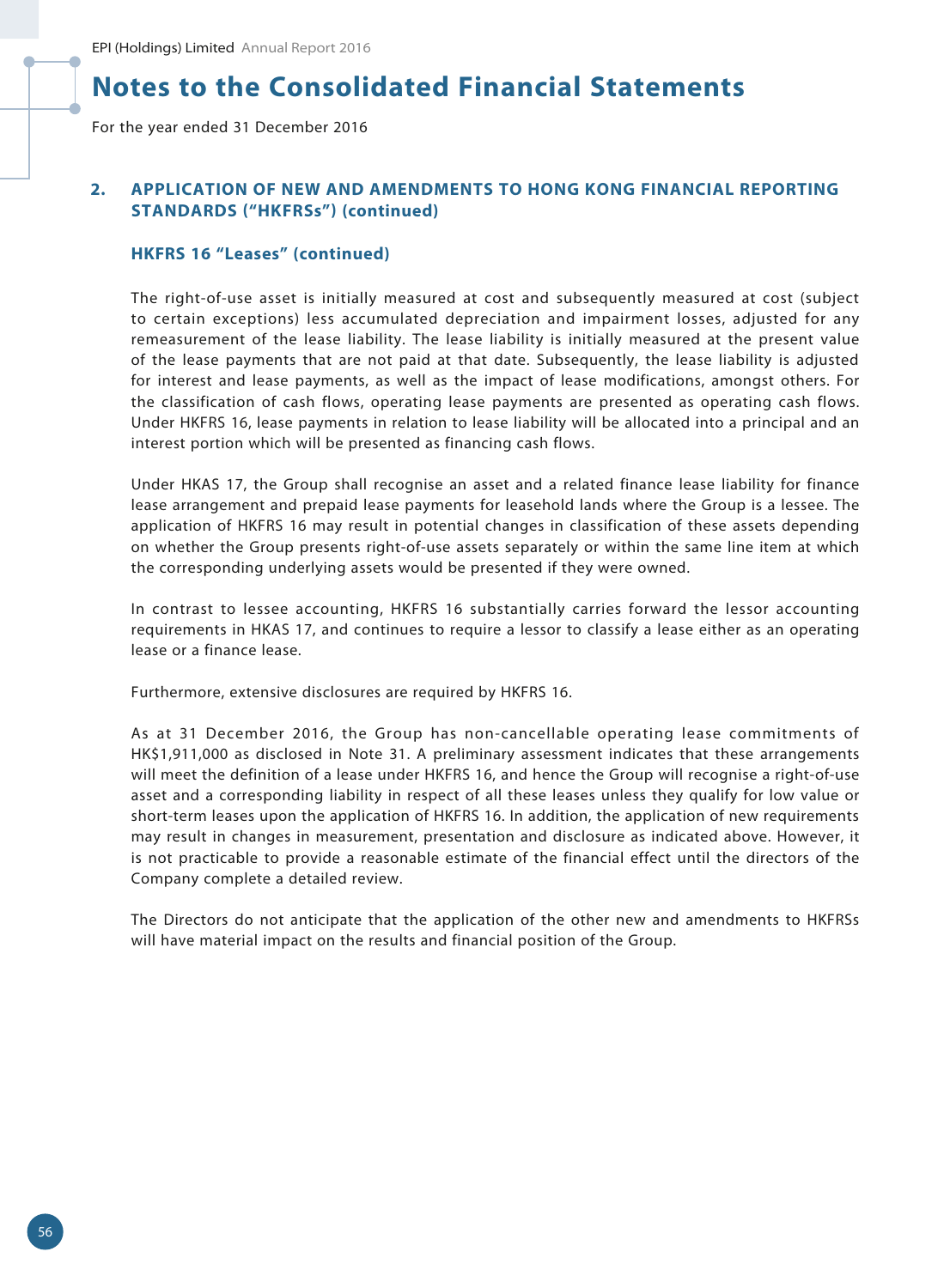For the year ended 31 December 2016

# **3. SIGNIFICANT ACCOUNTING POLICIES**

The consolidated financial statements have been prepared in accordance with HKFRSs issued by the HKICPA. In addition, the consolidated financial statements include applicable disclosures required by the Rules Governing the Listing of Securities on the Stock Exchange (the "Listing Rules") and by the Hong Kong Companies Ordinance ("CO").

The consolidated financial statements have been prepared on the historical cost basis, except for certain financial instruments, which are measured at fair values at the end of each reporting period, as explained in the accounting policies set out below.

Historical cost is generally based on the fair value of the consideration given in exchange for goods and services.

Fair value is the price that would be received to sell an asset or paid to transfer a liability in an orderly transaction between market participants at the measurement date, regardless of whether that price is directly observable or estimated using another valuation technique. In estimating the fair value of an asset or a liability, the Group takes into account the characteristics of the asset or liability if market participants would take those characteristics into account when pricing the asset or liability at the measurement date. Fair value for measurement and/or disclosure purposes in these consolidated financial statements is determined on such a basis, except for share-based payment transactions that are within the scope of HKFRS 2 "Share-based payment", leasing transactions that are within the scope of HKAS 17 "Leases", and measurements that have some similarities to fair value but are not fair value, such as net realisable value in HKAS 2 "Inventories" or value in use in HKAS 36 "Impairment of assets".

A fair value measurement of a non-financial asset takes into account a market participant's ability to generate economic benefits by using the asset in its highest and best use or by selling it to another market participant that would use the asset in its highest and best use.

In addition, for financial reporting purposes, fair value measurements are categorised into Level 1, 2 or 3 based on the degree to which the inputs to the fair value measurements are observable and the significance of the inputs to the fair value measurement in its entirety, which are described as follows:

- Level 1 inputs are quoted prices (unadjusted) in active markets for identical assets or liabilities that the entity can access at the measurement date;
- Level 2 inputs are inputs, other than quoted prices included within Level 1, that are observable for the asset or liability, either directly or indirectly; and
- Level 3 inputs are unobservable inputs for the asset or liability.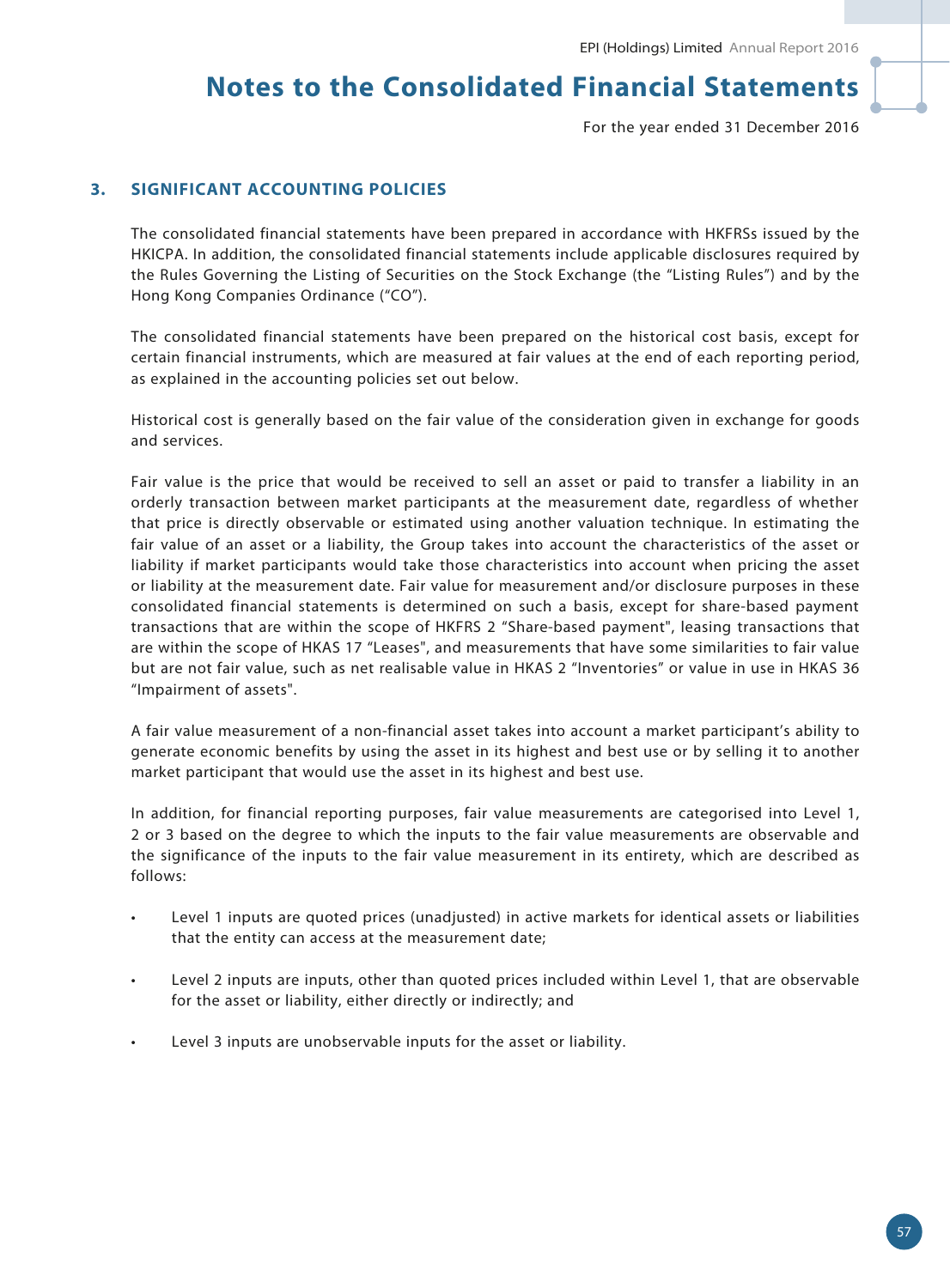For the year ended 31 December 2016

# **3. SIGNIFICANT ACCOUNTING POLICIES (continued)**

The principal accounting policies are set out below:

# **Basis of consolidation**

The consolidated financial statements incorporate the financial statements of the Company and entities controlled by the Company and its subsidiaries. Control is achieved when the Company:

- has power over the investee;
- is exposed, or has rights, to variable returns from its involvement with the investee; and
- has the ability to use its power to affect its returns.

The Group reassesses whether or not it controls an investee if facts and circumstances indicate that there are changes to one or more of the three elements of control listed above.

Consolidation of a subsidiary begins when the Group obtains control over the subsidiary and ceases when the Group loses control of the subsidiary. Specifically, income and expenses of a subsidiary acquired or disposed of during the year are included in the consolidated statement of profit or loss and other comprehensive income from the date the Group gains control until the date when the Group ceases to control the subsidiary.

Where necessary, adjustments are made to the financial statements of subsidiaries to bring their accounting policies in line with the Group's accounting policies.

All intra-group assets and liabilities, equity, income, expenses and cash flows relating to transactions between members of the Group are eliminated in full on consolidation.

# **Investment in joint operations**

A joint operation is a joint arrangement whereby the parties that have joint control of the arrangement have rights to the assets, and obligations for the liabilities, relating to the joint arrangement. Joint control is the contractually agreed sharing of control of an arrangement, which exists only when decisions about the relevant activities require unanimous consent of the parties sharing control.

When a group entity undertakes its activities under joint operations, the Group as a joint operator recognises in relation to its interest in a joint operation:

- its assets, including its share of any assets held jointly;
- its liabilities, including its share of any liabilities incurred jointly;
- its revenue from the sale of its share of the output arising from the joint operation;
- its share of the revenue from the sale of the output by the joint operation; and
- its expenses, including its share of any expenses incurred jointly.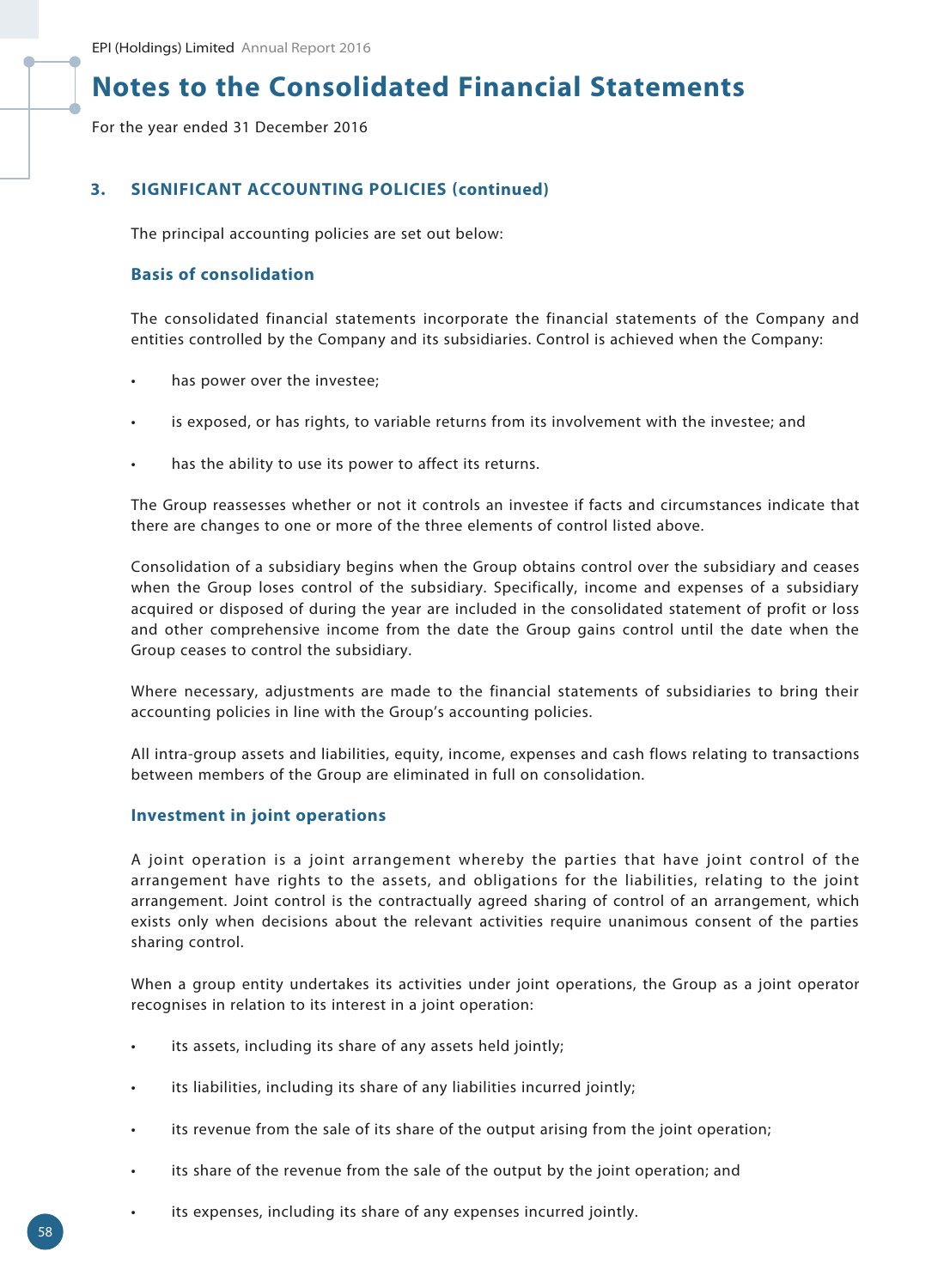For the year ended 31 December 2016

### **3. SIGNIFICANT ACCOUNTING POLICIES (continued)**

#### **Investment in joint operations (continued)**

The Group accounts for the assets, liabilities, revenues and expenses relating to its interest in a joint operation in accordance with the HKFRSs applicable to the particular assets, liabilities, revenues and expenses.

When a group entity transacts with a joint operation in which a group entity is a joint operator (such as a sale or contribution of assets), the Group is considered to be conducting the transaction with the other parties to the joint operation, and gains and losses resulting from the transactions are recognised in the Group's consolidated financial statements only to the extent of other parties' interests in the joint operation.

When a group entity transacts with a joint operation in which a group entity is a joint operator (such as a purchase of assets), the Group does not recognise its share of the gains and losses until it resells those assets to a third party.

#### **Revenue recognition**

Revenue is measured at the fair value of the consideration received or receivable. Revenue is reduced for estimated customer returns, rebates and other similar allowances. The Group bases its estimates of return on historical results, taking into consideration the type of customer, the type of transaction and the specifics of each arrangement.

The Group recognises revenue when the amount of revenue can be reliably measured; when it is probable that future economic benefits will flow to the entity; and when specific criteria have been met for each of the Group's activities, as described below.

#### **Sale of goods**

Revenue from sale of goods is recognised when the goods are delivered and title has passed.

#### **Service income**

Interest income from a financial asset excluding financial assets at fair value through profit or loss is accrued on a time basis, by reference to the principal outstanding and at the effective interest rate applicable, which is the rate that exactly discounts the estimated future cash receipts through the expected life of the financial asset to that asset's net carrying amount on initial recognition.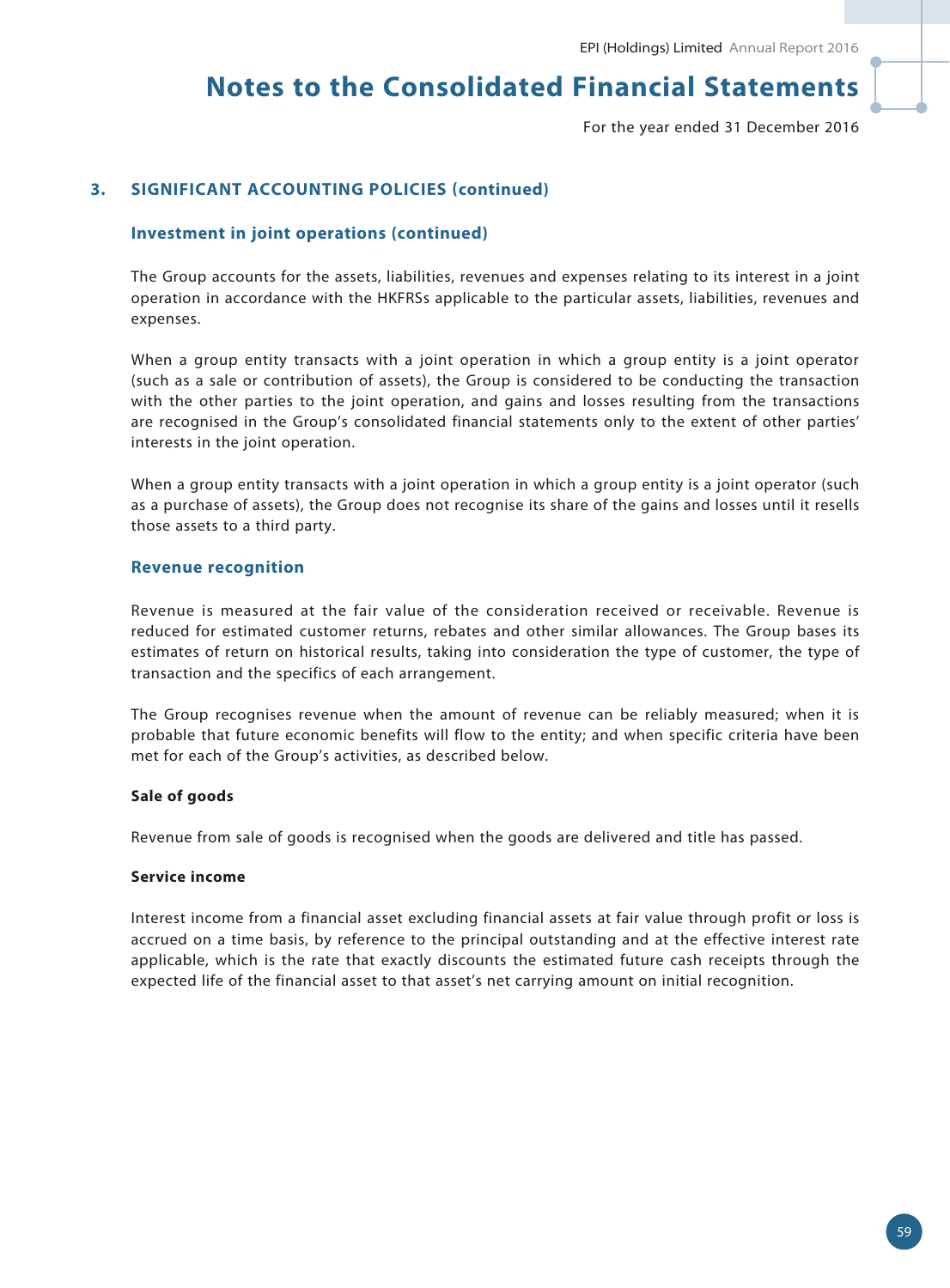For the year ended 31 December 2016

# **3. SIGNIFICANT ACCOUNTING POLICIES (continued)**

#### **Revenue recognition (continued)**

#### **Dividend and interest income**

Dividend income from investments is recognised when the shareholders' rights to receive payment have been established (provided that it is probable that the economic benefits will flow to the Group and the amount of income can be measured reliably).

Interest income from a financial asset is recognised when it is probable that the economic benefits will flow to the Group and the amount of income can be measured reliably. Interest income is accrued on a time basis, by reference to the principal outstanding and at the effective interest rate applicable, which is the rate that exactly discounts the estimated future cash receipts through the expected life of the financial asset to that asset's net carrying amount on initial recognition.

#### **Arrangement fee income**

Arrangement fee income on loan receivables is recognised when loan is granted to the borrower.

#### **Property, plant and equipment**

#### **Oil and gas properties**

Expenditure on the construction, installation or completion of infrastructure facilities such as platforms, pipelines and the drilling of commercially proven development wells, is capitalised within construction in progress under property, plant and equipment. When development is completed on a specific field, it is transferred to oil and gas properties. No depreciation and depletion is charged during the development phase.

Oil and gas production properties are aggregated exploration and evaluation assets and development expenditures associated with the production of proved reserves.

Oil and gas properties are depreciated and depleted using the unit-of-production method. Unitof-production rates are based on proved developed reserves, which are oil, gas and other mineral reserves estimated to be recovered from existing facilities using current operating methods. Oil and gas volumes are considered to be part of production once they have been measured through metres at custody transfer or sales transaction points at the outlet valve on the field storage tank.

Property, plant and equipment, including oil and gas properties, are stated at historical cost less depreciation, depletion and impairment. Historical cost includes expenditure that is directly attributable to the acquisition of the items.

Subsequent costs are included in the asset's carrying amount or recognised as a separate asset, as appropriate, only when it is probable that future economic benefits associated with the item will flow to the Group and the cost of the item can be measured reliably. The carrying amount of the replaced part is derecognised. All other repairs and maintenance are charged to profit or loss during the financial period in which they are incurred.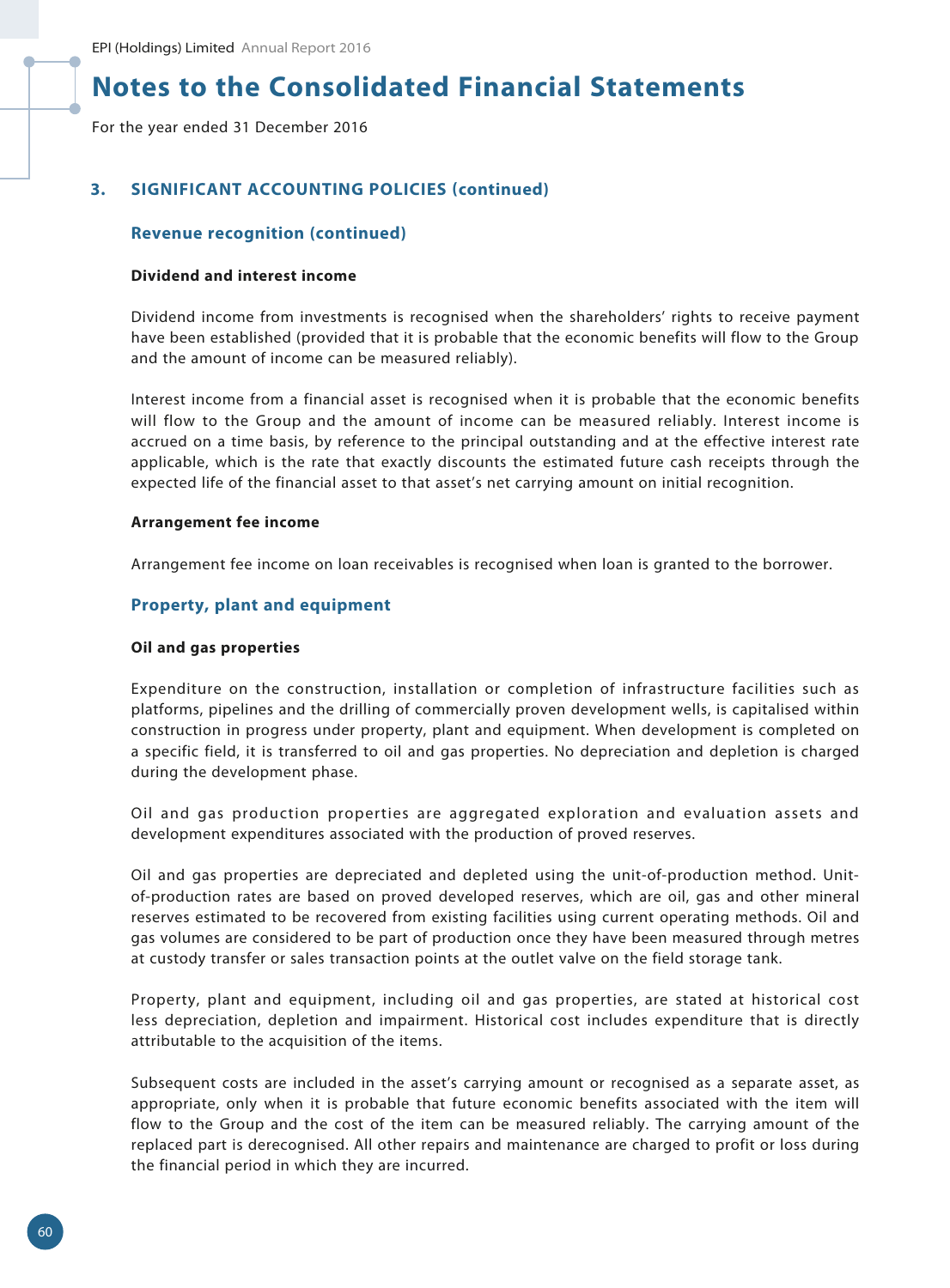For the year ended 31 December 2016

# **3. SIGNIFICANT ACCOUNTING POLICIES (continued)**

#### **Property, plant and equipment (continued)**

#### **Construction in progress**

Construction in progress includes property, plant and equipment for production or for its own use purposes. Construction in progress is stated in the consolidated statement of financial position at cost less any recognised impairment loss. Construction in process in respect of exploratory wells is classified to oil and gas properties when production of oil starts. Construction in progress in respect of other assets is classified to the appropriate category of property, plant and equipment when construction is completed and the asset is ready for intended use. Depreciation of these assets on the same basis as other property assets, commences when the assets are ready for their intended use.

#### **Other property, plant and equipment**

Property, plant and equipment other than oil and gas properties and construction in progress are stated in the consolidated statement of financial position at cost less, subsequent accumulated depreciation and subsequent accumulated impairment losses, if any.

Depreciation is recognised so as to write off the cost of items of property, plant and equipment other than oil and gas properties and construction in progress less their residual values over their estimated useful lives, using the straight-line method. The estimated useful lives, residual values and depreciation method are reviewed at the end of each reporting period, with the effect of any changes in estimate accounted for on a prospective basis.

An item of property, plant and equipment is derecognised upon disposal or when no future economic benefits are expected to arise from the continued use of the asset. Any gain or loss arising on the disposal or retirement of an item of property, plant and equipment is determined as the difference between the sales proceeds and the carrying amount of the asset and is recognised in profit or loss.

#### **Exploration and evaluation assets**

Oil and gas exploration and evaluation expenditures are accounted for using the successful efforts method of accounting. Costs are accumulated on a field-by-field basis. Geological and geophysical costs are expensed as incurred. Costs directly associated with an exploration well, and exploration and property leasehold acquisition costs, are capitalised within exploration and evaluation assets until the determination of reserves is evaluated. If it is determined that commercial discovery has not been achieved, these costs are charged to profit or loss.

Once commercial reserves are found, exploration and evaluation assets are tested for impairment and transferred to construction in progress under property, plant and equipment. No depreciation or depletion is charged during the exploration and evaluation phase.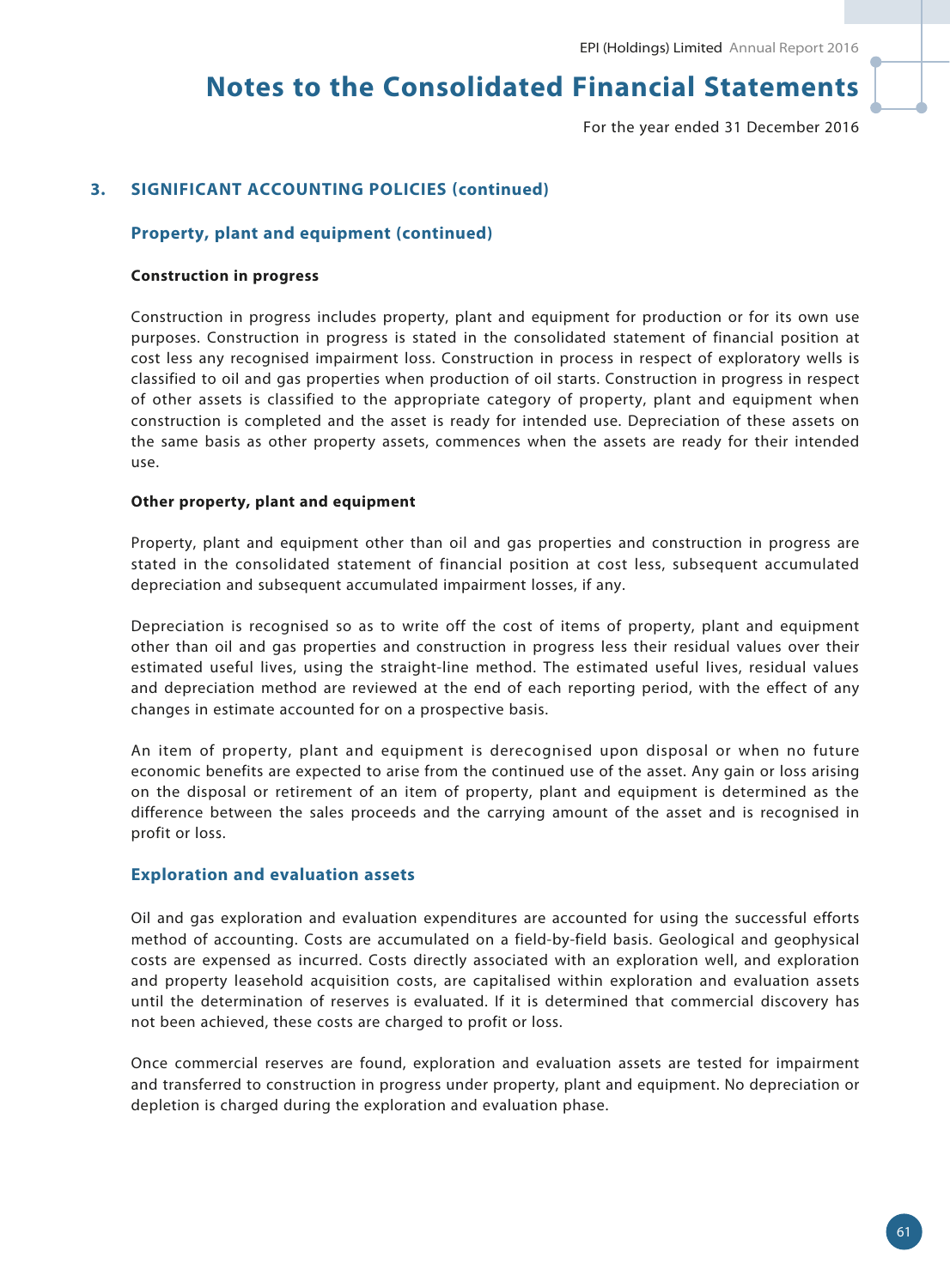For the year ended 31 December 2016

# **3. SIGNIFICANT ACCOUNTING POLICIES (continued)**

### **Exploration and evaluation assets (continued)**

Exploration and evaluation assets are tested for impairment when reclassified to construction in progress, or whenever facts and circumstances indicate impairment. An impairment loss is recognised for the amount by which the exploration and evaluation assets' carrying amount exceeds their recoverable amount. Recoverable amount is the higher of the exploration and evaluation assets' fair value less costs of disposal and their value in use.

#### **Impairment of exploration and evaluation assets**

The carrying amount of the exploration and evaluation assets is reviewed annually and adjusted for impairment loss in accordance with HKAS 36 "Impairment of assets" and whenever one of the following events or changes in circumstances indicates that the carrying amount may not be recoverable:

- the period for which the Group has the right to explore in the specific area has expired during the period or will expire in the near future, and is not expected to be renewed.
- substantive expenditure on further exploration for and evaluation of natural resources in the specific area is neither budgeted nor planned.
- exploration for and evaluation of natural resources in the specific area have not led to the discovery of commercially viable quantities of natural resources and the Group has decided to discontinue such activities in the specific area.
- sufficient data exist to indicate that, although a development in the specific area is likely to proceed, the carrying amount of the exploration and evaluation asset is unlikely to be recovered in full from successful development or by sale.

An impairment loss is recognised in profit or loss whenever the carrying amount of an asset exceeds its recoverable amount.

### **Impairment of tangible assets other than exploration and evaluation asses (see the accounting policy in respect of exploration and evaluation assets above)**

At the end of the reporting period, the Group reviews the carrying amounts of its tangible assets to determine whether there is any indication that those assets have suffered an impairment loss. If any such indication exists, the recoverable amount of the asset is estimated in order to determine the extent of the impairment loss (if any). When it is not possible to estimate the recoverable amount of an individual asset, the Group estimates the recoverable amount of the cash-generating unit to which the asset belongs. When a reasonable and consistent basis of allocation can be identified, corporate assets are also allocated to individual cash-generating units, or otherwise they are allocated to the smallest group of cash-generating units for which a reasonable and consistent allocation basis can be identified.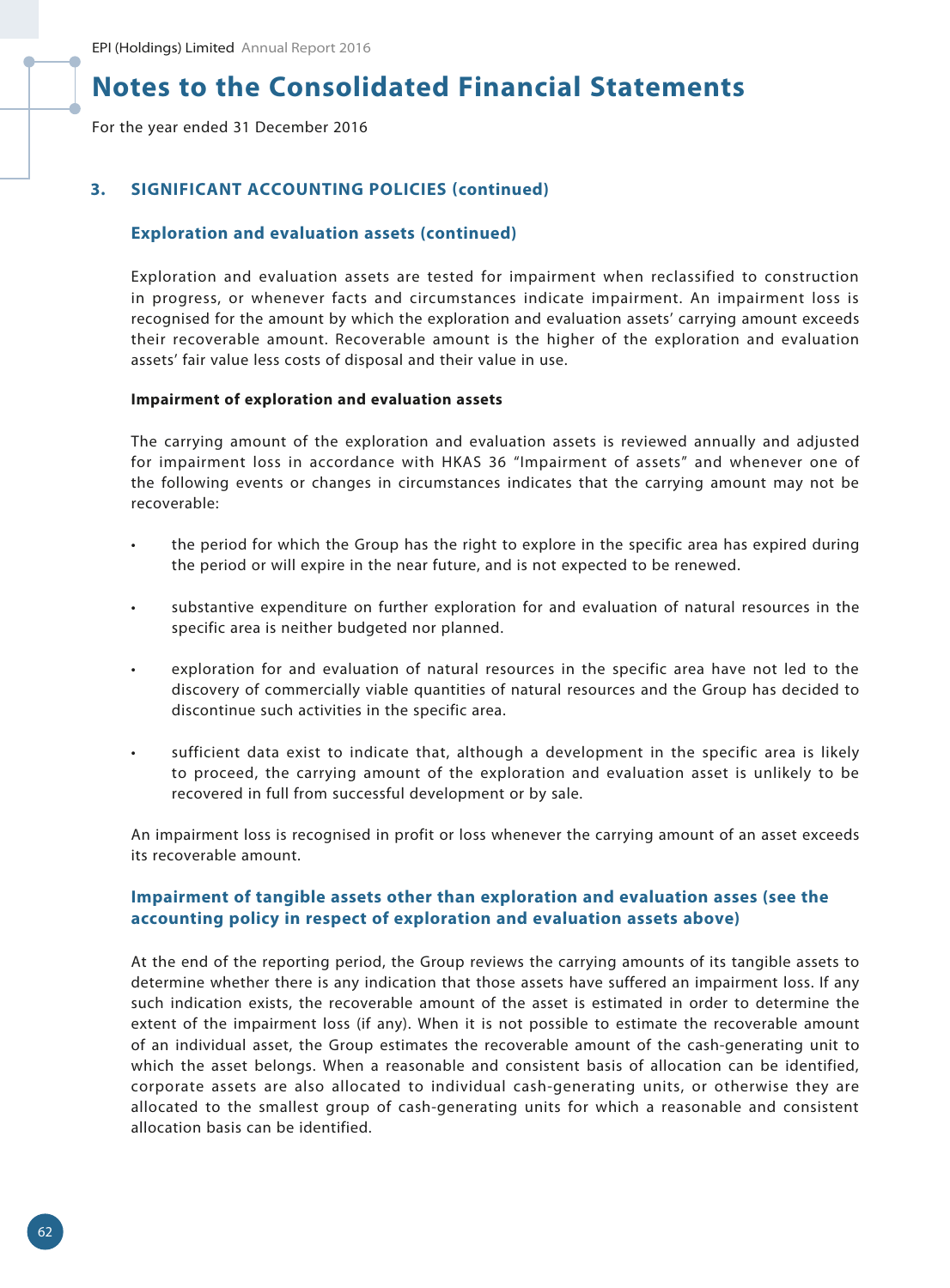For the year ended 31 December 2016

### **3. SIGNIFICANT ACCOUNTING POLICIES (continued)**

### **Impairment of tangible assets other than exploration and evaluation asses (see the accounting policy in respect of exploration and evaluation assets above) (continued)**

Recoverable amount is the higher of fair value less costs of disposal and value in use. In assessing value in use, the estimated future cash flows are discounted to their present value using a pretax discount rate that reflects current market assessments of the time value of money and the risks specific to the asset for which the estimates of future cash flows have not been adjusted.

If the recoverable amount of an asset (or a cash-generating unit) is estimated to be less than its carrying amount, the carrying amount of the asset (or a cash-generating unit) is reduced to its recoverable amount. In allocating the impairment loss, the impairment loss is allocated to reduce the assets on a pro-rata basis based on the carrying amount of each asset in the unit. The carrying amount of an asset is not reduced below the highest of its fair value less costs of disposal (if measurable), its value in use (if determinable) and zero. The amount of the impairment loss that would otherwise have been allocated to the asset is allocated pro rata to the other assets of the unit. An impairment loss is recognised immediately in profit or loss.

Where an impairment loss subsequently reverses, the carrying amount of the asset (or cashgenerating unit) is increased to the revised estimate of its recoverable amount, but so that the increased carrying amount does not exceed the carrying amount that would have been determined had no impairment loss been recognised for the asset (or a cash-generating unit) in prior years. A reversal of an impairment loss is recognised immediately in profit or loss.

#### **Financial instruments**

Financial assets and financial liabilities are recognised when a group entity becomes a party to the contractual provisions of the instrument.

Financial assets and financial liabilities are initially measured at fair value. Transaction costs that are directly attributable to the acquisition or issue of financial assets and financial liabilities (other than financial assets and financial liabilities at fair value through profit or loss) are added to or deducted from the fair value of the financial assets or financial liabilities, as appropriate, on initial recognition. Transaction costs directly attributable to the acquisition of financial assets or financial liabilities at fair value through profit or loss are recognised immediately in profit or loss.

#### **Financial assets**

Financial assets are classified into the following specified categories: financial assets at fair value through profit or loss ("FVTPL"), held-for-trading investments and loans and receivables. The classification depends on the nature and purpose of the financial asset and is determined at the time of initial recognition. All regular way purchases or sales of financial assets are recognised and derecognised on a trade date basis. Regular way purchases or sales are purchases or sales of financial assets that require delivery of assets within the time frame established by regulation or convention in the marketplace.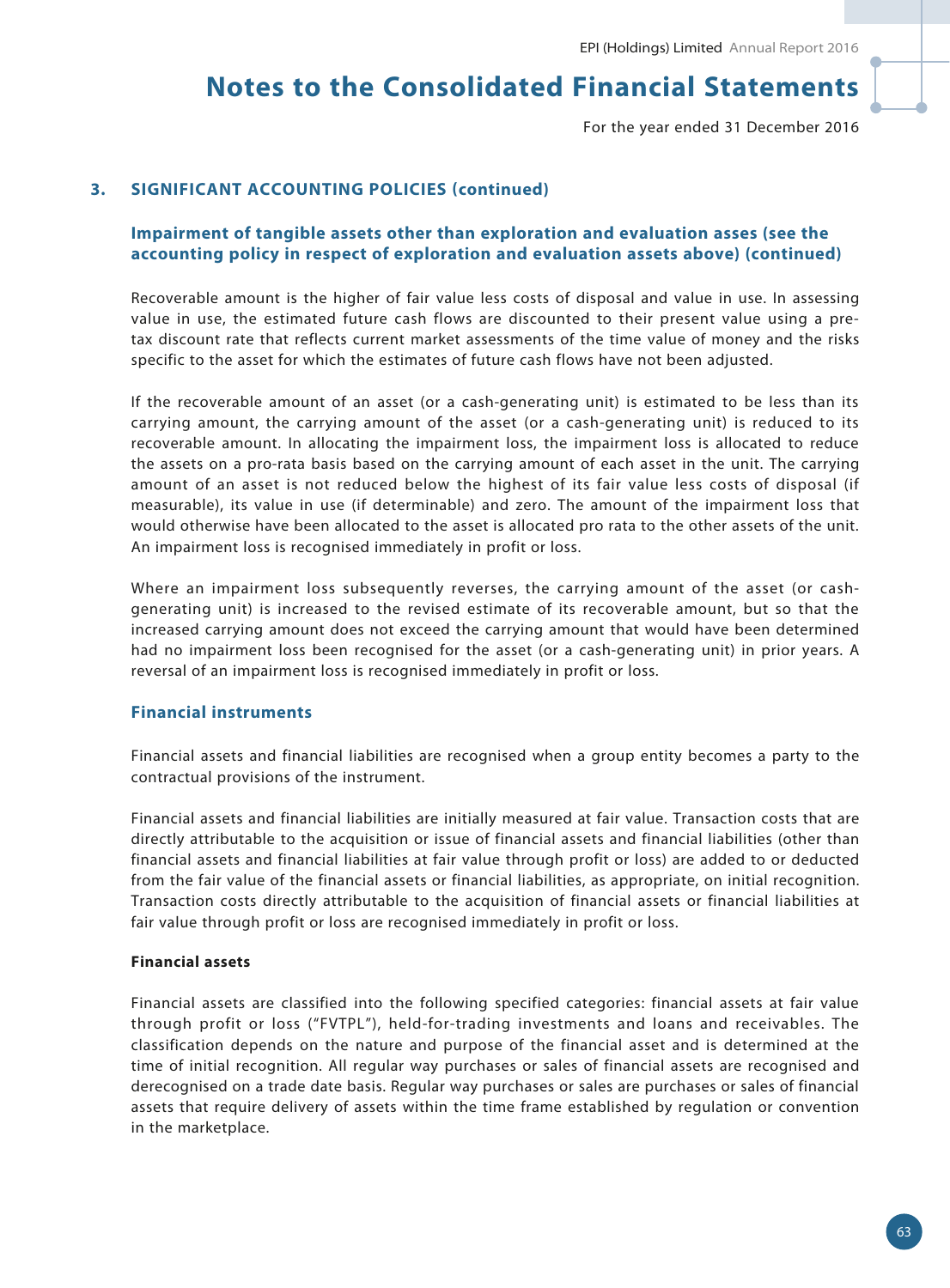For the year ended 31 December 2016

# **3. SIGNIFICANT ACCOUNTING POLICIES (continued)**

# **Financial instruments (continued)**

#### **Financial assets (continued)**

#### *Effective interest method*

The effective interest method is a method of calculating the amortised cost of a debt instrument and of allocating interest income over the relevant period. The effective interest rate is the rate that exactly discounts estimated future cash receipts (including all fees and points paid or received that form an integral part of the effective interest rate, transaction costs and other premiums or discounts) through the expected life of the debt instrument, or, where appropriate, a shorter period to the net carrying amount on initial recognition.

Interest income is recognised on an effective interest basis for debt instruments other than those financial assets classified as at FVTPL, of which interest income is included in net gains or losses.

#### *Financial assets at FVTPL*

Financial assets are classified as at FVTPL when the financial asset is held for trading, or it is designated as at FVTPL.

A financial asset is classified as held for trading if:

- it has been acquired principally for the purpose of selling in the near term; or
- on initial recognition it is a part of a portfolio of identified financial instruments that the Group manages together and has a recent actual pattern of short-term profit-taking; or
- it is a derivative that is not designated and effective as a hedging instrument.

Financial assets at FVTPL are stated at fair value, with any gains or losses arising on remeasurement recognised in profit or loss. The net gain or loss recognised in profit or loss excludes any dividend or interest earned on the financial assets and is included in the 'net gain (loss) on financial assets at fair value through profit or loss'. Fair value is determined in the manner described in respective notes.

#### *Loans and receivables*

Loans and receivables are non-derivative financial assets with fixed or determinable payments that are not quoted in an active market. Subsequent to initial recognition, loans and receivables (including trade and other receivables, loan receivables, and bank balances and cash) are measured at amortised cost using the effective interest method, less any impairment (see accounting policies in respect of impairment loss on financial assets below).

Interest income is recognised by applying the effective interest rate, except for short-term receivables where the recognition of interest would be immaterial.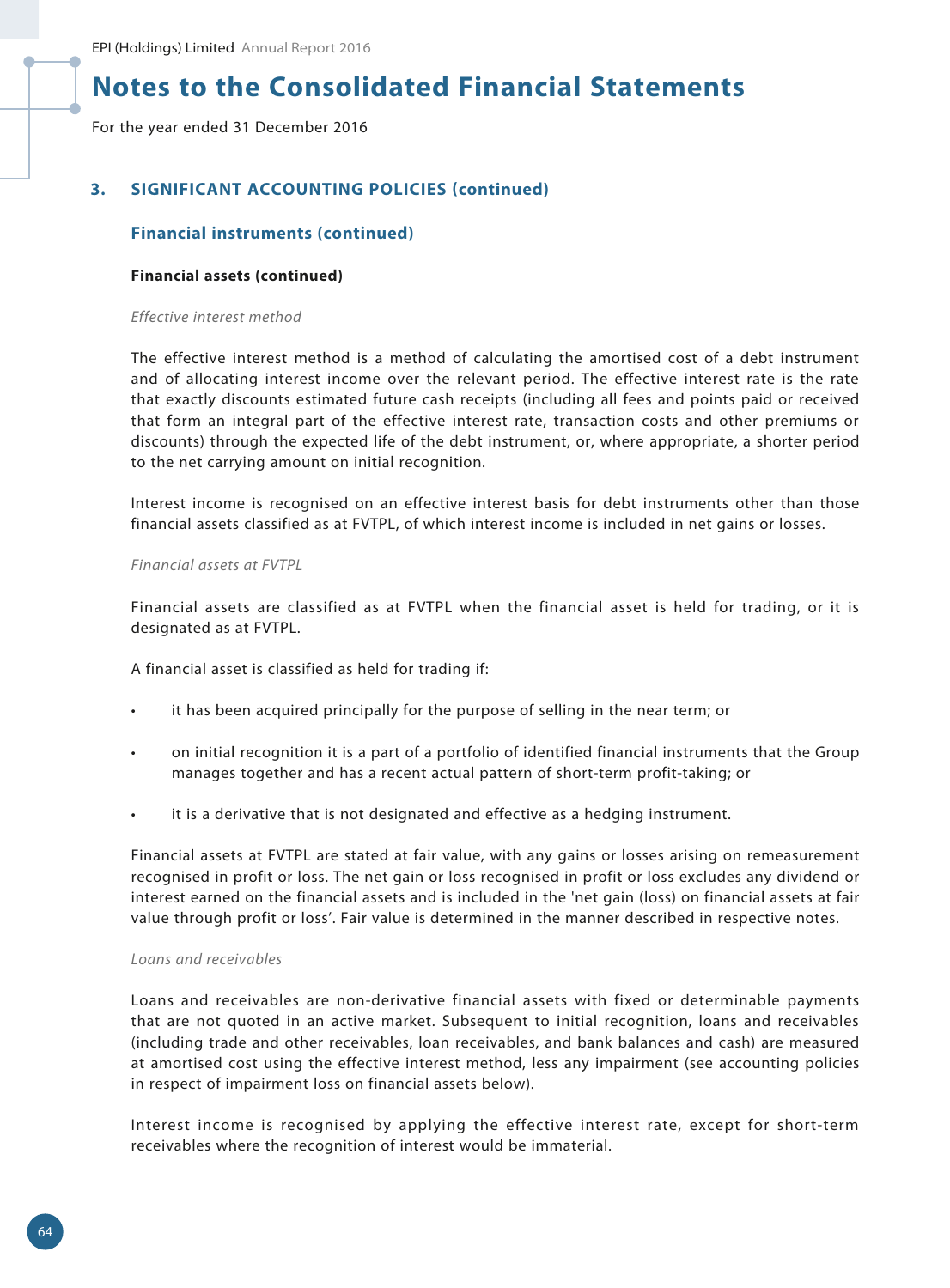For the year ended 31 December 2016

# **3. SIGNIFICANT ACCOUNTING POLICIES (continued)**

# **Financial instruments (continued)**

#### **Financial assets (continued)**

#### *Impairment of financial assets*

Financial assets, other than those at FVTPL, are assessed for indicators of impairment at the end of each reporting period. Financial assets are considered to be impaired where there is objective evidence that, as a result of one or more events that occurred after the initial recognition of the financial asset, the estimated future cash flows of the financial assets have been affected.

For financial assets, objective evidence of impairment could include:

- significant financial difficulty of the issuer or counterparty; or
- breach of contract, such as a default or delinquency in interest or principal payments; or
- it becoming probable that the borrower will enter bankruptcy or financial re-organisation; or
- the disappearance of an active market for that financial asset because of financial difficulties.

For certain categories of financial assets, such as trade and other receivables and loan receivables, assets that are assessed not to be impaired individually are, in addition, assessed for impairment on a collective basis. Objective evidence of impairment for a portfolio of receivables could include the Group's past experience of collecting payments, an increase in the number of delayed payments in the portfolio past the average credit period and observable changes in national or local economic conditions that correlate with default on receivables.

For financial assets carried at amortised cost, the amount of the impairment loss recognised is the difference between the asset's carrying amount and the present value of the estimated future cash flows discounted at the financial asset's original effective interest rate.

For financial assets carried at cost, the amount of the impairment loss is measured as the difference between the asset's carrying amount and the present value of the estimated future cash flows discounted at the current market rate of return for a similar financial asset. Such impairment loss will not be reversed in subsequent periods (see the accounting policy below).

The carrying amount of the financial asset is reduced by the impairment loss directly for all financial assets with the exception of trade and other receivables and loan receivables, where the carrying amount is reduced through the use of an allowance account. Changes in the carrying amount of the allowance account are recognised in profit or loss. When an item of trade and other receivables or loan receivables is considered uncollectible, it is written off against the allowance account. Subsequent recoveries of amounts previously written off are credited to profit or loss.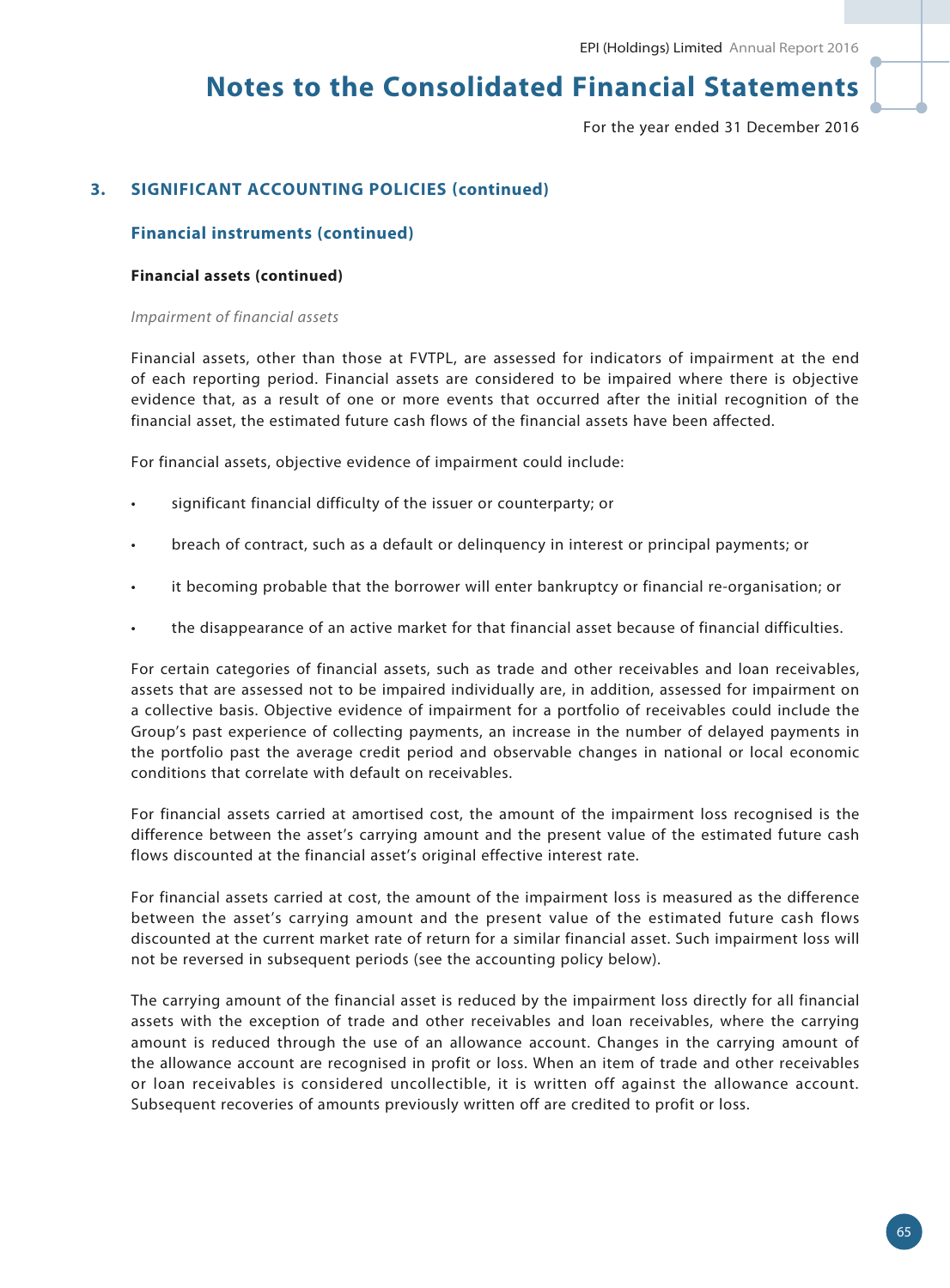For the year ended 31 December 2016

# **3. SIGNIFICANT ACCOUNTING POLICIES (continued)**

### **Financial instruments (continued)**

#### **Financial liabilities and equity instruments**

Financial liabilities and equity instruments issued by a group entity are classified as either financial liabilities or as equity in accordance with the substance of the contractual arrangements and the definitions of a financial liability and an equity instrument.

#### *Equity instruments*

An equity instrument is any contract that evidences a residual interest in the assets of an entity after deducting all of its liabilities. Equity instruments issued by the Group are recognised at the proceeds received, net of direct issue costs.

#### *Financial liabilities*

Financial liabilities including trade and other payables are subsequently measured at amortised cost, using the effective interest method.

#### *Effective interest method*

The effective interest method is a method of calculating the amortised cost of a financial liability and of allocating interest expense over the relevant period. The effective interest rate is the rate that exactly discounts estimated future cash payments (including all fees and points paid or received that form an integral part of the effective interest rate, transaction costs and other premiums or discounts) through the expected life of the financial liability, or, where appropriate, a shorter period, to the net carrying amount on initial recognition. Interest expense is recognised on an effective interest basis.

#### **Derecognition**

The Group derecognises a financial asset only when the contractual rights to the cash flows from the asset expire, or when it transfers the financial asset and substantially all the risks and rewards of ownership of the asset to another entity. If the Group neither transfers nor retains substantially all the risks and rewards of ownership and continues to control the transferred asset, the Group recognises its retained interest in the asset and an associated liability for amounts it may have to pay. If the Group retains substantially all the risks and rewards of ownership of a transferred financial asset, the Group continues to recognise the financial asset and also recognises a collateralised borrowing for the proceeds received.

On derecognition of a financial asset in its entirety, the difference between the asset's carrying amount and the sum of the consideration received and receivable and the cumulative gain or loss that had been recognised in other comprehensive income and accumulated in equity is recognised in profit or loss.

The Group derecognises financial liabilities when, and only when, the Group's obligations are discharged, cancelled or have expired. The difference between the carrying amount of the financial liability derecognised and the consideration paid and payable is recognised in profit or loss.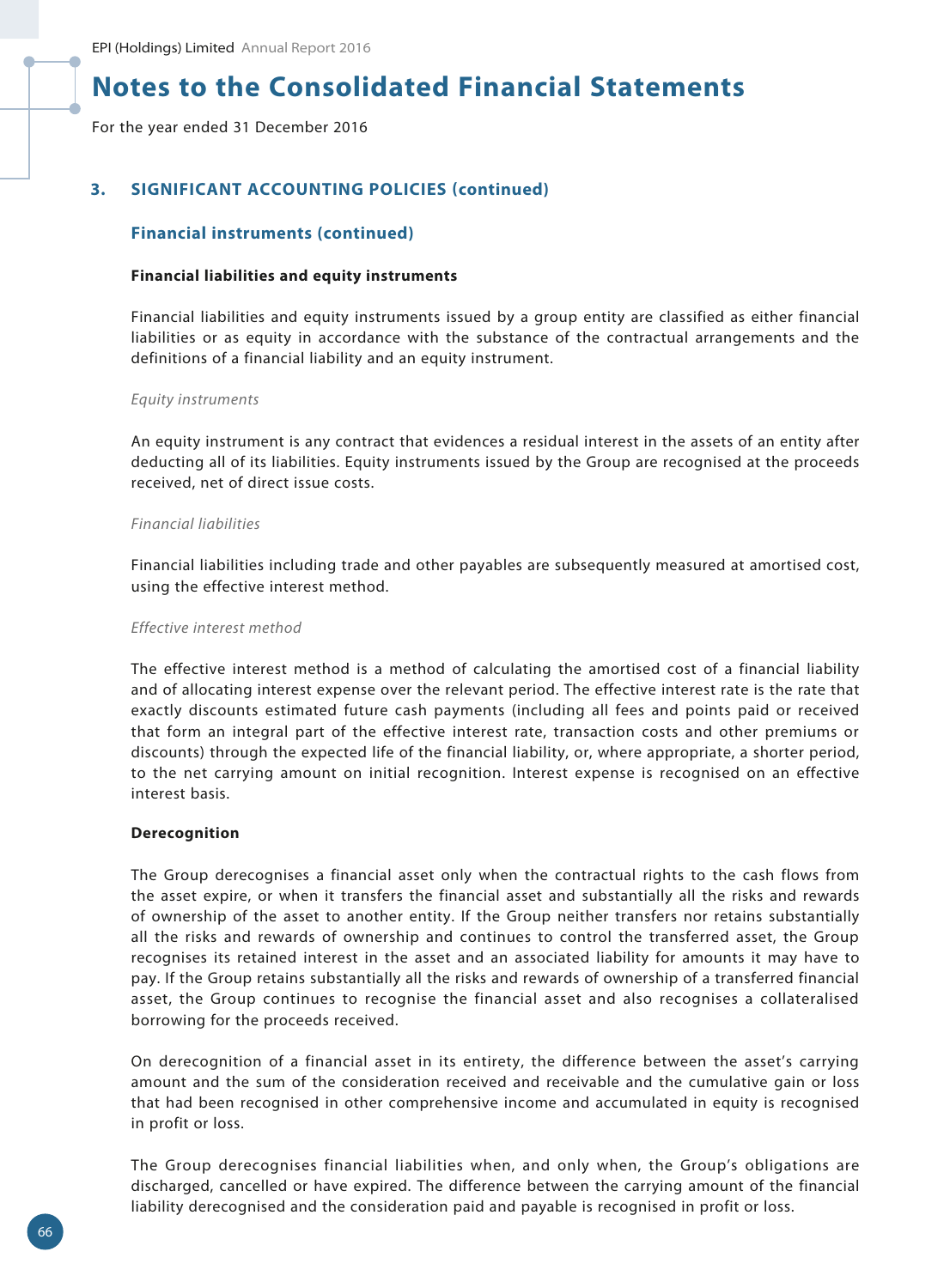For the year ended 31 December 2016

# **3. SIGNIFICANT ACCOUNTING POLICIES (continued)**

#### **Share-based payment transactions**

#### **Equity-settled share-based payment transactions**

*Share options granted to employees*

Equity-settled share-based payments to employees and others providing similar services are measured at the fair value of the equity instruments at the grant date. Details regarding the determination of the fair value of equity-settled share-based transactions are set out in Note 28.

The fair value determined at the grant date of the equity-settled share-based payments is expensed on a straight-line basis over the vesting period, based on the Group's estimate of equity instruments that will eventually vest, with a corresponding increase in equity (share options reserve). For share options that vest immediately at the date of grant, the fair value of the share options granted is expensed immediately to profit or loss. At the end of the reporting period, the Group revises its estimate of the number of equity instruments expected to vest. The impact of the revision of the original estimates, if any, is recognised in profit or loss such that the cumulative expense reflects the revised estimate, with a corresponding adjustment to the share options reserve.

When share options are exercised, the amount previously recognised in share options reserve will be transferred to share capital and share premium. When the share options are forfeited after the vesting date or are still not exercised at the expiry date, the amount previously recognised in share options reserve will continue to be held in share options reserve.

### **Taxation**

Income tax expense represents the sum of the tax currently payable and deferred tax.

The tax currently payable is based on taxable profit for the year. Taxable profit differs from 'profit before taxation' as reported in the consolidated statement of profit or loss and other comprehensive income because of income or expense that are taxable or deductible in other years and items that are never taxable or deductible. The Group's liability for current tax is calculated using tax rates that have been enacted or substantively enacted by the end of each reporting period.

Deferred tax is recognised on temporary differences between the carrying amounts of assets and liabilities in the consolidated financial statements and the corresponding tax base used in the computation of taxable profit. Deferred tax liabilities are generally recognised for all taxable temporary differences. Deferred tax assets are generally recognised for all deductible temporary differences to the extent that it is probable that taxable profits will be available against which those deductible temporary differences can be utilised. Such deferred tax assets and liabilities are not recognised if the temporary difference arises from the initial recognition (other than in a business combination) of other assets and liabilities in a transaction that affects neither the taxable profit nor the accounting profit.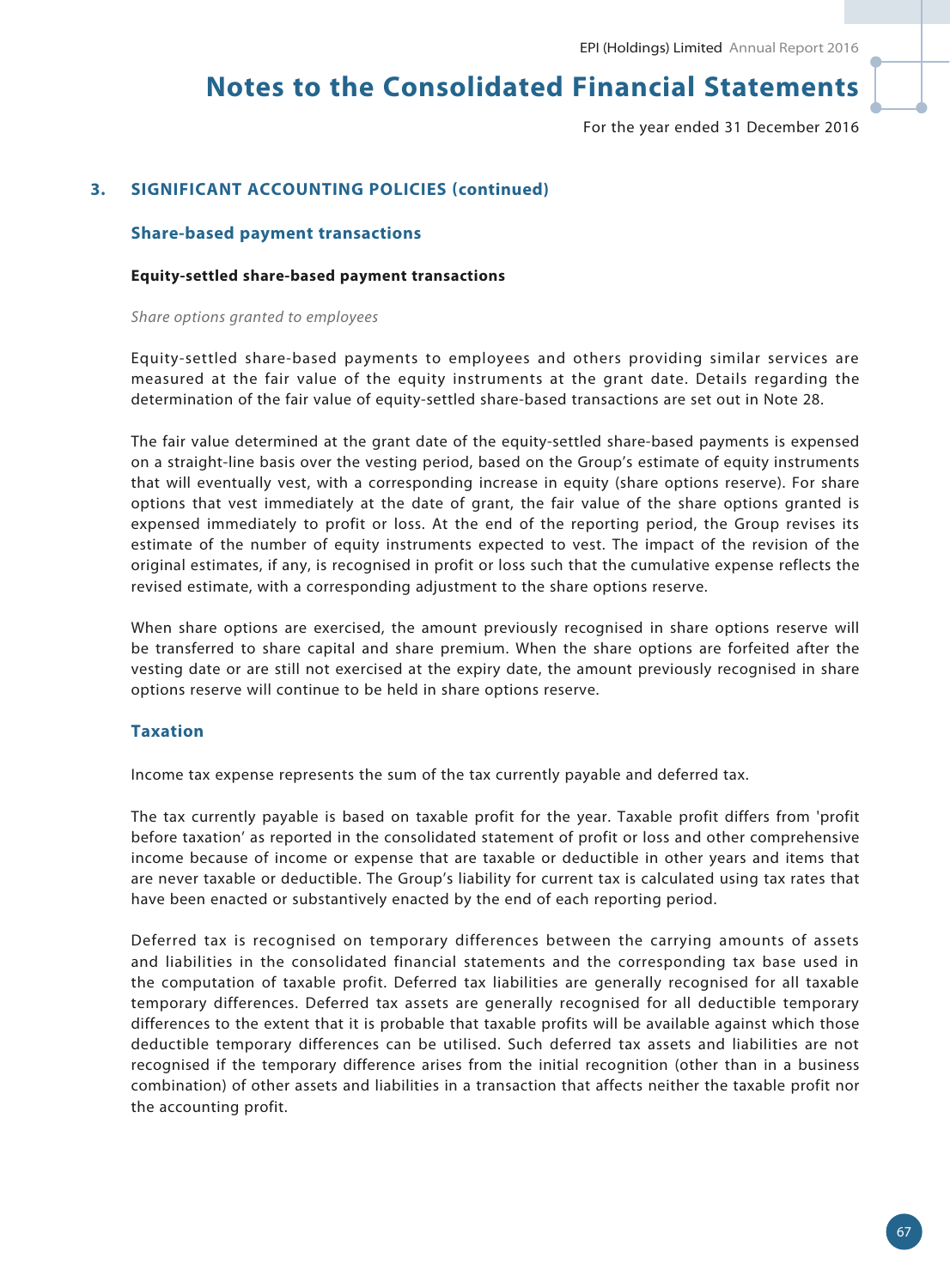For the year ended 31 December 2016

### **3. SIGNIFICANT ACCOUNTING POLICIES (continued)**

### **Taxation (continued)**

Deferred tax liabilities are recognised for taxable temporary differences associated with investments in subsidiaries, and interests in joint operations, except where the Group is able to control the reversal of the temporary difference and it is probable that the temporary difference will not reverse in the foreseeable future. Deferred tax assets arising from deductible temporary differences associated with such investments and interests are only recognised to the extent that it is probable that there will be sufficient taxable profits against which to utilise the benefits of the temporary differences and they are expected to reverse in the foreseeable future.

The carrying amount of deferred tax assets is reviewed at the end of each reporting period and reduced to the extent that it is no longer probable that sufficient taxable profits will be available to allow all or part of the asset to be recovered.

Deferred tax assets and liabilities are measured at the tax rates that are expected to apply in the period in which the liability is settled or the asset is realised, based on tax rate (and tax laws) that have been enacted or substantively enacted by the end of each reporting period.

The measurement of deferred tax liabilities and assets reflects the tax consequences that would follow from the manner in which the Group expects, at the end of each reporting period, to recover or settle the carrying amount of its assets and liabilities.

Current and deferred tax are recognised in profit or loss, except when they relate to items that are recognised in other comprehensive income or directly in equity, in which case, the current and deferred tax are also recognised in other comprehensive income or directly in equity respectively.

#### **Retirement benefits costs**

Payments to state-managed retirement benefit schemes and Mandatory Provident Fund Schemes ("MPF Schemes") are recognised as an expense when employees have rendered service entitling them to the contributions.

#### **Leasing**

Leases are classified as finance leases whenever the terms of the lease transfer substantially all the risks and rewards of ownership to the lessee. All other leases are classified as operating leases.

#### **The Group as lessee**

Operating lease payments are recognised as an expense on a straight-line basis over the lease term, except where another systematic basis is more representative of the time pattern in which economic benefits from the leased asset are consumed.

In the event that lease incentives are received to enter into operating leases, such incentives are recognised as a liability. The aggregate benefit of incentives is recognised as a reduction of rental expense on a straight-line basis, except where another systematic basis is more representative of the time pattern in which economic benefits from the leased asset are consumed.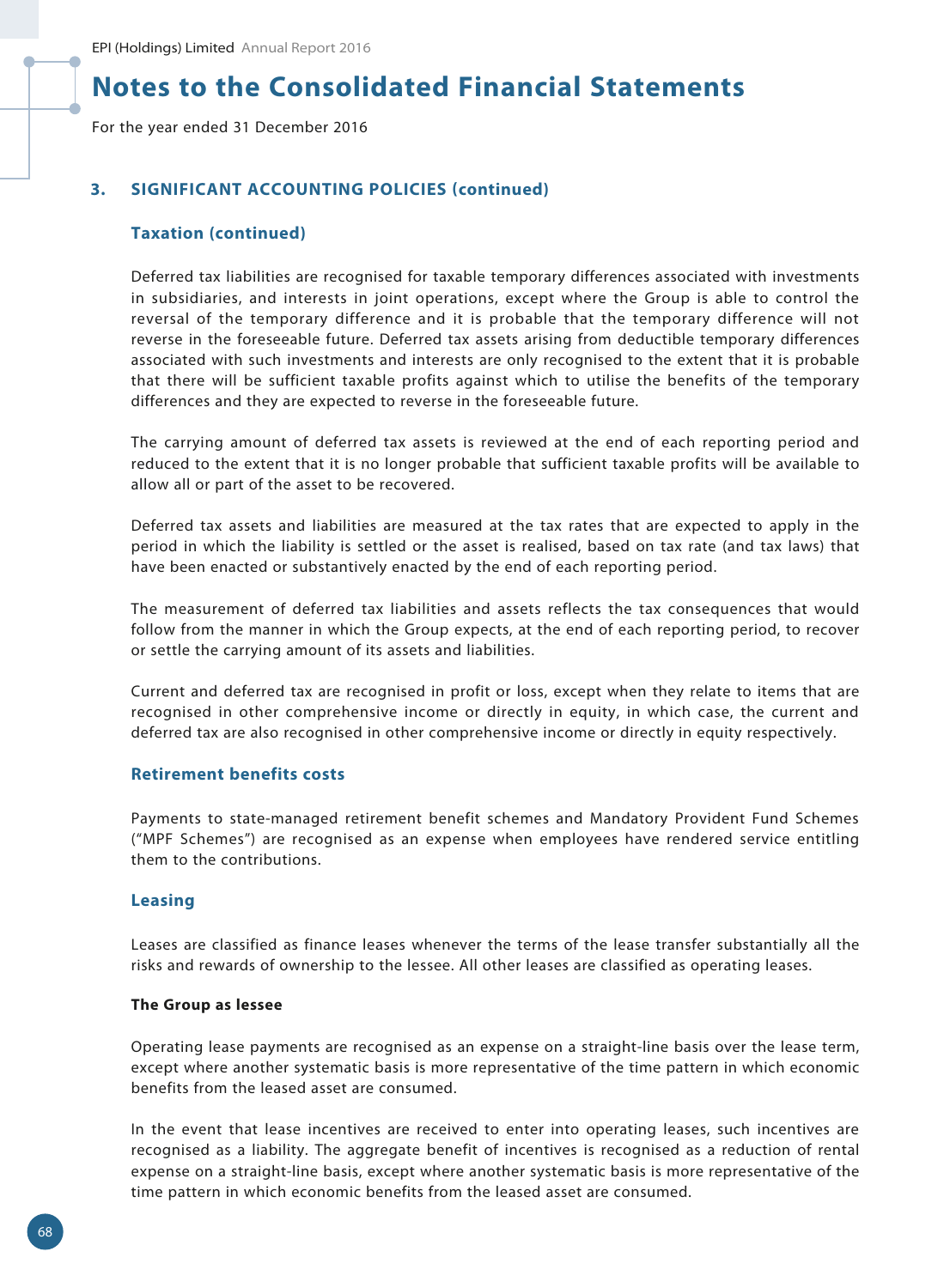For the year ended 31 December 2016

### **3. SIGNIFICANT ACCOUNTING POLICIES (continued)**

#### **Foreign currencies**

In preparing the financial statements of each individual group entity, transactions in currencies other than the functional currency of that entity (foreign currencies) are recognised at the rates of exchange prevailing on the dates of the transactions. At the end of each reporting period, monetary items denominated in foreign currencies are retranslated at the rates prevailing at that date. Nonmonetary items carried at fair value that are denominated in foreign currencies are retranslated at the rates prevailing on the date when the fair value was determined. Non-monetary items that are measured in terms of historical cost in a foreign currency are not retranslated.

Exchange differences arising on the settlement of monetary items, and on the retranslation of monetary items, are recognised in profit or loss in the period in which they arise.

For the purposes of presenting the consolidated financial statements in Hong Kong dollars, the assets and liabilities of the Group's foreign operations are translated into the presentation currency of the Group (i.e. Hong Kong dollars) using exchange rates prevailing at the end of each reporting period. Income and expense items are translated at the average exchange rates for the period, unless exchange rates fluctuated significantly during the period, in which case, the exchange rates at the dates of the transactions are used. Exchange differences arising, if any, are recognised in other comprehensive income and accumulated in equity under the heading of translation reserve.

#### **Change in functional currency**

Functional currency of a group entity is changed only if there is a change to the underlying transactions, events and conditions relevant to the entity. The entity applied the translation procedures applicable to the new functional currency prospectively. At the date of change, the entity translates all items into the new functional currency using the exchange rate prevailing at that date and the resulting translated amounts for non-monetary items are treated as the historical cost. Exchange differences arising from the translation of foreign operations recognised in translation reserve are not recognised in profit or loss until the disposal of the foreign operation.

#### **Borrowing costs**

Borrowing costs directly attributable to the acquisition, construction or production of qualifying assets, which are assets that necessarily take a substantial period of time to get ready for their intended use or sale, are added to the cost of those assets, until such time as the assets are substantially ready for their intended use or sale.

Investment income earned on the temporary investment of specific borrowings pending their expenditure on qualifying assets is deducted from the borrowing costs eligible for capitalisation.

All other borrowing costs are recognised in profit or loss in the period in which they are incurred.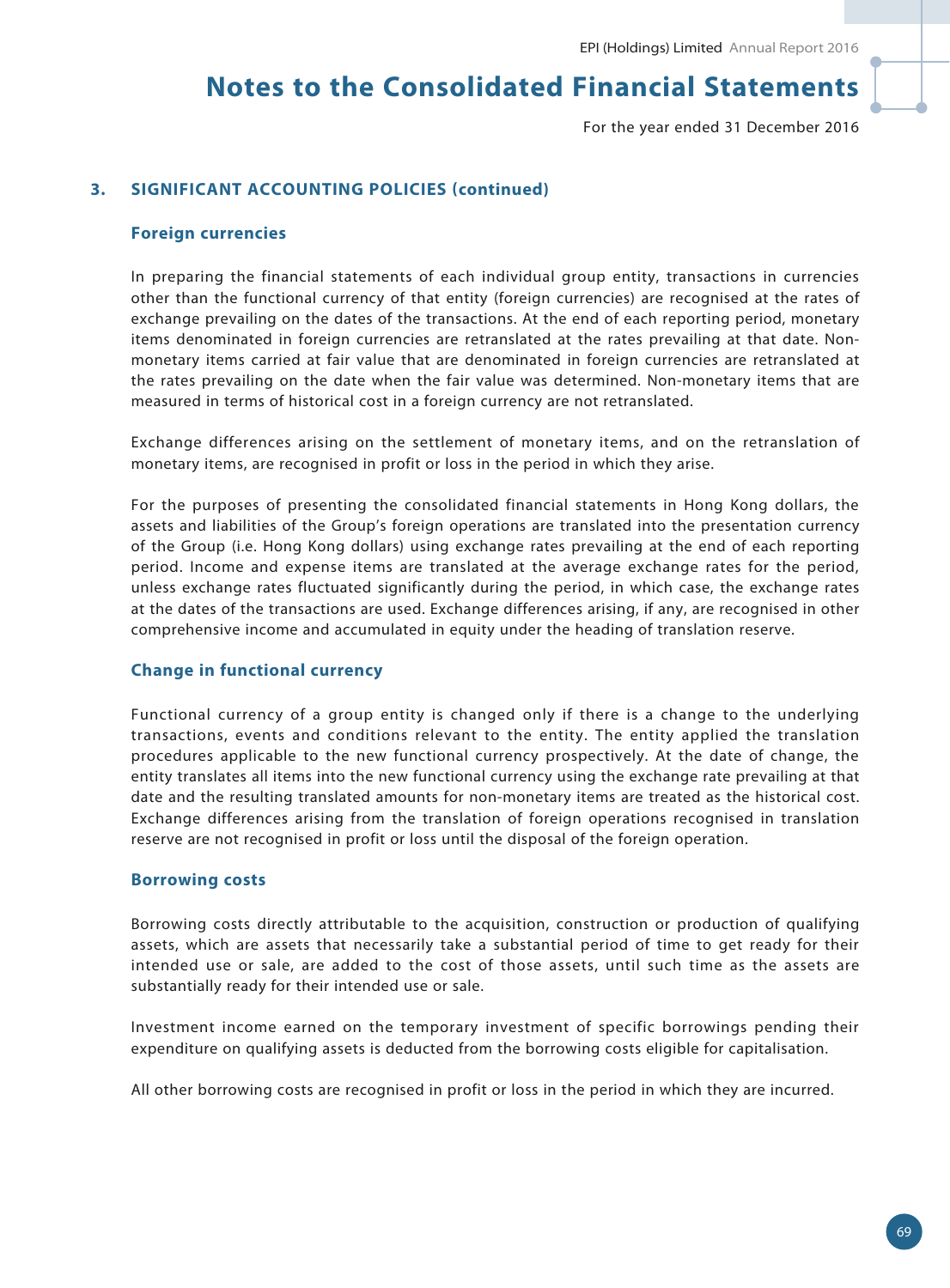For the year ended 31 December 2016

### **4. KEY SOURCES OF ESTIMATION UNCERTAINTY**

In the application of the Group's accounting policies, which are described in Note 3, the directors of the Company are required to make judgements, estimates and assumptions about the carrying amounts of assets and liabilities that are not readily apparent from other sources. The estimates and associated assumptions are based on historical experience and other factors that are considered to be relevant. Actual results may differ from these estimates.

The estimates and underlying assumptions are reviewed on an on-going basis. Revisions to accounting estimates are recognised in the period in which the estimate is revised if the revision affects only that period, or in the period of the revision and future periods if the revision affects both current and future periods.

#### **Key sources of estimation uncertainty**

The following are the key assumptions concerning the future, and other key sources of estimation uncertainty at the end of the reporting period, that have a significant risk of causing a material adjustment to the carrying amounts of assets and liabilities within the next financial year.

#### **Estimation of petroleum reserves**

Estimates of petroleum reserves are key elements in the Group's investment decision-making process. They are also an important element in determining the amount of depreciation and depletion for oil and gas properties and for impairment testing of oil and gas properties and exploration and evaluation assets. Changes in proved oil and gas reserves, particularly proved developed reserves, will affect unit-of-production depletion and depreciation recorded in the Group's consolidated financial statements for property, plant and equipment related to oil and gas production activities. A reduction in proved developed reserves will increase depletion and depreciation charges (assuming constant production) and reduce net profit or increase net loss. Proved reserve estimates are subject to revision, either upward or downward, based on new information, such as from development drilling and production activities or from changes in economic factors, including product prices, contract terms or development plans.

#### **Impairment assessment of oil and gas properties**

The carrying amounts of the oil and gas properties are assessed for impairment when facts and circumstances suggest that the carrying amounts of the oil and gas properties may exceed their recoverable amounts. The Group's determination as to whether they are impaired requires an estimation of the recoverable amount of the assets. The Group relies on experts to assess the geological prospects for the discovery of oil in the oil field and engaged an independent valuer to estimate the value of oil to be produced in the future with reference to the local and international oil prices study based on market research at a suitable discount rate in order to calculate the present value. The carrying value of oil and gas properties as at 31 December 2016 was HK\$37,393,000 (2015: HK\$37,646,000).

Judgement is required by the directors to determine key assumptions adopted in the cash flow projections and changes to key assumptions such as discount rate, future oil price and oil production volume, which can significantly affect the cash flow projection and therefore the results of the impairment review. Details of the key assumptions adopted and the corresponding impact are set out in Note 18.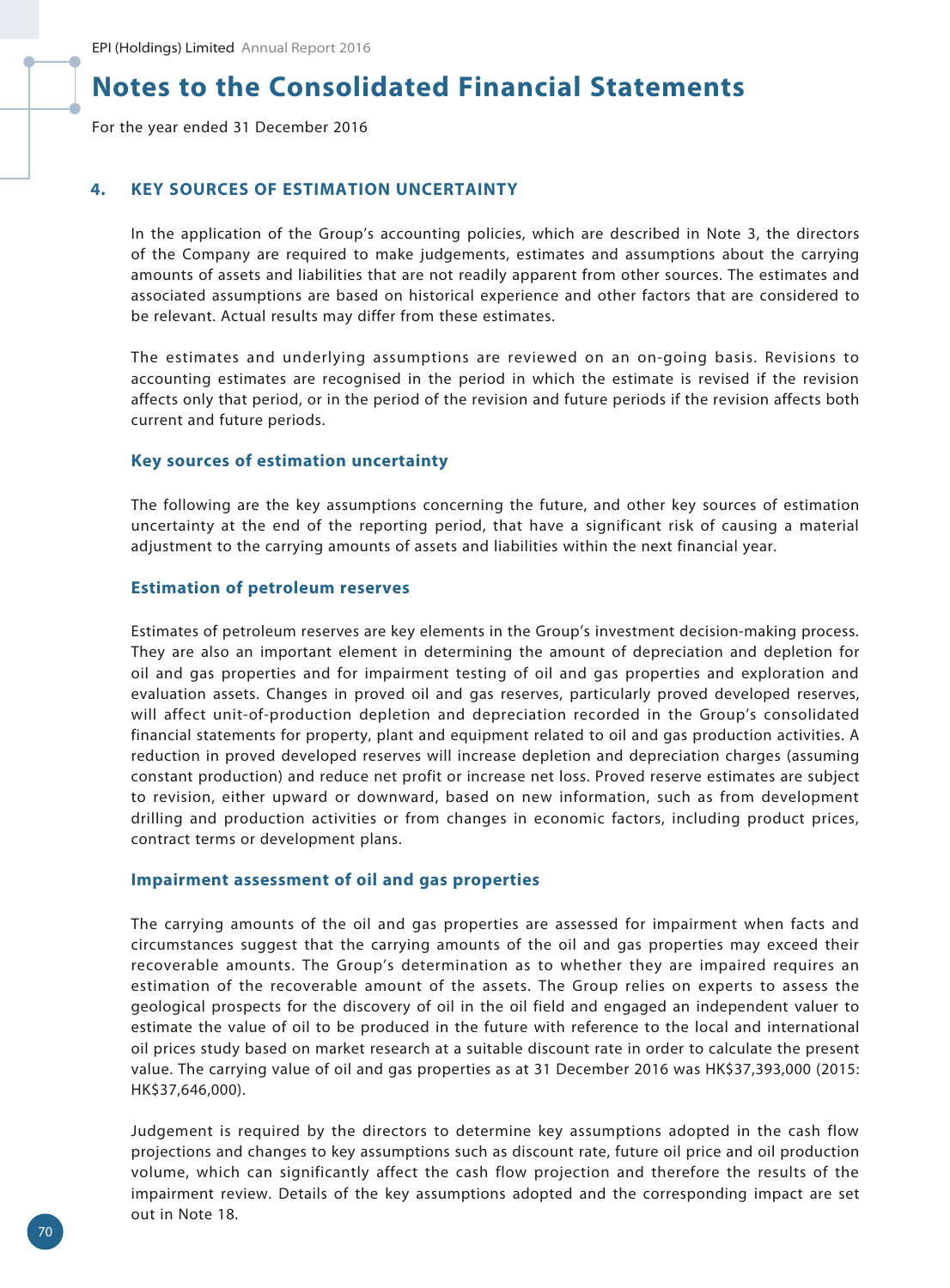For the year ended 31 December 2016

### **4. KEY SOURCES OF ESTIMATION UNCERTAINTY (continued)**

#### **Recoverability of loan receivables**

Management regularly reviews the recoverability of the loan receivables. Appropriate impairment loss for estimated irrecoverable amount is recognised in profit and loss when there is objective evidence that the amount is not recoverable.

In determining the recoverability of loan receivables, in particular the timing and quantum of future cash flows, the Group has set different credit limits granted to each borrower according to their creditability. As this business is new to the Group, limited past collection history can be obtained to assess the recoverability of loan receivables. The Group has a policy for assessing the impairment on loan receivables on an individual basis. The assessment also includes evaluation of collectability and ageing analysis of accounts and on management's judgment, including the current creditworthiness and past collection history of interest receivables of each borrower.

In addition, the Group considers any change in the credit quality of the loan receivables from the date of credit initially granted up to the reporting date. This includes assessing the credit history of the borrowers, such as financial difficulties or default in payments, and current market conditions. Specific provision is only made for the loan receivables that are unlikely to be collected. Where the actual future cash flows are less than expected, a material impairment loss may arise. As at 31 December 2016, the carrying amount of loan receivables is HK\$102,000,000 (2015: nil) and no impairment was made as at 31 December 2016 (2015: nil).

#### **Recoverability of other tax recoverables**

The other tax recoverables are assessed for impairment when facts and circumstances suggest that the carrying amount of the other tax recoverables, i.e. value-added tax recoverable, may exceed its recoverable amount. The Group's determination as to whether it is impaired requires an estimation of the recoverable amount of the asset. The management estimated the recoverable amount of the value-added tax based on the future revenue which the Group expects would be generated from sales of petroleum and the future oil price, with reference to the current oil production from existing wells. The carrying amount of other tax recoverables is HK\$5,896,000 (2015: HK\$14,086,000) as at 31 December 2016 net of HK\$797,000 (2015: HK\$1,571,000) which was impaired during the year ended 31 December 2016.

Judgement is required by the directors to determine key assumptions adopted in the cash flow projections and changes to key assumptions such as future oil price and oil production volume, which can significantly affect the cash flow projection and therefore the results of the impairment review. Details of key assumptions adopted are set out in Note 19.

### **Current and deferred tax**

The Group is subject to income taxes in various jurisdictions. Judgement is required in determining the provision for income taxes in these jurisdictions. There are transactions and calculations during the ordinary course of business for which the ultimate tax determination is uncertain. Where the final tax outcome of these matters is different from the amounts that were initially recorded, such differences will impact the income tax and deferred tax provisions in the period in which such determination is made.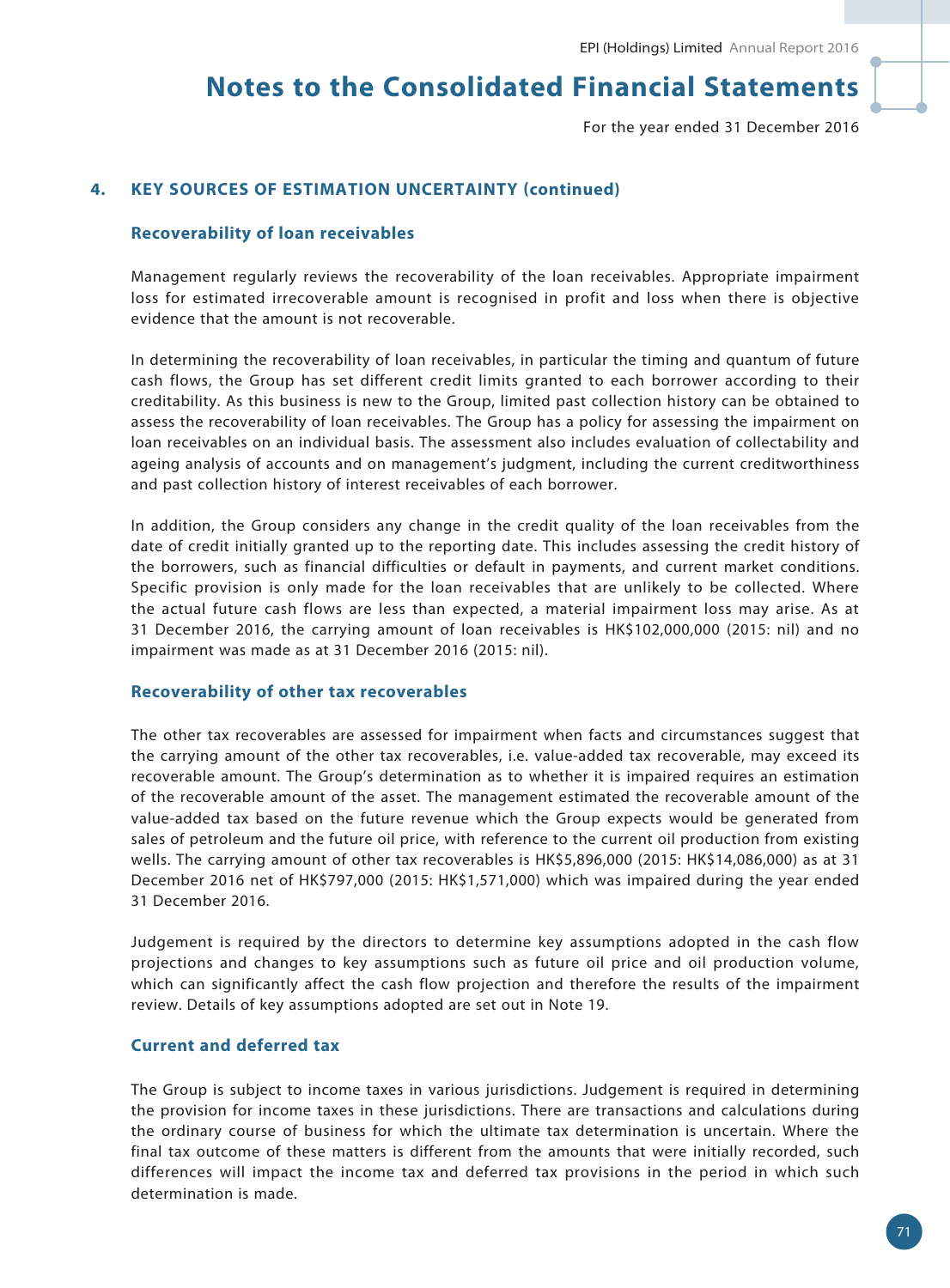For the year ended 31 December 2016

### **4. KEY SOURCES OF ESTIMATION UNCERTAINTY (continued)**

#### **Fair value measurements and valuation processes**

Some of the Group's assets and liabilities are measured at fair value for financial reporting purpose. The management of the Company determines the appropriate valuation techniques and inputs for fair value measurements.

In estimating the fair value of an asset or a liability, the Group uses market-observable data to the extent it is available. Where Level 1 inputs are not available, the Group engages third party qualified valuers to perform the valuation. The management of the Company works closely with the qualified external valuers to establish the appropriate valuation techniques and inputs to the model and reports the findings to the directors of the Company regularly to explain the cause of fluctuations in the fair value of the assets and liabilities.

The Group uses valuation techniques include inputs that are not based on observable market data to estimate the fair value of certain types of financial instruments. Detailed information about the valuation techniques, inputs and key assumptions used in the determination of the fair value of various assets and liabilities is set out in respective notes.

#### **5. REVENUE**

An analysis of the Group's revenue for the year is as follows:

|                                                                                                                                                                        | 2016<br><b>HK\$'000</b>       | 2015<br>HK\$'000 |
|------------------------------------------------------------------------------------------------------------------------------------------------------------------------|-------------------------------|------------------|
| Sales of petroleum<br>Interest income from money lending business<br>Arrangement fee income from money lending business<br>Dividend income from securities investments | 51,320<br>10,083<br>50<br>800 | 66,571           |
|                                                                                                                                                                        | 62,253                        | 66,571           |

#### **6. SEGMENT INFORMATION**

The following is an analysis of the Group's revenue and results by operating segments, based on the information reported to the chief operating decision maker representing the Board of the Company, for the purposes of resource allocation and assessment of segment performance. This is also the basis upon which the Group is arranged and organised. During the current year, the Group commenced to engage in money lending and investment in securities businesses with their results presented as new reportable and operating segments.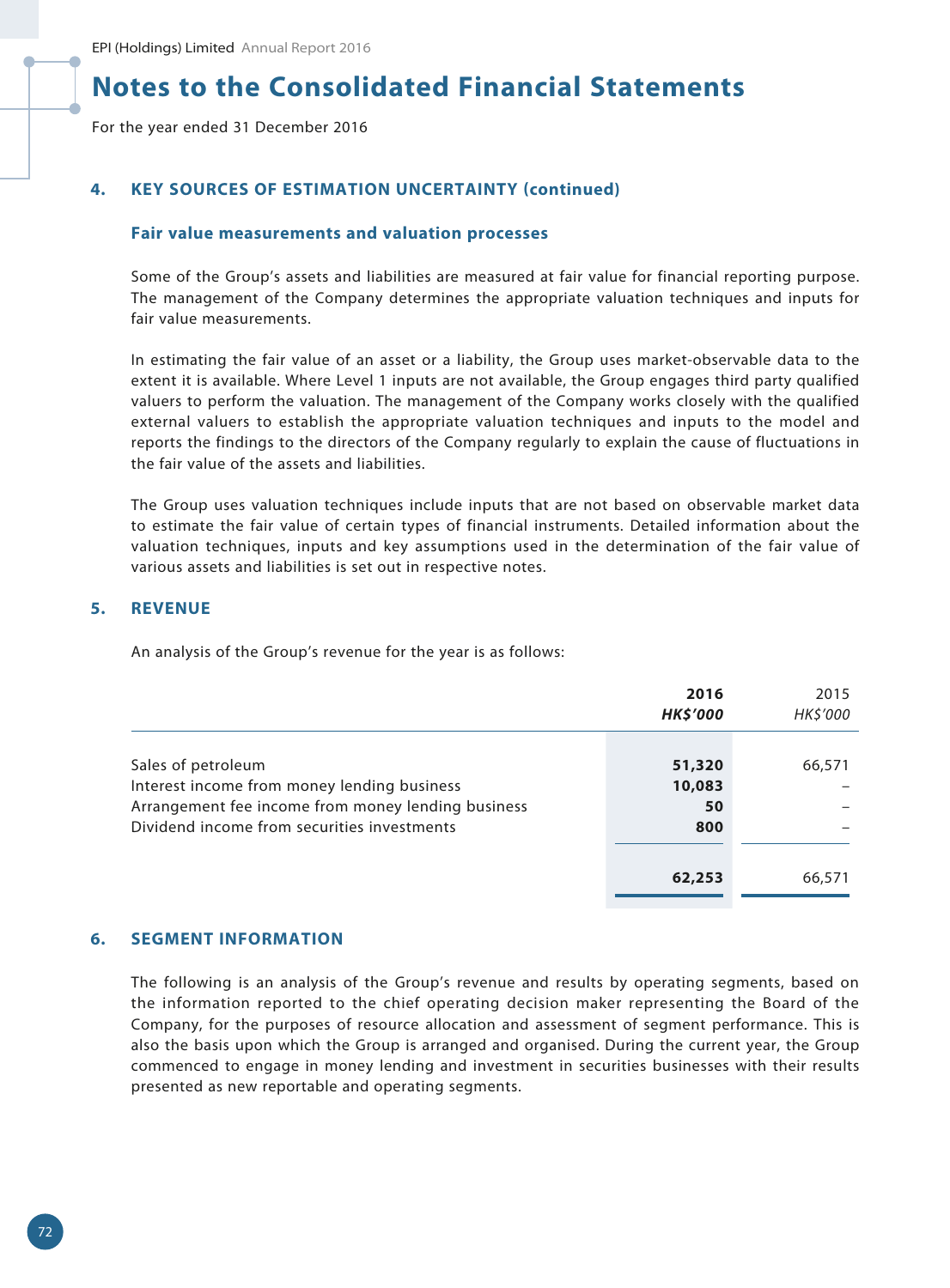For the year ended 31 December 2016

## **6. SEGMENT INFORMATION (continued)**

The Group's reportable segments under HKFRS 8 "Operating segments" are as follows:

- *(i)* Petroleum exploration and production
- *(ii)* Money lending
- *(iii)* Investment in securities

#### **Segment revenue and results**

The following is an analysis of the Group's revenue and results by reportable and operating segments:

## **For the year ended 31 December 2016**

| <b>Segment revenue</b><br>External sales/sources<br>51,320<br>10,133<br>800<br><b>Results</b><br>Segment results before reversal of<br>impairment losses<br>9,920<br>(4,099)<br>(1, 951)<br>Reversal of impairment losses<br>1,485<br>(4,099)<br>Segment results<br>(466)<br>9,920<br>Other losses, net<br>Corporate expenses<br>Finance costs<br>Loss before tax<br>Income tax expense<br>Loss for the year<br><b>Other information</b><br>Depreciation and depletion<br>127<br>148<br>4,455<br>Reversal of impairment loss of<br>property, plant and equipment<br>(2, 282)<br>Provision of impairment loss of other<br>tax recoverables<br>797 | <b>Petroleum</b><br>exploration<br>and<br>production<br><b>HK\$'000</b> | <b>Money</b><br>lending<br><b>HK\$'000</b> | Investment<br>in securities<br><b>HK\$'000</b> | <b>Total</b><br><b>HK\$'000</b>  |
|--------------------------------------------------------------------------------------------------------------------------------------------------------------------------------------------------------------------------------------------------------------------------------------------------------------------------------------------------------------------------------------------------------------------------------------------------------------------------------------------------------------------------------------------------------------------------------------------------------------------------------------------------|-------------------------------------------------------------------------|--------------------------------------------|------------------------------------------------|----------------------------------|
|                                                                                                                                                                                                                                                                                                                                                                                                                                                                                                                                                                                                                                                  |                                                                         |                                            |                                                |                                  |
|                                                                                                                                                                                                                                                                                                                                                                                                                                                                                                                                                                                                                                                  |                                                                         |                                            |                                                | 62,253                           |
|                                                                                                                                                                                                                                                                                                                                                                                                                                                                                                                                                                                                                                                  |                                                                         |                                            |                                                |                                  |
|                                                                                                                                                                                                                                                                                                                                                                                                                                                                                                                                                                                                                                                  |                                                                         |                                            |                                                | 3,870<br>1,485                   |
|                                                                                                                                                                                                                                                                                                                                                                                                                                                                                                                                                                                                                                                  |                                                                         |                                            |                                                | 5,355                            |
|                                                                                                                                                                                                                                                                                                                                                                                                                                                                                                                                                                                                                                                  |                                                                         |                                            |                                                | (3, 158)<br>(26, 397)<br>(6,788) |
|                                                                                                                                                                                                                                                                                                                                                                                                                                                                                                                                                                                                                                                  |                                                                         |                                            |                                                | (30, 988)<br>(91)                |
|                                                                                                                                                                                                                                                                                                                                                                                                                                                                                                                                                                                                                                                  |                                                                         |                                            |                                                | (31,079)                         |
|                                                                                                                                                                                                                                                                                                                                                                                                                                                                                                                                                                                                                                                  |                                                                         |                                            |                                                | 4,730                            |
|                                                                                                                                                                                                                                                                                                                                                                                                                                                                                                                                                                                                                                                  |                                                                         |                                            |                                                | (2, 282)                         |
|                                                                                                                                                                                                                                                                                                                                                                                                                                                                                                                                                                                                                                                  |                                                                         |                                            |                                                | 797                              |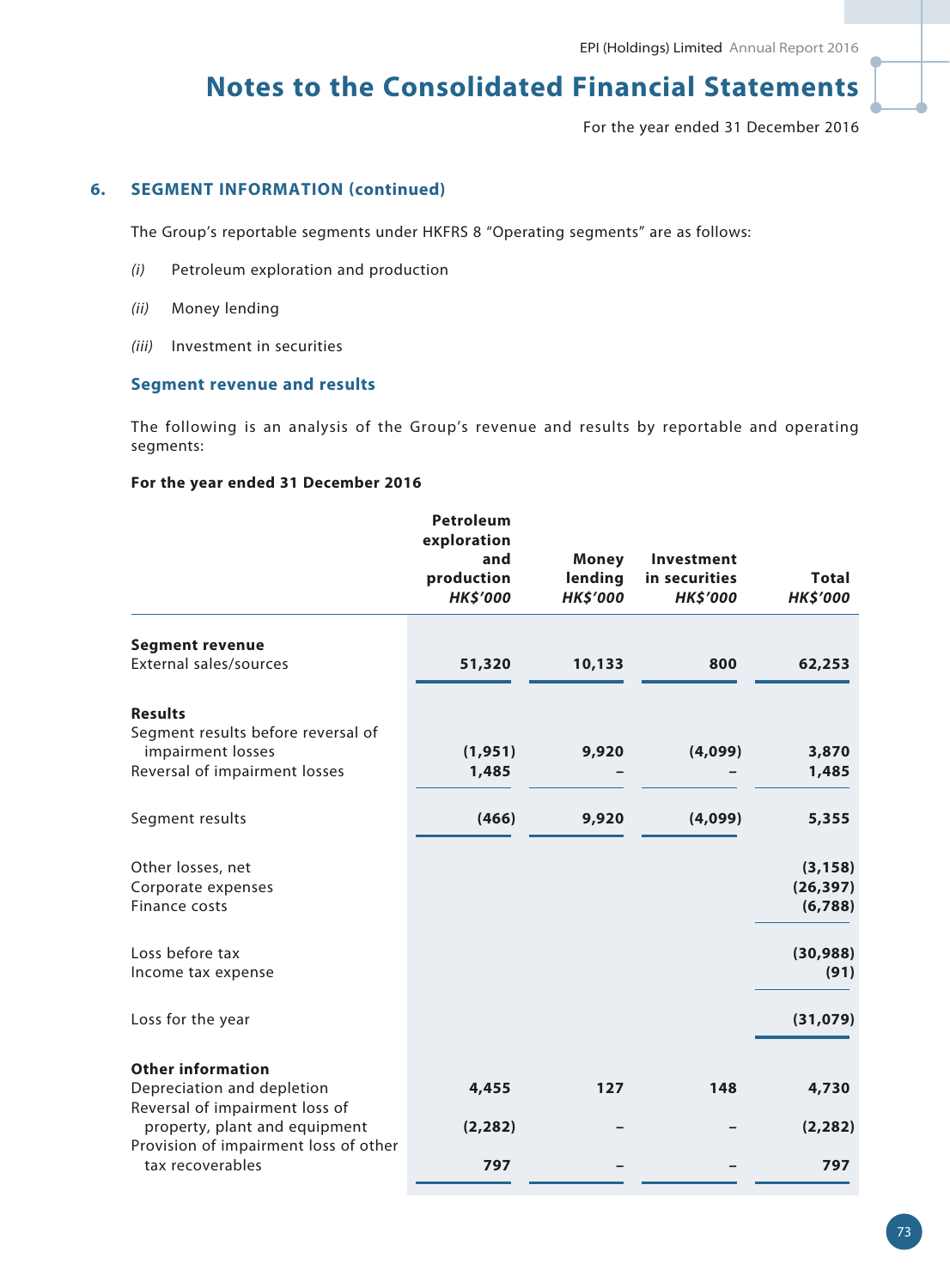For the year ended 31 December 2016

## **6. SEGMENT INFORMATION (continued)**

### **Segment revenue and results (continued)**

For the year ended 31 December 2015

|                                                      | Petroleum<br>exploration<br>and<br>production<br>HK\$'000 | Money<br>lending<br>HK\$'000 | Investment<br>in securities<br>HK\$'000 | Total<br>HK\$'000 |
|------------------------------------------------------|-----------------------------------------------------------|------------------------------|-----------------------------------------|-------------------|
|                                                      |                                                           |                              |                                         |                   |
| <b>Segment revenue</b>                               |                                                           |                              |                                         |                   |
| <b>External sales</b>                                | 66,571                                                    |                              |                                         | 66,571            |
| <b>Results</b>                                       |                                                           |                              |                                         |                   |
| Segment results before provision of                  |                                                           |                              |                                         |                   |
| impairment losses                                    | 2,740                                                     |                              |                                         | 2,740             |
| Provision of impairment losses                       | (207, 886)                                                |                              |                                         | (207, 886)        |
| Segment results                                      | (205, 146)                                                |                              |                                         | (205, 146)        |
| Other losses, net                                    |                                                           |                              |                                         | (16, 411)         |
| Corporate expenses                                   |                                                           |                              |                                         | (38, 165)         |
| Finance costs                                        |                                                           |                              |                                         | (16, 826)         |
| Loss for the year                                    |                                                           |                              |                                         | (276, 548)        |
| <b>Other information</b>                             |                                                           |                              |                                         |                   |
| Depreciation and depletion                           | 17,118                                                    |                              |                                         | 17,118            |
| Provision of impairment loss of                      |                                                           |                              |                                         |                   |
| exploration and evaluation assets                    | 115,222                                                   |                              |                                         | 115,222           |
| Provision of impairment loss of                      |                                                           |                              |                                         |                   |
| property, plant and equipment                        | 91,093                                                    |                              |                                         | 91,093            |
| Provision of impairment loss of other                |                                                           |                              |                                         |                   |
| tax recoverables                                     | 1,571                                                     |                              |                                         | 1,571             |
| Provision of impairment loss of other<br>receivables | 7,800                                                     |                              |                                         | 7,800             |
|                                                      |                                                           |                              |                                         |                   |

The accounting policies of the operating segments are the same as the Group's accounting policies described in Note 3. Segment results represent the loss incurred/profit earned by each segment without allocation of certain other losses, net, corporate expenses, finance costs and income tax expense.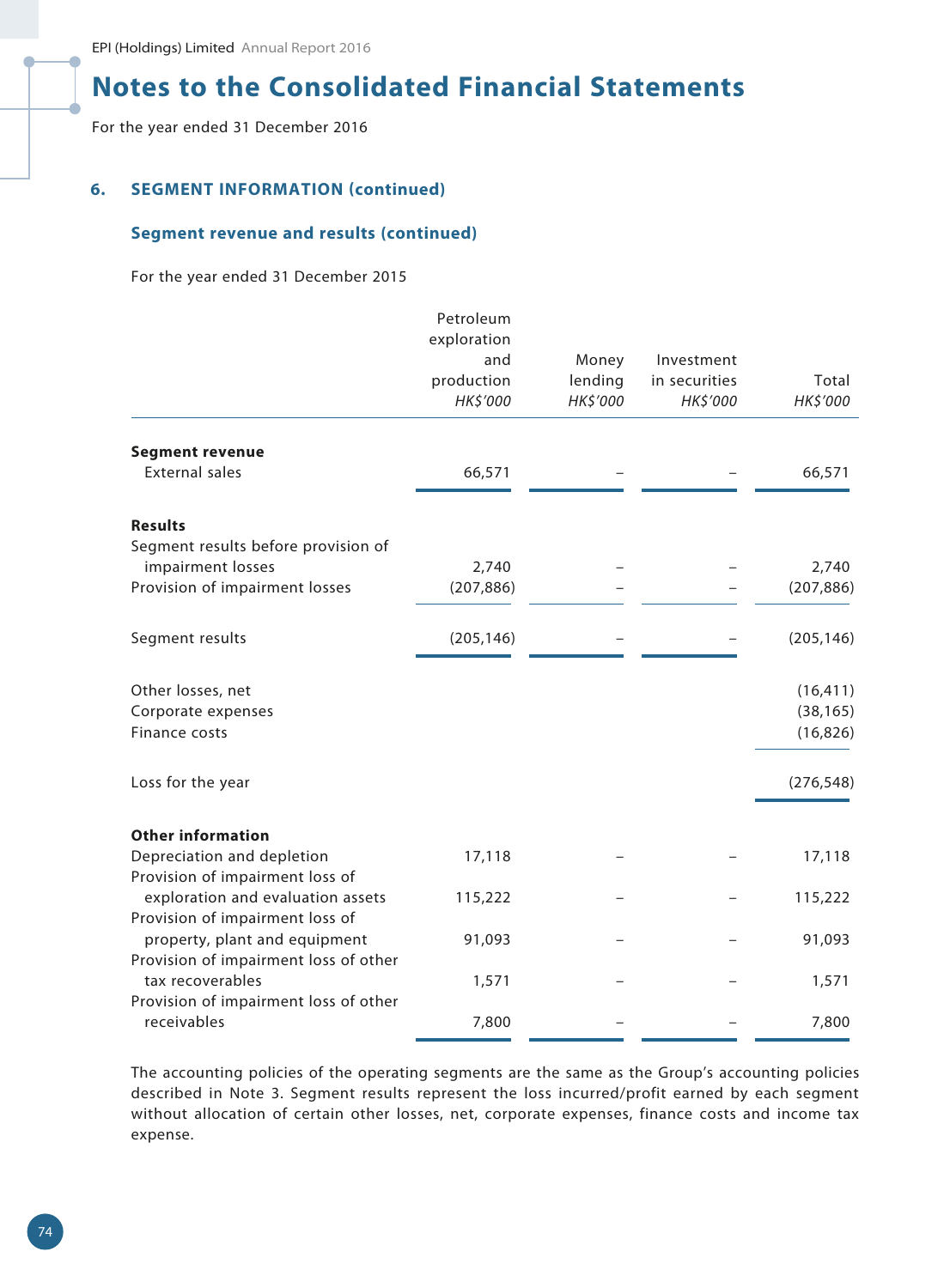For the year ended 31 December 2016

## **6. SEGMENT INFORMATION (continued)**

#### **Segment assets and liabilities**

The following is an analysis of the Group's assets and liabilities by reportable and operating segment:

|                                      | 2016            | 2015     |
|--------------------------------------|-----------------|----------|
|                                      | <b>HK\$'000</b> | HK\$'000 |
|                                      |                 |          |
| <b>Segment assets</b>                |                 |          |
| Petroleum exploration and production | 50,653          | 64,282   |
| Money lending                        | 115,479         |          |
| Investment in securities             | 28,149          |          |
| Total segment assets                 | 194,281         | 64,282   |
| Property, plant and equipment        | 482             | 760      |
| Bank balances and cash               |                 |          |
|                                      | 171,555         | 11,324   |
| Other unallocated assets             | 1,416           | 16,537   |
| Consolidated assets                  | 367,734         | 92,903   |
| <b>Segment liabilities</b>           |                 |          |
| Petroleum exploration and production | 5,807           | 951      |
| Money lending                        | 91              |          |
| Investment in securities             | 5,000           |          |
|                                      |                 |          |
| Total segment liabilities            | 10,898          | 951      |
| Other payables                       | 10,994          | 33,077   |
| <b>Borrowings</b>                    |                 | 183,800  |
| <b>Consolidated liabilities</b>      | 21,892          | 217,828  |
|                                      |                 |          |

For the purposes of monitoring segment performances and allocating resources between segments:

- all assets are allocated to operating segments other than certain property, plant and equipment, certain bank balances and cash and certain other assets; and
- all liabilities are allocated to operating segments other than certain other payables and borrowings.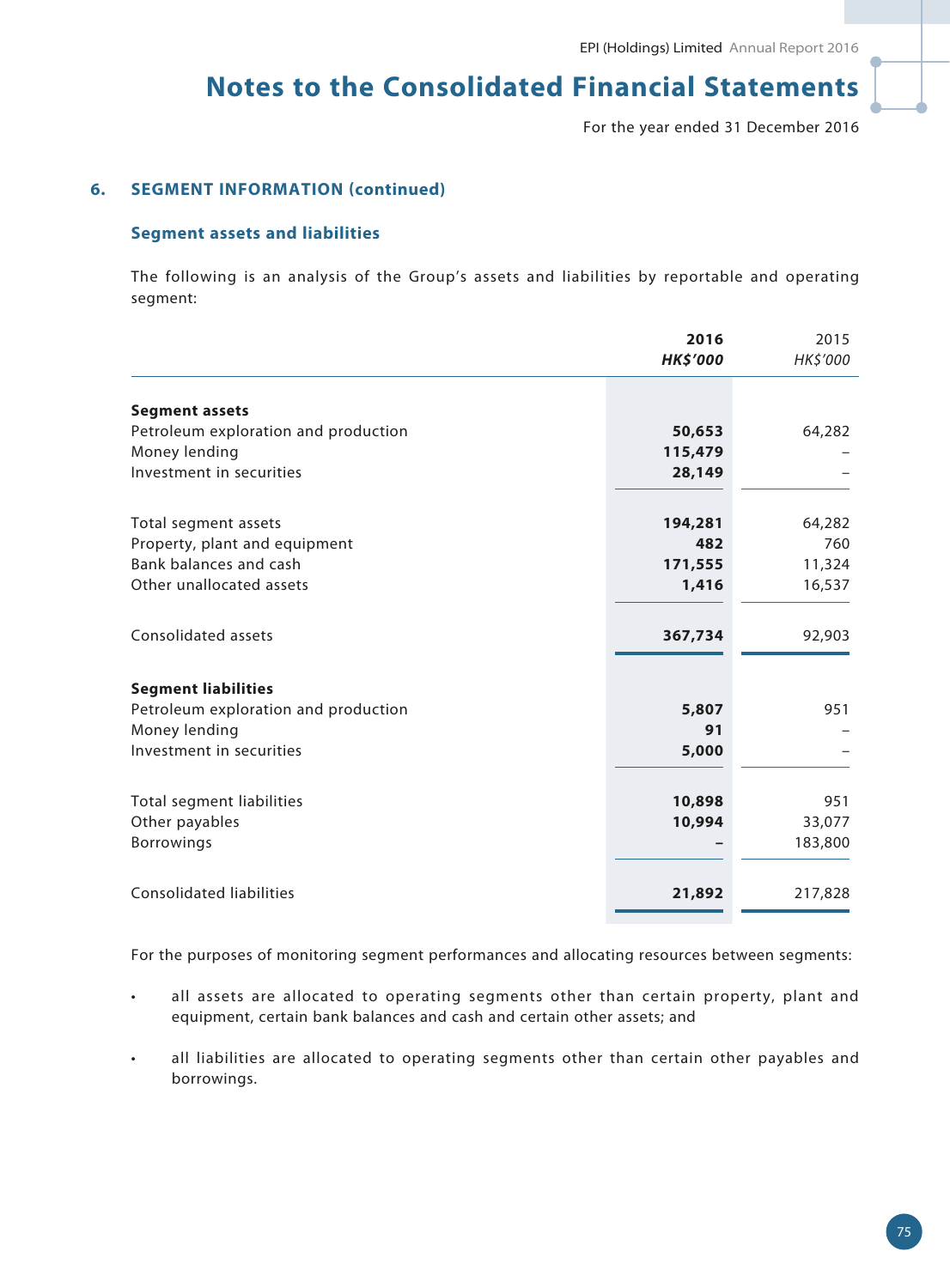For the year ended 31 December 2016

### **6. SEGMENT INFORMATION (continued)**

#### **Revenue from major products and services**

The Group's revenue is arising from petroleum exploration and production, money lending and investment in securities businesses.

### **Geographical information**

The Group's operations are located in Argentina and Hong Kong.

Information about the Group's revenue from external customers/sources is presented based on the location of customers/sources. Information about the Group's non-current assets is presented based on the geographical location of the assets.

| <b>Revenue from external</b> |                                             |          |                                  |          |
|------------------------------|---------------------------------------------|----------|----------------------------------|----------|
|                              | customers/sources                           |          | <b>Non-current assets (Note)</b> |          |
|                              | As at 31 December<br>Year ended 31 December |          |                                  |          |
|                              | 2016                                        | 2015     | 2016                             | 2015     |
|                              | <b>HK\$'000</b>                             | HK\$'000 | <b>HK\$'000</b>                  | HK\$'000 |
|                              |                                             |          |                                  |          |
| Argentina                    | 51,320                                      | 66,571   | 37,702                           | 37,963   |
| Hong Kong                    | 10,933                                      | -        | 482                              | 760      |
|                              |                                             |          |                                  |          |
|                              | 62,253                                      | 66,571   | 38,184                           | 38,723   |
|                              |                                             |          |                                  |          |

*Note:* Non-current assets excluded other tax recoverables.

### **Information about major customers**

Revenue from customers of the corresponding years contributing over 10% of the total revenue of the Group are as follows:

|                         | 2016<br><b>HK\$'000</b> | 2015<br>HK\$'000 |
|-------------------------|-------------------------|------------------|
| Customer A <sup>1</sup> | 51,320                  | 66,571           |

<sup>1</sup> Revenue from petroleum exploration and production business.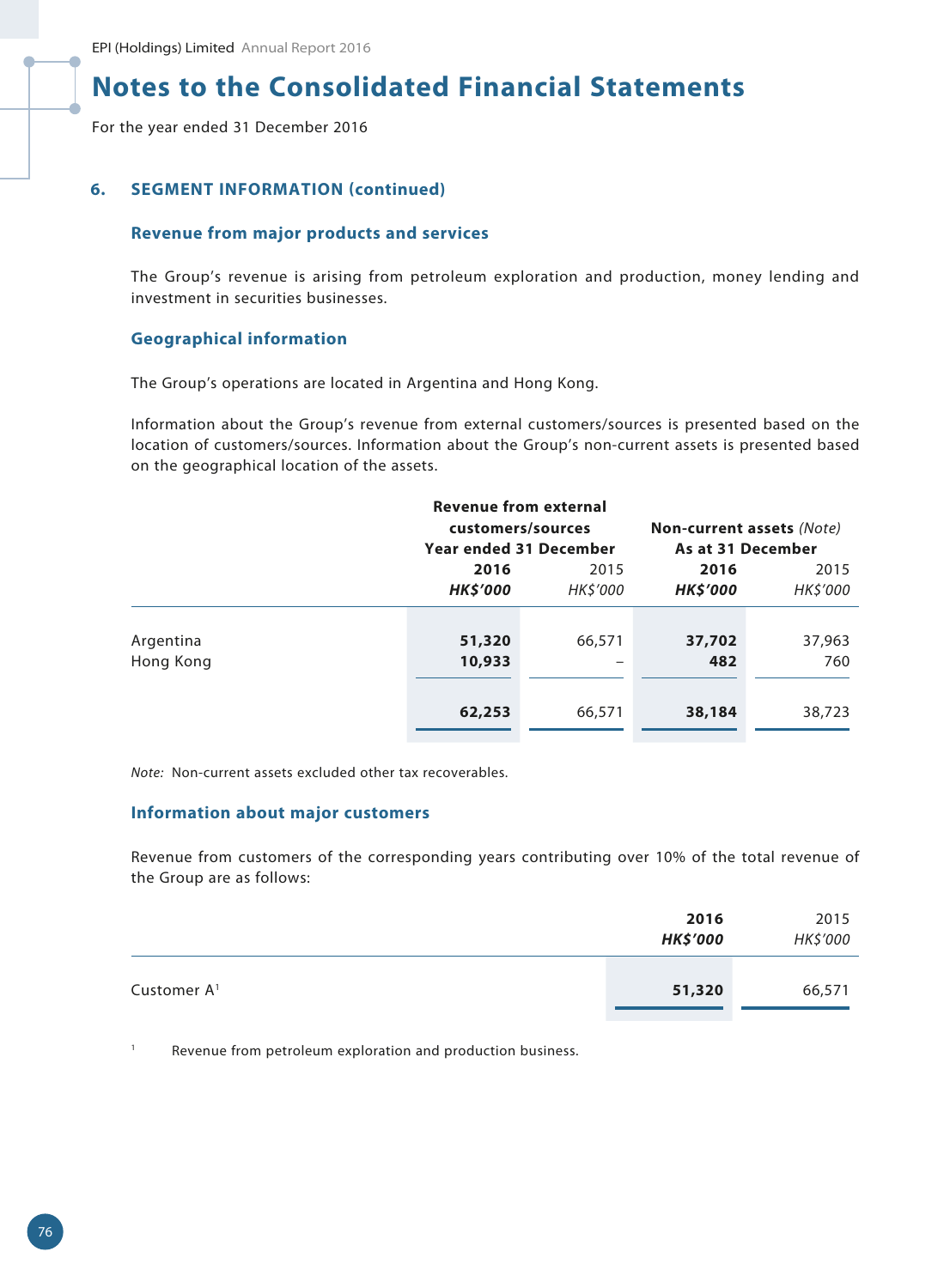For the year ended 31 December 2016

## **7. OTHER LOSSES, NET**

|                                                   | 2016<br><b>HK\$'000</b> | 2015<br>HK\$'000 |
|---------------------------------------------------|-------------------------|------------------|
|                                                   |                         |                  |
| Bank interest income                              | 57                      |                  |
| Other interest income                             |                         | 233              |
|                                                   |                         |                  |
|                                                   | 57                      | 234              |
| Exchange losses, net                              | (3, 187)                | (17, 187)        |
| Loss on disposal of property, plant and equipment | (16)                    |                  |
| Others                                            | 63                      | 1,336            |
|                                                   |                         |                  |
|                                                   | (3,083)                 | (15,617)         |

## **8. (REVERSAL) PROVISION OF IMPAIRMENT LOSSES**

|                                                                                                                                 | 2016<br><b>HK\$'000</b> | 2015<br><b>HK\$'000</b> |
|---------------------------------------------------------------------------------------------------------------------------------|-------------------------|-------------------------|
| Provision of impairment loss of exploration and evaluation assets<br>(Reversal) provision of impairment loss of property, plant |                         | 115,222                 |
| and equipment<br>Provision of impairment loss of other tax recoverables (Note 19)                                               | (2, 282)<br>797         | 91,093<br>1,571         |
| Provision of impairment loss of other receivables                                                                               |                         | 7,800                   |
|                                                                                                                                 | (1, 485)                | 215,686                 |

## **9. NET (LOSS) GAIN ON FINANCIAL ASSETS AT FAIR VALUE THROUGH PROFIT OR LOSS**

|                                                                   | 2016<br><b>HK\$'000</b> | 2015<br><b>HK\$'000</b> |
|-------------------------------------------------------------------|-------------------------|-------------------------|
|                                                                   |                         |                         |
| Net unrealised (loss) gain on financial assets at FVTPL           | (3,313)                 | 10                      |
| Net realised (loss) gain on disposal of financial assets at FVTPL | (1,031)                 | 106                     |
| Net gain on modification of terms of convertible notes            |                         | 12,480                  |
| Amortisation of deferred loss on conversion component of          |                         |                         |
| convertible notes                                                 |                         | (380)                   |
| Gain on new derivative component recognised in profit or loss     |                         | 135                     |
|                                                                   |                         |                         |
|                                                                   | (4, 344)                | 12,351                  |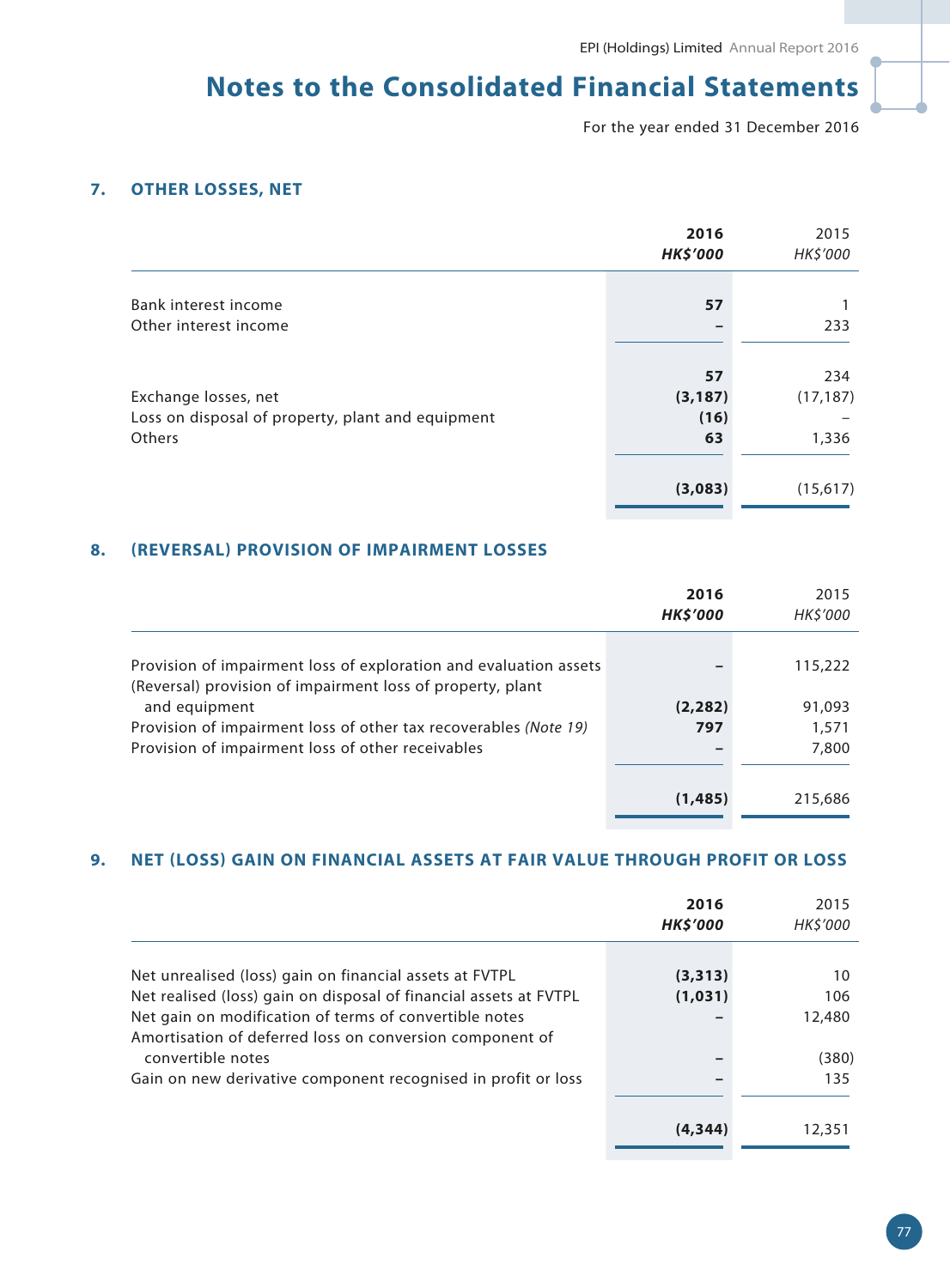For the year ended 31 December 2016

## **10. FINANCE COSTS**

|                                            | 2016<br><b>HK\$'000</b> | 2015<br>HK\$'000 |
|--------------------------------------------|-------------------------|------------------|
| Interest on bank borrowings and overdrafts | 6,626                   | 9,341            |
| Interest on other loans                    | 162                     | 667              |
| Interest on convertible notes (Note 26)    |                         | 6,761            |
|                                            |                         |                  |
| Total interest expense                     | 6,788                   | 16,769           |
| Loan arrangement fee                       |                         | 57               |
|                                            |                         |                  |
|                                            | 6,788                   | 16,826           |

## **11. INCOME TAX EXPENSE**

|                         | 2016<br><b>HK\$'000</b> | 2015<br>HK\$'000 |
|-------------------------|-------------------------|------------------|
| Current tax - Hong Kong | 91                      |                  |

Hong Kong profits tax was calculated at 16.5% of the estimated assessable profit for both years.

Argentina income tax was calculated at 35% of assessable profit for the year. No provision for Argentina income tax was made as there was no assessable profit arising for both years.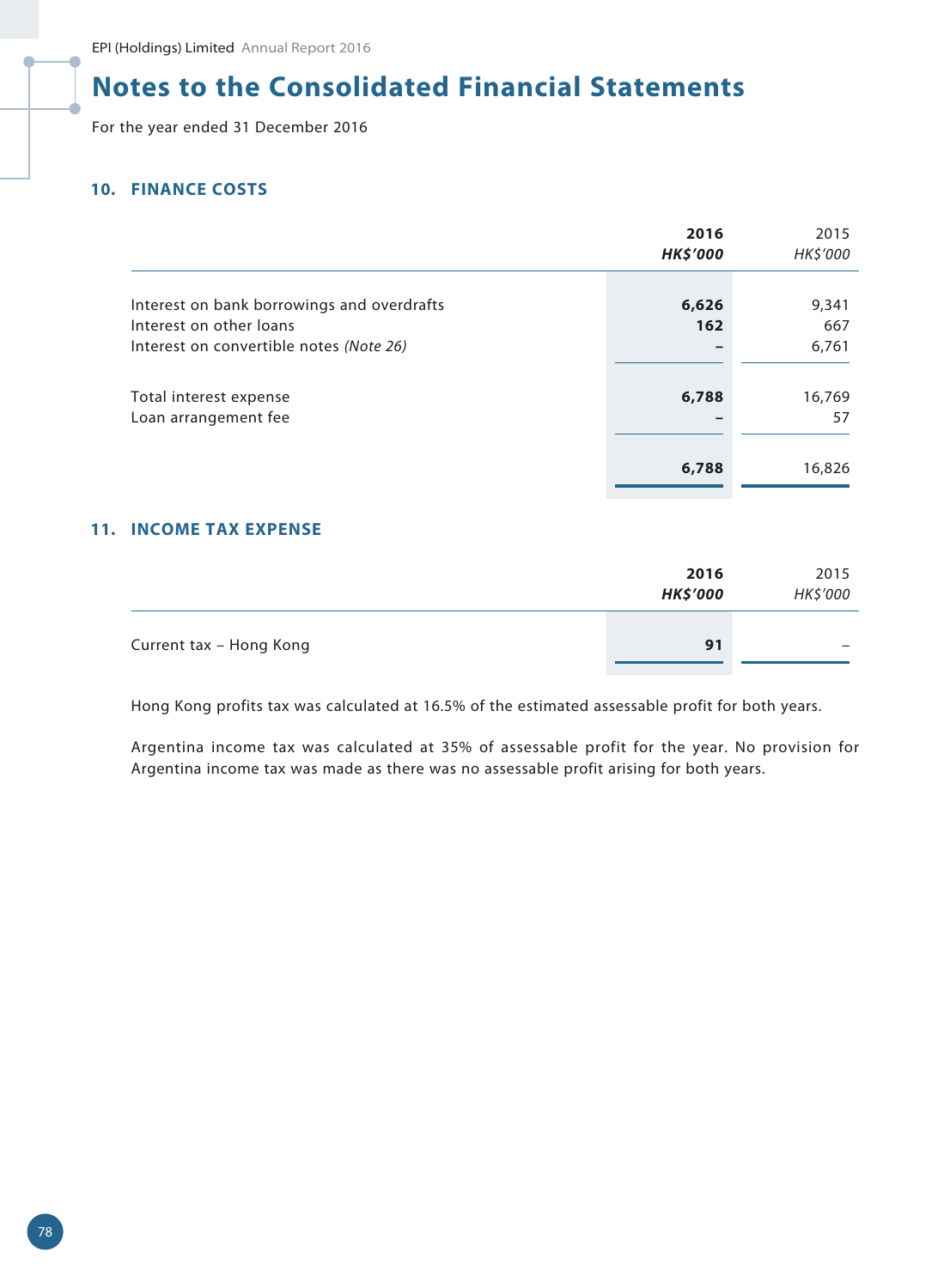For the year ended 31 December 2016

## **11. INCOME TAX EXPENSE (continued)**

The tax charge for the year can be reconciled to the loss before tax per the consolidated statement of profit or loss and other comprehensive income as follows:

|                                                                                                                                                                                                                                                                                                                                                                 | 2016<br><b>HK\$'000</b>                                           | 2015<br><b>HKS'000</b>                                             |
|-----------------------------------------------------------------------------------------------------------------------------------------------------------------------------------------------------------------------------------------------------------------------------------------------------------------------------------------------------------------|-------------------------------------------------------------------|--------------------------------------------------------------------|
| Loss before tax                                                                                                                                                                                                                                                                                                                                                 | (30, 988)                                                         | (276, 548)                                                         |
| Tax at the applicable rates of 16.5% (2015: 16.5%)<br>Tax effect of income not taxable for tax purpose<br>Tax effect of expenses not deductible for tax purpose<br>Tax effect of deductible temporary difference not recognised<br>Tax effect of tax losses not recognised<br>Effect of different tax rates of subsidiaries operating in other<br>jurisdictions | (5, 113)<br>(8, 553)<br>11,681<br>(10, 850)<br>14,049<br>(1, 123) | (45, 630)<br>(4,038)<br>91,751<br>(26, 879)<br>18,943<br>(34, 147) |
| Income tax expense                                                                                                                                                                                                                                                                                                                                              | 91                                                                |                                                                    |

At 31 December 2016, the Group had unused tax losses of HK\$75,732,000 (2015: HK\$164,756,000) available for offset against future profits. No deferred tax asset has been recognised in respect of the unused tax losses due to the unpredictability of future profit streams. Included in unused tax losses are losses of HK\$29,793,000 (2015: HK\$76,335,000) that will expire within 5 years. All other tax losses may be carried forward indefinitely.

## **12. LOSS FOR THE YEAR**

Loss for the year has been arrived at after charging:

|                                                                 | 2016<br><b>HK\$'000</b> | 2015<br>HK\$'000 |
|-----------------------------------------------------------------|-------------------------|------------------|
| Staff costs                                                     |                         |                  |
| - directors' emoluments (Note 13)                               | 5,989                   | 8,244            |
| - other staff's retirement benefits costs (excluding directors) | 78                      | 189              |
| - other staff costs                                             | 11,700                  | 13,516           |
|                                                                 |                         |                  |
| Total staff costs                                               | 17,767                  | 21,949           |
|                                                                 |                         |                  |
| Auditor's remuneration                                          | 2,400                   | 2,400            |
| Minimum lease payments under operating leases in respect of     |                         |                  |
| office properties and buildings                                 | 3,279                   | 3,208            |
| Professional and consultancy fees                               | 12,347                  | 5,991            |
|                                                                 |                         |                  |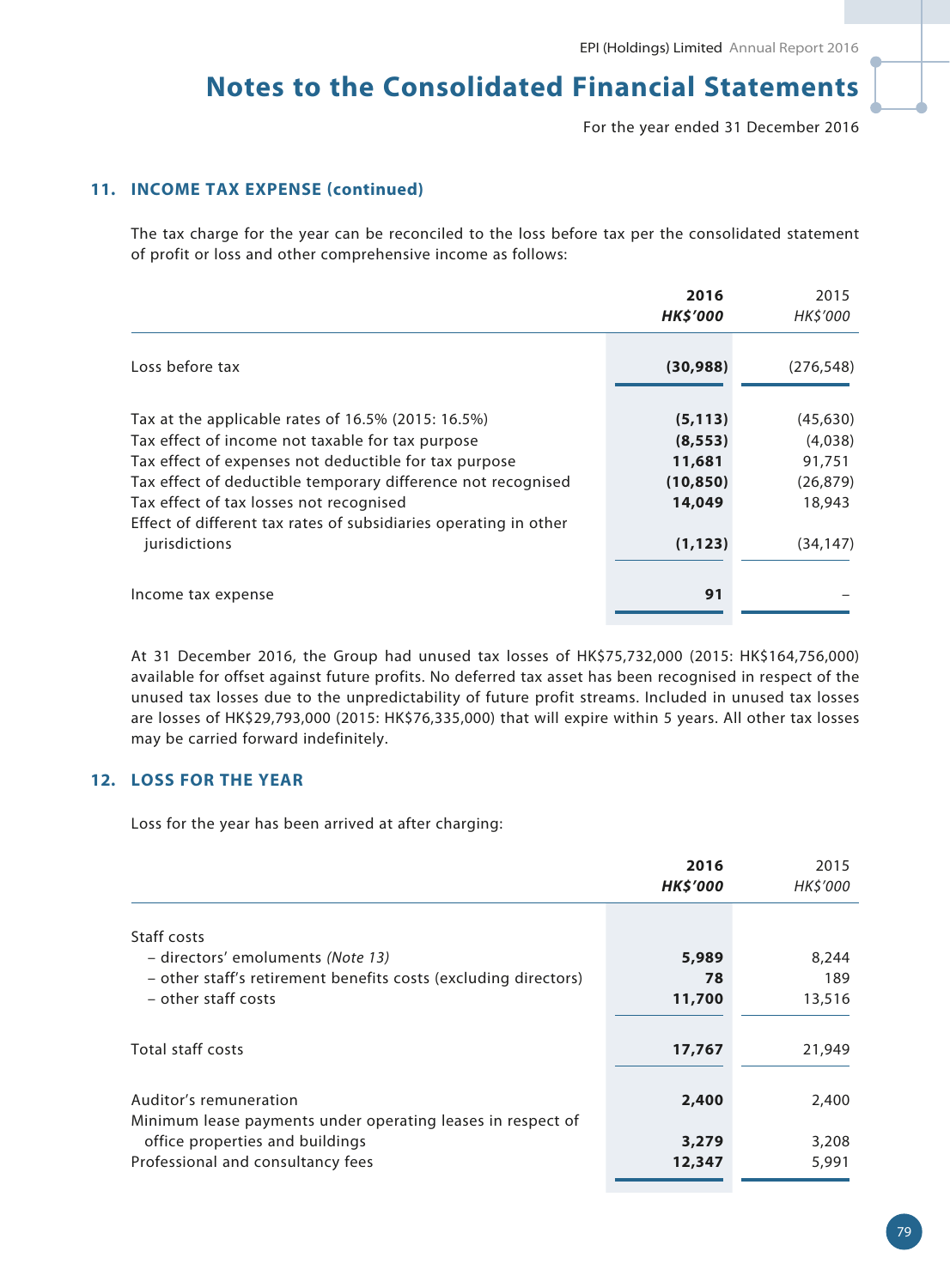For the year ended 31 December 2016

## **13. DIRECTORS' AND CHIEF EXECUTIVE'S EMOLUMENTS**

The emoluments paid or payable to each of the seventeen (2015: six) directors, disclosed pursuant to the applicable Listing Rules and CO, were as follows:

### **2016**

|                                |               |                 |                 | <b>Retirement</b>       |                 |
|--------------------------------|---------------|-----------------|-----------------|-------------------------|-----------------|
|                                |               |                 | <b>Salaries</b> | <b>benefits</b>         |                 |
|                                |               |                 | and other       | scheme                  |                 |
| <b>Name</b>                    |               | <b>Fees</b>     |                 | benefits contributions  | <b>Total</b>    |
|                                | <b>Notes</b>  | <b>HK\$'000</b> | <b>HK\$'000</b> | <b>HK\$'000</b>         | <b>HK\$'000</b> |
| <b>Executive directors</b>     |               |                 |                 |                         |                 |
| Mr. Tse Kwok Fai, Sammy        | (iv)          |                 | 1,830           | 15                      | 1,845           |
| Mr. Chan Chi Hung, Anthony     | (iv)          |                 | 1,200           | 15                      | 1,215           |
| Mr. Zou Feng                   | $(ii)$ $(iv)$ | 1,171           |                 |                         | 1,171           |
| Mr. Suen Cho Hung, Paul        | (iii)         |                 | 87              | 4                       | 91              |
| Mr. Sue Ka Lok                 | (iii)         |                 | 65              | $\overline{\mathbf{3}}$ | 68              |
| Ms. Chan Yuk Yee               | (iii)         |                 | 43              | $\overline{2}$          | 45              |
| Mr. Yiu Chun Kong              | (iii)         |                 | 22              | 1                       | 23              |
| Mr. Zhu Kai                    | (iii)         |                 | 22              | 1                       | 23              |
| Mr. Chan Shui Yuen             | (iii)         |                 | 43              | $\overline{2}$          | 45              |
| <b>Non-executive directors</b> |               |                 |                 |                         |                 |
| Mr. Ho King Fung, Eric         | (iv)          | 800             |                 |                         | 800             |
| Mr. Phen Chun Shing Vincent    | $(i)$ $(iv)$  | 102             |                 |                         | 102             |
| Independent non-executive      |               |                 |                 |                         |                 |
| directors                      |               |                 |                 |                         |                 |
| Mr. Qian Zhi Hui               | (iv)          | 167             |                 |                         | 167             |
| Mr. Teoh Chun Ming             | (iv)          | 167             |                 |                         | 167             |
| Mr. Zhu Tiansheng              | (iv)          | 167             |                 |                         | 167             |
| Mr. To Yan Ming, Edmond        | (iii)         | 20              |                 |                         | 20              |
| Mr. Pun Chi Ping               | (iii)         | 20              |                 |                         | 20              |
| Ms. Leung Pik Har, Christine   | (iii)         | 20              |                 |                         | 20              |
| <b>Total</b>                   |               | 2,634           | 3,312           | 43                      | 5,989           |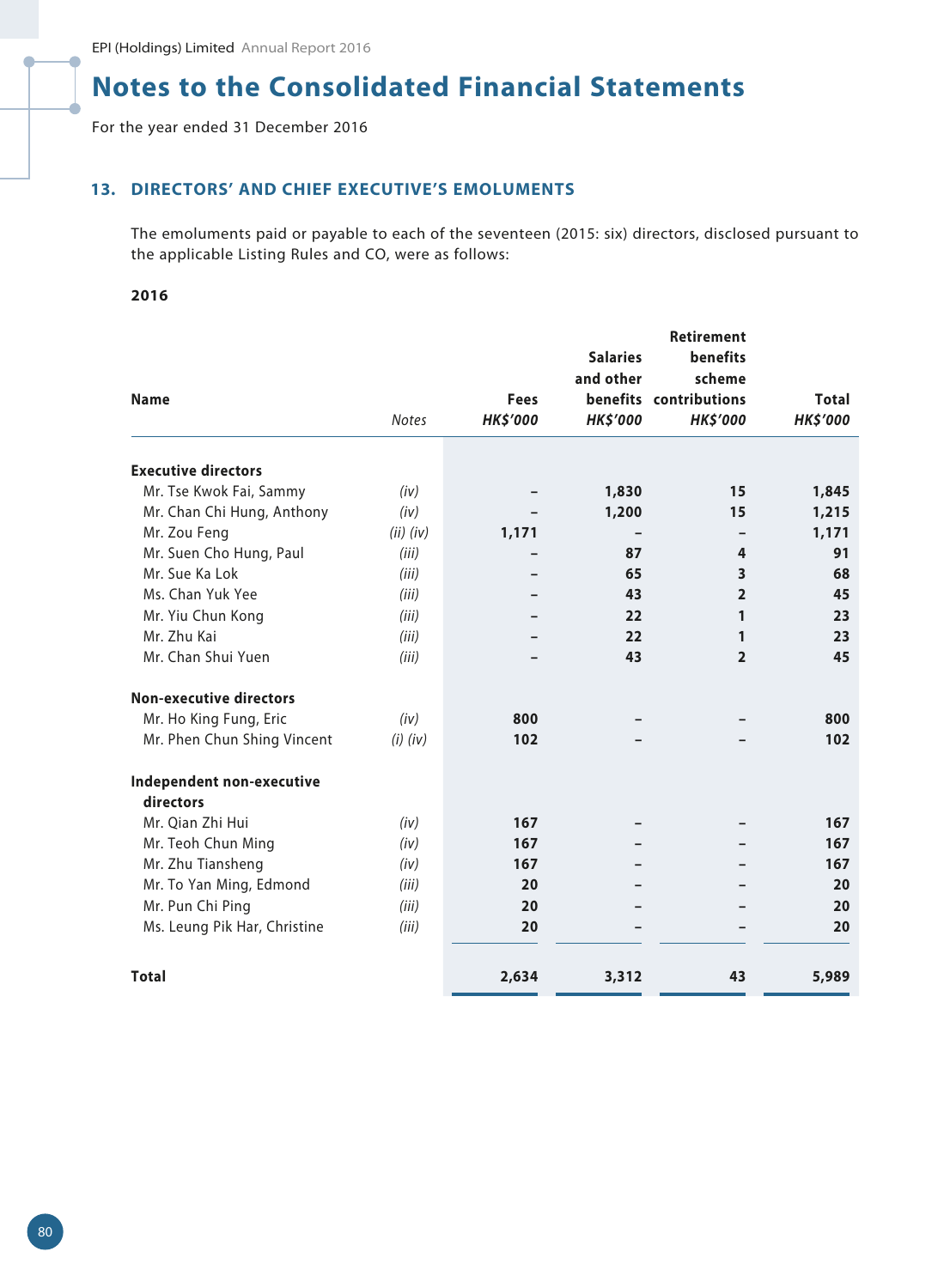For the year ended 31 December 2016

### **13. DIRECTORS' AND CHIEF EXECUTIVE'S EMOLUMENTS (continued)**

2015

|                            |          |                 |          | Retirement    |          |
|----------------------------|----------|-----------------|----------|---------------|----------|
|                            |          | <b>Salaries</b> | Share-   | benefits      |          |
|                            |          | and other       | based    | scheme        |          |
| Name                       | Fees     | benefits        | payments | contributions | Total    |
|                            | HK\$'000 | HK\$'000        | HK\$'000 | HK\$'000      | HK\$'000 |
| <b>Executive directors</b> |          |                 |          |               |          |
| Mr. Tse Kwok Fai, Sammy    |          | 2,646           |          | 18            | 2,664    |
| Mr. Chan Chi Hung, Anthony |          | 1,440           | 677      | 18            | 2,135    |
| Non-executive director     |          |                 |          |               |          |
| Mr. Ho King Fung, Eric     | 960      |                 | 1,885    |               | 2,845    |
| Independent non-executive  |          |                 |          |               |          |
| directors                  |          |                 |          |               |          |
| Mr. Qian Zhi Hui           | 200      |                 |          |               | 200      |
| Mr. Teoh Chun Ming         | 200      |                 |          |               | 200      |
| Mr. Zhu Tiansheng          | 200      |                 |          |               | 200      |
| Total                      | 1,560    | 4,086           | 2,562    | 36            | 8,244    |

The emoluments of the Chief Executive Officer of the Company, Mr. Tse Kwok Fai, Sammy (resigned on 19 October 2016) and Mr. Sue Ka Lok (appointed on 19 October 2016), disclosed above include those for services rendered by each of them as the Chief Executive Officer.

The executive directors' emoluments shown above were mainly for their services in connection with the management of the affairs of the Company and the Group. The emoluments of the non-executive directors and independent non-executive directors shown above were mainly for their services as directors of the Company.

*Notes:*

- *(i)* Being appointed on 15 February 2016
- *(ii)* Being appointed on 7 March 2016
- *(iii)* Being appointed on 18 October 2016
- *(iv)* Resigned on 19 October 2016

During the year, no emoluments were paid by the Group to any directors as an inducement to join, or upon joining the Group or as compensation for loss of office. No directors waived any emoluments for both years.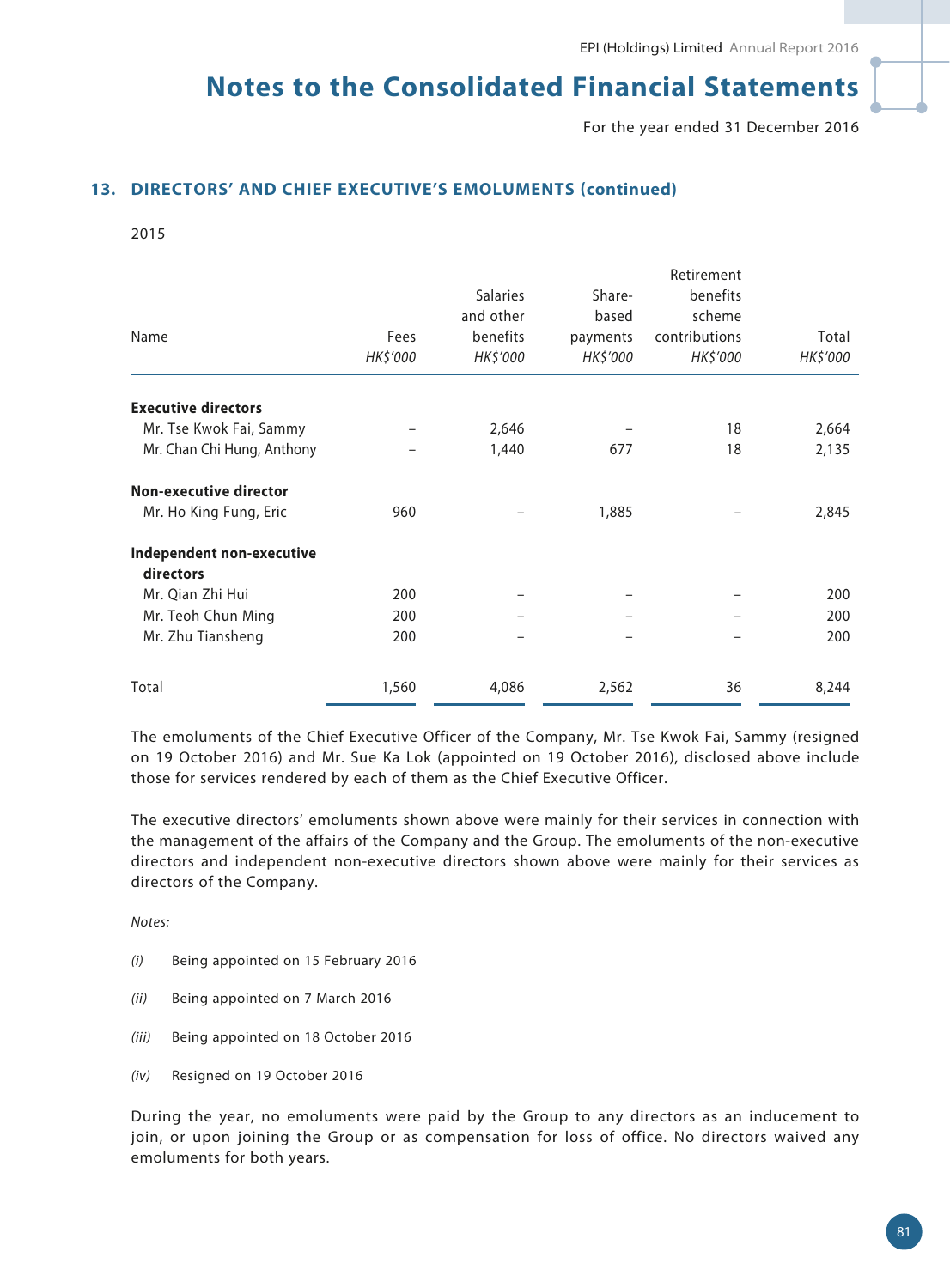For the year ended 31 December 2016

### **14. EMPLOYEES' EMOLUMENTS**

Of the five individuals with the highest emoluments in the Group, three (2015: three) of them are directors whose emoluments are included in Note 13. The emoluments of the remaining two (2015: two) individuals are as follows:

|                                                                         | 2016<br><b>HK\$'000</b> | 2015<br>HK\$'000 |
|-------------------------------------------------------------------------|-------------------------|------------------|
| Salaries and other benefits<br>Retirement benefits scheme contributions | 3,617<br>15             | 3,290<br>18      |
|                                                                         | 3,632                   | 3,308            |

Their emoluments are within the following band:

|                                | <b>Number of employees</b> |      |  |
|--------------------------------|----------------------------|------|--|
|                                | 2016                       | 2015 |  |
|                                |                            |      |  |
| HK\$1,500,001 to HK\$2,000,000 |                            |      |  |
|                                |                            |      |  |

## **15. DIVIDENDS**

No dividend was paid or proposed for the years ended 31 December 2016 and 2015, nor has any dividend been proposed since the end of the reporting periods.

## **16. LOSS PER SHARE**

Loss per share is calculated by dividing the loss for the year attributable to owners of the Company by the weighted average number of ordinary shares in issue during the year.

| 2016<br><b>HKS'000</b> | 2015<br><b>HK\$'000</b> |
|------------------------|-------------------------|
|                        |                         |
|                        |                         |
| (31,079)               | (276, 548)              |
|                        |                         |
|                        | 2,625                   |
|                        | (12, 480)               |
|                        |                         |
|                        | 380                     |
|                        |                         |
|                        |                         |
| (31,079)               | (286, 023)              |
|                        |                         |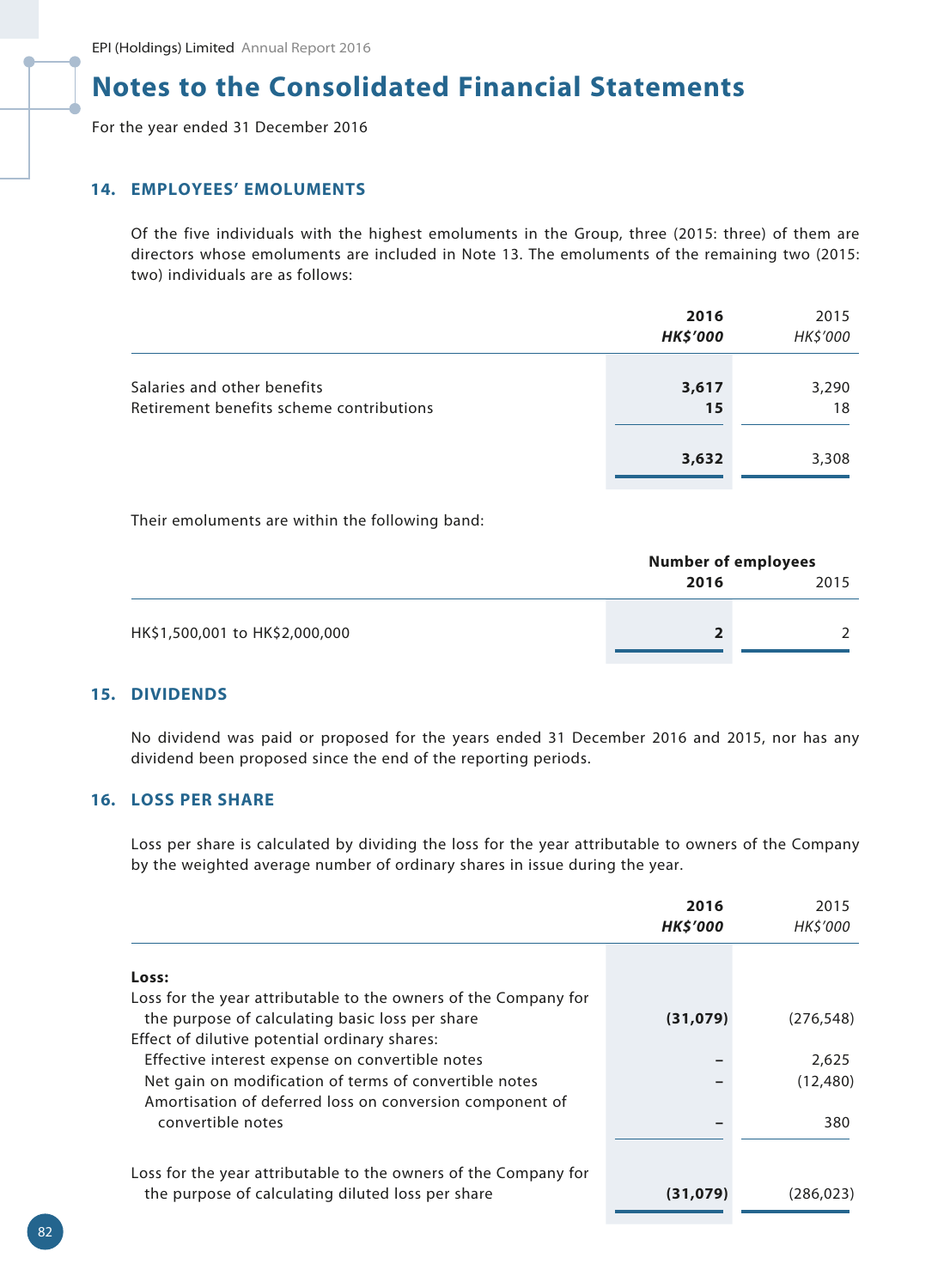For the year ended 31 December 2016

## **16. LOSS PER SHARE (continued)**

|                                                                                                                               | 2016<br>'000 | 2015<br>'000<br>(Restated) |
|-------------------------------------------------------------------------------------------------------------------------------|--------------|----------------------------|
| <b>Number of shares:</b><br>Weighted average number of ordinary shares for the purpose of<br>calculating basic loss per share | 4,098,651    | 989,034                    |
| Effect of dilutive potential ordinary shares:<br>Convertible notes                                                            |              | 4,871                      |
| Weighted average number of ordinary shares for the purpose of<br>calculating diluted loss per share                           | 4,098,651    | 993,905                    |

The denominator for the purpose of calculating basic loss per share for the year ended 31 December 2015 has been adjusted to reflect the additional shares of the rights issue completed on 27 January 2016 on the basis of five offer shares for every one share.

Diluted loss per share is calculated by adjusting the weighted average number of ordinary shares outstanding to assume conversion of all dilutive potential ordinary shares. At 31 December 2016, the Company has no dilutive potential ordinary share (2015: had dilutive potential ordinary shares from warrants, convertible notes and share options).

During the year ended 31 December 2015, the 2013 CN (as defined in Note 26) was assumed to have been converted into ordinary shares, and the net loss was adjusted to eliminate the related gain/ loss and expenses stated above for that year. However, the dilutive potential ordinary shares from the New 2013 CN (as defined in Note 26), outstanding warrants and share options were anti-dilutive and were not assumed to have been converted into ordinary shares because the exercise of the New 2013 CN would result in a decrease in loss per share and the exercise prices of the warrants and share options were higher than the average market price for shares.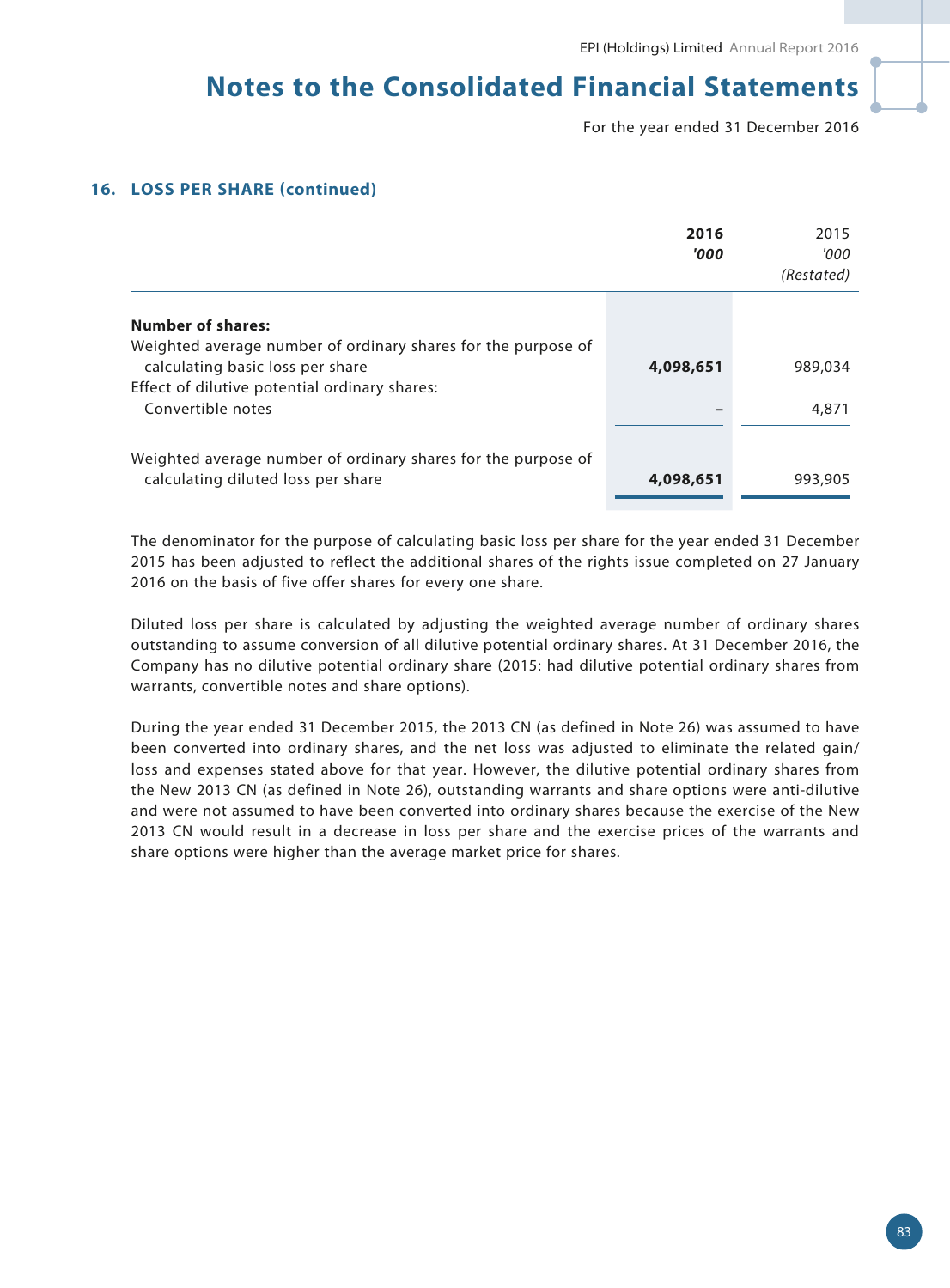For the year ended 31 December 2016

## **17. EXPLORATION AND EVALUATION ASSETS**

|                              | 2016<br><b>HK\$'000</b> | 2015<br>HK\$'000 |
|------------------------------|-------------------------|------------------|
| Cost                         |                         |                  |
| At 1 January and 31 December | 3,778,574               | 3,778,574        |
| Impairment                   |                         |                  |
| At 1 January                 | 3,778,574               | 3,663,352        |
| Recognised in profit or loss |                         | 115,222          |
|                              |                         |                  |
| At 31 December               | 3,778,574               | 3,778,574        |
|                              |                         |                  |
| <b>Carrying values</b>       |                         |                  |
| At 1 January                 |                         | 115,222          |
|                              |                         |                  |
| At 31 December               |                         |                  |

The balance relates to exploration and evaluation assets in respect of oil exploration rights through the participating interest in the Puesto Pozo Cercado Concession and Chañares Herrados Concession (together, the "Concessions") in the Cuyana Basin, Mendoza Province, Argentina, covering a total surface area of approximately 169.4 and 40.0 square kilometres, respectively.

The Concessions were awarded to Chañares Herrados Empresa de Trabajos Petroleros S.A. ("Chañares"), the concessionaire. The terms of these oil exploration and production concessions are 25 years commencing from 26 June 1992 and 24 September 1992, respectively, with the possibility of obtaining a 10-year extension under certain conditions.

In 2011, Chañares obtained an extension of 10 years from the date of expiry of the original term of the Concessions under a Decree dated 30 June 2011 issued by the Executive of the Province of Mendoza.

At 31 December 2015, based on prevailing available information on oil price forecast, investment costs and operating costs, the Group reconsidered its future development for the Argentina investment plan using methods of breakeven analysis and investment return analysis and concluded that it was not economically feasible to drill any new wells. Given the nature of the Group's activities, information on the fair value of the exploration and evaluation assets is usually difficult to obtain unless negotiation with potential purchasers are taking place. Accordingly, no reliable fair value information in the market could be found. Therefore, in the opinion of the directors of the Company, the exploration and evaluation assets were fully impaired and an impairment loss of HK\$115,222,000 was recognised in profit or loss during the year ended 31 December 2015.

At 31 December 2016, the Group reconsidered the future development for the Argentina investment plan and concluded that no well drilling programme will be relaunched.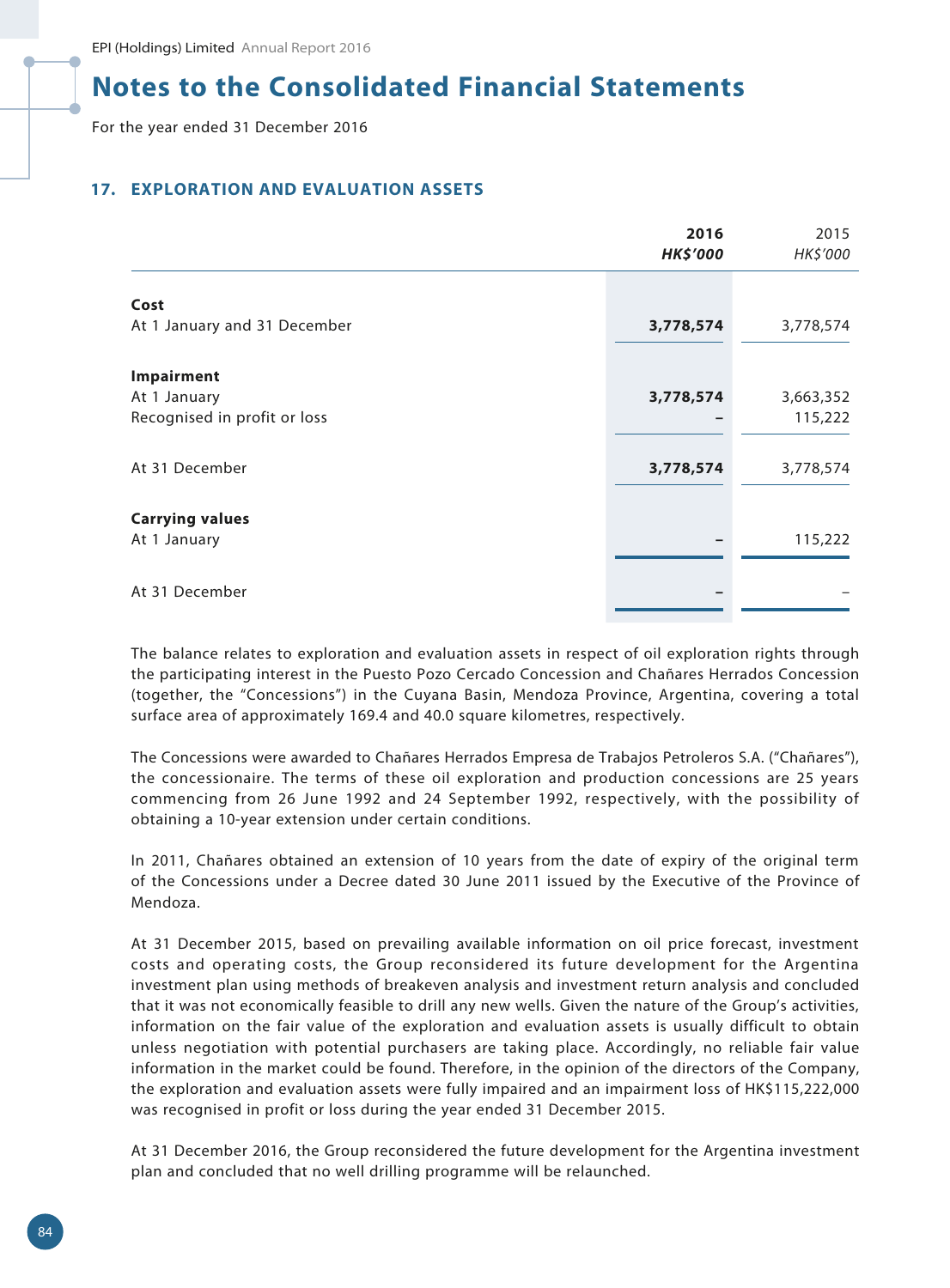For the year ended 31 December 2016

## **18. PROPERTY, PLANT AND EQUIPMENT**

|                                               | Oil and gas                   |                 |                                 |
|-----------------------------------------------|-------------------------------|-----------------|---------------------------------|
|                                               | properties<br><b>HK\$'000</b> | <b>Others</b>   | <b>Total</b><br><b>HK\$'000</b> |
|                                               |                               | <b>HK\$'000</b> |                                 |
| Cost                                          |                               |                 |                                 |
| At 1 January 2015                             | 487,136                       | 3,473           | 490,609                         |
| <b>Additions</b>                              | 8,494                         | 18              | 8,512                           |
| Disposals                                     |                               | (29)            | (29)                            |
| At 31 December 2015                           | 495,630                       | 3,462           | 499,092                         |
| <b>Additions</b>                              | 1,902                         | 23              | 1,925                           |
| Disposals                                     |                               | (332)           | (332)                           |
| At 31 December 2016                           | 497,532                       | 3,153           | 500,685                         |
| Depletion, depreciation, and impairment       |                               |                 |                                 |
| At 1 January 2015                             | 350,118                       | 2,069           | 352,187                         |
| Provided for the year                         | 16,773                        | 345             | 17,118                          |
| Impairment loss                               | 91,093                        |                 | 91,093                          |
| Eliminated on disposals                       |                               | (29)            | (29)                            |
| At 31 December 2015                           | 457,984                       | 2,385           | 460,369                         |
| Provided for the year                         | 4,437                         | 293             | 4,730                           |
| Reversal of impairment loss                   | (2, 282)                      |                 | (2, 282)                        |
| Eliminated on disposals                       |                               | (316)           | (316)                           |
| At 31 December 2016                           | 460,139                       | 2,362           | 462,501                         |
| <b>Carrying values</b><br>At 31 December 2016 | 37,393                        | 791             | 38,184                          |
| At 31 December 2015                           | 37,646                        | 1,077           | 38,723                          |
|                                               |                               |                 |                                 |

The above items of property, plant and equipment, except for oil and gas properties are depreciated on a straight-line basis, and after taking into account their estimated residual value, as follows:

| Oil and gas properties | Unit-of-production basis over the total proved reserves |
|------------------------|---------------------------------------------------------|
| Others                 | $20\% - 33\frac{1}{3}\%$                                |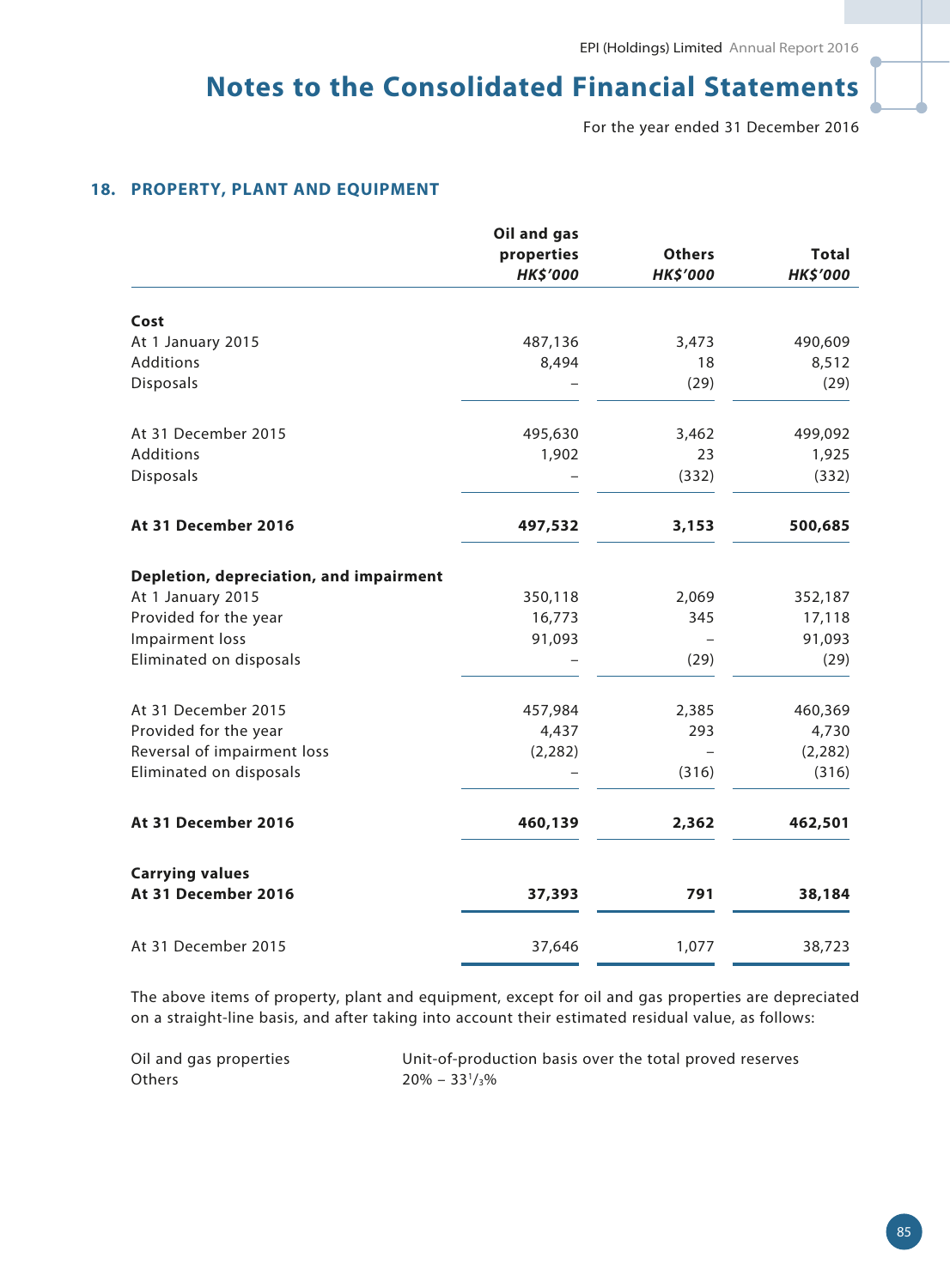For the year ended 31 December 2016

#### **18. PROPERTY, PLANT AND EQUIPMENT (continued)**

At 31 December 2016, the Group carried out a review of the recoverable amount of its oil and gas properties, having regard to the operating results in its developed oil and gas properties. During the year ended 31 December 2016, there was a reversal of impairment loss of HK\$2,282,000 (2015: provision of impairment loss of HK\$91,093,000) on the oil and gas properties recognised in profit or loss. The recoverable amount of the oil and gas properties was determined based on the discounted cash flow projections derived from production reserves covering the current term of the concessions period until 2027 and the estimated future oil prices with a discount rate of 18.55% (2015: 19.57%), which is categorised as 'Level 3' in the fair value hierarchy under fair value measurement. Significant unobservable inputs include the pre-tax discount rate, production decline rates and expected changes in future oil prices. The expected future oil prices for the petroleum exploration and production in Argentina for the next five years will be ranged from US\$49.50 to US\$80.80 (2015: maintained at US\$58.50) per barrel.

Should the expected oil price be further decreased by 12% (2015: 3%), the Group would have recognised provision of impairment loss of HK\$5,415,000 (2015: HK\$96,177,000) in respect of oil and gas properties.

Should the discount rate used in the value in use calculation for oil and gas properties had been one percentage point (2015: one percentage point) higher, reversal of impairment loss of HK\$1,316,000 (2015: provision of impairment loss of HK\$91,930,000) would have been recognised.

## **19. OTHER TAX RECOVERABLES**

Pursuant to the relevant rules and regulation in Argentina, value-added tax on expenditure incurred in drilling and purchase of property, plant and equipment relating to the petroleum exploration and production operation in Argentina can be used to offset future value-added tax on sales made. The management estimated the recoverable amount of the value-added tax based on the future sales of petroleum which the Group expects with reference to the current oil production from existing wells. During the year ended 31 December 2016, a provision of impairment loss on value-added tax of HK\$797,000 (2015: HK\$1,571,000) was recognised in profit or loss (Note 8). The directors of the Company expects that an amount of HK\$4,431,000 (2015: HK\$7,721,000) will be recovered from the sales of petroleum after twelve months from the end of the reporting period. Accordingly, such amount is classified as non-current.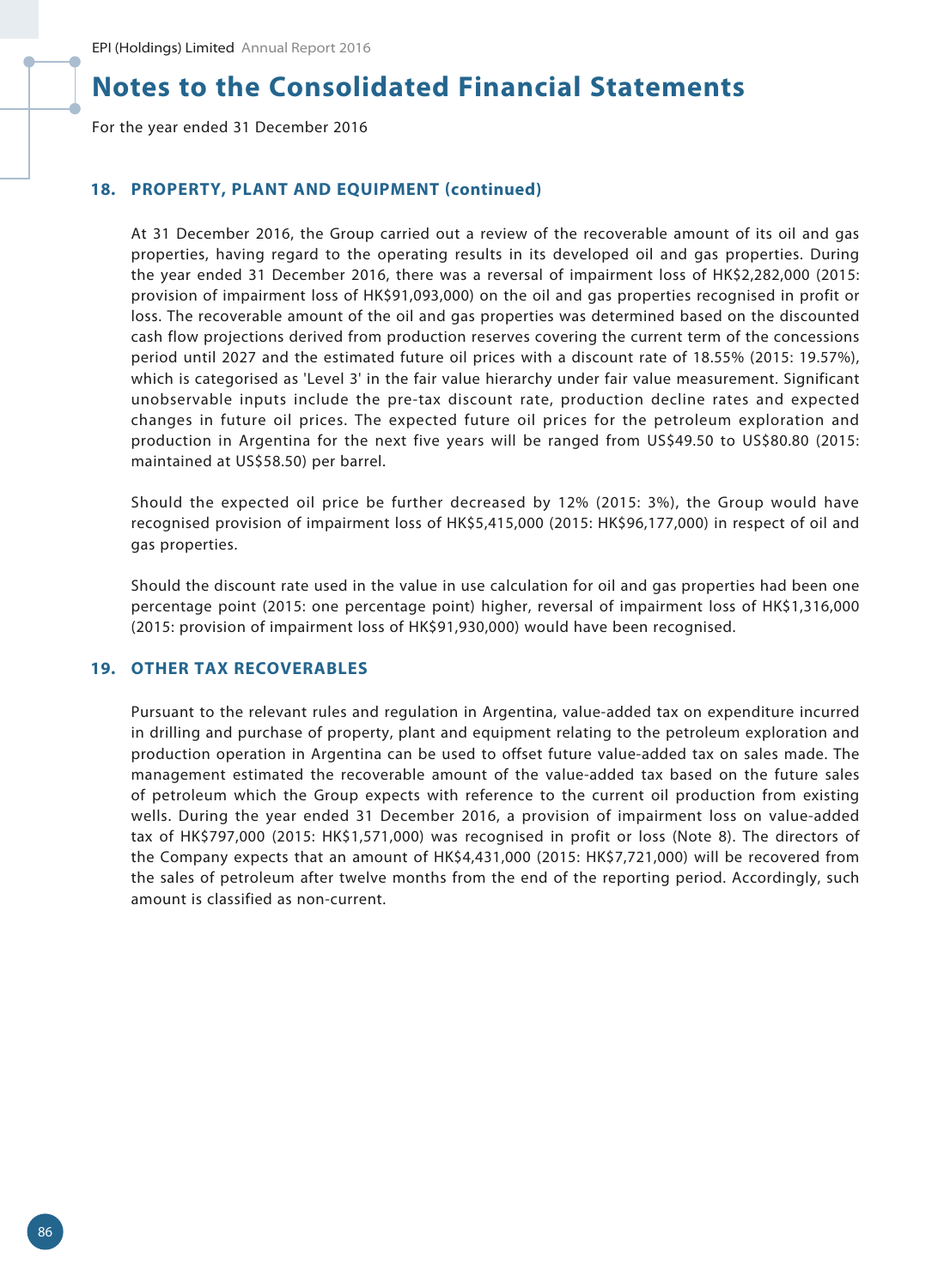For the year ended 31 December 2016

## **20. TRADE AND OTHER RECEIVABLES AND PREPAYMENTS**

|                                                        | 2016<br><b>HK\$'000</b> | 2015<br>HK\$'000 |
|--------------------------------------------------------|-------------------------|------------------|
|                                                        |                         |                  |
| Trade receivables (Note (i))                           | 1,100                   | 1,645            |
| Deposits and prepayments                               | 1,374                   | 2,864            |
| Deposits held for petroleum exploration and production |                         |                  |
| operation                                              | 5,264                   | 8,722            |
| Interest receivables (Note (ii))                       | 3,556                   |                  |
| Others (Note (iii))                                    | 702                     | 13,633           |
|                                                        |                         |                  |
|                                                        | 11,996                  | 26,864           |

#### *Notes:*

*(i)* The oil selling price for the Argentina operation is quoted in US\$ and converted into Argentina Peso ("ARS") for invoicing. The Group allows an average credit period of 30 to 60 days. The trade receivables of HK\$1,100,000 (2015: HK\$1,645,000) were neither past due nor impaired and aged within 30 days based on the invoice date.

Before accepting any new customer, the Group assesses the potential customer's credit quality and defines credit limits by customer. Limits and credit quality attributed to customers are reviewed regularly. Receivables that were neither past due nor impaired related to a customer with no recent history of default.

- *(ii)* The amount mainly represents interest receivables from the loans to third party borrowers of the money lending business.
- *(iii)* The amount includes HK\$696,000 (2015: HK\$13,628,000) placed with securities brokers for trading securities in Hong Kong.

Included in trade and other receivables are the following amounts denominated in currency other than the functional currency of the relevant group entities:

|             | 2016<br><b>HK\$'000</b>  | 2015<br>HK\$'000 |
|-------------|--------------------------|------------------|
| ARS<br>HK\$ | 6,384<br>$\qquad \qquad$ | 10,388<br>16,475 |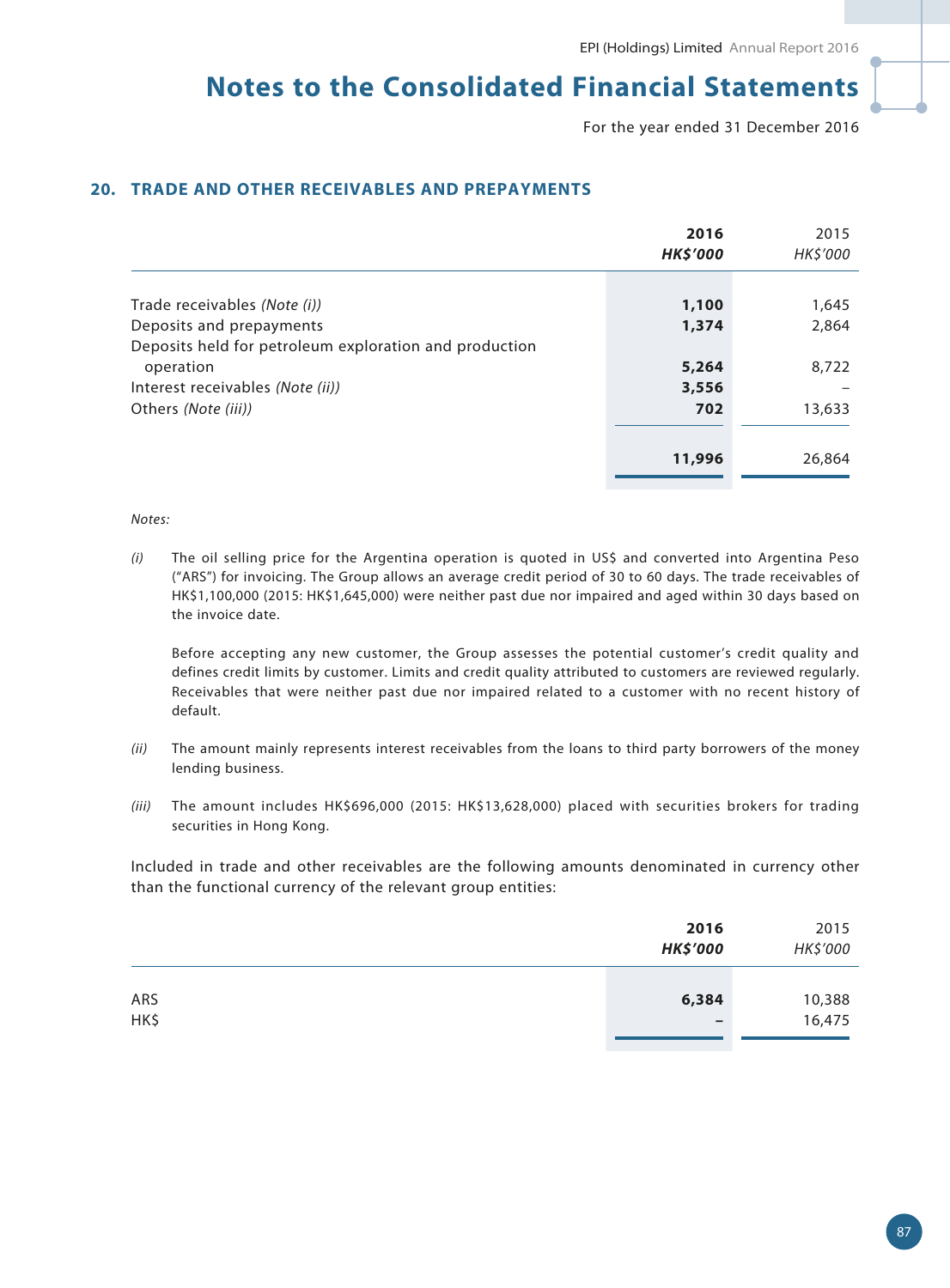For the year ended 31 December 2016

### **21. LOAN RECEIVABLES**

|                                       | 2016<br><b>HK\$'000</b> | 2015<br>HK\$'000 |
|---------------------------------------|-------------------------|------------------|
| Fixed-rate unsecured loan receivables | 102,000                 | -                |

At 31 December 2016, the range of interest rate on the Group's loan receivables is 8% to 18% per annum (2015: nil).

Before granting loans to outsiders, the Group uses internal credit assessment process to assess the potential borrower's credit quality and defines its credit limits granted to the borrowers. The credit limits attributed to the borrowers are reviewed by the management regularly.

The Group has a policy for assessing the impairment on loan receivables on an individual basis. The assessment also includes evaluation of collectability and ageing analysis of accounts and on management's judgment, including the current creditworthiness and past collection history of interest receivables of each borrower.

In determining the recoverability of the loan receivables, the Group considers any change in the credit quality of the loan receivables from the date of credit was initially granted up to the reporting date. This includes assessing the credit history of the borrowers, such as financial difficulties or default in payments, and current market conditions.

At the end of each year, the Group's loan receivables were individually assessed for impairment. As at 31 December 2016, no impairment loss was identified.

No ageing analysis is disclosed, as in the opinion of the directors of the Company, the ageing analysis does not give additional value in view of the nature of business of money lending.

### **22. FINANCIAL ASSETS AT FAIR VALUE THROUGH PROFIT OR LOSS**

|                                                                                                                                           | 2016<br><b>HK\$'000</b> | 2015<br>HK\$'000 |
|-------------------------------------------------------------------------------------------------------------------------------------------|-------------------------|------------------|
| Listed investments, at fair value:<br>- Equity securities listed in Hong Kong<br>Unlisted investment, at fair value:<br>- Debt securities | 22,454<br>5,000         | 62               |
|                                                                                                                                           | 27,454                  | 62               |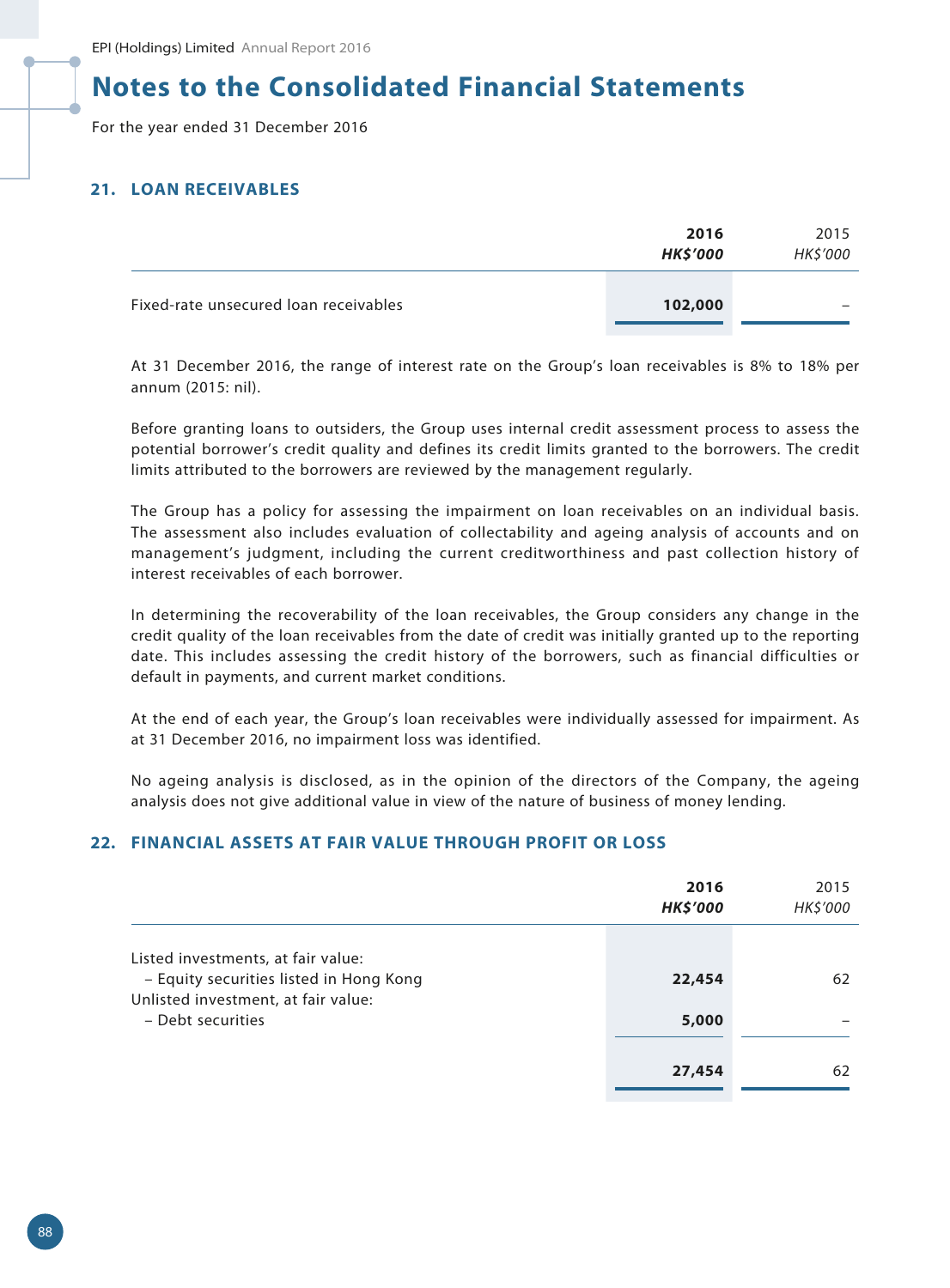For the year ended 31 December 2016

## **23. BANK BALANCES AND CASH**

Bank balances carry interest at market rates which range from 0.01% to 1.30% (2015: 0.01% to 1.25%) per annum.

In addition, included in the bank balances and cash are the following amounts denominated in currency other than the functional currency of the relevant group entities:

|             | 2016<br><b>HK\$'000</b> | 2015<br>HK\$'000 |
|-------------|-------------------------|------------------|
| ARS<br>HK\$ | 631<br>$\qquad \qquad$  | 1,808<br>2,649   |

#### **24. TRADE AND OTHER PAYABLES**

|                                                      | 2016<br><b>HK\$'000</b> | 2015<br>HK\$'000 |
|------------------------------------------------------|-------------------------|------------------|
|                                                      |                         |                  |
| Trade payables                                       | 977                     | 389              |
| Interest payables on borrowings                      |                         | 1,583            |
| Other tax payables                                   | 2,447                   | 19,228           |
| Accrued professional fees                            | 8,605                   | 8,020            |
| Payable for acquisition of financial assets at FVTPL | 5,000                   |                  |
| Other payables and accruals                          | 4,772                   | 4,808            |
|                                                      |                         |                  |
|                                                      | 21,801                  | 34,028           |

The following is an aged analysis of trade payables, presented based on the invoice date, at the end of the reporting period:

|                  | 2016<br><b>HK\$'000</b> | 2015<br>HK\$'000         |
|------------------|-------------------------|--------------------------|
|                  |                         |                          |
| $0 - 30$ days    | 451                     | 389                      |
| $31 - 60$ days   | 20                      |                          |
| $61 - 120$ days  | 40                      | $\qquad \qquad$          |
| $121 - 365$ days | 466                     | $\overline{\phantom{0}}$ |
|                  |                         |                          |
|                  | 977                     | 389                      |
|                  |                         |                          |

The average credit period on purchases of goods is 30 days.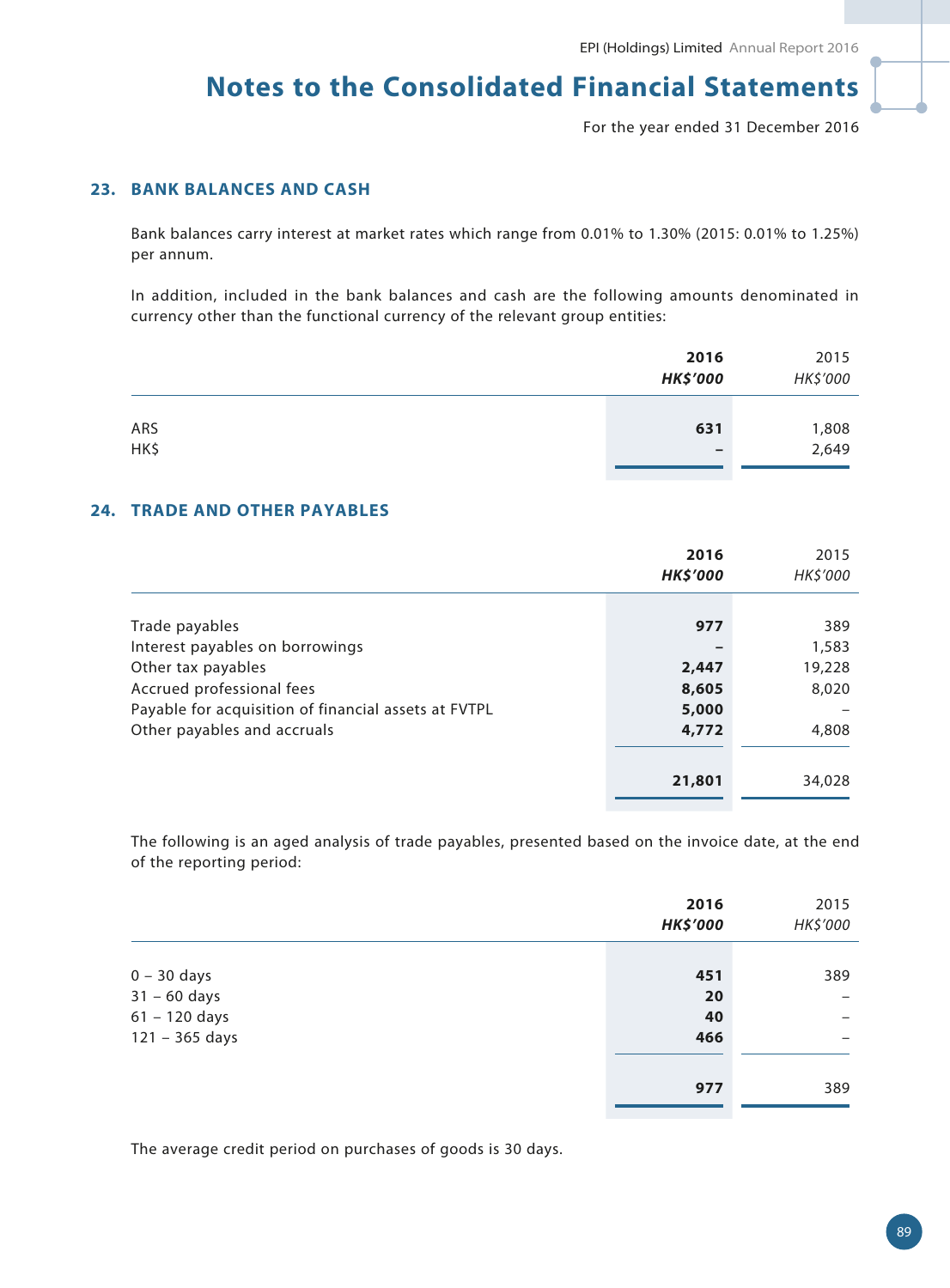For the year ended 31 December 2016

## **24. TRADE AND OTHER PAYABLES (continued)**

All of the other payables are unsecured, interest-free and expected to be settled within one year.

Included in trade and other payables are the following amounts denominated in currency other than the functional currency of the relevant group entities:

|             | 2016<br><b>HK\$'000</b>           | 2015<br>HK\$'000 |
|-------------|-----------------------------------|------------------|
| ARS<br>HK\$ | 5,780<br>$\overline{\phantom{0}}$ | 20,146<br>12,596 |

#### **25. BORROWINGS**

|                                                                   | 2016<br><b>HK\$'000</b> | 2015<br>HK\$'000 |
|-------------------------------------------------------------------|-------------------------|------------------|
|                                                                   |                         |                  |
| Bank loan, secured (Note (i))                                     |                         | 163,800          |
| Other Ioan, unsecured (Note (ii))                                 |                         | 20,000           |
|                                                                   |                         | 183,800          |
| Carrying amount repayable:                                        |                         |                  |
| Within one year                                                   |                         | 74,600           |
| In more than one year, but not more than two years                |                         | 54,600           |
| In more than two years, but not more than five years              |                         | 54,600           |
|                                                                   |                         |                  |
|                                                                   |                         | 183,800          |
| Less: Amounts due within one year shown under current liabilities |                         | (74, 600)        |
|                                                                   |                         | 109,200          |

#### *Notes:*

*(i)* On 3 November 2011, the Company entered into a loan agreement with a bank for a term loan facility of US\$40,000,000 (approximately HK\$312,000,000) for the purpose of funding the project in connection with the petroleum exploration and production in the Areas (Note 29) or to refinance any debt incurred by the Group for the purpose of this project.

At 31 December 2015, the bank loan was interest-bearing at variable rate with the effective interest rate of 4.57% per annum. It was secured by the share capital of certain subsidiaries of the Group, the share capital and instruments of certain companies in which a former substantial shareholder of the Company had financial interests and undertakings pursuant to the loan agreement.

At 31 December 2016, the bank loan had been fully repaid.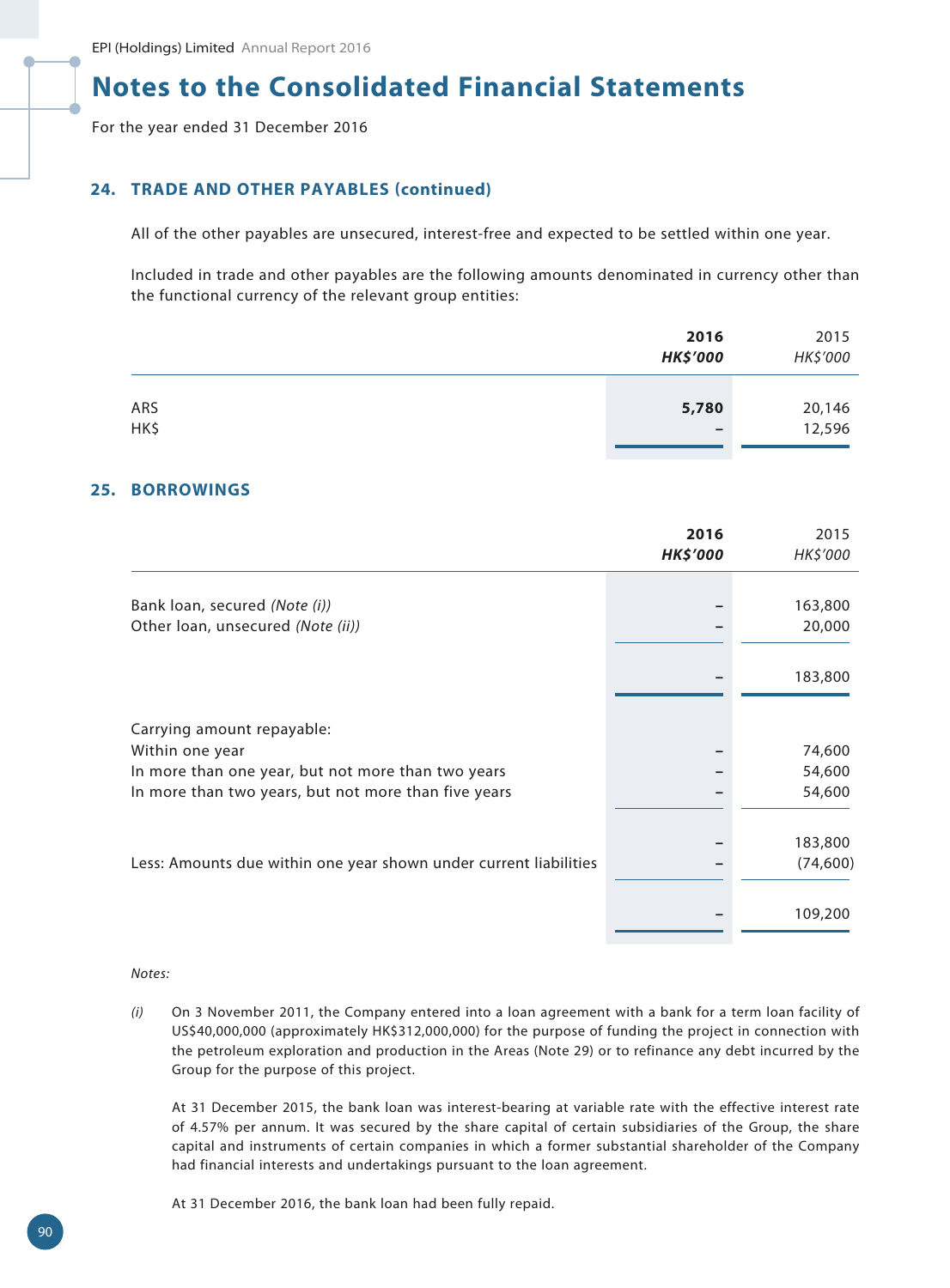For the year ended 31 December 2016

## **25. BORROWINGS (continued)**

*Notes: (continued)*

*(ii)* At 31 December 2015, other loan represented a short-term loan from an independent third party, which was interest-bearing at a fixed interest rate of 20% per annum, repayable within three months from the drawdown date and secured by personal guarantee of a former substantial shareholder of the Company.

At 31 December 2016, the other loan had been fully repaid.

Included in borrowings are the following amounts denominated in currency other than the functional currency of the relevant group entities:

|      | 2016<br><b>HK\$'000</b>  | 2015<br>HK\$'000 |
|------|--------------------------|------------------|
| HK\$ | $\overline{\phantom{0}}$ | 20,000           |

#### **26. CONVERTIBLE NOTES**

On 11 April 2013, the Company completed a subscription agreement pursuant to which the Company issued 8% convertible notes in an aggregate principal amount of HK\$100,000,000 (the "2013 CN") which could be converted into ordinary shares of HK\$0.10 each of the Company at an initial conversion price of HK\$0.19 per share (subject to anti-dilutive adjustments). As a result of the capital reorganisation of the Company effective on 14 May 2015 (Note 27 (i)), the conversion price of the outstanding 2013 CN was adjusted to HK\$1.90 per share. Furthermore, as a result of the open offer of shares of the Company effective on 17 June 2015 (Note 27 (ii)), the conversion price was further adjusted to HK\$1.62 per share.

The 2013 CN was denominated in HK\$, maturing on the second anniversary of the issue date of 11 April 2013 (the "2013 Maturity Date"). The Company should redeem all the 2013 CN on the 2013 Maturity Date at 110% of the principal amount outstanding. With the convertible notes holder's agreement, the Company might at any time and from time to time purchase the outstanding 2013 CN at such price as might be agreed between the Company and the holder thereof. On 20 June 2014, the Company early redeemed 40% of the 2013 CN at the principal amount of HK\$40,000,000.

On 8 January 2015, the Company entered into an amendment deed with the 2013 CN holder to extend the 2013 Maturity Date for one year, from 11 April 2015 to 11 April 2016. On 17 February 2015, an ordinary resolution was passed by shareholders of the Company at the special general meeting approving the amendment deed. Details of these are set out in the announcements of the Company dated 8 January 2015 and 17 February 2015. The extension of the 2013 Maturity Date caused modification of the terms of the 2013 CN.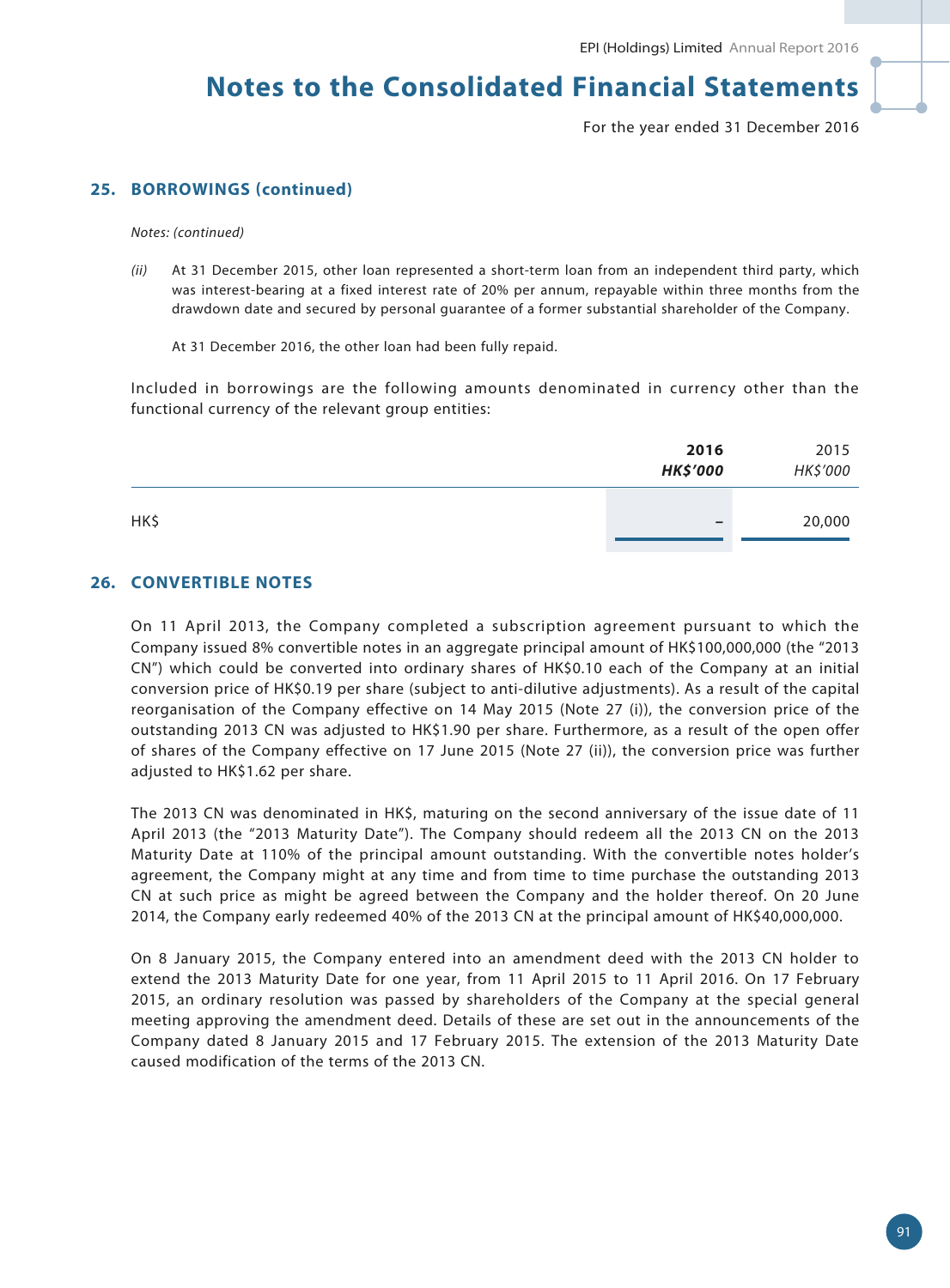For the year ended 31 December 2016

### **26. CONVERTIBLE NOTES (continued)**

The modification of the terms was determined to be substantial and hence resulted in the extinguishment of the original liability and conversion option derivative components of the 2013 CN and the recognition of new liability and conversion option derivative components (the "New 2013 CN"). The fair value of the new liability component immediately following the modification was HK\$57,887,000. The liability component was determined using an effective interest rate of 23.92%. The difference between the fair value of the New 2013 CN and the sum of the carrying amounts of the original liability and derivative component, amounting to HK\$12,480,000, was recognised as a gain in profit or loss during the year ended 31 December 2015 under the 'net gain on financial assets at fair value through profit or loss' line item.

On 19 June 2015, the Company had early redeemed the remaining balance of the New 2013 CN at the principal amount of HK\$60,000,000.

During the year ended 31 December 2015, none of the 2013 CN or the New 2013 CN was converted into ordinary shares of the Company.

The movements of the components of the 2013 CN/New 2013 CN during the current and prior years are set out below:

|                                                | <b>Liability</b><br>component<br><b>HK\$'000</b> | Conversion<br>component<br><b>HK\$'000</b> | Total<br><b>HK\$'000</b> |
|------------------------------------------------|--------------------------------------------------|--------------------------------------------|--------------------------|
|                                                |                                                  |                                            |                          |
| At 1 January 2015                              | 62,877                                           | 5,917                                      | 68,794                   |
| Amortisation of deferred loss on conversion    |                                                  |                                            |                          |
| component                                      |                                                  | 380                                        | 380                      |
| Derecognition of original liability/conversion |                                                  |                                            |                          |
| component upon modification of terms           | (65, 502)                                        | (6, 297)                                   | (71, 799)                |
| Recognition of new liability/conversion        |                                                  |                                            |                          |
| component upon modification of terms           | 57,887                                           | 1,432                                      | 59,319                   |
| Gain on new derivative component recognised    |                                                  |                                            |                          |
| in profit or loss                              |                                                  | (135)                                      | (135)                    |
| Redemption during the year                     | (58, 703)                                        | (1, 297)                                   | (60,000)                 |
| Interest charge (Note 10)                      | 6,761                                            |                                            | 6,761                    |
| Interest paid                                  | (3,320)                                          |                                            | (3,320)                  |
| At 31 December 2015 and 2016                   |                                                  |                                            |                          |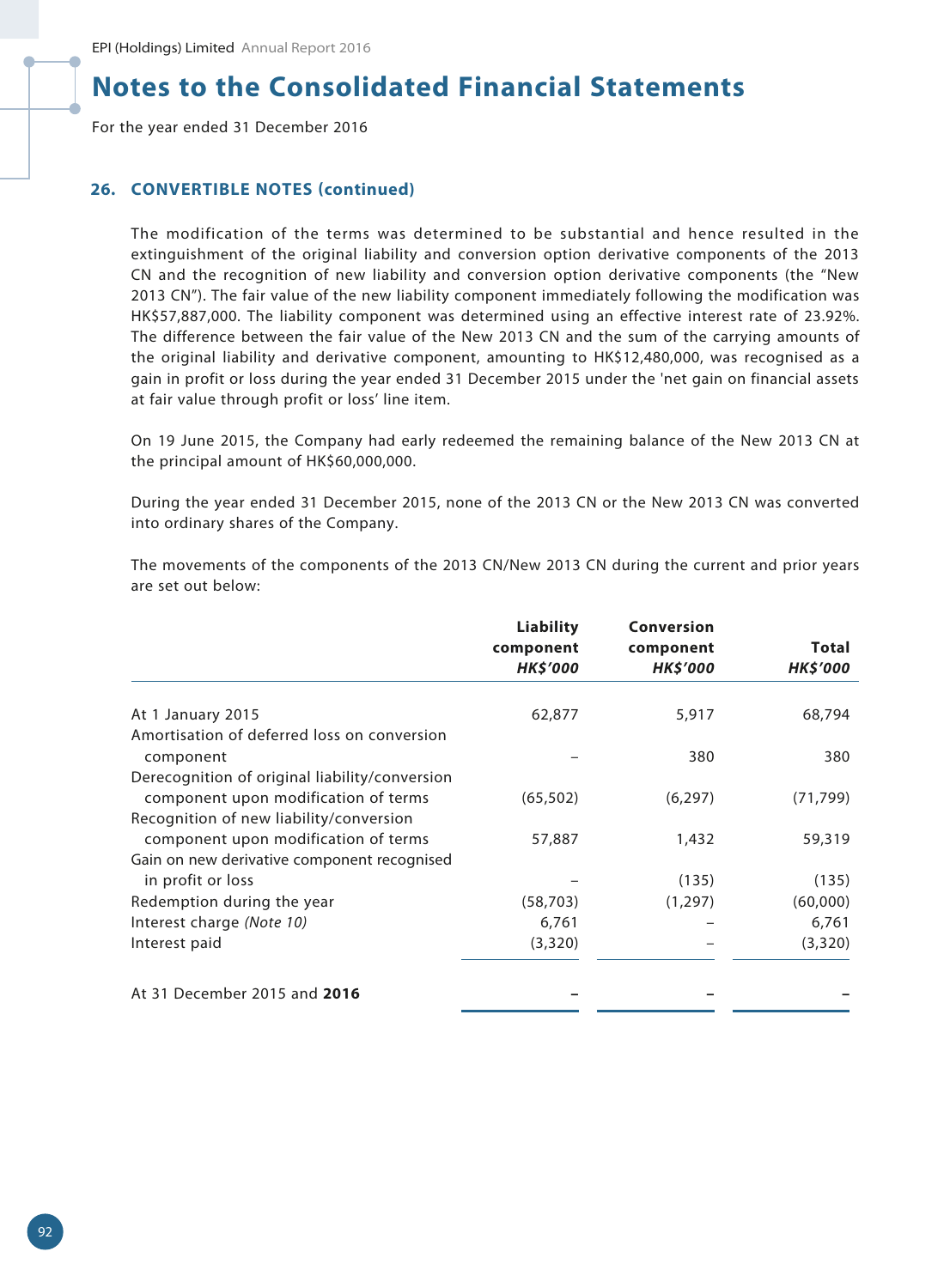For the year ended 31 December 2016

## **27. SHARE CAPITAL**

|                                                                    | Number of   |                |
|--------------------------------------------------------------------|-------------|----------------|
|                                                                    | ordinary    | <b>Share</b>   |
|                                                                    | shares      | capital        |
|                                                                    | '000        | <b>HKS'000</b> |
| Authorised:                                                        |             |                |
| Ordinary shares of HK\$0.1 at 1 January 2015                       | 10,000,000  | 1,000,000      |
| Sub-division of shares (Note $(i)(c)$ )                            | 90,000,000  |                |
| Ordinary shares of HK\$0.01 at 31 December 2015 and 2016           | 100,000,000 | 1,000,000      |
| Issued and fully paid:                                             |             |                |
| Ordinary shares of HK\$0.1 at 1 January 2015                       | 4,852,358   | 485,236        |
| Share consolidation and capital reduction (Note (i)(a) and (i)(b)) | (4,367,122) | (480, 383)     |
|                                                                    | 485,236     | 4,853          |
| Issue of shares upon open offer (Note (ii))                        | 242,618     | 2,426          |
| Ordinary shares of HK\$0.01 at 31 December 2015                    | 727,854     | 7,279          |
| Issue of shares upon rights issue (Note (iii))                     | 3,639,268   | 36,392         |
| Ordinary shares of HK\$0.01 at 31 December 2016                    | 4,367,122   | 43,671         |

#### *Notes:*

- *(i)* At the special general meeting of the Company held on 13 May 2015, special resolution in respect of the reorganisation of the Company's share capital (the "Capital Reorganisation") involving the share consolidation, capital reduction, share subdivision, share premium reduction and application of credit arising from capital reduction and share premium reduction were approved by the shareholders of the Company. The Capital Reorganisation became effective on 14 May 2015. Its effects were as follows:
	- *(a)* the share consolidation whereby every ten shares of nominal value of HK\$0.10 each in the issued share capital of the Company were consolidated into one consolidated share of nominal value of HK\$1.00 and any fractional consolidated share in the issued share capital of the Company arising from the share consolidation was cancelled;
	- *(b)* the capital reduction whereby the nominal value of all the issued consolidated shares were reduced from HK\$1.00 each to HK\$0.01 each by cancelling paid-up capital to the extent of HK\$0.99 on each consolidated share so as to form an adjusted share of HK\$0.01, and the credit arising from the capital reduction be credited to the contributed surplus account of the Company;
	- *(c)* the sub-division of each of the authorised but unissued shares of HK\$0.10 into ten adjusted shares of HK\$0.01 each;
	- *(d)* the cancellation of all amounts standing to the credit of the share premium account of the Company with the credit arising therefrom credited to the contributed surplus account of the Company; and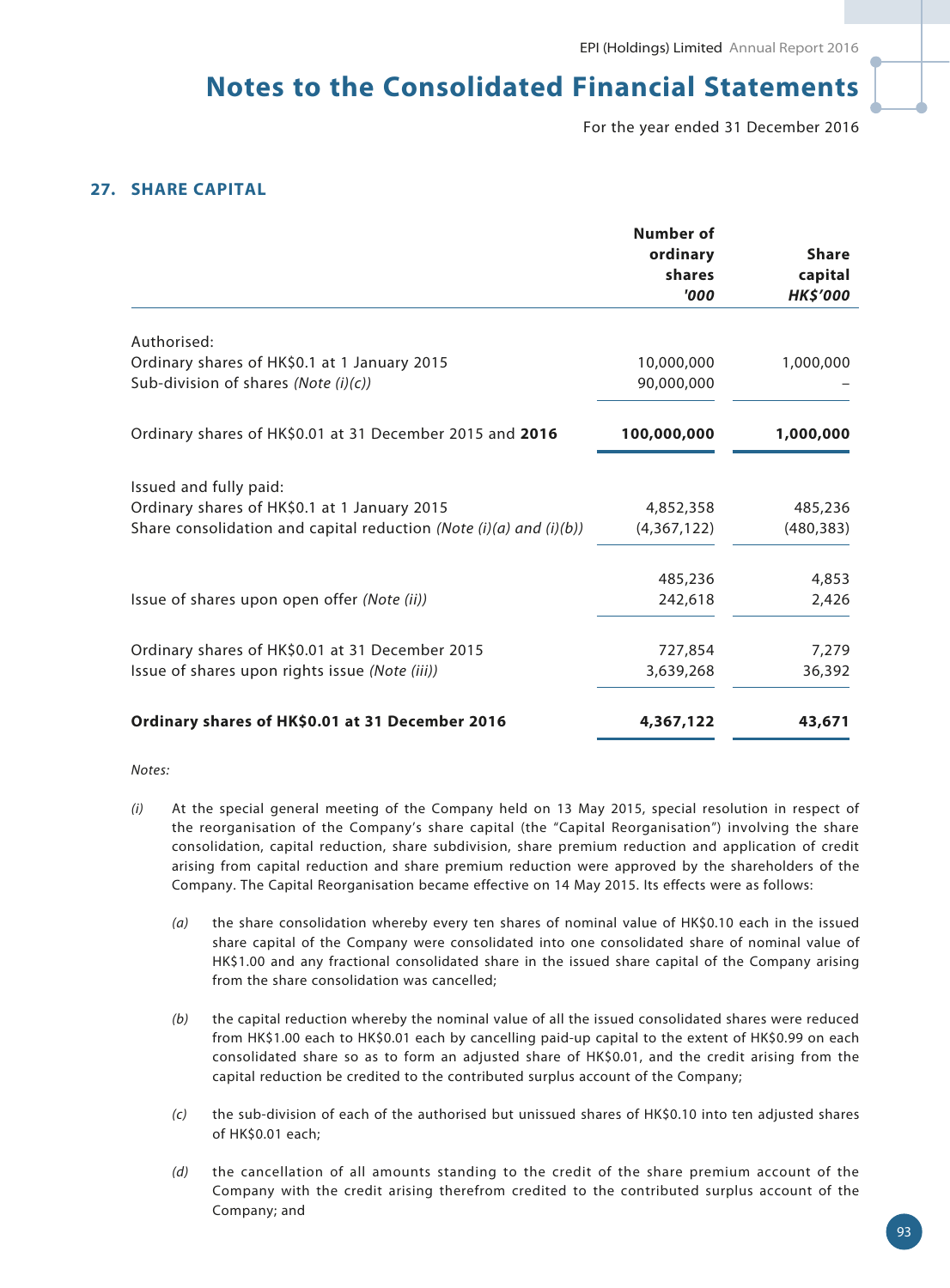For the year ended 31 December 2016

## **27. SHARE CAPITAL (continued)**

*Notes: (continued)*

- *(i) (continued)*
	- *(e)* the application of the amounts in the contributed surplus account of the Company to set off the accumulated losses of the Company.

Details of Capital Reorganisation are set out, among other things, in the announcements of the Company dated 31 March 2015 and 13 May 2015, and the circular of the Company dated 20 April 2015.

- *(ii)* On 17 June 2015, the Company completed an issue and allotment of 242,617,879 offer shares at the subscription price of HK\$0.50 per offer share, on the basis of one offer share for every two ordinary shares of HK\$0.01 each in the share capital of the Company upon the Capital Reorganisation of the Company became effective. The net proceeds from the open offer, after deducting directly attributable costs of HK\$2,546,000 from gross proceeds of HK\$121,309,000, were approximately HK\$118,763,000. Details of these are set out in the announcements of the Company dated 31 March 2015, 17 April 2015 and 16 June 2015, and the offering circular of the Company dated 26 May 2015.
- *(iii)* On 27 January 2016, the Company completed an issue and allotment of 3,639,268,185 rights shares at a subscription price of HK\$0.14 per rights share by way of a rights issue on the basis of five rights shares for every one share. The net proceeds from the rights issue, after deducting directly attributable costs of HK\$7,651,000 from gross proceeds of HK\$509,497,000, were approximately HK\$501,846,000. Details of these are set out in the announcements of the Company dated 12 November 2015, 18 December 2015, 21 December 2015 and 26 January 2016, the circular of the Company dated 2 December 2015 and the prospectus of the Company dated 31 December 2015.
- *(iv)* As part of the placing agreement for placing of shares completed in March 2013 (the "March 2013 Placing Shares"), the Company issued non-listed warrants (the "Warrants") on the basis of five Warrants for each of the March 2013 Placing Shares issued, at no initial price. The exercise price of the Warrant was at HK\$0.20 each and could be exercised at any time for a period of three years from the issue date.

Upon the completion of the Capital Reorganisation on 14 May 2015 (see (i) above), the number of shares that could be subscribed for upon exercise of the outstanding Warrants were adjusted from 625,000,000 shares to 62,500,000 shares and the exercise price of the Warrant was adjusted from HK\$0.20 per share to HK\$2.00 per share.

Upon the completion of the open offer of the Company on 17 June 2015 (see (ii) above), the number of shares that could be subscribed for upon exercise of the outstanding Warrants were adjusted from 62,500,000 shares to 73,529,411 shares and the exercise price of the Warrant was adjusted from HK\$2.00 per share to HK\$1.70 per share.

Upon the completion of the rights issue of the Company on 27 January 2016 (see (iii) above), the number of shares that could be subscribed for upon exercise of the outstanding Warrants were adjusted from 73,529,411 shares to 162,337,662 shares and the exercise price of the Warrant was adjusted from HK\$1.70 per share to HK\$0.77 per share.

During the years ended 31 December 2016 and 2015, no shares were issued as a result of the exercise of the Warrants. All outstanding Warrants expired on 29 February 2016. As at 31 December 2016, the Company had no Warrants outstanding.

All shares issued by the Company during both years rank pari passu with the then existing ordinary shares in all respects.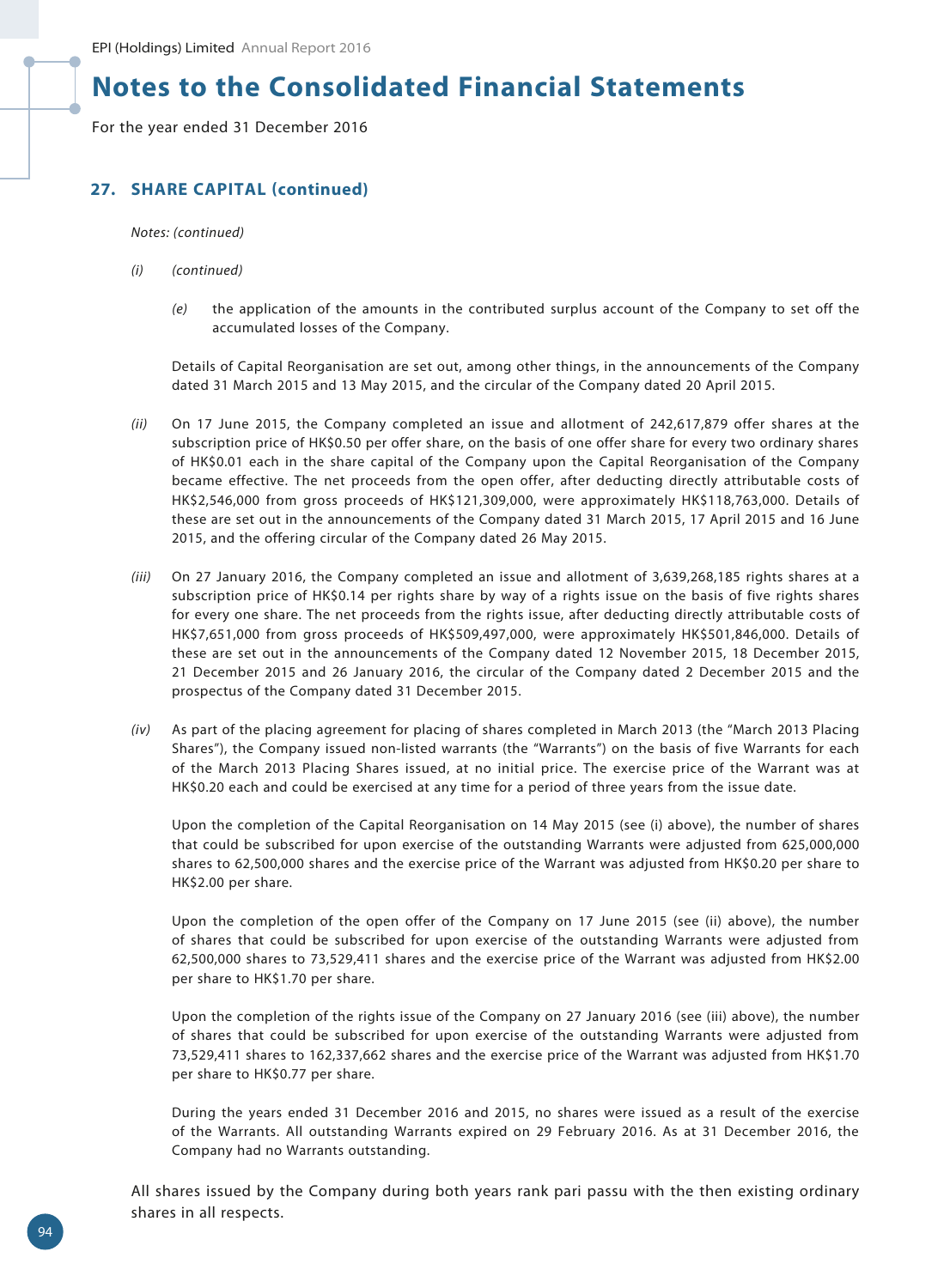For the year ended 31 December 2016

## **28. SHARE OPTION SCHEME**

The existing share option scheme of the Company (the "Share Option Scheme") was adopted by the Company at the annual general meeting of the Company held on 22 June 2016 and the previous share option scheme of the Company adopted on 6 November 2006 (the "Old Share Option Scheme") was terminated on the same date. Unless otherwise cancelled or amended, the Share Option Scheme will be valid and effective for a period of ten years commencing on the date of adoption. The purpose of the Share Option Scheme is to enable the Group to grant options to the participants as incentives or rewards for their contribution to the Group or any entity in which the Group holds any equity interest (the "Invested Entity"). Eligible participants of the Share Option Scheme include any employee of any member of the Group or any Invested Entity; any directors (including executive, non-executive and independent non-executive directors) of any member of the Group or any Invested Entity; any supplier of goods or services to any member of the Group or any Invested Entity; any customer of any member of the Group or any Invested Entity; any person or entity that provides research, development or other technological support to any member of the Group or any Invested Entity; any consultant or adviser of any member of the Group or any Invested Entity; and any shareholder of any member of the Group or any Invested Entity or any holder of any securities issued by any member of the Group or any Invested Entity.

The offer of a grant of share options shall remain open for acceptance by the participant concerned for a period of fifteen (15) business days from the date of grant provided that no such offer shall be open for acceptance after the expiry of the option period or after the Share Option Scheme has been terminated. The amount payable by each grantee of options to the Company on acceptance of the offer for the grant of options is HK\$1.00.

The subscription price for the shares on the exercise of options under the Share Option Scheme shall be a price determined by the Board in its absolute discretion at the time of the grant of the relevant option (and shall be stated in the letter containing the offer of the grant of the option) but in any case the subscription price shall not be less than the higher of: (i) the closing price of the shares as stated in the Stock Exchange's daily quotations sheet on the date of grant which must be a business day; (ii) the average closing price of the shares as stated in the Stock Exchange's daily quotations sheets for the five business days immediately preceding the date of grant; and (iii) the nominal value of the share. The exercise period of the share options granted is determined by the Board but in any event, no longer than ten years from the date of grant.

The total number of shares issued and to be issued upon exercise of the options granted to each participant, together with all options granted and to be granted to him/her under any other share option scheme(s) of the Company within the 12-month period immediately preceding the proposed date of grant (including exercised, cancelled and outstanding options) shall not exceed 1% of the total number of the shares in issue as at the proposed date of grant. Any further grant of options to a participant in excess of the 1% limit shall be subject to the shareholders' approval of the Company with such participant and his/her associates abstaining from voting.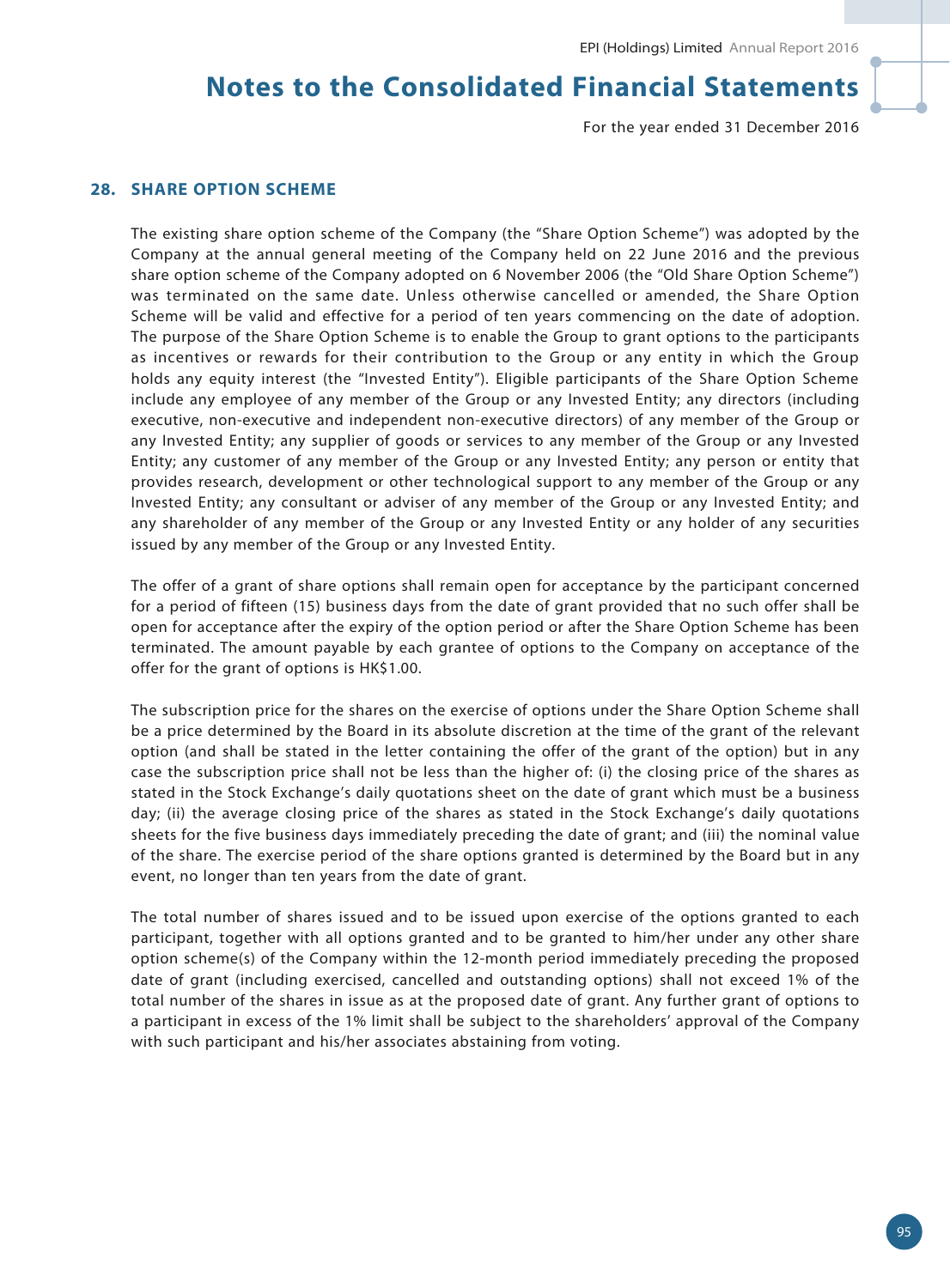For the year ended 31 December 2016

## **28. SHARE OPTION SCHEME (continued)**

The limit on the total number of shares which may be issued upon exercise of all outstanding options granted and yet to be exercised under the Share Option Scheme and any other share option scheme(s) of the Company (excluding lapsed and cancelled options) must not exceed 30% of the total number of the shares in issue from time to time. In addition, the total number of the shares which may be issued upon exercise of all options to be granted under the Share Option Scheme, together with all options to be granted under any other share option scheme(s) of the Company (excluding lapsed options), must not represent more than 10% of the total number of the shares in issue as at the date of approval of the Share Option Scheme (the "Scheme Mandate Limit") or as at the date of the approval of the refreshed Scheme Mandate Limit as the case maybe.

No share options has been granted under the Share Option Scheme since its adoption and up to the date of this annual report. The total number of shares of the Company available for issue under the Share Option Scheme is 436,712,182 shares, representing 10% of the issued shares of the Company as at the date of adoption of the Share Option Scheme and representing approximately 10% of the issued shares of the Company as at the date of this annual report.

| Option type           | Date of grant    | <b>Exercisable period</b><br>(both dates inclusive) | <b>Exercise</b><br>price<br>HK\$<br>Note (ii) | Outstanding at<br>1 January<br>2016 | Adjusted<br>during<br>the year<br>Note (ii) | Lapsed<br>during<br>the year | Outstanding at<br>31 December<br>2016 |
|-----------------------|------------------|-----------------------------------------------------|-----------------------------------------------|-------------------------------------|---------------------------------------------|------------------------------|---------------------------------------|
|                       |                  |                                                     |                                               |                                     |                                             |                              |                                       |
| Suppliers and others: |                  |                                                     |                                               |                                     |                                             |                              |                                       |
| Н                     | 11 April 2013    | 11 April 2013 -<br>10 April 2016                    | 1.5459                                        | 15,025,920                          | 6,087,000                                   | (21, 112, 920)               |                                       |
| 0                     | 25 November 2013 | 25 February 2014 -<br>24 November 2016              | 1.3277                                        | 7,512,960                           | 3,043,500                                   | (10, 556, 460)               |                                       |
|                       |                  |                                                     |                                               | 22,538,880                          | 9,130,500                                   | (31,669,380)                 |                                       |

Details of the Old Share Option Scheme are set out in the Company's 2015 Annual Report. Details of the movements in the number of share options during the year ended 31 December 2016 under the Old Share Option Scheme are as follows:

*Notes:*

- *(i)* The exercise price of the share options was subject to adjustments in the case of capitalisation of profits or reserve, rights or bonus issues, consolidation, subdivision or reduction of the share capital or other changes in the capital structure of the Company.
- *(ii)* Upon the completion of the rights issue of the Company on 27 January 2016, the number of shares that can be subscribed for upon exercise of the outstanding share options and the exercise price of the share options were adjusted. Details of these are set out in the announcement of the Company dated 26 January 2016.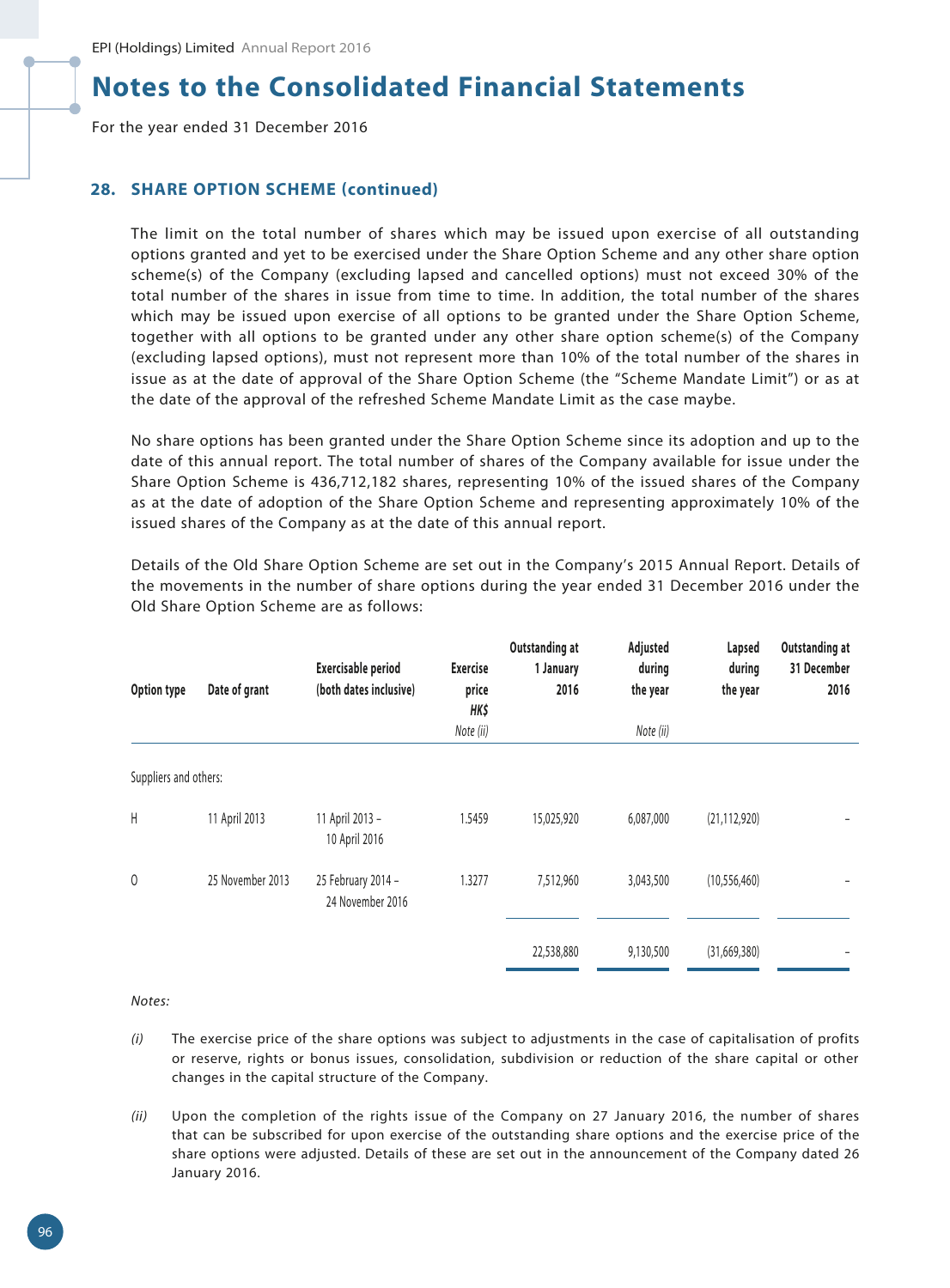For the year ended 31 December 2016

## **28. SHARE OPTION SCHEME (continued)**

Details of the movements in the number of share options during the year ended 31 December 2015 under the Old Share Option Scheme are as follows:

|                       |                             |                                                     | <b>Exercise</b>      | Outstanding at    | Adjusted<br>during | Forfeited          | during          | Cancelled Outstanding at<br>31 December |
|-----------------------|-----------------------------|-----------------------------------------------------|----------------------|-------------------|--------------------|--------------------|-----------------|-----------------------------------------|
| Option type           | Date of grant               | <b>Exercisable period</b><br>(both dates inclusive) | price<br><b>HK\$</b> | 1 January<br>2015 | the year           | during<br>the year | the year        | 2015                                    |
|                       |                             |                                                     | Note (iv)            |                   | Note (iv)          |                    | Note (v)        |                                         |
|                       |                             |                                                     |                      |                   |                    |                    |                 |                                         |
| Employees:            |                             |                                                     |                      |                   |                    |                    |                 |                                         |
| N                     | 25 November 2013            | 25 November 2013 -<br>24 November 2016              | 1.8656               | 57,000,000        | 991,230            | (51, 300, 000)     | (6,691,230)     |                                         |
| R                     | 17 July 2014                | 17 July 2014 - 16 July 2017                         | 1.7037               | 3,000,000         | 52,170             | (2,700,000)        | (352, 170)      |                                         |
|                       |                             |                                                     |                      | 60,000,000        | 1,043,400          | (54,000,000)       | (7,043,400)     |                                         |
| Directors:            |                             |                                                     |                      |                   |                    |                    |                 |                                         |
| J                     | 11 April 2013<br>(Note (i)) | 3 July 2013 - 10 April 2016                         | 2.1722               | 88,000,000        | 1,530,320          | (79, 200, 000)     | (10, 330, 320)  |                                         |
| K                     | 30 July 2013<br>(Note (ii)) | 16 September 2013 -<br>29 July 2016                 | 1.7548               | 147,500,000       | 2,565,025          | (132,750,000)      | (17, 315, 025)  |                                         |
| L                     | 30 July 2013<br>(Note (ii)) | 16 September 2014 -<br>29 July 2016                 | 1.7548               | 73,750,000        | 1,282,512          | (66, 375, 000)     | (8,657,512)     |                                         |
| M                     | 30 July 2013<br>(Note (ii)) | 16 September 2015 -<br>29 July 2016                 | 1.7548               | 73,750,000        | 1,282,512          | (66, 375, 000)     | (8,657,512)     |                                         |
|                       |                             |                                                     |                      | 383,000,000       | 6,660,369          | (344,700,000)      | (44,960,369)    |                                         |
| Suppliers and others: |                             |                                                     |                      |                   |                    |                    |                 |                                         |
| Н                     | 11 April 2013               | 11 April 2013 - 10 April 2016                       | 2.1722               | 128,000,000       | 2,225,920          | (115, 200, 000)    |                 | 15,025,920                              |
| N                     | 25 November 2013            | 25 November 2013 -<br>24 November 2016              | 1.8656               | 32,000,000        | 556,480            | (28,800,000)       | (3,756,480)     |                                         |
| 0                     | 25 November 2013            | 25 February 2014 -<br>24 November 2016              | 1.8656               | 64,000,000        | 1,112,960          | (57,600,000)       |                 | 7,512,960                               |
| P                     | 4 June 2014                 | 4 June 2014 - 3 June 2017                           | 1.6100               | 70,000,000        | 1,217,300          | (63,000,000)       | (8, 217, 300)   |                                         |
| Q                     | 17 July 2014                | 17 July 2014 - 16 July 2017                         | 1.7037               | 467,000,000       | 8,121,130          | (420, 300, 000)    | (54, 821, 130)  |                                         |
|                       |                             |                                                     |                      | 761,000,000       | 13,233,790         | (684,900,000)      | (66, 794, 910)  | 22,538,880                              |
|                       |                             |                                                     |                      | 1,204,000,000     | 20,937,559         | (1,083,600,000)    | (118, 798, 679) | 22,538,880                              |

The Group did not recognise any expense (2015: HK\$2,562,000 recognised as an expense which was related to services provided by the directors and employees of the Company) during the year ended 31 December 2016 in relation to the share options granted by the Company.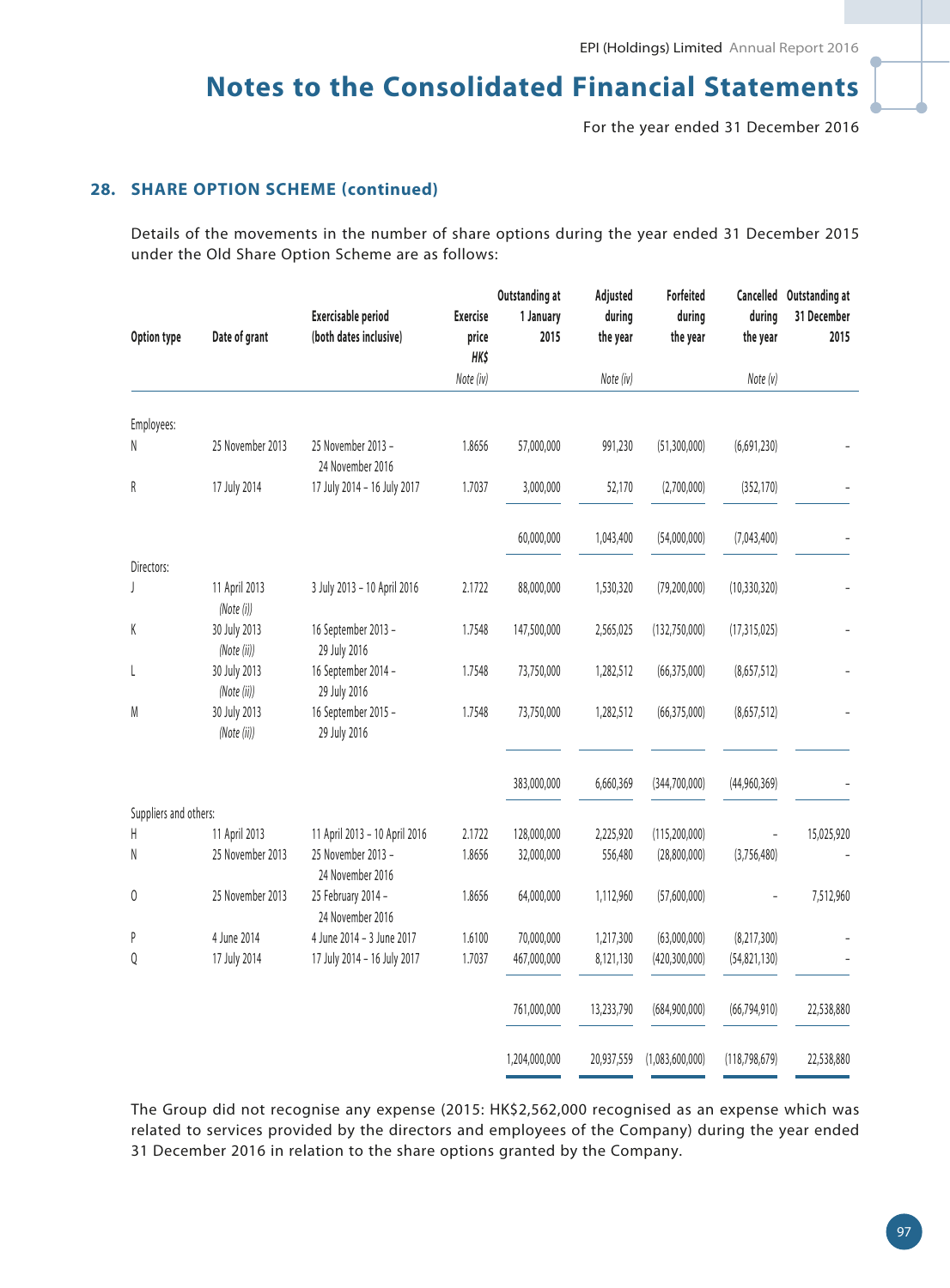For the year ended 31 December 2016

## **28. SHARE OPTION SCHEME (continued)**

*Notes:*

- *(i)* Approved by shareholders on 3 July 2013.
- *(ii)* Approved by shareholders on 16 September 2013.
- *(iii)* The exercise price of the share options was subject to adjustments in the case of capitalisation of profits or reserve, rights or bonus issues, consolidation, subdivision or reduction of the share capital or other changes in the capital structure of the Company.
- *(iv)* Upon the completion of the Capital Reorganisation on 14 May 2015 and the completion of the open offer of the Company on 17 June 2015, the number of shares can be subscribed for upon exercise of the outstanding share options and the exercise price of the share options were adjusted. Details of these are set out in the announcements of the Company dated 13 May 2015 and 16 June 2015.
- *(v)* On 20 November 2015, the Company agreed with holders of outstanding (and unexercised) share options carrying rights to subscribe for an aggregate of 118,798,679 ordinary shares of the Company of HK\$0.01 each to cancel their options with immediate effect in accordance with the rules of the Old Share Option Scheme. No consideration is paid or payable for such cancellation.

#### **29. JOINT OPERATIONS**

Chañares entered into a joint venture agreement ("JV Agreement") with a third party ("Third Party") on 14 November 2007 in connection with the development of incremental hydrocarbons production in the "Puesto Pozo Cercado" area and "Chañares Herrados" area (together, "Areas"), through the investments made by the Third Party. Under the JV Agreement, it was established that the hydrocarbons obtained from the wells drilled within the scope of the JV Agreement, as well as any other benefit obtained from the exploration and production of the works performed thereunder, shall be distributed in the following proportion: 28% for Chañares and 72% for the Third Party.

A wholly-owned subsidiary of the Company, Have Result Investments Limited ("Have Result"), entered into an agreement "Assignment of Rights, Investment and Technical Cooperation" with the Third Party dated 24 November 2007, as amended and/or supplemented by (i) a deed of undertaking executed by the Third Party on 12 December 2007; (ii) a supplementary deed of undertaking executed by the Third Party on 28 December 2007; and (iii) a document entitled "Amendment to Contract of Assignment of Rights, Investment and Technical Cooperation" executed by and between the Third Party and Have Result, dated 19 December 2008 (the "Assignment Agreement"). Under the Assignment Agreement, the Third Party assigned in favour of Have Result 51% of its rights on the future production as a consequence of new drillings and the operation of new wells in the Areas. The incremental hydrocarbon production derived from the new wells in the Areas will first cover the operating costs and thereafter is shared by the proportion of 51% to Have Result, 21% to the Third Party and 28% to Chañares. As from the date the wells drilled under the terms of the Assignment Agreement go into production, the Third Party shall also reimburse Have Result for 21% of the aggregate investments made by Have Result in the Areas.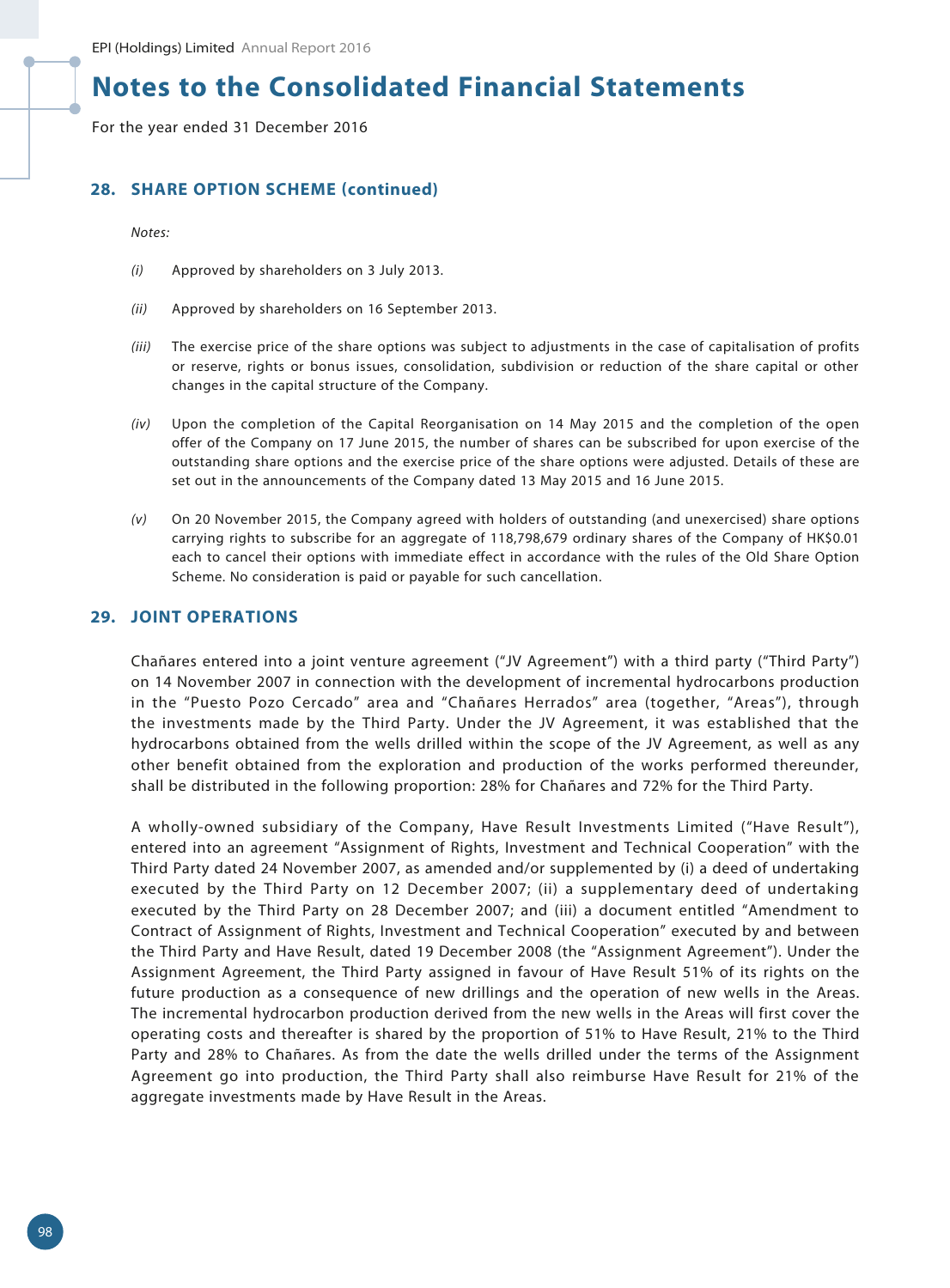For the year ended 31 December 2016

### **29. JOINT OPERATIONS (continued)**

On 2 December 2010, Have Result sent a letter to the Third Party acknowledging the notice of the termination of the JV Agreement ("Termination") while as advised by the Argentina legal advisers of the Company, notwithstanding the Termination, Have Result remains entitled to a 51% right in the production from the five existing wells drilled by Have Result in the Areas (the "Existing Wells"), provided that Have Result continues to pay the relevant operating costs as required by the production allocated to it.

On 2 December 2010, another wholly-owned subsidiary of the Company, Southstart Limited ("Southstart"), and Chañares entered into a new joint venture agreement ("New JV Agreement"), pursuant to which, EP Energy S.A. ("EP Energy"), a wholly-owned subsidiary of Southstart, is entitled to share 72% of hydrocarbon production from the wells drilled by EP Energy in the current and future years until the end of the Concessions period and paid US\$6,000,000 (equivalent to approximately HK\$46,800,000) to Chañares in consideration for the oil exploration and production right in the Areas during the current term of the Concessions.

Pursuant to the New JV Agreement, the total consideration for the oil exploration and production right is subject to adjustment with reference to whether or not Chañares can obtain the extension of the term of Concessions (the "Extension") by 31 December 2011. On 14 July 2011, the Company was informed by Chañares that the Executive of the Province of Mendoza has issued a Decree, pursuant to which Chañares obtained an extension of 10 years from the date of expiry of the original term of the Concessions until 2027 (Note 17). EP Energy paid an aggregate amount of US\$4,000,000 (equivalent to approximately HK\$31,200,000) to Chañares in consideration for the oil exploration and production right in the Areas during the extended term of the Concessions. A sum of US\$1,404,000 (equivalent to approximately HK\$10,952,000) was paid in 2011 and the remaining balance of US\$2,596,000 (equivalent to approximately HK\$20,248,000) was paid in 2012.

According to the New JV Agreement, EP Energy is obliged to drill a minimum of five production wells per year during the five consecutive years from 2012, and two production wells per year for the following years until the seventh year before the expiration of the extended term of the Concessions. Failure to meet the minimum drilling requirements may render the New JV Agreement to be terminated and EP Energy will be forfeited any rights to continue drilling but it will not be forfeited any right in respect of the wells already drilled.

On 5 June 2012, EP Energy, Have Result and Chañares entered into an operation agreement (the "Operation Agreement").

Pursuant to the Operation Agreement, Chañares agreed to release EP Energy from the above commitment. EP Energy, however, retains the right to drill and invest in the Areas during the life of the Concessions awarded with respect to the Areas and any extension thereof. If five or more new wells are drilled by EP Energy in a year, EP Energy shall be entitled to 72% and Chañares shall be entitled to 28% of the hydrocarbon production of the new wells; and if less than five new wells are drilled by EP Energy in a year, EP Energy shall be entitled to 65% and Chañares shall be entitled to 35% of the hydrocarbon production of the new wells. The Operation Agreement confirms that the hydrocarbon production of the existing five wells drilled by EP Energy shall continue to be distributed in accordance with the New JV Agreement (i.e., 72% to EP Energy and 28% to Chañares). On the other hand, Chañares becomes entitled to be associated with third parties for carrying out any work or drilling any wells in the Areas.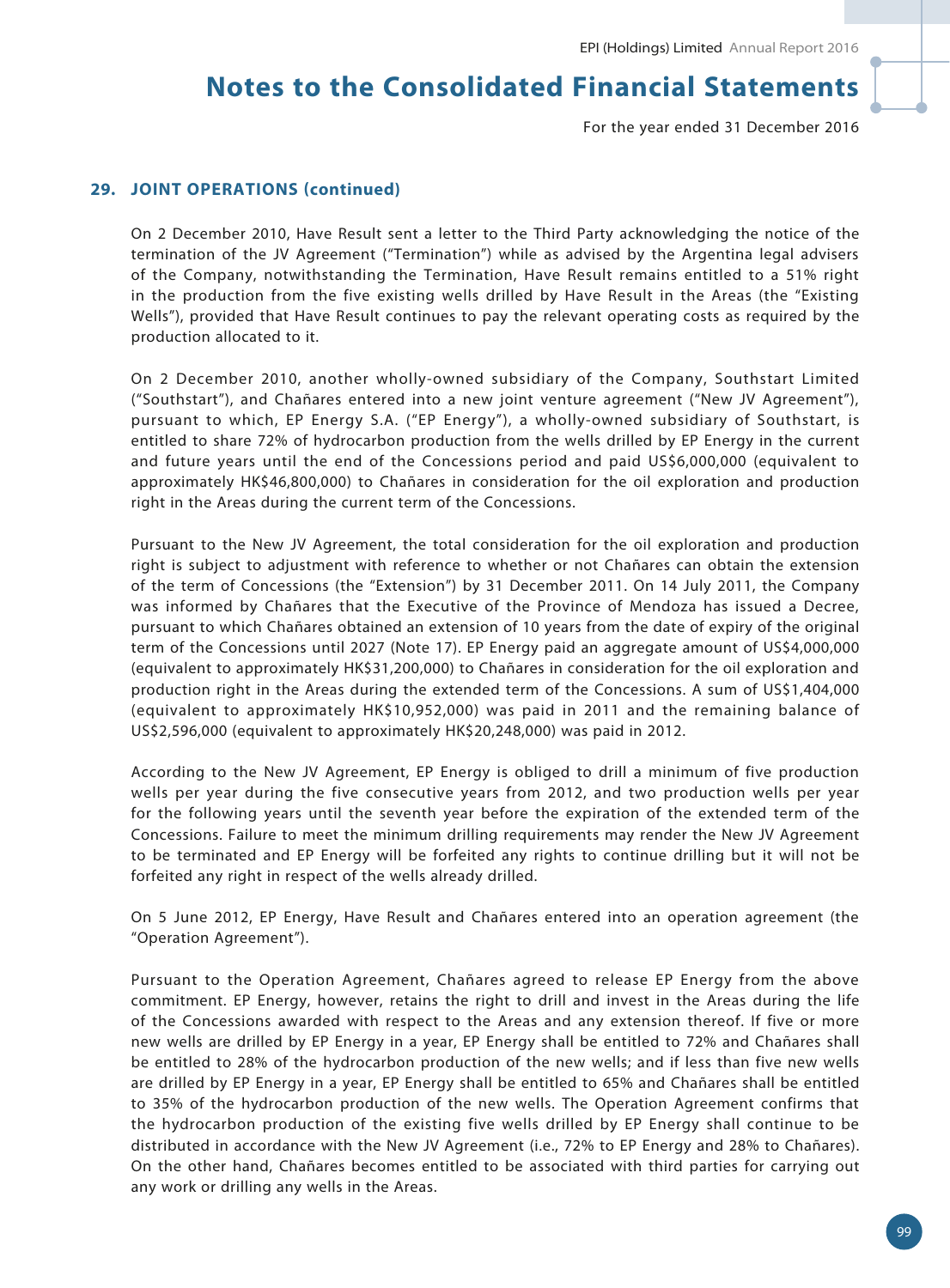For the year ended 31 December 2016

## **29. JOINT OPERATIONS (continued)**

The Operation Agreement reconfirms that Have Result has the right to receive 51% of the hydrocarbon production obtained from the Existing Wells until the termination of the Concessions held in respect of the Areas and any extension thereof.

The aggregate amount of assets and liabilities, revenue and expenses recognised in the consolidated financial statements in relation to the Group's interest in the joint operations are as follows:

|             | 2016<br><b>HK\$'000</b> | 2015<br>HK\$'000 |
|-------------|-------------------------|------------------|
|             |                         |                  |
| Assets      | 50,653                  | 64,282           |
| Liabilities | 5,807                   | 951              |
| Revenue     | 51,320                  | 66,571           |
| Expenses    | 57,390                  | 251,150          |
|             |                         |                  |

### **30. PLEDGE OF ASSETS**

At 31 December 2015, the following assets were pledged to secure the Group's bank loan (Note 25):

- (a) the entire issued share capital of EP Energy, an indirect wholly owned subsidiary of the Company;
- (b) the entire issued share capital of Have Result, an indirect wholly owned subsidiary of the Company; and
- (c) the entire issued share capital of two direct wholly owned subsidiaries of the Company which together hold the entire stock capital of EP Energy.

At 31 December 2016, the Group had repaid the bank loan. As the release of the security charged was still in process, the above assets were still recorded as pledged assets of the Group.

## **31. OPERATING LEASE COMMITMENTS**

At 31 December 2016, the Group had total future minimum lease payments under non-cancellable operating leases falling due as follows:

|                                                           | 2016<br><b>HK\$'000</b> | 2015<br>HK\$'000 |
|-----------------------------------------------------------|-------------------------|------------------|
| Within one year<br>In the second to fifth year, inclusive | 1,785<br>126            | 2,977<br>1,968   |
|                                                           | 1,911                   | 4,945            |

The Group leases certain of its office properties and buildings under operating lease arrangements. Leases for properties are negotiated for terms of three years.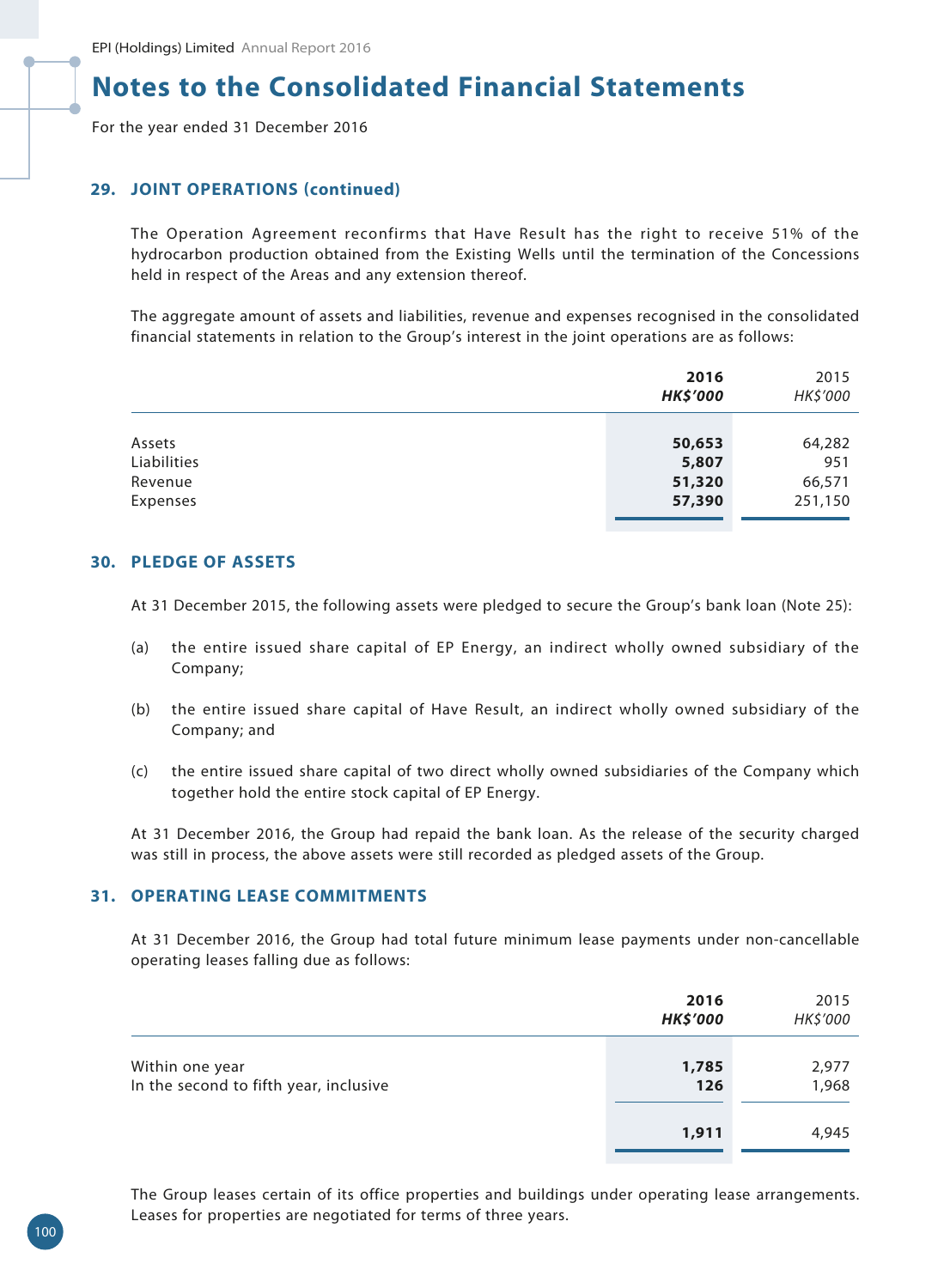For the year ended 31 December 2016

### **32. RETIREMENT BENEFITS SCHEMES**

The Group contributes to MPF Schemes for all qualifying employees employed under the jurisdiction of the Hong Kong Employment Ordinance. Contributions to the MPF Schemes by the Group and the employees are calculated as a percentage of employee's relevant income. The retirement benefit scheme costs recognised in profit or loss represent contributions payable by the Group to the funds. The assets of the MPF Schemes are held separately from those of the Group in independently administered funds.

The Group also participates in the employees' pension schemes of the respective municipal governments in the countries where the Group operates. The Group makes monthly contributions calculated as a percentage of the monthly basic salary and the relevant municipal government undertakes to assume the retirement benefit obligations of all existing and future retirees of the Group.

The Group has no other obligations for the payment of pension and other post-retirement benefits of employees other than the above contributions payments.

### **33. RELATED PARTY DISCLOSURES**

#### **Compensation of key management personnel**

The remuneration of directors and other members of key management during the year was as follows:

|                                                                                                           | 2016<br><b>HK\$'000</b> | 2015<br>HK\$'000      |
|-----------------------------------------------------------------------------------------------------------|-------------------------|-----------------------|
| Short-term employee benefits<br>Post-employment benefits<br>Equity-settled share-based payments (Note 28) | 8,656<br>78<br>-        | 10,158<br>90<br>2,562 |
|                                                                                                           | 8,734                   | 12,810                |

The remuneration of directors and key executives is determined by the Remuneration Committee having regard to the competence, performance and experience of individuals and prevailing market terms.

## **34. CAPITAL RISK MANAGEMENT**

The Group's objectives when managing capital are to safeguard the Group's ability to continue as a going concern in order to provide returns for shareholders and benefits for other stakeholders and to maintain an optimal capital structure to reduce the cost of capital.

In order to maintain or adjust the capital structure, the Group may adjust the amount of dividends paid to shareholders, return capital to shareholders, issue new shares or sell assets to reduce debt.

The Group does not have a target gearing ratio, but has a policy of maintaining a flexible financing structure so as to be able to take advantage of new investment opportunities that may arise.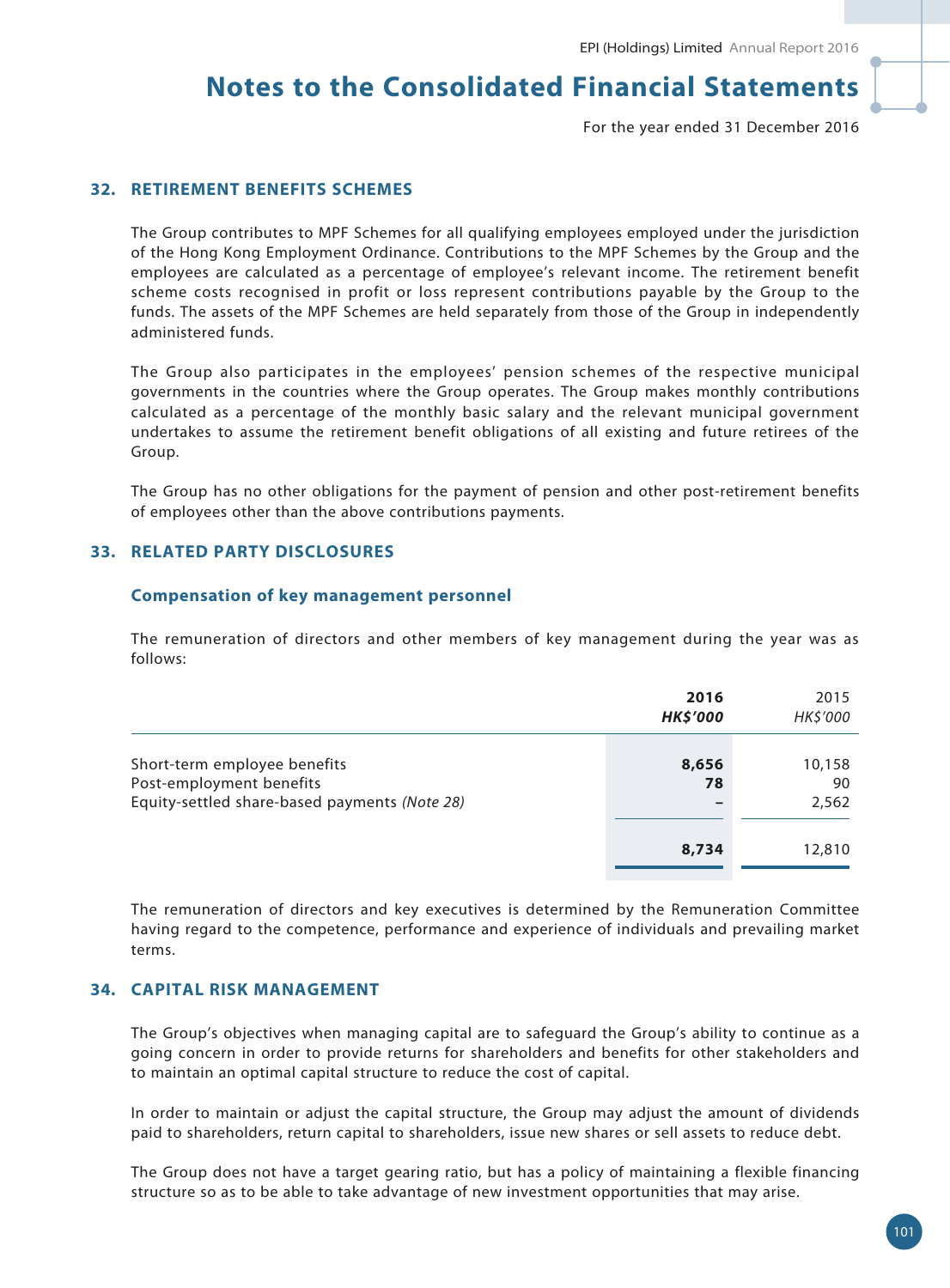For the year ended 31 December 2016

### **35. FINANCIAL INSTRUMENTS**

#### **Financial risk management objectives**

The financial instruments are fundamental to the Group's daily operations. The Group's major financial instruments include trade and other receivables, loan receivables, financial assets at FVTPL, bank balances and cash, trade and other payables and borrowings. Details of these financial instruments are disclosed in respective notes. The risks associated with the financial instruments and the policies on how to mitigate these risks are set out below. The management manages and monitors these exposures to ensure that appropriate measures are implemented on a timely and effective manner.

#### **Categories of financial instruments**

|                                                             | 2016<br><b>HK\$'000</b> | 2015<br>HK\$'000 |
|-------------------------------------------------------------|-------------------------|------------------|
| <b>Financial assets</b>                                     |                         |                  |
| Loans and receivables (including cash and cash equivalents) | 290,305                 | 29,333           |
| Financial assets at FVTPL                                   | 27,454                  | 62               |
|                                                             | 317,759                 | 29,395           |
|                                                             |                         |                  |
| <b>Financial liabilities</b>                                |                         |                  |
| Amortised cost                                              | 6,481                   | 186,074          |

#### **Interest rate risk**

The cash flow interest rate risk relates primarily to the Group's borrowings and short-term deposits placed in banks that are interest-bearing at market interest rates. The fair value interest rate risk relates primarily to the fixed-rate borrowings. The Group currently does not have an interest rate hedging policy. However, the management monitors interest rate exposure and will consider hedging significant interest rate exposure should the need arise.

The Group's sensitivity to interest rate risk has been determined based on the exposure to interest rates for bank balances and variable-rate borrowings at the end of the reporting period and the reasonably possible change taking place at the beginning of each year and held constant throughout the year. If interest rates on bank balances and borrowings had been 50 basis points higher/lower and all other variables were held constant, loss after tax for the year ended 31 December 2016 of the Group would decrease/increase by HK\$911,000 (2015: increase/decrease by HK\$618,000).

The management considers that the fair value interest rate risk is insignificant as the Group had no fixed-rate borrowings due more than one year.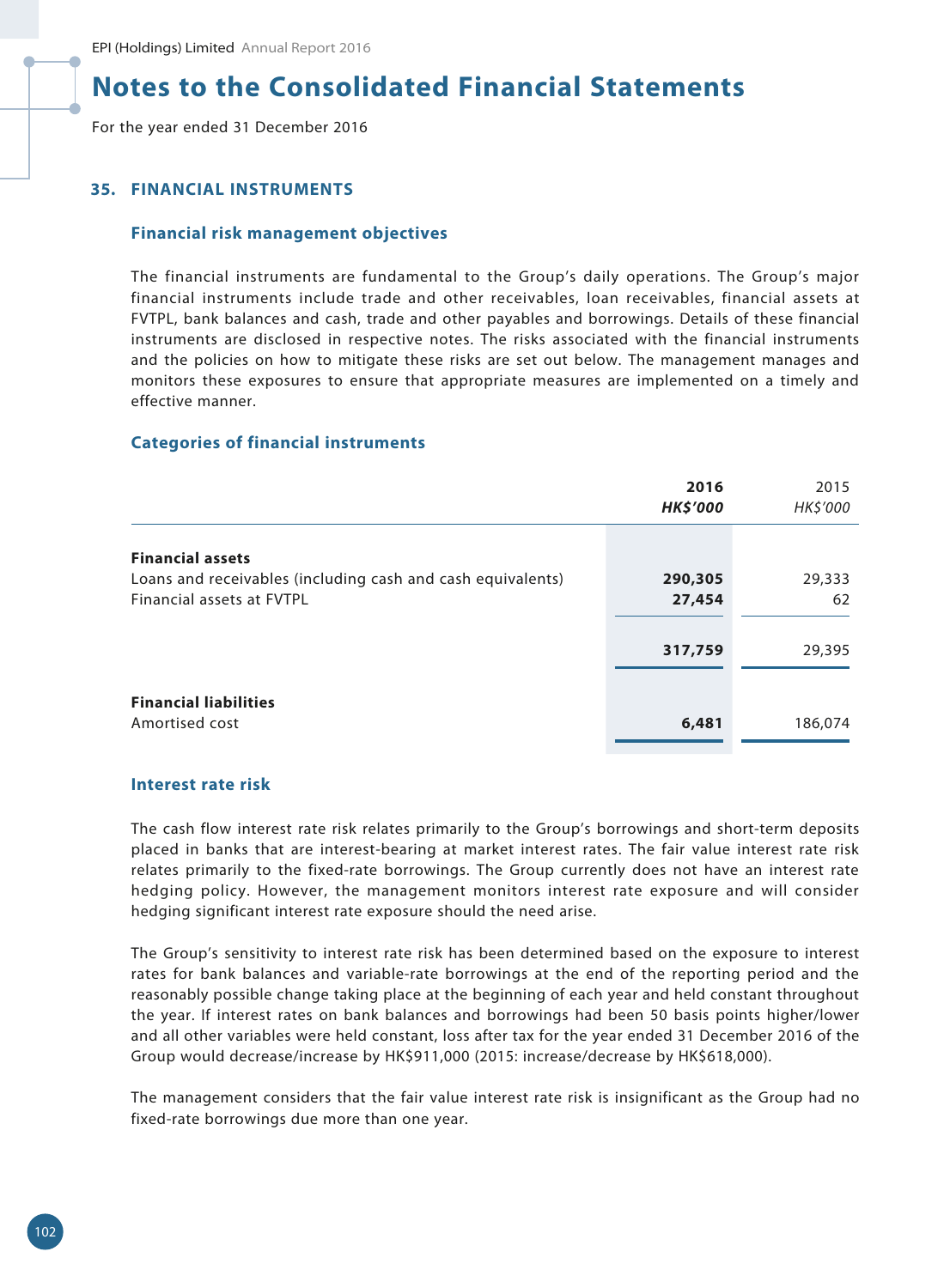For the year ended 31 December 2016

### **35. FINANCIAL INSTRUMENTS (continued)**

#### **Foreign currency risk management**

Several subsidiaries of the Company have assets and liabilities denominated in foreign currencies which expose the Group to foreign currency risk. Since the HK\$ is pegged to US\$, the management considers that the exchange rate fluctuation between the HK\$ and US\$ is not significant and therefore has not been included in the sensitivity analysis. The Group currently does not have a formal foreign currency hedging policy. However, the management monitors foreign exchange exposure and will consider hedging significant foreign currency exposure should the need arise.

The carrying amounts of the group entities' foreign currency denominated monetary assets and monetary liabilities, at the reporting date are as follows:

|     | <b>Assets</b>   |          | <b>Liabilities</b> |                 |  |
|-----|-----------------|----------|--------------------|-----------------|--|
|     | 2016<br>2015    |          | 2016               | 2015            |  |
|     | <b>HK\$'000</b> | HK\$'000 | <b>HK\$'000</b>    | <b>HK\$'000</b> |  |
|     |                 |          |                    |                 |  |
| ARS | 1,751           | 3,475    | (1, 153)           | (357)           |  |
|     |                 |          |                    |                 |  |

#### **Foreign currency sensitivity**

The following table details the Group's sensitivity to 10% increase against the relevant foreign currency. Sensitivity rate of 10% is used for ARS when reporting foreign currency risk internally to key management personnel and represents management's assessment of the reasonably possible change in foreign exchange rates. The sensitivity analysis includes only outstanding foreign currency denominated monetary items and adjusts their translation at the year end for a 10% change in foreign currency rates. The sensitivity analysis represents the trade payables, trade receivables and bank balances where the denomination are in ARS, the major foreign currency risk.

If US\$ had been strengthened/weakened against ARS and all other variables were held constant, loss after tax for the year ended 31 December 2016 of the Group would decrease/increase by HK\$39,000 (2015: HK\$203,000).

In management's opinion, the sensitivity analysis reflects the exposure at the year end, but not the exposure during the year.

#### **Other price risk**

The Group is exposed to equity price risk from investments in listed equity securities. The management manages this exposure by maintaining a portfolio of investments with different risk profiles.

#### **Sensitivity analysis**

The sensitivity analysis below has been determined based on the exposure to equity price risk at the reporting date.

If equity prices had been 20% higher/lower, loss after tax for the year ended 31 December 2016 would decrease/increase by HK\$4,585,000 (2015: HK\$10,000) as a result of the change in fair value of financial assets at FVTPL.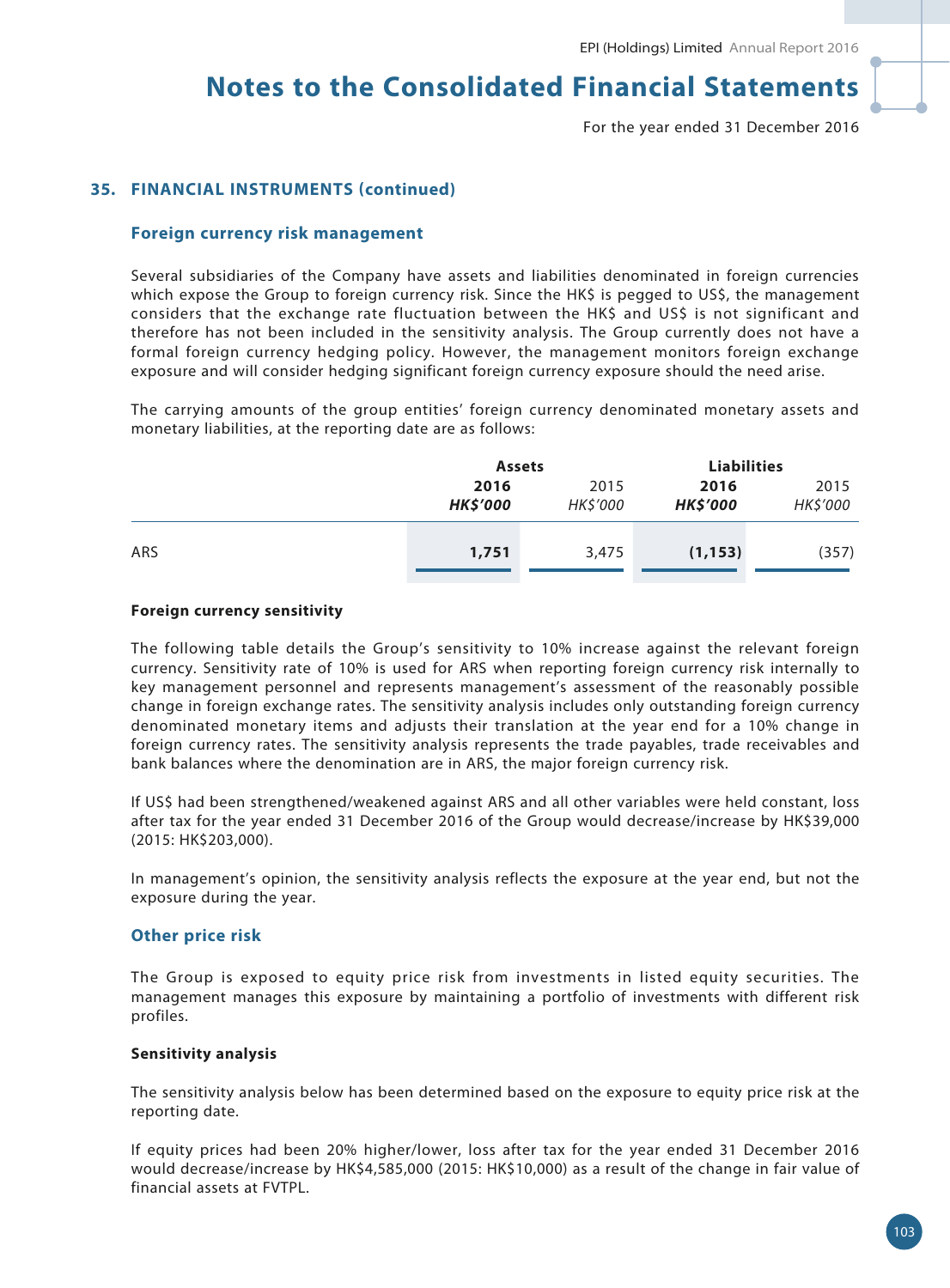For the year ended 31 December 2016

### **35. FINANCIAL INSTRUMENTS (continued)**

### **Credit risk**

As at 31 December 2016 and 2015, the Group's maximum exposure to credit risk which will cause a financial loss to the Group due to failure to discharge an obligation by the counterparties is arising from the carrying amount of the respective recognised financial assets as stated in the consolidated statement of financial position.

The credit risk on liquid funds is limited because the counterparties are banks with high credit ratings assigned by international credit-rating agencies and state-owned banks with good reputation.

The Group's concentration of credit risk for trade receivables by geographical locations is mainly in Argentina, which accounted for 100% of the total trade receivables as at 31 December 2016 and 2015. For the year ended 31 December 2016, approximately 82% (2015: 100%) of the Group's revenue was derived from one customer.

The Group had concentration of credit risk as 100% of the trade receivables was attributable to the Group's only customer as at 31 December 2016 and 2015. The Group's only trade receivable is from a state-owned enterprise oil company based in Argentina and with good creditability. In this regard, the management considers that the Group's credit risk is significantly reduced.

The Group had concentration of credit risk as 100% (2015: nil) of the total loans as at 31 December 2016 was due from four borrowers (2015: nil). The balance due from these four borrowers is in an aggregate amount of HK\$102,000,000 (2015: nil) as at 31 December 2016.

#### **Liquidity risk**

Liquidity risk reflects the risk that the Group will have insufficient resources to meet its financial liabilities as they fall due. In managing liquidity risk, the Group monitors and maintains sufficient funds to meet all its potential liabilities as they fall due, including shareholder distributions. It is applicable to normal market conditions as well as negative projections against expected outcomes, so as to avoid any risk of incurring contractual penalties or damaging the Group's reputation.

The following table details the Group's remaining contractual maturity for its financial liabilities based on the agreed repayment terms. For non-derivative financial liabilities, the table has been drawn up based on the undiscounted cash flows of financial liabilities based on the earliest date on which the Group can be required to pay. The table includes both interest and principal cash flows. To the extent that interest flows are floating rate, the undiscounted amount is derived from interest rate curve at the end of the reporting period.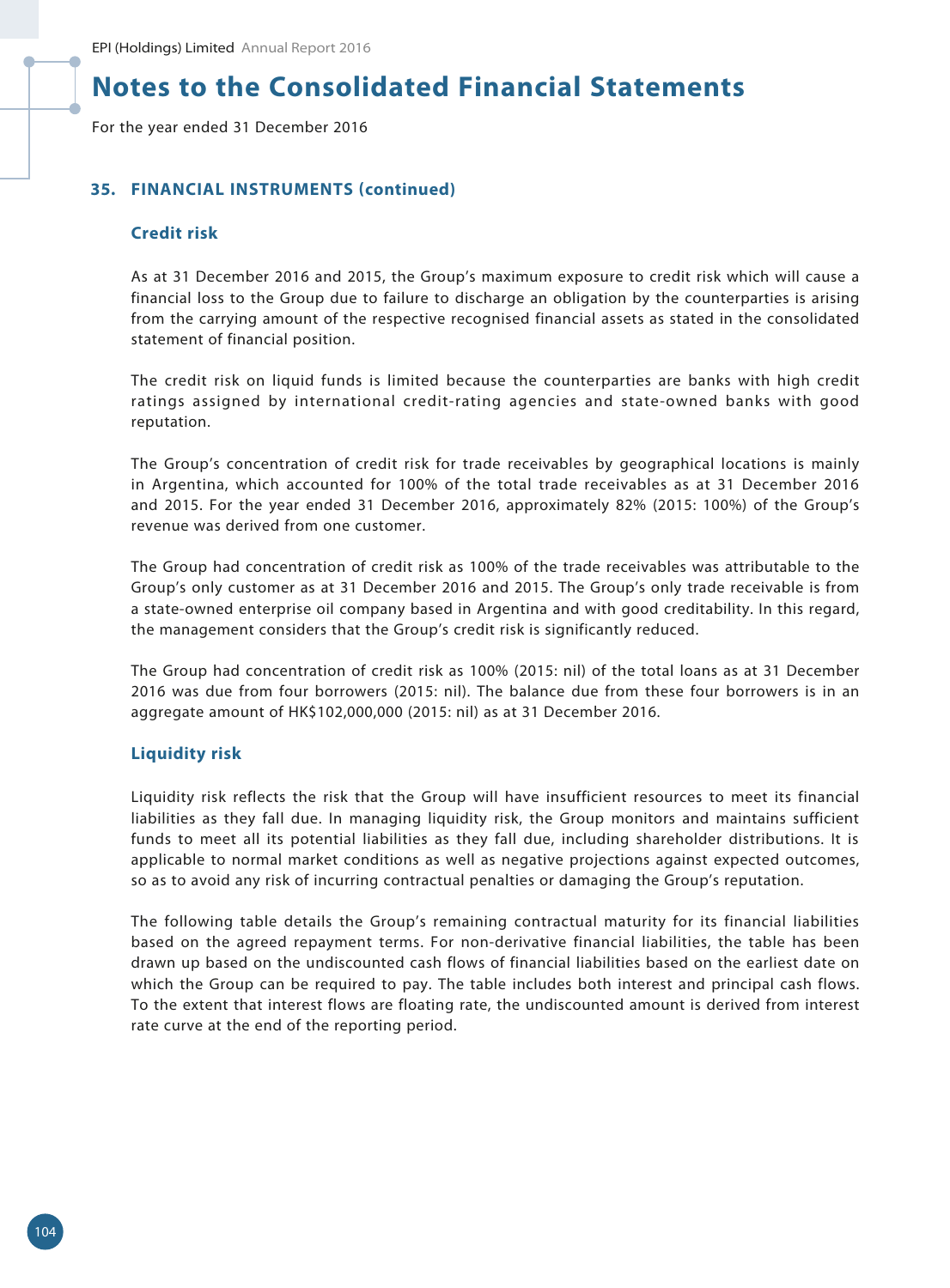For the year ended 31 December 2016

### **35. FINANCIAL INSTRUMENTS (continued)**

### **Liquidity risk (continued)**

In addition, the following tables show details of the non-derivative financial liabilities of the Group. The tables have been drawn up based on the undiscounted cash flows of financial liabilities based on the earliest date on which the Group can be required to pay. The table includes both interest and principal cash flows. To the extent that interest flows are floating rate, the undiscounted amount is derived from interest rate curve at the end of the reporting period.

#### **Liquidity table**

|                                                                                 | Weighted<br>average<br>interest rate<br>% | On demand<br>or less than<br>1 month<br><b>HK\$'000</b> | 1 to 6<br>months<br><b>HK\$'000</b> | 7 months to<br>1 year<br><b>HK\$'000</b> | years<br><b>HK\$'000</b> | <b>Total</b><br>1 to 5 undiscounted<br>cash flows<br><b>HK\$'000</b> | <b>Carrying</b><br>amount<br><b>HK\$'000</b> |
|---------------------------------------------------------------------------------|-------------------------------------------|---------------------------------------------------------|-------------------------------------|------------------------------------------|--------------------------|----------------------------------------------------------------------|----------------------------------------------|
| As at 31 December 2016<br>Non-derivative financial<br><b>liabilities</b>        |                                           |                                                         |                                     |                                          |                          |                                                                      |                                              |
| Trade payables                                                                  |                                           | 977                                                     |                                     |                                          |                          | 977                                                                  | 977                                          |
| Other payables                                                                  |                                           | 5,504                                                   | -                                   | $\qquad \qquad \blacksquare$             | -                        | 5,504                                                                | 5,504                                        |
|                                                                                 |                                           | 6,481                                                   |                                     |                                          |                          | 6,481                                                                | 6,481                                        |
| As at 31 December 2015<br><b>Non-derivative financial</b><br><b>liabilities</b> |                                           |                                                         |                                     |                                          |                          |                                                                      |                                              |
| Trade payables                                                                  |                                           | 389                                                     |                                     |                                          |                          | 389                                                                  | 389                                          |
| Other payables<br>Borrowings                                                    | $\overline{a}$                            | 1,885                                                   |                                     |                                          |                          | 1,885                                                                | 1,885                                        |
| - variable-rate                                                                 | 4.57                                      |                                                         |                                     | 62,086                                   | 116,686                  | 178,772                                                              | 163,800                                      |
| - fixed-rate                                                                    | 20.00                                     | -                                                       | 20,500                              |                                          |                          | 20,500                                                               | 20,000                                       |
|                                                                                 |                                           | 2,274                                                   | 20,500                              | 62,086                                   | 116,686                  | 201,546                                                              | 186,074                                      |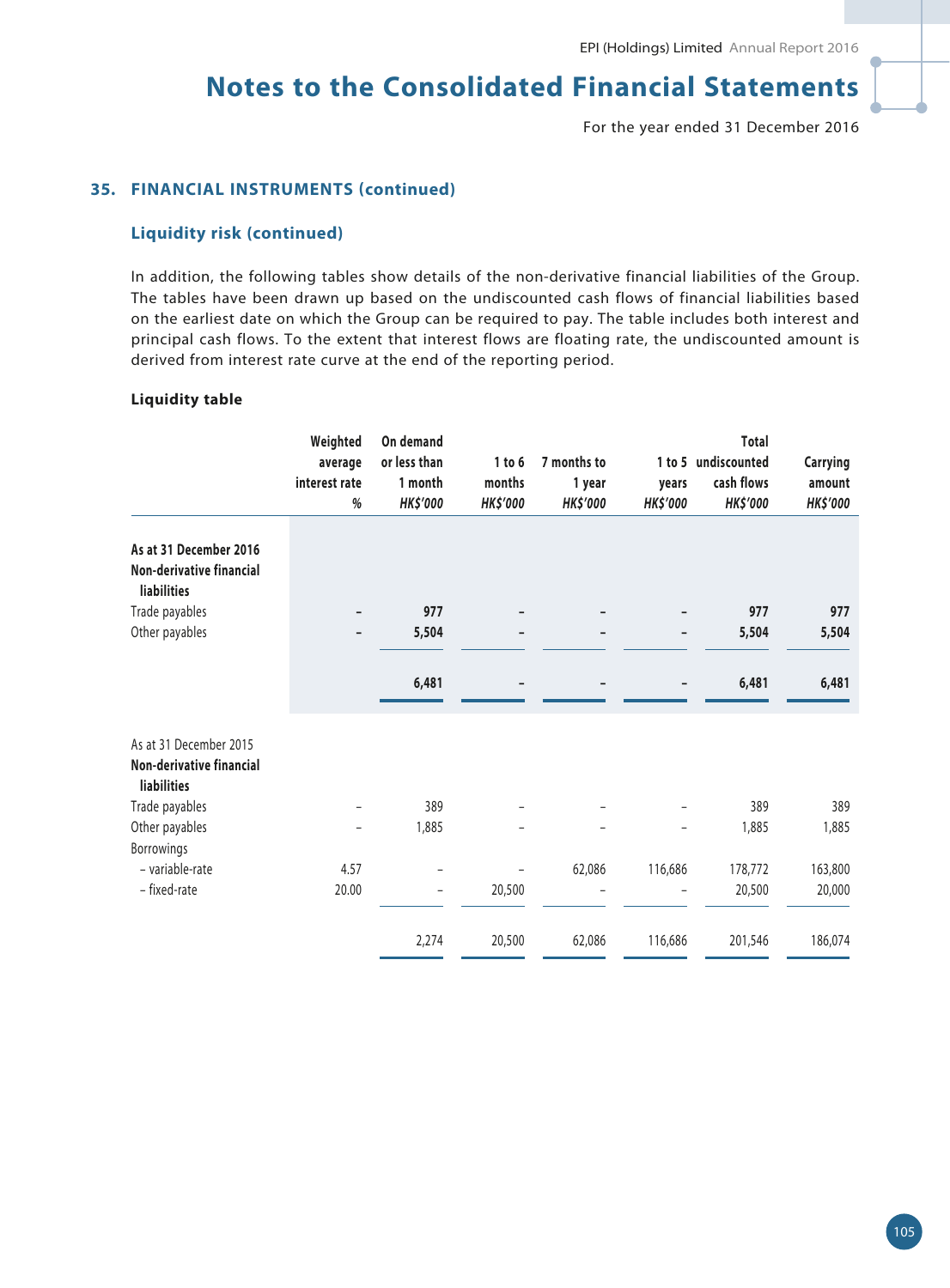For the year ended 31 December 2016

### **35. FINANCIAL INSTRUMENTS (continued)**

#### **Fair value measurements of financial instruments**

#### **Fair value of the Group's financial assets that are measured at fair value on a recurring basis**

Some of the Group's financial assets are measured at fair value at the end of each reporting period. The following table gives information about how that fair values of these financial assets are determined (in particular, the valuation technique(s) and inputs used).

| <b>Financial assets</b>                    | <b>Fair value</b>       |                  | Fair value<br>hierarchy | Valuation technique(s)<br>and key input(s)                                                                                   | Significant<br>unobservable<br>inputs |
|--------------------------------------------|-------------------------|------------------|-------------------------|------------------------------------------------------------------------------------------------------------------------------|---------------------------------------|
|                                            | 2016<br><b>HK\$'000</b> | 2015<br>HK\$'000 |                         |                                                                                                                              |                                       |
| <b>Financial assets at</b><br><b>FVTPL</b> |                         |                  |                         |                                                                                                                              |                                       |
| Listed equity<br>securities                | 22,454                  | 62               | Level 1                 | Quoted bid prices in an<br>active market                                                                                     | N/A                                   |
| Unlisted debt<br>securities                | 5,000                   |                  | Level 2                 | Fair value derived from<br>observable market value<br>of underlying asset<br>which is quoted by the<br><b>Stock Exchange</b> | N/A                                   |

There were no transfers between Level 1, 2 and 3 in the current and prior years.

The Directors consider that the carrying amount of financial assets and financial liabilities recorded at amortised cost in the consolidated financial statements approximate to their fair values.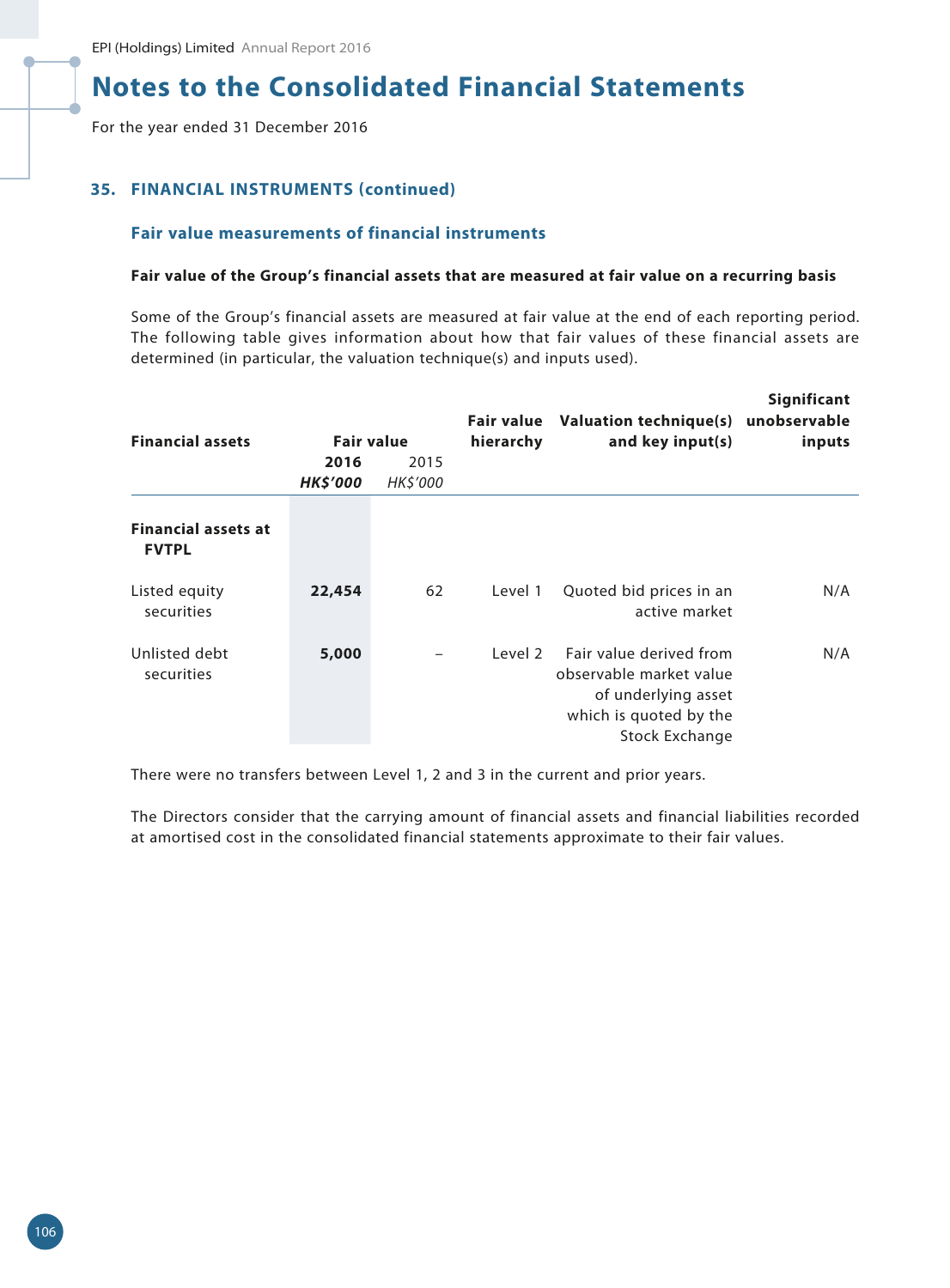For the year ended 31 December 2016

## **36. PARTICULARS OF PRINCIPAL SUBSIDIARIES**

Details of the Company's principal subsidiaries, which are limited liability companies, at 31 December 2016 and 2015, are as follows:

| Name of subsidiaries               | Place of<br>incorporation/<br>operations | <b>Nominal value</b><br>of issued<br>and fully paid<br>ordinary share/<br>registered capital | Attributable proportion of<br>nominal value of issued/<br>registered capital held<br>by the Company |                        | <b>Principal activities</b>                |  |
|------------------------------------|------------------------------------------|----------------------------------------------------------------------------------------------|-----------------------------------------------------------------------------------------------------|------------------------|--------------------------------------------|--|
|                                    |                                          |                                                                                              | <b>Directly</b>                                                                                     | Indirectly             |                                            |  |
| EP Energy S.A.                     | Argentina                                | ARS303,600                                                                                   |                                                                                                     | 100%<br>$(2015:100\%)$ | Petroleum exploration and<br>production    |  |
| Have Result Investments<br>Limited | British Virgin Islands/<br>Argentina     | US\$10,000                                                                                   |                                                                                                     | 100%<br>$(2015:100\%)$ | Petroleum exploration and<br>production    |  |
| Have Result Finance Limited        | Hong Kong                                | HK\$100                                                                                      |                                                                                                     | 100%<br>$(2015:100\%)$ | Money lending                              |  |
| EPI Management Limited<br>(Note)   | Hong Kong                                | HK\$1                                                                                        |                                                                                                     | 100%<br>(2015: N/A)    | Investment in securities and<br>management |  |

*Note:* This company was incorporated on 24 October 2016.

The above table lists the subsidiaries of the Group which, in the opinion of the directors, principally affected the results of the Group. To give details of other subsidiaries would, in the opinion of the directors, result in particulars of excessive length.

None of the subsidiaries had any debt securities outstanding at the end of the year, or at any time during the year.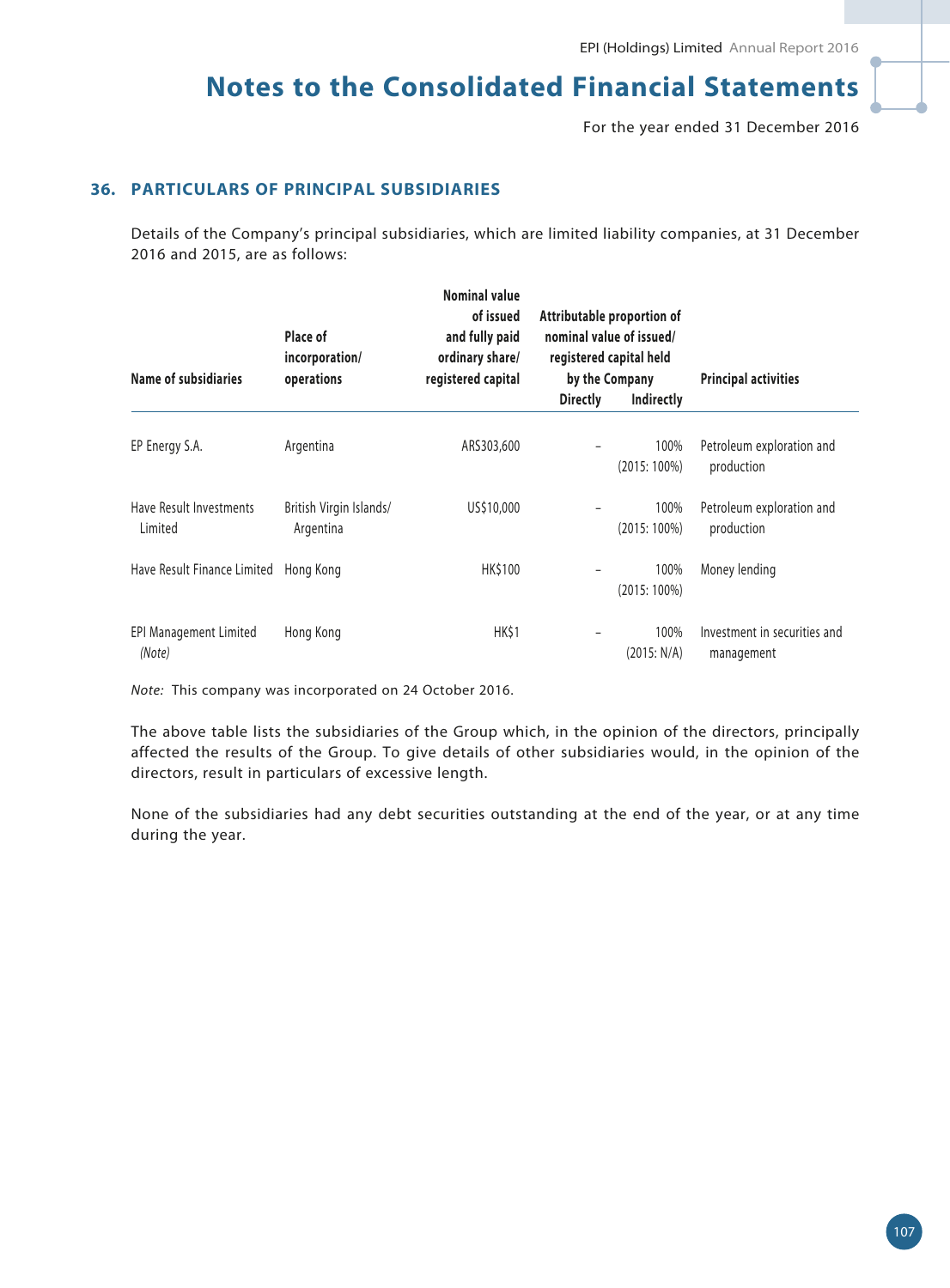# **Notes to the Consolidated Financial Statements**

For the year ended 31 December 2016

## **37. STATEMENT OF FINANCIAL POSITION OF THE COMPANY**

|                                                       | 2016<br><b>HK\$'000</b> | 2015<br>HK\$'000 |
|-------------------------------------------------------|-------------------------|------------------|
| <b>Non-current assets</b>                             |                         |                  |
| Property, plant and equipment                         | 479                     | 754              |
| Interests in subsidiaries - unlisted                  | 8                       | 8                |
| Total non-current assets                              | 487                     | 762              |
| <b>Current assets</b>                                 |                         |                  |
| Other receivables, prepayment and deposits            | 1,286                   | 16,187           |
| Amounts due from subsidiaries                         | 325,064                 | 41,969           |
| Financial assets at fair value through profit or loss | 8,254                   |                  |
| Bank balances and cash                                | 483                     | 883              |
| Total current assets                                  | 335,087                 | 59,039           |
| <b>Current liabilities</b>                            |                         |                  |
| Other payables                                        | 10,938                  | 33,074           |
| Amounts due to subsidiaries                           | 95,042                  | 90,750           |
| <b>Borrowings</b>                                     |                         | 74,600           |
| <b>Total current liabilities</b>                      | 105,980                 | 198,424          |
| Net current assets (liabilities)                      | 229,107                 | (139, 385)       |
| <b>Total assets less current liabilities</b>          | 229,594                 | (138, 623)       |
| <b>Capital and reserves</b>                           |                         |                  |
| Share capital                                         | 43,671                  | 7,279            |
| Reserves (Note)                                       | 185,923                 | (255, 102)       |
|                                                       |                         |                  |
| <b>Total equity (capital deficiency)</b>              | 229,594                 | (247, 823)       |
| <b>Non-current liabilities</b>                        |                         |                  |
| Borrowings                                            |                         | 109,200          |
|                                                       | 229,594                 | (138, 623)       |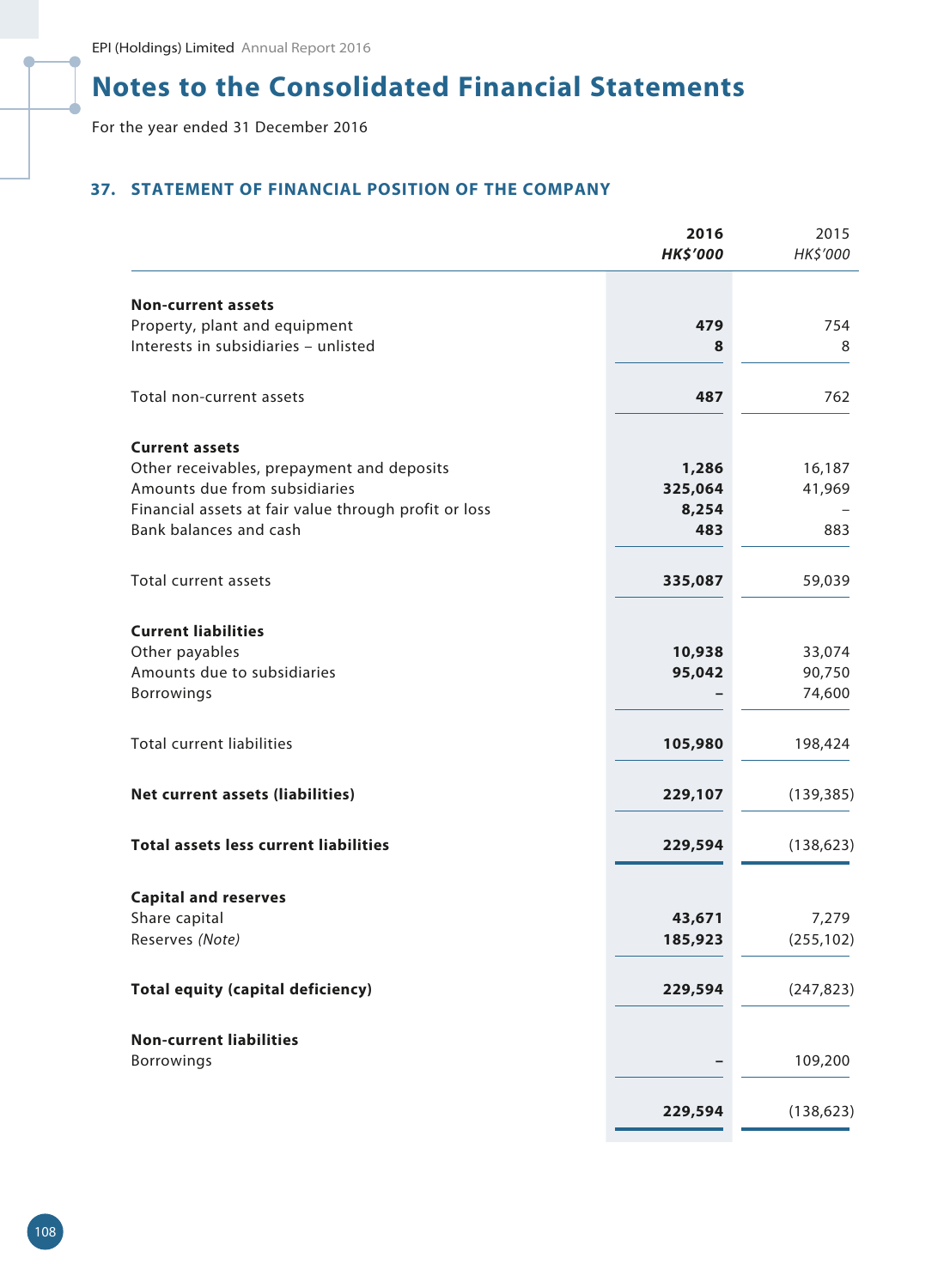# **Notes to the Consolidated Financial Statements**

For the year ended 31 December 2016

## **37. STATEMENT OF FINANCIAL POSITION OF THE COMPANY (continued)**

#### *Note:*

Movements of the Company's reserves are as follows:

|                                                                        | <b>Share</b>    | Contributed<br>surplus | <b>Share</b>    | options Accumulated |                 |
|------------------------------------------------------------------------|-----------------|------------------------|-----------------|---------------------|-----------------|
|                                                                        | premium         | reserve                | reserve         | losses              | <b>Total</b>    |
|                                                                        | <b>HK\$'000</b> | <b>HK\$'000</b>        | <b>HK\$'000</b> | <b>HK\$'000</b>     | <b>HK\$'000</b> |
| At 1 January 2015                                                      | 4,181,798       | 60,322                 | 125,826         | (4,830,854)         | (462,908)       |
| Loss and total comprehensive                                           |                 |                        |                 |                     |                 |
| expense for the year                                                   |                 |                        |                 | (391,089)           | (391,089)       |
| Share consolidation                                                    |                 | 480,383                |                 |                     | 480,383         |
| Capital reorganisation<br>Share consolidation and capital              | (4, 181, 798)   | (540, 705)             |                 | 4,722,503           |                 |
| reorganisation expenses                                                | (387)           |                        |                 |                     | (387)           |
| Issue of shares upon open offer                                        | 118,883         |                        |                 |                     | 118,883         |
| Transaction costs attributable to<br>issue of shares upon open offer   | (2, 546)        |                        |                 |                     | (2, 546)        |
| Recognition of equity-settled                                          |                 |                        |                 |                     |                 |
| share-based payments                                                   |                 |                        | 2,562           |                     | 2,562           |
| At 31 December 2015                                                    | 115,950         |                        | 128,388         | (499, 440)          | (255, 102)      |
| Loss and total comprehensive                                           |                 |                        |                 |                     |                 |
| expense for the year                                                   |                 |                        |                 | (24, 429)           | (24, 429)       |
| Issue of shares upon rights issue<br>Transaction costs attributable to | 473,105         |                        |                 |                     | 473,105         |
| issue of shares upon rights issue                                      | (7,651)         |                        |                 |                     | (7,651)         |
| At 31 December 2016                                                    | 581,404         |                        | 128,388         | (523, 869)          | 185,923         |